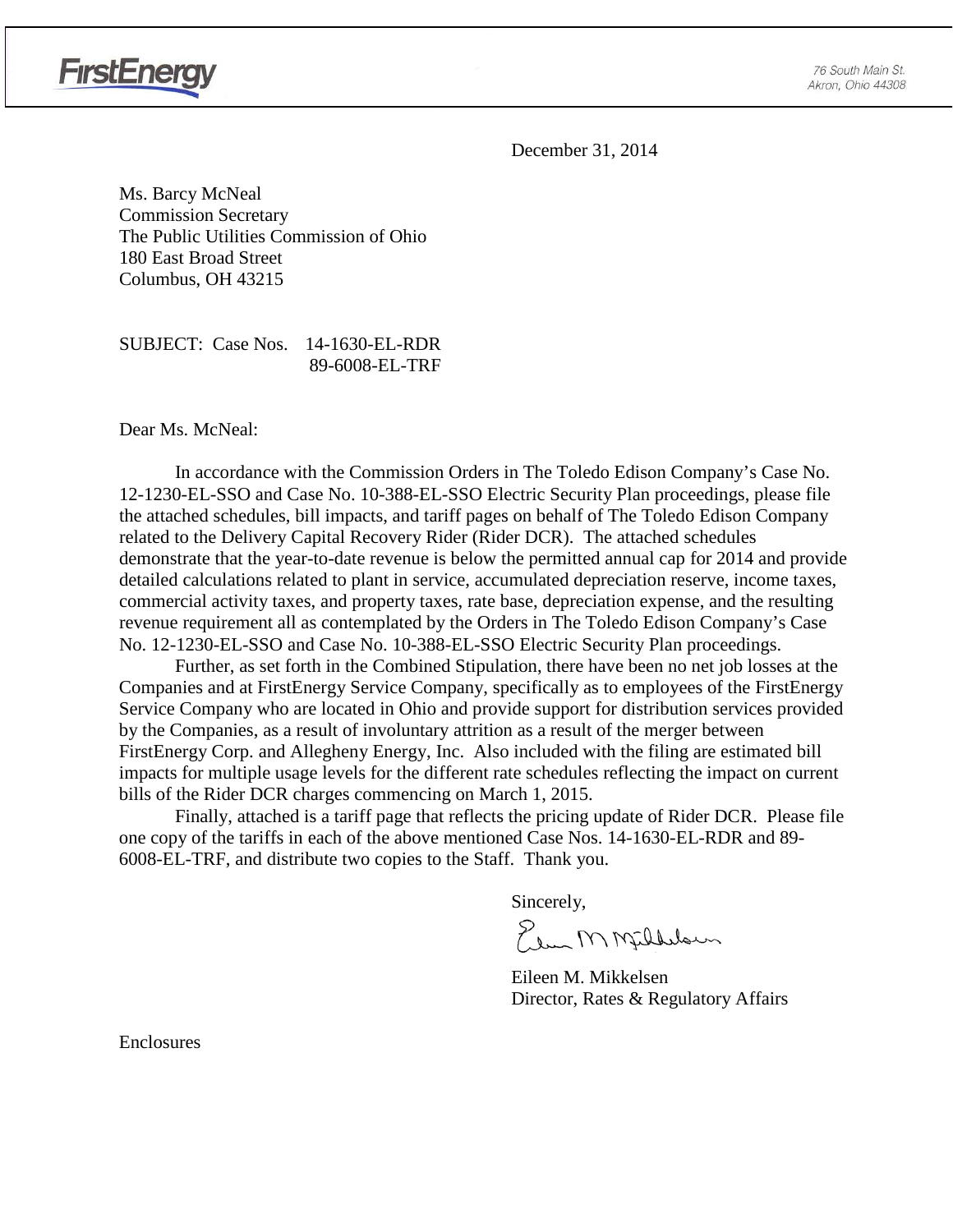# The Toledo Edison Company Delivery Capital Recovery Rider (DCR) March - May 2015 Filing December 31, 2014

| Page Name                                                         | Page            |
|-------------------------------------------------------------------|-----------------|
| March - May 2015 Revenue Requirements Summary                     | 1.              |
| Actual 11/30/2014 Rate Base and Revenue Requirements              |                 |
| <b>DCR Revenue Requirement Calculation</b>                        | $\overline{2}$  |
| <b>Plant In Service</b>                                           | 3               |
| Reserve for Accumulated Depreciation                              | $\overline{7}$  |
| ADIT Balances                                                     | 11              |
| <b>Depreciation Calculations</b>                                  | 12 <sup>2</sup> |
| <b>Property Tax Calculations</b>                                  | 16              |
| <b>Summary of Exclusions</b>                                      | 19              |
| Service Company Allocation Summary                                | 20              |
| Service Company Depreciation                                      | 21              |
| Service Company Property Tax                                      | 23              |
| Incremental Service Company Depreciation and Property Tax Expense | 25              |
| Intangible Depreciation Expense                                   | 26              |
| Estimated 2/28/2015 Rate Base and Revenue Requirements            |                 |
| <b>DCR Revenue Requirement Calculation</b>                        | 27              |
| <b>Plant In Service</b>                                           | 28              |
| Reserve for Accumulated Depreciation                              | 32              |
| <b>ADIT Balances</b>                                              | 36              |
| <b>Depreciation Calculations</b>                                  | 37              |
| <b>Property Tax Calculations</b>                                  | 41              |
| <b>Summary of Exclusions</b>                                      | 44              |
| <b>Service Company Allocation Summary</b>                         | 45              |
| Service Company Depreciation                                      | 46              |
| Service Company Property Tax                                      | 48              |
| Incremental Service Company Depreciation and Property Tax Expense | 50              |
| Intangible Depreciation Expense                                   | 51              |
| March - May 2015 Rider DCR - Rate Design                          | 52              |
| March - May 2015 Rider DCR - Reconciliation from December 2014 -  |                 |
| February 2015                                                     | 58              |
| March - May 2015 Billing Units Used for Rate Design               | 61              |
| March - May 2015 Typical Bill Comparisons                         | 62              |
| March - May 2015 Rider DCR Tariff                                 | 69              |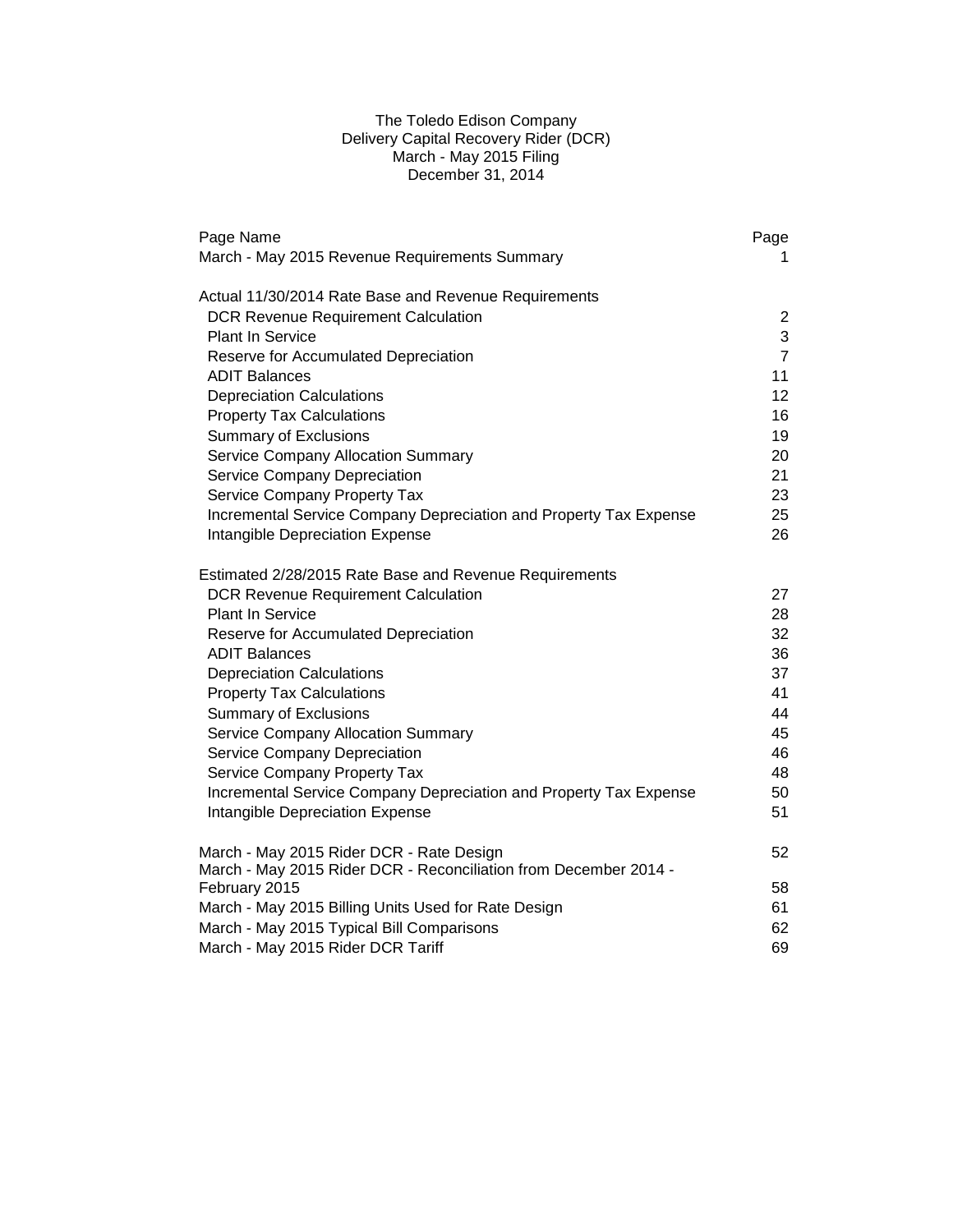# **Rider DCR Rates for March - May 2015 Revenue Requirement Summary**

(\$ millions)

# **Calculation of Annual Revenue Requirement Based on Estimated 2/28/2015 Rate Base**

| Line No. | <b>Description</b>                                                     | Source                                                                                      |                  |       |      | <b>TOTAL</b> |
|----------|------------------------------------------------------------------------|---------------------------------------------------------------------------------------------|------------------|-------|------|--------------|
|          | Annual Revenue Requirement Based on Actual 11/30/2014 Rate Base        | 12/31/2014 Compliance Filing; Page 2; Column (f) Lines 36-39                                | $98.2$   \$      | 99.2  | 26.7 | 224.1        |
|          | Incremental Revenue Requirement Based on Estimated 2/28/2015 Rate Base | Calculation: 12/31/2014 Compliance Filing (Page 27, Column (f) Lines 36-39)<br>minus Line 1 | 7.8 <sup>°</sup> | 6.6   | 2.3  | 16.8         |
|          | Annual Revenue Requirement Based on Estimated 2/28/2015 Rate Base      | Calculation: SUM [ Line 1 through Line 2 ]                                                  | $106.0$ \;       | 105.8 | 29.0 | 240.9        |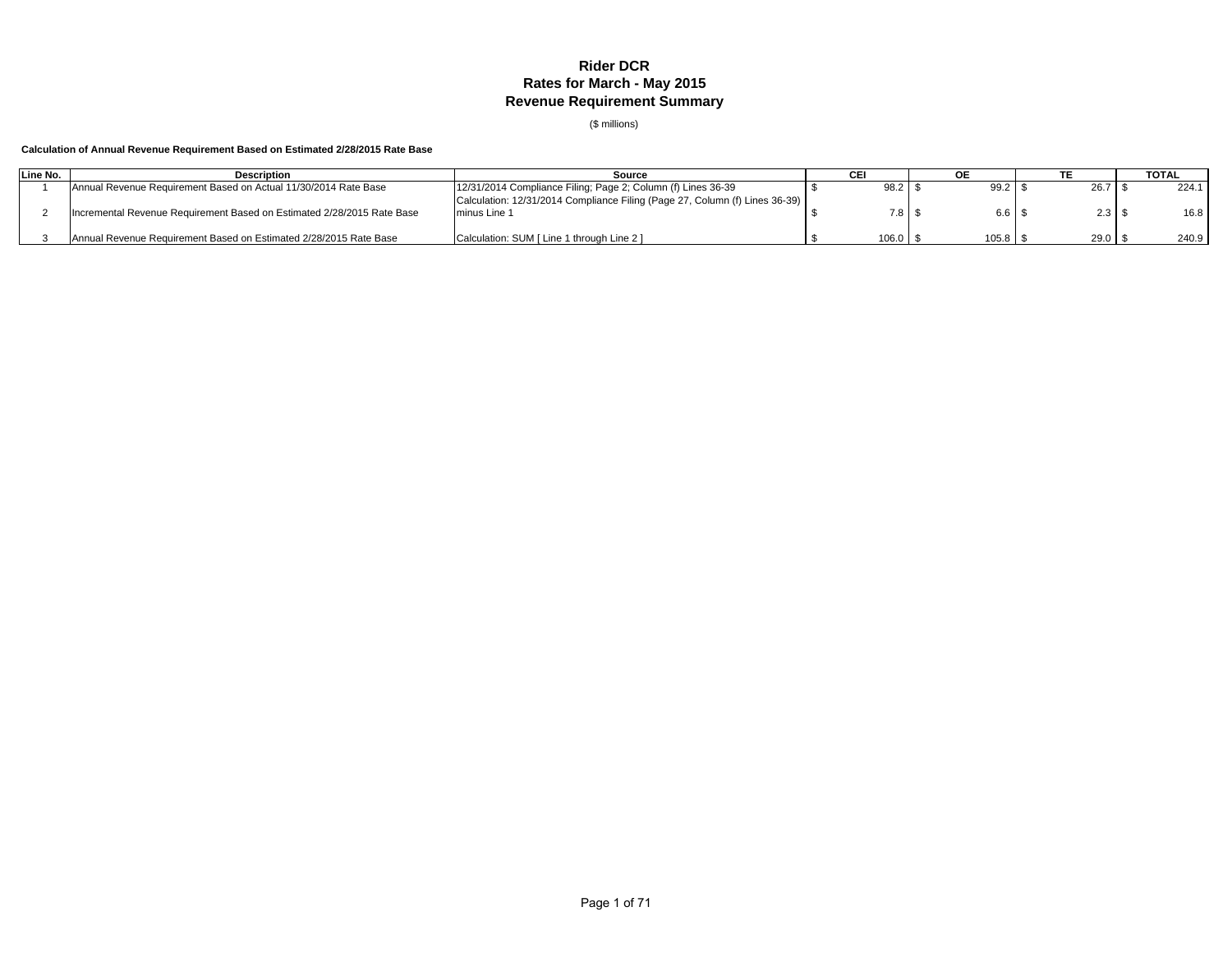# **Rider DCR Actual Distribution Rate Base Additions as of 11/30/14 Revenue Requirement Calculation**

(\$ millions)

\* 5/31/2007 balances refer to the jurisdictional balances approved in Case 07-551-EL-AIR. Source: PUCO Staff workpapers supporting the PUCO Opinion & Order

|      |                             | (A)        | (B)        | $(C) = (B) - (A)$ | (D)                             |
|------|-----------------------------|------------|------------|-------------------|---------------------------------|
|      | <b>Gross Plant</b>          | 5/31/2007* | 8/31/2014  | Incremental       | Source of Column (B)            |
| (1)  | CEI                         | 1,927.1    | 2,763.7    | 836.6             | Sch B2.1 (Actual) Line 45       |
| (2)  | <b>OE</b>                   | 2,074.0    | 3,077.6    | 1,003.6           | Sch B2.1 (Actual) Line 47       |
| (3)  | <b>TE</b>                   | 771.5      | 1,110.3    | 338.8             | Sch B2.1 (Actual) Line 44       |
| (4)  | <b>Total</b>                | 4,772.5    | 6,951.6    | 2,179.1           | Sum: [(1) through (3) ]         |
|      | <b>Accumulated Reserve</b>  |            |            |                   |                                 |
| (5)  | CEI                         | (773.0)    | (1, 149.3) | (376.3)           | -Sch B3 (Actual) Line 46        |
| (6)  | <b>OE</b>                   | (803.0)    | (1, 217.4) | (414.4)           | -Sch B3 (Actual) Line 48        |
| (7)  | <b>TE</b>                   | (376.8)    | (540.4)    | (163.6)           | -Sch B3 (Actual) Line 45        |
| (8)  | <b>Total</b>                | (1,952.8)  | (2,907.1)  | (954.2)           | Sum: [(5) through (7) ]         |
|      | <b>Net Plant In Service</b> |            |            |                   |                                 |
| (9)  | CEI                         | 1,154.0    | 1,614.3    | 460.3             | $(1) + (5)$                     |
| (10) | <b>OE</b>                   | 1,271.0    | 1,860.3    | 589.3             | $(2) + (6)$                     |
| (11) | <b>TE</b>                   | 394.7      | 570.0      | 175.3             | $(3) + (7)$                     |
| (12) | <b>Total</b>                | 2,819.7    | 4,044.6    | 1,224.8           | Sum: [ (9) through (11) ]       |
|      | <b>ADIT</b>                 |            |            |                   |                                 |
| (13) | CEI                         | (246.4)    | (438.6)    | (192.2)           | - ADIT Balances (Actual) Line 3 |
| (14) | <b>OE</b>                   | (197.1)    | (478.2)    | (281.2)           | - ADIT Balances (Actual) Line 3 |
| (15) | TE                          | (10.3)     | (137.6)    | (127.3)           | - ADIT Balances (Actual) Line 3 |
| (16) | <b>Total</b>                | (453.8)    | (1,054.4)  | (600.7)           | Sum: [ (13) through (15) ]      |
|      | <b>Rate Base</b>            |            |            |                   |                                 |
| (17) | CEI                         | 907.7      | 1,175.7    | 268.1             | $(9) + (13)$                    |
| (18) | <b>OE</b>                   | 1,073.9    | 1,382.0    | 308.1             | $(10) + (14)$                   |
| (19) | <b>TE</b>                   | 384.4      | 432.4      | 48.0              | $(11) + (15)$                   |
| (20) | <b>Total</b>                | 2,366.0    | 2,990.1    | 624.2             | (17) through (19) ]<br>Sum:     |
|      | <b>Depreciation Exp</b>     |            |            |                   |                                 |
| (21) | CEI                         | 60.0       | 88.3       | 28.3              | Sch B-3.2 (Actual) Line 46      |
| (22) | <b>OE</b>                   | 62.0       | 91.3       | 29.3              | Sch B-3.2 (Actual) Line 48      |
| (23) | <b>TE</b>                   | 24.5       | 35.5       | 11.0              | Sch B-3.2 (Actual) Line 45      |
| (24) | <b>Total</b>                | 146.5      | 215.1      | 68.5              | Sum: [ (21) through (23) ]      |
|      | <b>Property Tax Exp</b>     |            |            |                   |                                 |
| (25) | CEI                         | 65.0       | 104.0      | 39.1              | Sch C-3.10a (Actual) Line 4     |
| (26) | <b>OE</b>                   | 57.4       | 92.1       | 34.7              | Sch C-3.10a (Actual) Line 4     |
| (27) | <b>TE</b>                   | 20.1       | 30.4       | 10.3              | Sch C-3.10a (Actual) Line 4     |
| (28) | <b>Total</b>                | 142.4      | 226.5      | 84.0              | Sum: [ (25) through (27) ]      |
|      |                             |            |            |                   |                                 |
|      |                             |            |            |                   |                                 |

|      | <b>Revenue Requirement</b> | <b>Rate Base</b> | <b>Return 8.48%</b> | <b>Deprec</b> | <b>Prop Tax</b> | Rev. Rea. |
|------|----------------------------|------------------|---------------------|---------------|-----------------|-----------|
| (29) | CEI                        | 268.1            | 22.7                | 28.3          | 39.1            | 90.1      |
| (30) | ОE                         | 308.1            | 26.1                | 29.3          | 34.7            | 90.1      |
| (31) | ТE                         | 48.0             | 4.1                 | 11.0          | 10.3            | 25.3      |
| (32) | <b>Total</b>               | 624.2            | 52.9                | 68.5          | 84.0            | 205.5     |

|      | <b>Capital Structure &amp; Returns</b> |         |        |          |
|------|----------------------------------------|---------|--------|----------|
|      |                                        | $%$ mix | rate   | wtd rate |
| (33) | Debt                                   | 51%     | 6.54%  | 3.3%     |
| (34) | Equity                                 | 49%     | 10.50% | 5.1%     |
| (35) |                                        |         |        | 8.48%    |

|      |                                     | (a)                  | (b)             | (c                | (d)              | (e)          |                 |
|------|-------------------------------------|----------------------|-----------------|-------------------|------------------|--------------|-----------------|
|      | <b>Revenue Requirement with Tax</b> | <b>Eauity Return</b> | <b>Tax Rate</b> | <b>Income Tax</b> | <b>CAT 0.26%</b> | <b>Taxes</b> | Rev. Reg. + Tax |
| (36) | <b>CEI</b>                          | 13.8                 | 36.13%          | 7.8               | 0.3              |              | 98.2            |
| (37) | OE                                  | 15.9                 | 35.80%          | 8.8               | 0.3              | v.           | 99.2            |
| (38) |                                     | 2.5                  | 35.68%          | 1.4               | 0.1              | 1.4          | 26.7            |
| (39) | <b>Total</b>                        | 32.1                 |                 | 18.0              | 0.6              | 18.6         | 224.1           |

**(a) = Weighted Cost of Equity x Rate Base (c) = (a) x (1 / (1-(b)) - 1) (e) = (c) + (d) (b) = Current composite income tax rates (d) = (Rev. Req. + (c)) x (1/(1-.26%) - 1) (f) = (e) + Rev. Req. from Lines 29-31**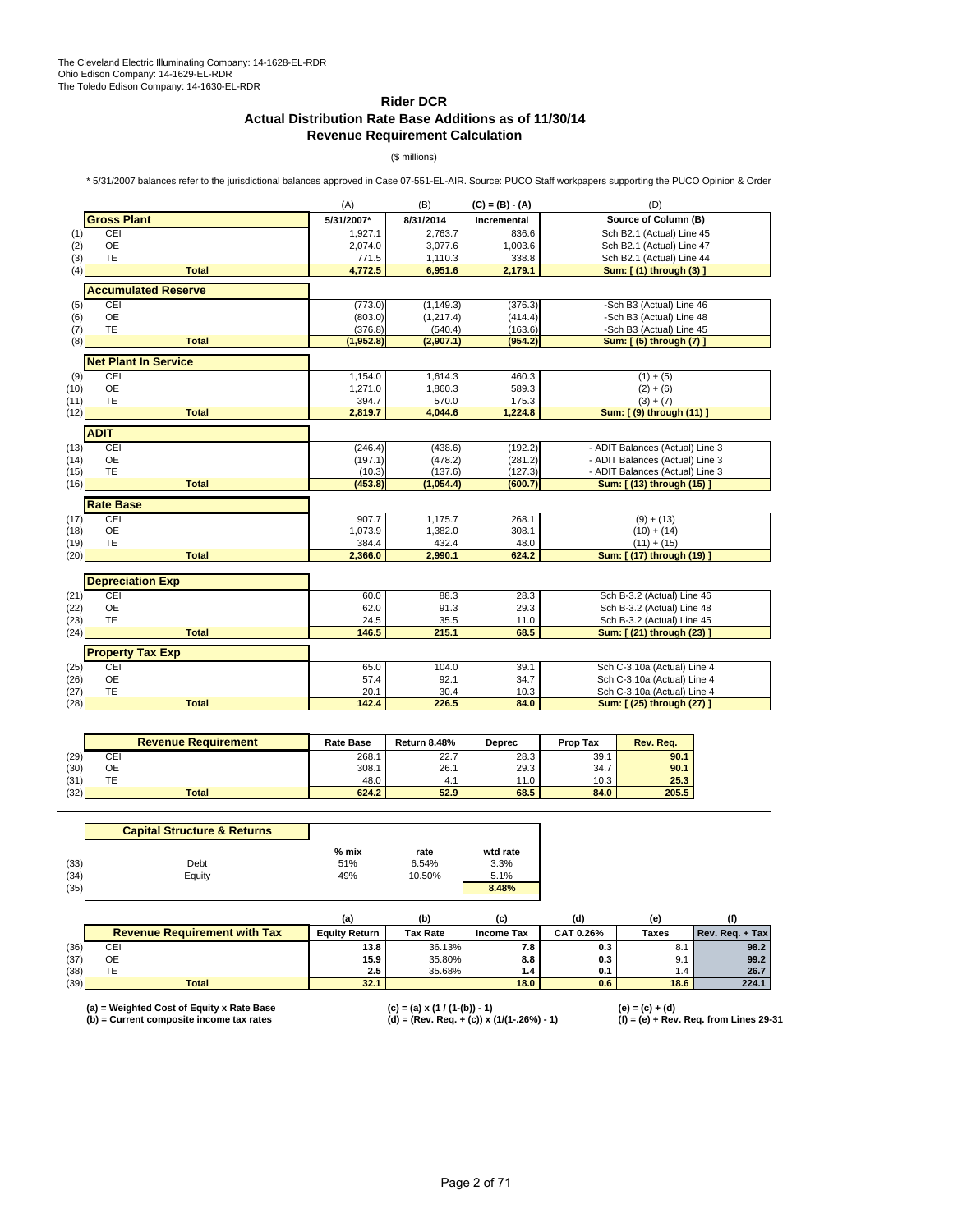Schedule B-2.1 (Actual) Page 1 of 4

NOTE: Column A contains actual plant in service balances as of 11/30/2014, adjusted to remove the cumulative pre-2007 impact of a change in pension accounting and incorporate recommendations from the March 2013 and April 2014 Rider DCR Audit Reports. Column B shows jurisdictional allocation factors from Case No. 07-551-EL-AIR. Additional details on the adjustments in Column D are provided on the "Summary of Exclusions per Case No. 12-1230-EL-SSO: Actual 11/30/2014 Plant in Service Balances" workpaper.

| Line<br>No. | Account<br>No. | <b>Account Title</b>             | Total<br>Company<br>(A) | Allocation<br>%<br>(B) |     | Allocated<br>Total<br>$(C) = (A) * (B)$ | Adjustments<br>(D) | Adjusted<br>Jurisdiction<br>$(E) = (C) + (D)$ |
|-------------|----------------|----------------------------------|-------------------------|------------------------|-----|-----------------------------------------|--------------------|-----------------------------------------------|
|             |                | <b>TRANSMISSION PLANT</b>        |                         |                        |     |                                         |                    |                                               |
|             | 350            | Land & Land Rights               | 17,347,852              | 100%                   | \$. | 17,347,852                              | \$<br>(15,628,438) | \$<br>1,719,414                               |
|             | 352            | Structures & Improvements        | 218,363                 | 100%                   | \$. | 218,363                                 |                    | 218,363                                       |
| 3           | 353            | <b>Station Equipment</b>         | 10,274,492              | 100%                   | \$. | 10,274,492                              |                    | 10,274,492                                    |
|             | 354            | Towers & Fixtures                | 34,264                  | 100%                   | \$. | 34,264                                  |                    | 34,264                                        |
|             | 355            | Poles & Fixtures                 | 4,016,817               | 100%                   | \$. | 4,016,817                               |                    | 4,016,817                                     |
| 6           | 356            | Overhead Conductors & Devices    | 5,285,572               | 100%                   | \$  | 5,285,572                               |                    | 5,285,572                                     |
|             | 357            | <b>Underground Conduit</b>       | 498,202                 | 100%                   | \$. | 498,202                                 |                    | 498,202                                       |
| 8           | 358            | Underground Conductors & Devices | 386,079                 | 100%                   | \$. | 386,079                                 |                    | 386,079                                       |
| 9           | 359            | Roads & Trails                   |                         | 100%                   | £.  | $\overline{\phantom{a}}$                |                    |                                               |
| 10          |                | <b>Total Transmission Plant</b>  | 38,061,642              | 100%                   | \$. | 38,061,642                              | \$<br>(15,628,438) | 22,433,204                                    |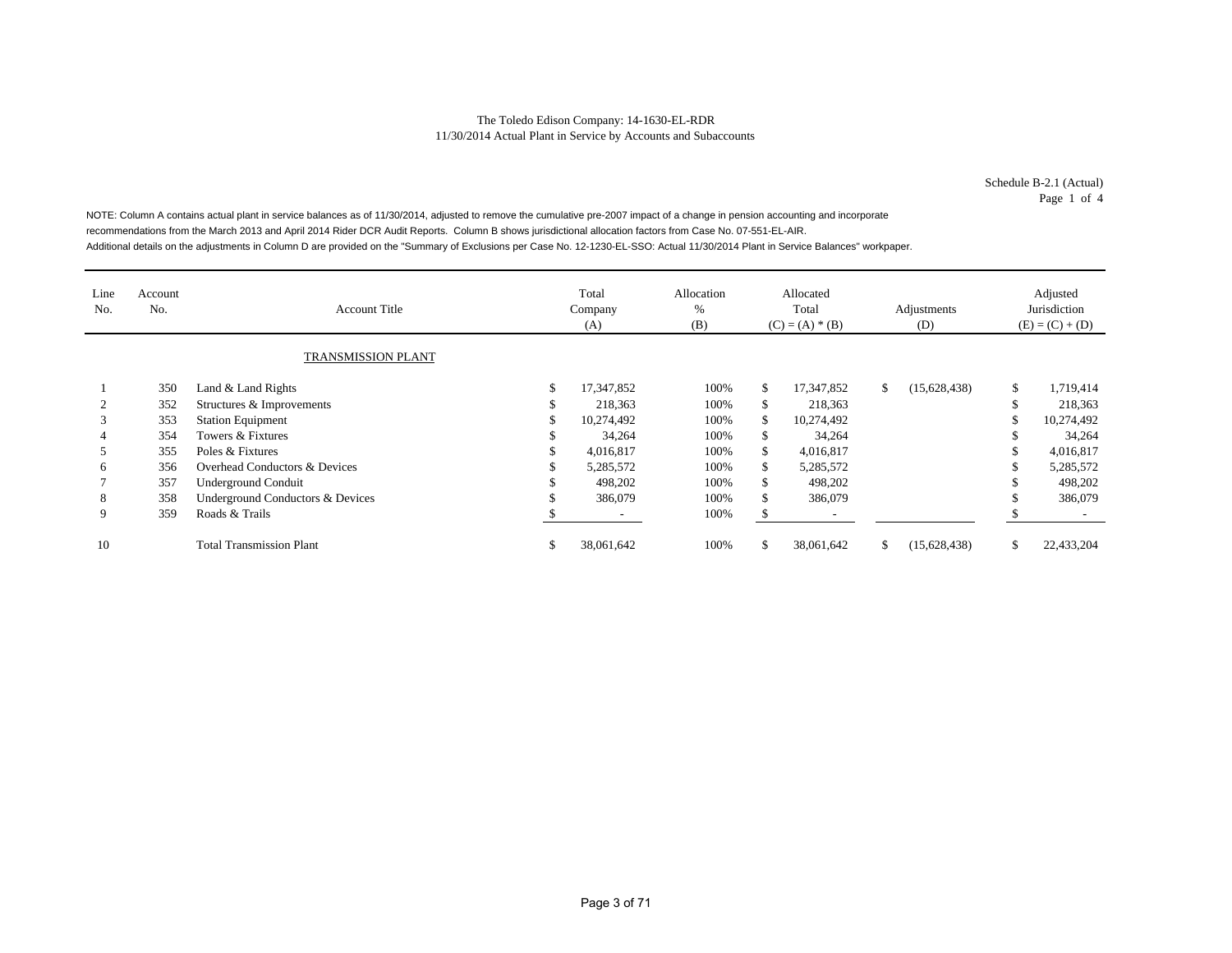Schedule B-2.1 (Actual) Page 2 of 4

NOTE: Column A contains actual plant in service balances as of 11/30/2014, adjusted to remove the cumulative pre-2007 impact of a change in pension accounting and incorporate recommendations from the March 2013 and April 2014 Rider DCR Audit Reports. Column B shows jurisdictional allocation factors from Case No. 07-551-EL-AIR. Additional details on the adjustments in Column D are provided on the "Summary of Exclusions per Case No. 12-1230-EL-SSO: Actual 11/30/2014 Plant in Service Balances" workpaper.

| Line<br>No. | Account<br>No. | <b>Account Title</b>                                 |   | Total<br>Company<br>(A) | Allocation<br>$\%$<br>(B) |     | Allocated<br>Total<br>$(C) = (A) * (B)$ | Adjustments<br>(D) | Adjusted<br>Jurisdiction<br>$(E) = (C) + (D)$ |
|-------------|----------------|------------------------------------------------------|---|-------------------------|---------------------------|-----|-----------------------------------------|--------------------|-----------------------------------------------|
|             |                | <b>DISTRIBUTION PLANT</b>                            |   |                         |                           |     |                                         |                    |                                               |
| 11          | 360            | Land & Land Rights                                   | ъ | 4,966,340               | 100%                      | \$  | 4,966,340                               |                    | 4,966,340                                     |
| 12          | 361            | Structures & Improvements                            | ъ | 5,981,472               | 100%                      | \$  | 5,981,472                               |                    | 5,981,472                                     |
| 13          | 362            | <b>Station Equipment</b>                             |   | 93,500,018              | 100%                      | \$. | 93,500,018                              |                    | 93,500,018                                    |
| 14          | 364            | Poles, Towers & Fixtures                             |   | 160,922,063             | 100%                      |     | 160,922,063                             |                    | 160,922,063                                   |
| 15          | 365            | Overhead Conductors & Devices                        |   | 203,501,133             | 100%                      | \$. | 203,501,133                             |                    | 203,501,133                                   |
| 16          | 366            | <b>Underground Conduit</b>                           |   | 13,202,429              | 100%                      | \$. | 13,202,429                              |                    | 13,202,429                                    |
| 17          | 367            | Underground Conductors & Devices                     |   | 122,468,882             | 100%                      |     | 122,468,882                             |                    | 122,468,882                                   |
| 18          | 368            | Line Transformers                                    |   | 150,328,171             | 100%                      | \$. | 150,328,171                             |                    | 150,328,171                                   |
| 19          | 369            | <b>Services</b>                                      | ъ | 66,816,415              | 100%                      | \$. | 66,816,415                              |                    | 66,816,415                                    |
| 20          | 370            | Meters                                               |   | 39,387,894              | 100%                      |     | 39,387,894                              |                    | 39,387,894                                    |
| 21          | 371            | <b>Installation on Customer Premises</b>             |   | 6,505,245               | 100%                      | \$. | 6,505,245                               |                    | 6,505,245                                     |
| 22          | 373            | Street Lighting & Signal Systems                     |   | 56,881,302              | 100%                      |     | 56,881,302                              |                    | 56,881,302                                    |
| 23          | 374            | <b>Asset Retirement Costs for Distribution Plant</b> |   | 7,901                   | 100%                      |     | 7,901                                   |                    | 7,901                                         |
| 24          |                | <b>Total Distribution Plant</b>                      |   | 924,469,265             | 100%                      | \$. | 924,469,265                             | <sup>\$</sup>      | 924,469,265                                   |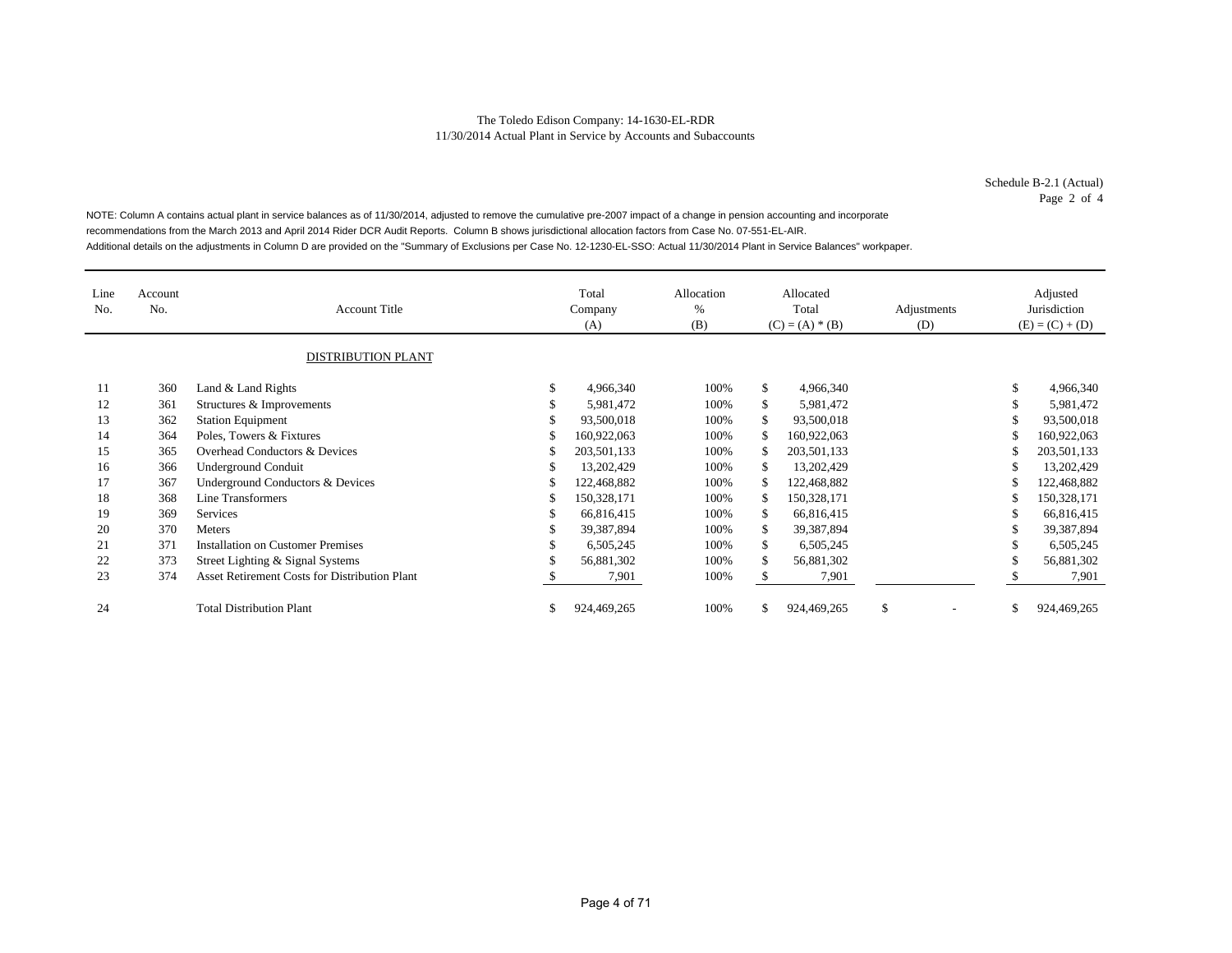Schedule B-2.1 (Actual) Page 3 of 4

NOTE: Column A contains actual plant in service balances as of 11/30/2014, adjusted to remove the cumulative pre-2007 impact of a change in pension accounting and incorporate recommendations from the March 2013 and April 2014 Rider DCR Audit Reports. Column B shows jurisdictional allocation factors from Case No. 07-551-EL-AIR. Additional details on the adjustments in Column D are provided on the "Summary of Exclusions per Case No. 12-1230-EL-SSO: Actual 11/30/2014 Plant in Service Balances" workpaper.

| Line<br>No. | <b>Account</b><br>No. | <b>Account Title</b><br><b>GENERAL PLANT</b> |    | Total<br>Company<br>(A) | Allocation<br>%<br>(B) |              | Allocated<br>Total<br>$(C) = (A) * (B)$ | Adjustments<br>(D) | Adjusted<br>Jurisdiction<br>$(E) = (C) + (D)$ |
|-------------|-----------------------|----------------------------------------------|----|-------------------------|------------------------|--------------|-----------------------------------------|--------------------|-----------------------------------------------|
| 25          | 389                   | Land & Land Rights                           | \$ | 1,826,097               | 100%                   | $\mathbb{S}$ | 1,826,097                               |                    | \$<br>1,826,097                               |
| 26          | 390                   | Structures & Improvements                    | S  | 56,212,421              | 100%                   | \$           | 56,212,421                              |                    | 56,212,421                                    |
| 27          | 391.1                 | Office Furniture & Equipment                 | S  | 2,215,313               | 100%                   | \$           | 2,215,313                               |                    | 2,215,313                                     |
| 28          | 391.2                 | Data Processing Equipment                    | S  | 9,969,344               | 100%                   | \$           | 9,969,344                               |                    | 9,969,344                                     |
| 29          | 392                   |                                              | S  | 1,202,869               | 100%                   | \$           | 1,202,869                               |                    | 1,202,869                                     |
|             |                       | <b>Transportation Equipment</b>              |    |                         |                        |              |                                         |                    |                                               |
| 30          | 393                   | Stores Equipment                             | ь  | 611,035                 | 100%                   | \$           | 611,035                                 |                    | 611,035                                       |
| 31          | 394                   | Tools, Shop & Garage Equipment               |    | 5,312,828               | 100%                   | \$           | 5,312,828                               |                    | 5,312,828                                     |
| 32          | 395                   | Laboratory Equipment                         |    | 1,697,770               | 100%                   | \$           | 1,697,770                               |                    | 1,697,770                                     |
| 33          | 396                   | Power Operated Equipment                     |    | 918,265                 | 100%                   | \$           | 918,265                                 |                    | 918,265                                       |
| 34          | 397                   | <b>Communication Equipment</b>               | S  | 9,555,188               | 100%                   | \$           | 9,555,188                               |                    | 9,555,188                                     |
| 35          | 398                   | Miscellaneous Equipment                      | J. | 443,536                 | 100%                   | \$           | 443,536                                 |                    | 443,536                                       |
| 36          | 399.1                 | Asset Retirement Costs for General Plant     |    | 7,345,237               | 100%                   | -SS          | 7,345,237                               |                    | 7,345,237                                     |
| 37          |                       | <b>Total General Plant</b>                   | S  | 97,309,903              | 100%                   | \$.          | 97,309,903                              | \$0                | \$<br>97,309,903                              |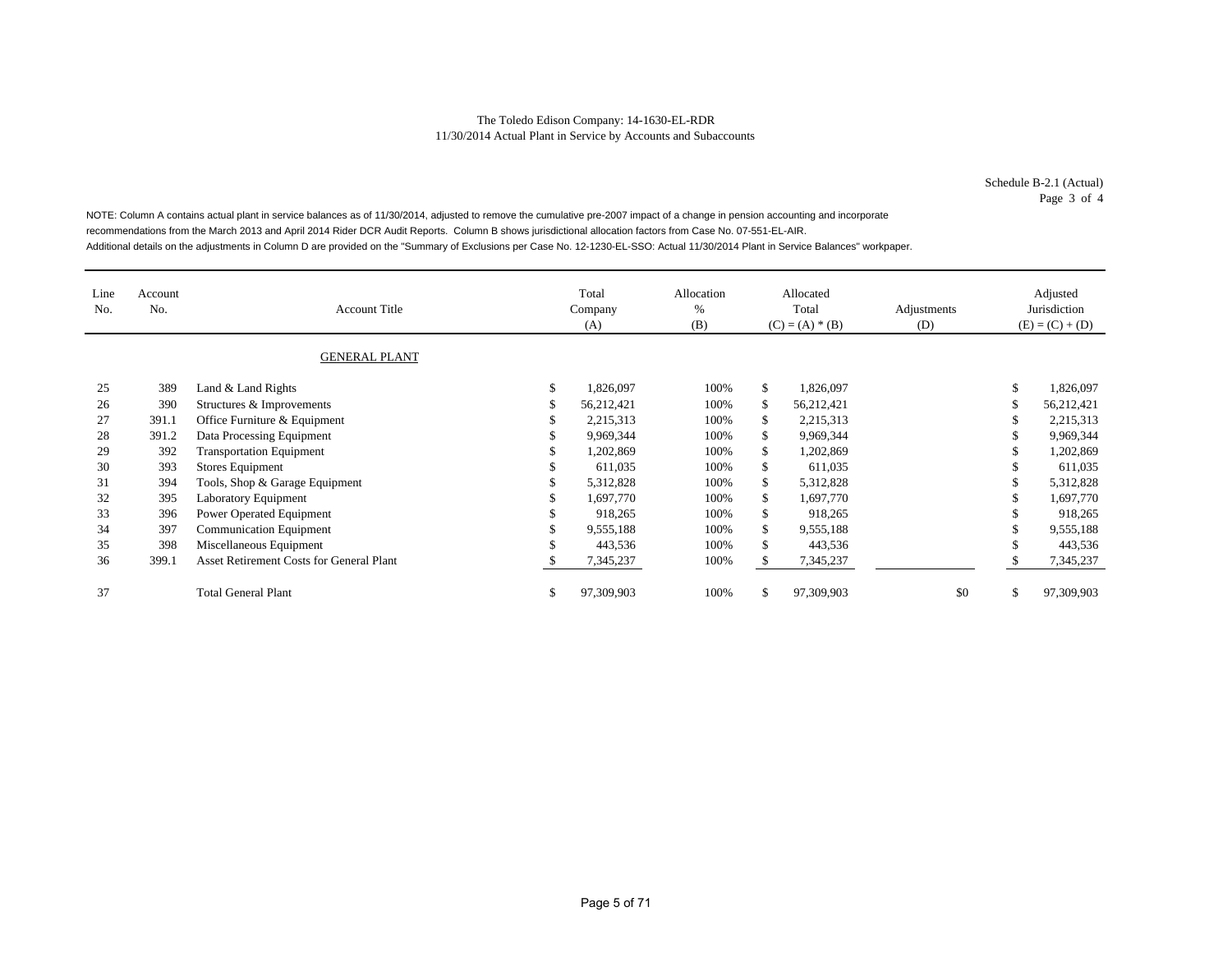Schedule B-2.1 (Actual) Page 4 of 4

NOTE: Column A contains actual plant in service balances as of 11/30/2014, adjusted to remove the cumulative pre-2007 impact of a change in pension accounting and incorporate recommendations from the March 2013 and April 2014 Rider DCR Audit Reports. Column B shows jurisdictional allocation factors from Case No. 07-551-EL-AIR. Additional details on the adjustments in Column D are provided on the "Summary of Exclusions per Case No. 12-1230-EL-SSO: Actual 11/30/2014 Plant in Service Balances" workpaper.

| Line<br>No.    | Account<br>No.    | <b>Account Title</b>                                                                      |    | Total<br>Company<br>(A)         | Allocation<br>%<br>(B) | Allocated<br>Total<br>$(C) = (A) * (B)$ |                                 | Adjustments<br>(D) |              |   | Adjusted<br>Jurisdiction<br>$(E) = (C) + (D)$ |
|----------------|-------------------|-------------------------------------------------------------------------------------------|----|---------------------------------|------------------------|-----------------------------------------|---------------------------------|--------------------|--------------|---|-----------------------------------------------|
|                |                   | <b>OTHER PLANT</b>                                                                        |    |                                 |                        |                                         |                                 |                    |              |   |                                               |
| 38<br>39<br>40 | 303<br>303<br>303 | Intangible Software<br>Intangible FAS 109 Transmission<br>Intangible FAS 109 Distribution | S  | 22,213,630<br>54,210<br>240,093 | 100%<br>100%<br>100%   | \$<br>\$                                | 22,213,630<br>54,210<br>240,093 |                    |              | Ъ | 22,213,630<br>54,210<br>240,093               |
| 41             |                   | <b>Total Other Plant</b>                                                                  | \$ | 22,507,933                      |                        | \$                                      | 22,507,933                      | $\mathbb{S}$       |              | ъ | 22,507,933                                    |
| 42             |                   | Company Total Plant                                                                       |    | \$1,082,348,743                 | 100%                   | \$                                      | 1,082,348,743                   | \$                 | (15,628,438) |   | \$1,066,720,305                               |
| 43             |                   | Service Company Plant Allocated*                                                          |    |                                 |                        |                                         |                                 |                    |              | ъ | 43,599,833                                    |
| 44             |                   | Grand Total Plant $(42 + 43)$                                                             |    |                                 |                        |                                         |                                 |                    |              |   | \$1,110,320,138                               |

\* Source: Line 2 of the "Service Company Allocations to the Ohio Operating Companies (Actual)" workpaper.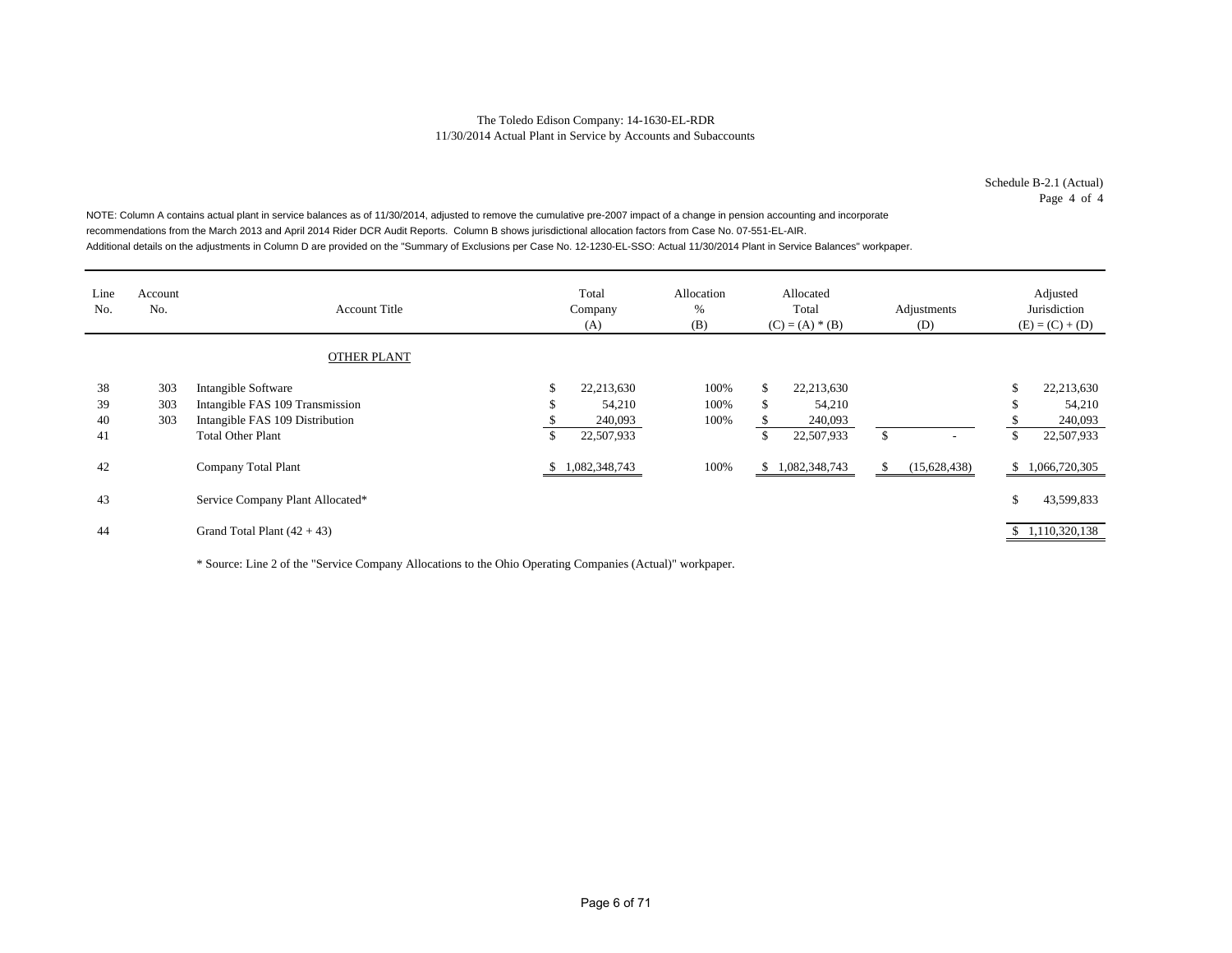NOTE: Column B contains actual reserve for accumulated depreciation balances as of 11/30/2014, adjusted to remove the cumulative pre-2007 impact of a change in pension accounting and incorporate recommendations from the March 2013 and April 2014 Rider DCR Audit Reports. Column C shows jurisdictional allocation factors from Case No. 07-551-EL-AIR. Additional details on the adjustments in Column E are provided on the "Summary of Exclusions per Case No. 12-1230-EL-SSO: Actual 11/30/2014 Plant in Service Balances" workpaper.

|             |                |                                  | Total                                                                   |                          |    | <b>Reserve Balances</b> |                        |                                         |            |                    |                                               |            |  |  |  |
|-------------|----------------|----------------------------------|-------------------------------------------------------------------------|--------------------------|----|-------------------------|------------------------|-----------------------------------------|------------|--------------------|-----------------------------------------------|------------|--|--|--|
| Line<br>No. | Account<br>No. | <b>Account Title</b>             | Company<br><b>Plant Investment</b><br>Sch B2.1 (Actual) Column E<br>(A) |                          |    | Total<br>Company<br>(B) | Allocation<br>%<br>(C) | Allocated<br>Total<br>$(D) = (B) * (C)$ |            | Adjustments<br>(E) | Adjusted<br>Jurisdiction<br>$(F) = (D) + (E)$ |            |  |  |  |
|             |                | <b>TRANSMISSION PLANT</b>        |                                                                         |                          |    |                         |                        |                                         |            |                    |                                               |            |  |  |  |
|             | 350            | Land & Land Rights               | \$                                                                      | 1,719,414                | \$ |                         | 100%                   | \$.                                     |            |                    |                                               |            |  |  |  |
|             | 352            | Structures & Improvements        |                                                                         | 218.363                  | \$ | 197.891                 | 100%                   |                                         | 197,891    |                    |                                               | 197,891    |  |  |  |
| 3           | 353            | <b>Station Equipment</b>         |                                                                         | 10,274,492               | \$ | 4.646.326               | 100%                   | \$                                      | 4,646,326  |                    |                                               | 4,646,326  |  |  |  |
|             | 354            | Towers & Fixtures                | ж                                                                       | 34.264                   | \$ | 40,543                  | 100%                   |                                         | 40,543     |                    |                                               | 40,543     |  |  |  |
| 5           | 355            | Poles & Fixtures                 | \$                                                                      | 4,016,817                | \$ | 2,782,427               | 100%                   | £.                                      | 2,782,427  |                    |                                               | 2,782,427  |  |  |  |
| 6           | 356            | Overhead Conductors & Devices    | J.                                                                      | 5,285,572                | \$ | 3,116,154               | 100%                   | S.                                      | 3,116,154  |                    |                                               | 3,116,154  |  |  |  |
|             | 357            | Underground Conduit              | \$                                                                      | 498,202                  | \$ | 167,746                 | 100%                   | £.                                      | 167,746    |                    |                                               | 167,746    |  |  |  |
| 8           | 358            | Underground Conductors & Devices |                                                                         | 386,079                  | \$ | 167,877                 | 100%                   | \$                                      | 167,877    |                    |                                               | 167,877    |  |  |  |
| 9           | 359            | Roads & Trails                   |                                                                         | $\overline{\phantom{a}}$ | S  |                         | 100%                   | Ъ.                                      |            |                    |                                               |            |  |  |  |
| 10          |                | <b>Total Transmission Plant</b>  | \$                                                                      | 22,433,204               | \$ | 11,118,963              | 100%                   | \$                                      | 11,118,963 | \$0                | \$                                            | 11,118,963 |  |  |  |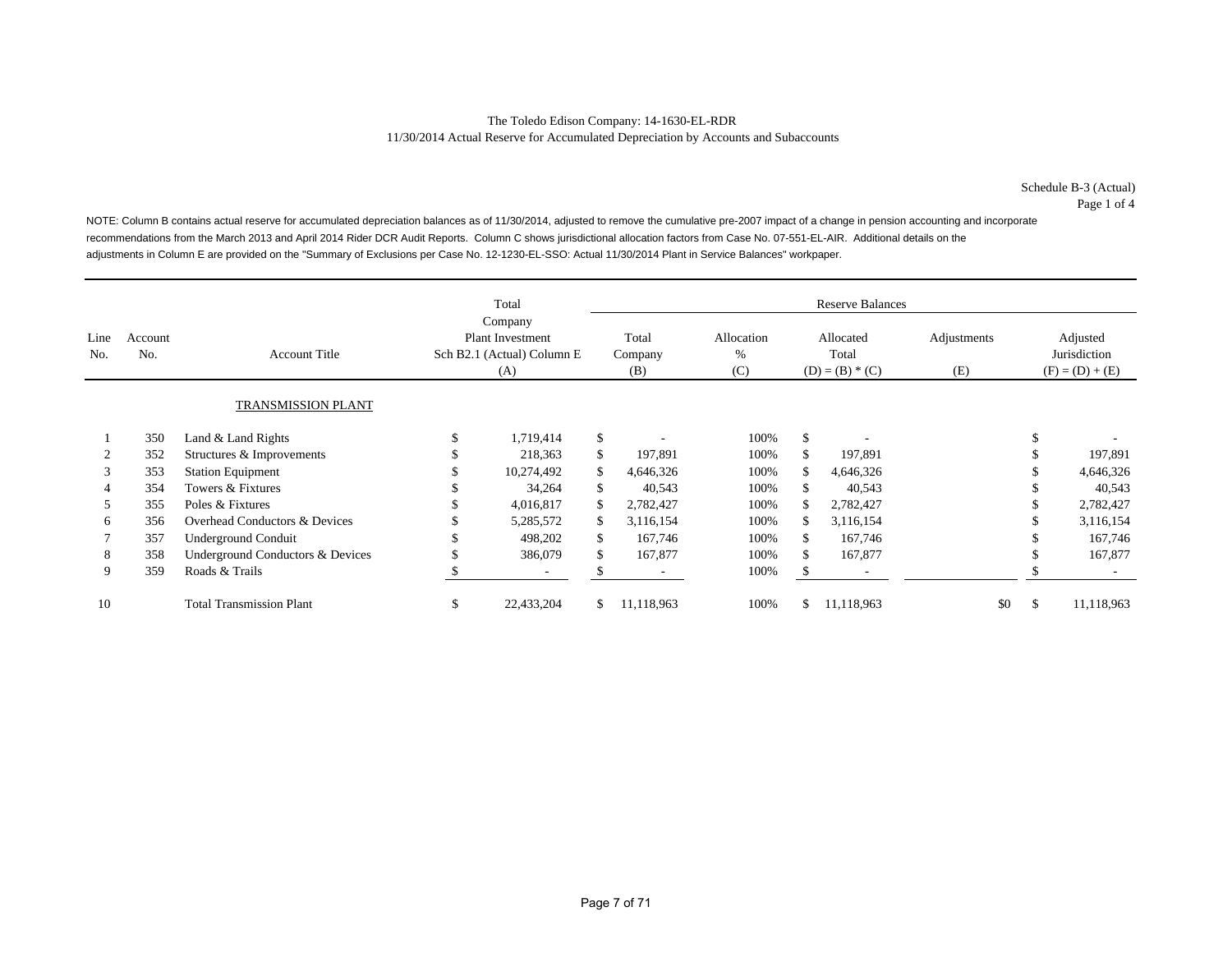NOTE: Column B contains actual reserve for accumulated depreciation balances as of 11/30/2014, adjusted to remove the cumulative pre-2007 impact of a change in pension accounting and incorporate recommendations from the March 2013 and April 2014 Rider DCR Audit Reports. Column C shows jurisdictional allocation factors from Case No. 07-551-EL-AIR. Additional details on the adjustments in Column E are provided on the "Summary of Exclusions per Case No. 12-1230-EL-SSO: Actual 11/30/2014 Plant in Service Balances" workpaper.

|             |                |                                                      | Total<br>Company                                             |     | <b>Reserve Balances</b> |                        |                                         |               |                    |        |                                               |             |
|-------------|----------------|------------------------------------------------------|--------------------------------------------------------------|-----|-------------------------|------------------------|-----------------------------------------|---------------|--------------------|--------|-----------------------------------------------|-------------|
| Line<br>No. | Account<br>No. | <b>Account Title</b>                                 | <b>Plant Investment</b><br>Sch B2.1 (Actual) Column E<br>(A) |     | Total<br>Company<br>(B) | Allocation<br>%<br>(C) | Allocated<br>Total<br>$(D) = (B) * (C)$ |               | Adjustments<br>(E) |        | Adjusted<br>Jurisdiction<br>$(F) = (D) + (E)$ |             |
|             |                | <b>DISTRIBUTION PLANT</b>                            |                                                              |     |                         |                        |                                         |               |                    |        |                                               |             |
| 11          | 360            | Land & Land Rights                                   | 4,966,340                                                    | \$  |                         | 100%                   | \$                                      |               |                    |        | \$.                                           |             |
| 12          | 361            | Structures & Improvements                            | 5,981,472                                                    | \$  | 1,968,574               | 100%                   | \$                                      | 1,968,574     |                    |        |                                               | 1,968,574   |
| 13          | 362            | <b>Station Equipment</b>                             | 93,500,018                                                   | \$  | 33,634,993              | 100%                   |                                         | 33,634,993    |                    |        |                                               | 33,634,993  |
| 14          | 364            | Poles, Towers & Fixtures                             | 160,922,063                                                  |     | 106,998,757             | 100%                   | \$                                      | 106,998,757   |                    |        |                                               | 106,998,757 |
| 15          | 365            | Overhead Conductors & Devices                        | 203,501,133                                                  | \$  | 77,442,659              | 100%                   |                                         | 77,442,659    |                    |        |                                               | 77,442,659  |
| 16          | 366            | Underground Conduit                                  | 13,202,429                                                   | \$  | 7,532,383               | 100%                   | \$.                                     | 7,532,383     |                    |        |                                               | 7,532,383   |
| 17          | 367            | Underground Conductors & Devices                     | 122,468,882                                                  | \$  | 43,103,642              | 100%                   | \$.                                     | 43,103,642    |                    |        |                                               | 43,103,642  |
| 18          | 368            | Line Transformers                                    | 150,328,171                                                  | \$  | 63,511,555              | 100%                   | \$.                                     | 63,511,555    |                    |        |                                               | 63,511,555  |
| 19          | 369            | <b>Services</b>                                      | 66,816,415                                                   | S   | 64,304,978              | 100%                   | \$.                                     | 64,304,978    |                    |        |                                               | 64,304,978  |
| 20          | 370            | Meters                                               | 39,387,894                                                   | \$  | 18,955,210              | 100%                   |                                         | 18,955,210    |                    |        |                                               | 18,955,210  |
| 21          | 371            | <b>Installation on Customer Premises</b>             | 6,505,245                                                    | \$  | 3,800,921               | 100%                   | \$.                                     | 3,800,921     |                    |        |                                               | 3,800,921   |
| 22          | 373            | Street Lighting & Signal Systems                     | 56,881,302                                                   | \$. | 37,063,409              | 100%                   |                                         | 37,063,409    |                    |        |                                               | 37,063,409  |
| 23          | 374            | <b>Asset Retirement Costs for Distribution Plant</b> | 7,901                                                        | \$  | 4,949                   | 100%                   |                                         | 4,949         |                    |        |                                               | 4,949       |
| 24          |                | <b>Total Distribution Plant</b>                      | \$<br>924,469,265                                            | \$. | 458,322,031             | 100%                   |                                         | \$458,322,031 | \$                 | $\sim$ | \$                                            | 458,322,031 |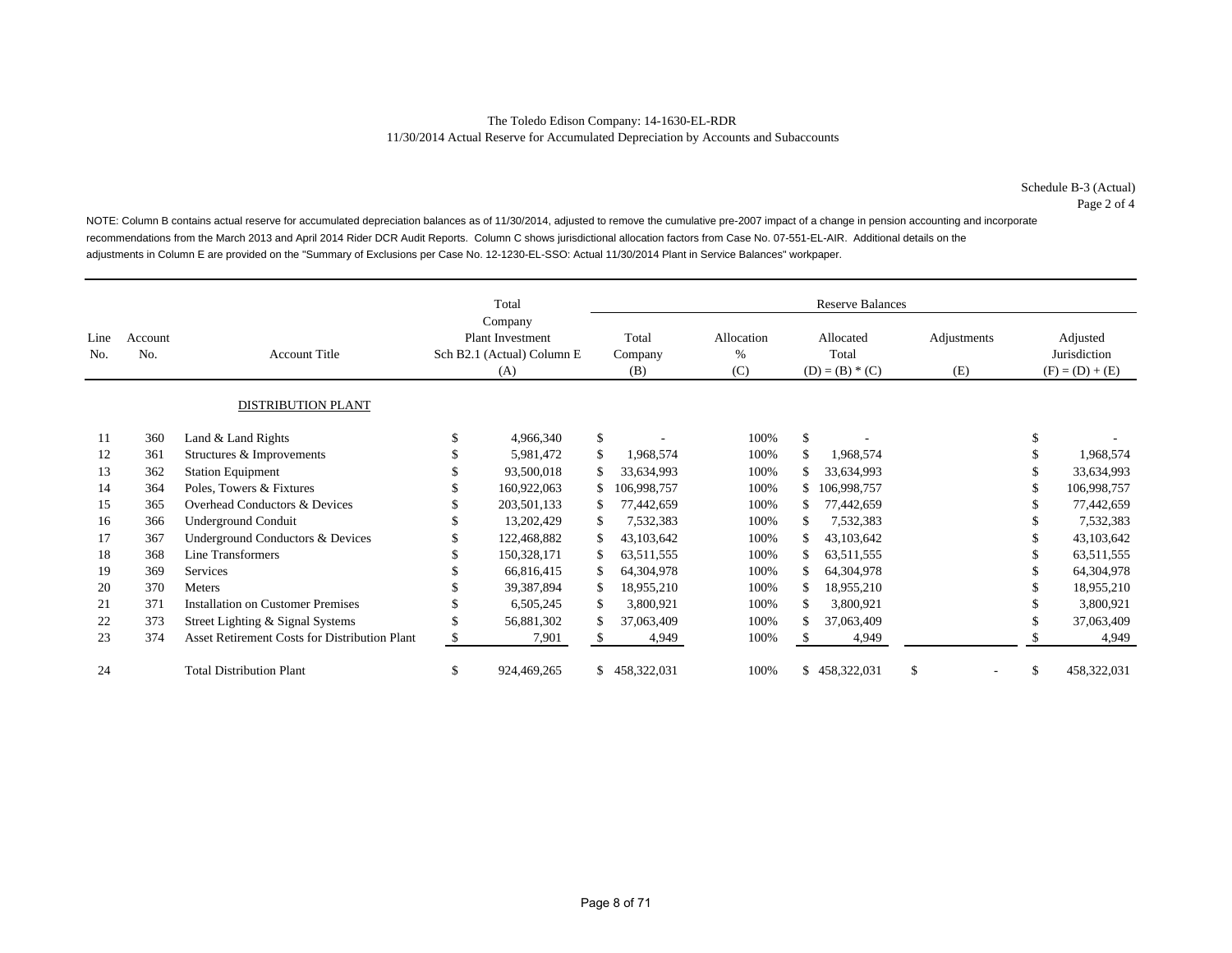NOTE: Column B contains actual reserve for accumulated depreciation balances as of 11/30/2014, adjusted to remove the cumulative pre-2007 impact of a change in pension accounting and incorporate recommendations from the March 2013 and April 2014 Rider DCR Audit Reports. Column C shows jurisdictional allocation factors from Case No. 07-551-EL-AIR. Additional details on the adjustments in Column E are provided on the "Summary of Exclusions per Case No. 12-1230-EL-SSO: Actual 11/30/2014 Plant in Service Balances" workpaper.

|             |                |                                          | Total                                                                   |              |                         | <b>Reserve Balances</b>   |               |                                         |                    |  |               |                                               |
|-------------|----------------|------------------------------------------|-------------------------------------------------------------------------|--------------|-------------------------|---------------------------|---------------|-----------------------------------------|--------------------|--|---------------|-----------------------------------------------|
| Line<br>No. | Account<br>No. | <b>Account Title</b>                     | Company<br><b>Plant Investment</b><br>Sch B2.1 (Actual) Column E<br>(A) |              | Total<br>Company<br>(B) | Allocation<br>$\%$<br>(C) |               | Allocated<br>Total<br>$(D) = (B) * (C)$ | Adjustments<br>(E) |  |               | Adjusted<br>Jurisdiction<br>$(F) = (D) + (E)$ |
|             |                | <b>GENERAL PLANT</b>                     |                                                                         |              |                         |                           |               |                                         |                    |  |               |                                               |
| 25          | 389            | Land $&$ Land Rights                     | \$<br>1,826,097                                                         | \$           |                         | 100%                      | $\mathcal{S}$ |                                         |                    |  |               |                                               |
| 26          | 390            | Structures & Improvements                | 56,212,421                                                              | $\mathbb{S}$ | 19,072,098              | 100%                      | \$.           | 19,072,098                              |                    |  |               | 19,072,098                                    |
| 27          | 391.1          | Office Furniture & Equipment             | 2,215,313                                                               | \$           | 2,029,785               | 100%                      | S.            | 2,029,785                               |                    |  |               | 2,029,785                                     |
| 28          | 391.2          | Data Processing Equipment                | 9,969,344                                                               | \$           | 5,020,016               | 100%                      | \$.           | 5,020,016                               |                    |  |               | 5,020,016                                     |
| 29          | 392            | <b>Transportation Equipment</b>          | 1,202,869                                                               | \$           | 1,167,345               | 100%                      | \$.           | 1,167,345                               |                    |  |               | 1,167,345                                     |
| 30          | 393            | Stores Equipment                         | 611,035                                                                 | \$           | 373,284                 | 100%                      |               | 373,284                                 |                    |  |               | 373,284                                       |
| 31          | 394            | Tools, Shop & Garage Equipment           | 5,312,828                                                               | \$           | 1,995,215               | 100%                      | £.            | 1,995,215                               |                    |  |               | 1,995,215                                     |
| 32          | 395            | <b>Laboratory Equipment</b>              | 1,697,770                                                               | \$           | 1,046,135               | 100%                      | \$.           | 1,046,135                               |                    |  |               | 1,046,135                                     |
| 33          | 396            | Power Operated Equipment                 | 918,265                                                                 | \$           | 893,678                 | 100%                      | \$.           | 893,678                                 |                    |  |               | 893,678                                       |
| 34          | 397            | <b>Communication Equipment</b>           | 9,555,188                                                               | $\mathbb{S}$ | 8,078,257               | 100%                      | £.            | 8,078,257                               |                    |  |               | 8,078,257                                     |
| 35          | 398            | Miscellaneous Equipment                  | 443,536                                                                 | \$           | 166,642                 | 100%                      | \$.           | 166,642                                 |                    |  |               | 166,642                                       |
| 36          | 399.1          | Asset Retirement Costs for General Plant | 7,345,237                                                               | \$           | 512,177                 | 100%                      |               | 512,177                                 |                    |  |               | 512,177                                       |
|             |                |                                          |                                                                         |              |                         |                           |               |                                         |                    |  |               |                                               |
| 37          |                | <b>Total General Plant Plant</b>         | \$<br>97,309,903                                                        | \$           | 40,354,632              | 100%                      | S.            | 40,354,632                              | \$.                |  | $\mathcal{S}$ | 40,354,632                                    |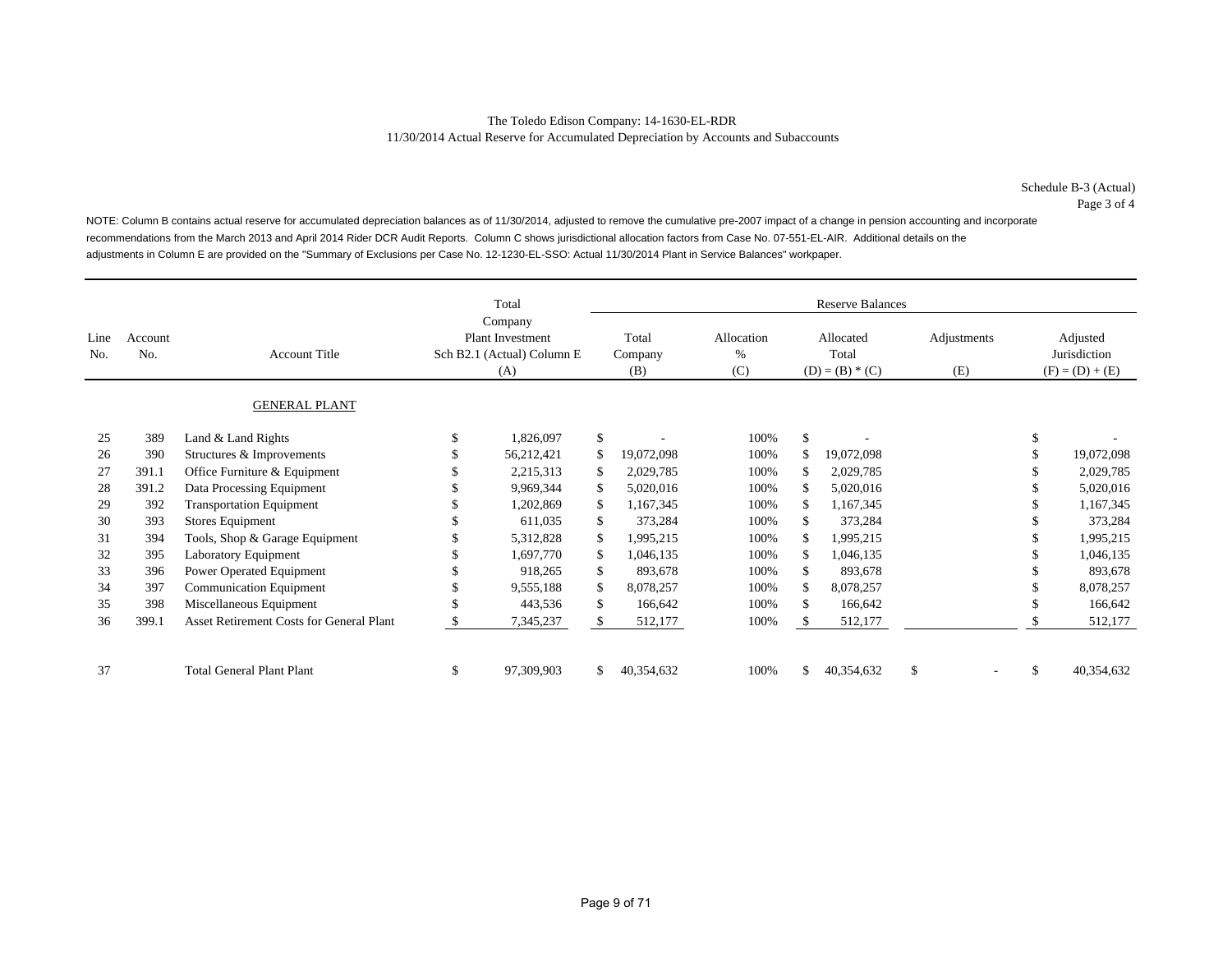Schedule B-3 (Actual) Page 4 of 4

NOTE: Column B contains actual reserve for accumulated depreciation balances as of 11/30/2014, adjusted to remove the cumulative pre-2007 impact of a change in pension accounting and incorporate recommendations from the March 2013 and April 2014 Rider DCR Audit Reports. Column C shows jurisdictional allocation factors from Case No. 07-551-EL-AIR. Additional details on the adjustments in Column E are provided on the "Summary of Exclusions per Case No. 12-1230-EL-SSO: Actual 11/30/2014 Plant in Service Balances" workpaper.

|                      |                   |                                                                                                                       |                 | Total                                                            |                |                                               |                           |                  | <b>Reserve Balances</b>                       |                    |     |                                               |
|----------------------|-------------------|-----------------------------------------------------------------------------------------------------------------------|-----------------|------------------------------------------------------------------|----------------|-----------------------------------------------|---------------------------|------------------|-----------------------------------------------|--------------------|-----|-----------------------------------------------|
| Line<br>No.          | Account<br>No.    | <b>Account Title</b>                                                                                                  |                 | Company<br>Plant Investment<br>Sch B2.1 (Actual) Column E<br>(A) |                | Total<br>Company<br>(B)                       | Allocation<br>$\%$<br>(C) |                  | Allocated<br>Total<br>$(D) = (B) * (C)$       | Adjustments<br>(E) |     | Adjusted<br>Jurisdiction<br>$(F) = (D) + (E)$ |
|                      |                   | <b>OTHER PLANT</b>                                                                                                    |                 |                                                                  |                |                                               |                           |                  |                                               |                    |     |                                               |
| 38<br>39<br>40<br>41 | 303<br>303<br>303 | Intangible Software<br>Intangible FAS 109 Transmission<br>Intangible FAS 109 Distribution<br><b>Total Other Plant</b> | \$<br>\$.<br>\$ | 22,213,630<br>54,210<br>240,093<br>22,507,933                    | \$<br>\$<br>\$ | 19,290,044<br>48,098<br>237,169<br>19,575,311 | 100%<br>100%<br>100%      | \$.<br>\$.<br>\$ | 19,290,044<br>48,098<br>237,169<br>19,575,311 | \$                 | \$  | 19,290,044<br>48,098<br>237,169<br>19,575,311 |
| 42                   |                   | Removal Work in Progress (RWIP)                                                                                       |                 |                                                                  | \$             | (6,042,584)                                   | 100%                      | \$               | (6,042,584)                                   |                    | \$  | (6,042,584)                                   |
| 43                   |                   | Company Total Plant (Reserve)                                                                                         |                 | 1,066,720,305                                                    |                | \$ 523,328,353                                | 100%                      |                  | \$523,328,353                                 | \$                 | \$. | 523,328,353                                   |
| 44                   |                   | Service Company Reserve Allocated*                                                                                    |                 |                                                                  |                |                                               |                           |                  |                                               |                    | \$  | 17,028,499                                    |
| 45                   |                   | Grand Total Plant (Reserve) $(43 + 44)$                                                                               |                 |                                                                  |                |                                               |                           |                  |                                               |                    |     | 540,356,852                                   |

\* Source: Line 3 of the "Service Company Allocations to the Ohio Operating Companies (Actual)" workpaper.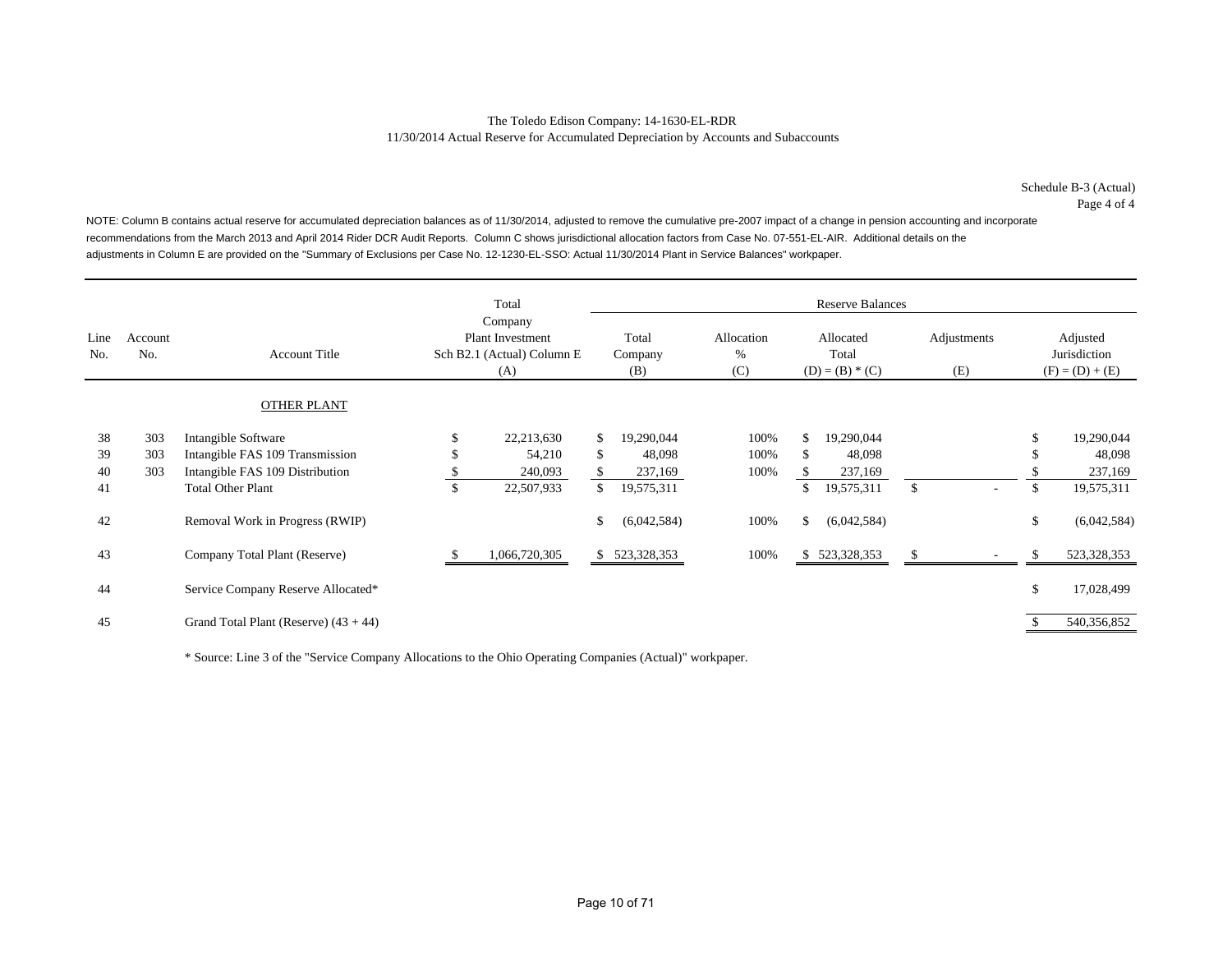The Cleveland Electric Illuminating Company: 14-1628-EL-RDR Ohio Edison Company: 14-1629-EL-RDR The Toledo Edison Company: 14-1630-EL-RDR

FirstEnergy Companies

ADIT Balances (281 & 282 Property Accounts) - Actual

| $(1)$ Ending Bal. 11/30/14*                      | CEI            | ОE<br>429,384,904 \$ 467,051,490 \$ 132,671,996 \$ 64,940,593 |             | SC |
|--------------------------------------------------|----------------|---------------------------------------------------------------|-------------|----|
| (2) Service Company Allocated ADIT <sup>**</sup> | 9.228.058 \$   | 11,182,770 \$                                                 | 4.922.497   |    |
| (3) Grand Total ADIT Balance***                  | 438,612,962 \$ | 478,234,260 \$                                                | 137,594,493 |    |

\*Source: Actual 11/30/2014 balances.

\*\* Line 4 of the "Service Company Allocations to the Ohio Operating Companies (Actual)" workpaper.

\*\*\* Calculation : Line 1 + Line 2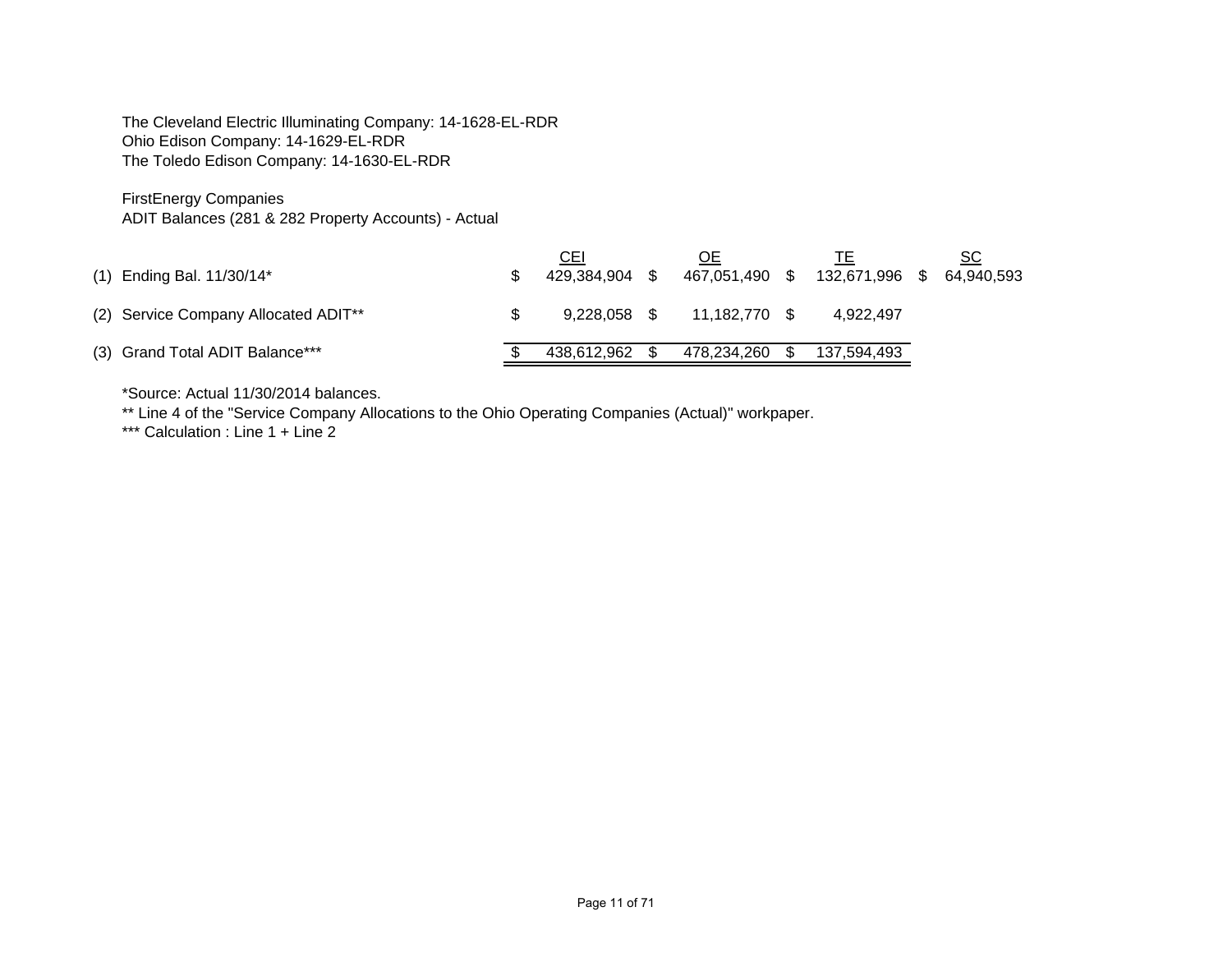The Toledo Edison Company: 14-1630-EL-RDR Annual Depreciation Expense on Actual Plant Balances as of November 30, 2014

> Schedule B-3.2 (Actual) Page 1 of 4

### NOTE: Column F is from Case No. 07-551-EL-AIR.

|             |                |                                  |          | <b>Adjusted Jurisdiction</b>               |                                         |                          |                            |               |                                |  |
|-------------|----------------|----------------------------------|----------|--------------------------------------------|-----------------------------------------|--------------------------|----------------------------|---------------|--------------------------------|--|
| Line<br>No. | Account<br>No. | <b>Account Title</b>             |          | Plant<br>Investment<br>Sch. B-2.1 (Actual) | Reserve<br>Balance<br>Sch. B-3 (Actual) |                          | Current<br>Accrual<br>Rate |               | Calculated<br>Depr.<br>Expense |  |
| (A)         | (B)            | (C)                              |          | (D)                                        |                                         | (E)                      | (F)                        |               | $(G=DxF)$                      |  |
|             |                | <b>TRANSMISSION PLANT</b>        |          |                                            |                                         |                          |                            |               |                                |  |
|             | 350            | Land & Land Rights               | <b>S</b> | 1,719,414                                  | \$                                      | $\overline{\phantom{a}}$ | 0.00%                      | \$            |                                |  |
|             | 352            | Structures & Improvements        |          | 218,363                                    | \$                                      | 197,891                  | 2.50%                      | \$            | 5,459                          |  |
| 3           | 353            | <b>Station Equipment</b>         |          | 10,274,492                                 | \$                                      | 4,646,326                | 1.80%                      | \$            | 184,941                        |  |
|             | 354            | Towers & Fixtures                |          | 34,264                                     | \$                                      | 40,543                   | 1.85%                      | \$            | 634                            |  |
|             | 355            | Poles & Fixtures                 |          | 4,016,817                                  | \$                                      | 2,782,427                | 3.75%                      | \$            | 150,631                        |  |
| 6           | 356            | Overhead Conductors & Devices    |          | 5,285,572                                  | \$                                      | 3,116,154                | 2.67%                      | \$            | 141,125                        |  |
|             | 357            | <b>Underground Conduit</b>       |          | 498,202                                    | \$                                      | 167,746                  | 2.00%                      | \$            | 9,964                          |  |
| 8           | 358            | Underground Conductors & Devices |          | 386,079                                    | \$                                      | 167,877                  | 2.86%                      | £.            | 11,042                         |  |
| 9           | 359            | Roads & Trails                   |          |                                            |                                         |                          |                            |               |                                |  |
| 10          |                | <b>Total Transmission</b>        | \$       | 22,433,204                                 | \$                                      | 11,118,963               |                            | <sup>\$</sup> | 503,796                        |  |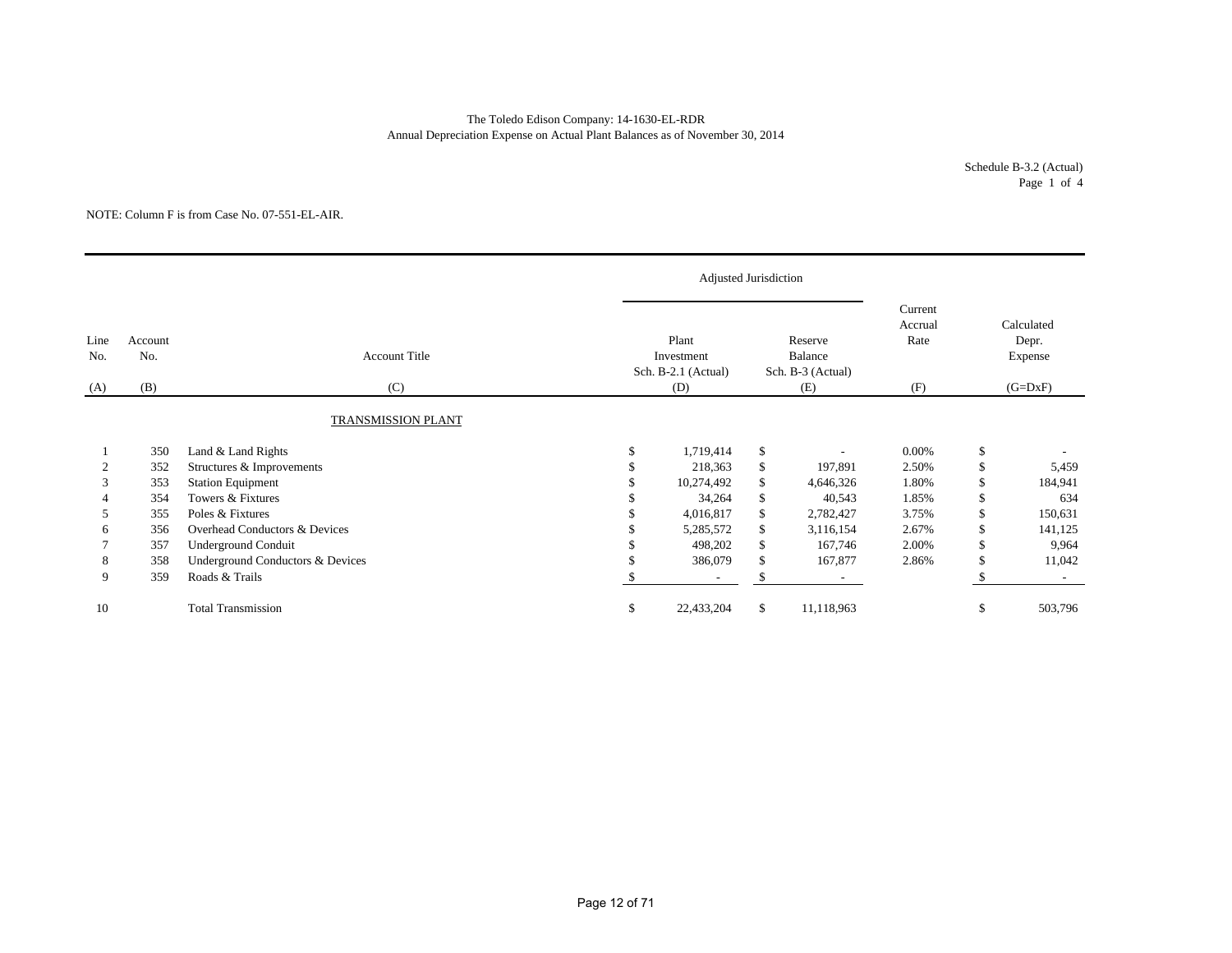Annual Depreciation Expense on Actual Plant Balances as of November 30, 2014 The Toledo Edison Company: 14-1630-EL-RDR

> Schedule B-3.2 (Actual) Page 2 of 4

### NOTE: Column F is from Case No. 07-551-EL-AIR.

|                               |     |                                               |          | Adjusted Jurisdiction                      |    |                                         |                            |               |                                |
|-------------------------------|-----|-----------------------------------------------|----------|--------------------------------------------|----|-----------------------------------------|----------------------------|---------------|--------------------------------|
| Line<br>Account<br>No.<br>No. |     | <b>Account Title</b>                          |          | Plant<br>Investment<br>Sch. B-2.1 (Actual) |    | Reserve<br>Balance<br>Sch. B-3 (Actual) | Current<br>Accrual<br>Rate |               | Calculated<br>Depr.<br>Expense |
| (A)                           | (B) | (C)                                           |          | (D)                                        |    | (E)                                     | (F)                        |               | $(G=DxF)$                      |
|                               |     | <b>DISTRIBUTION PLANT</b>                     |          |                                            |    |                                         |                            |               |                                |
| 11                            | 360 | Land & Land Rights                            | <b>S</b> | 4,966,340                                  | \$ |                                         | 0.00%                      | \$            |                                |
| 12                            | 361 | Structures & Improvements                     | S.       | 5,981,472                                  | \$ | 1,968,574                               | 2.50%                      | \$            | 149,537                        |
| 13                            | 362 | <b>Station Equipment</b>                      |          | 93,500,018                                 | \$ | 33,634,993                              | 2.25%                      | \$            | 2,103,750                      |
| 14                            | 364 | Poles, Towers & Fixtures                      |          | 160,922,063                                | \$ | 106,998,757                             | 3.78%                      | \$            | 6,082,854                      |
| 15                            | 365 | Overhead Conductors & Devices                 |          | 203,501,133                                | \$ | 77,442,659                              | 3.75%                      | \$            | 7,631,292                      |
| 16                            | 366 | <b>Underground Conduit</b>                    |          | 13,202,429                                 | \$ | 7,532,383                               | 2.08%                      | \$            | 274.611                        |
| 17                            | 367 | Underground Conductors & Devices              |          | 122,468,882                                | \$ | 43,103,642                              | 2.20%                      | \$            | 2,694,315                      |
| 18                            | 368 | Line Transformers                             |          | 150,328,171                                | \$ | 63,511,555                              | 2.62%                      | \$            | 3,938,598                      |
| 19                            | 369 | Services                                      |          | 66,816,415                                 | \$ | 64,304,978                              | 3.17%                      | \$            | 2,118,080                      |
| 20                            | 370 | Meters                                        |          | 39,387,894                                 | \$ | 18,955,210                              | 3.43%                      | \$.           | 1,351,005                      |
| 21                            | 371 | <b>Installation on Customer Premises</b>      |          | 6,505,245                                  | \$ | 3,800,921                               | 4.00%                      | \$            | 260,210                        |
| 22                            | 373 | Street Lighting & Signal Systems              |          | 56,881,302                                 | \$ | 37,063,409                              | 3.93%                      | <sup>\$</sup> | 2,235,435                      |
| 23                            | 374 | Asset Retirement Costs for Distribution Plant |          | 7,901                                      | \$ | 4,949                                   | 0.00%                      |               |                                |
| 24                            |     | <b>Total Distribution</b>                     | \$       | 924,469,265                                | \$ | 458,322,031                             |                            | \$            | 28,839,687                     |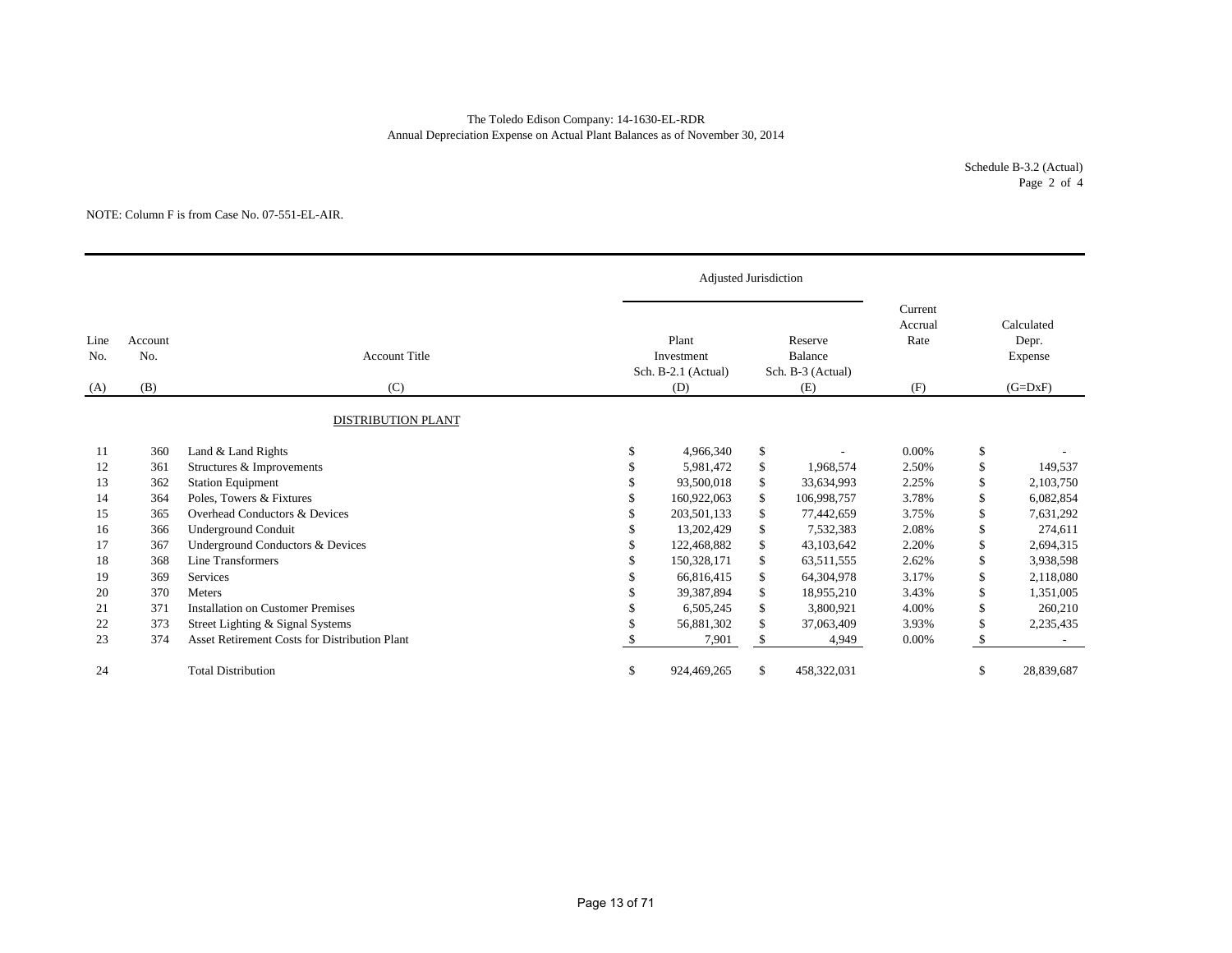# The Toledo Edison Company: 14-1630-EL-RDR Annual Depreciation Expense on Actual Plant Balances as of November 30, 2014

Schedule B-3.2 (Actual) Page 3 of 4

### NOTE: Column F is from Case No. 07-551-EL-AIR.

|                                             |       |                                                 |               | Adjusted Jurisdiction                             |              |                                                |                                   |                                             |           |
|---------------------------------------------|-------|-------------------------------------------------|---------------|---------------------------------------------------|--------------|------------------------------------------------|-----------------------------------|---------------------------------------------|-----------|
| Line<br>Account<br>No.<br>No.<br>(B)<br>(A) |       | <b>Account Title</b><br>(C)                     |               | Plant<br>Investment<br>Sch. B-2.1 (Actual)<br>(D) |              | Reserve<br>Balance<br>Sch. B-3 (Actual)<br>(E) | Current<br>Accrual<br>Rate<br>(F) | Calculated<br>Depr.<br>Expense<br>$(G=DxF)$ |           |
|                                             |       | <b>GENERAL PLANT</b>                            |               |                                                   |              |                                                |                                   |                                             |           |
| 25                                          | 389   | Land & Land Rights                              | \$            | 1,826,097                                         | \$           |                                                | 0.00%                             | \$                                          |           |
| 26                                          | 390   | Structures & Improvements                       |               | 56,212,421                                        | \$           | 19,072,098                                     | 2.20%                             | \$                                          | 1,236,673 |
| 27                                          | 391.1 | Office Furniture & Equipment                    |               | 2,215,313                                         | \$           | 2,029,785                                      | 3.80%                             | \$                                          | 84,182    |
| 28                                          | 391.2 | Data Processing Equipment                       |               | 9.969.344                                         | \$           | 5,020,016                                      | 9.50%                             | \$                                          | 947,088   |
| 29                                          | 392   | <b>Transportation Equipment</b>                 |               | 1,202,869                                         | $\mathbb{S}$ | 1,167,345                                      | 6.92%                             | \$                                          | 83,239    |
| 30                                          | 393   | <b>Stores Equipment</b>                         |               | 611,035                                           | \$           | 373,284                                        | 3.13%                             | \$                                          | 19,125    |
| 31                                          | 394   | Tools, Shop & Garage Equipment                  |               | 5,312,828                                         | \$           | 1,995,215                                      | 3.33%                             | \$                                          | 176,917   |
| 32                                          | 395   | Laboratory Equipment                            |               | 1,697,770                                         | \$           | 1,046,135                                      | 2.86%                             | \$                                          | 48,556    |
| 33                                          | 396   | Power Operated Equipment                        |               | 918,265                                           | \$           | 893,678                                        | 5.28%                             | \$                                          | 48,484    |
| 34                                          | 397   | Communication Equipment                         |               | 9,555,188                                         | \$           | 8,078,257                                      | 5.88%                             | \$                                          | 561,845   |
| 35                                          | 398   | Miscellaneous Equipment                         |               | 443,536                                           | $\mathbb{S}$ | 166,642                                        | 3.33%                             | \$                                          | 14,770    |
| 36                                          | 399.1 | <b>Asset Retirement Costs for General Plant</b> |               | 7,345,237                                         | \$           | 512,177                                        | 0.00%                             | \$.                                         |           |
| 37                                          |       | <b>Total General</b>                            | <sup>\$</sup> | 97,309,903                                        | \$           | 40,354,632                                     |                                   | \$                                          | 3,220,879 |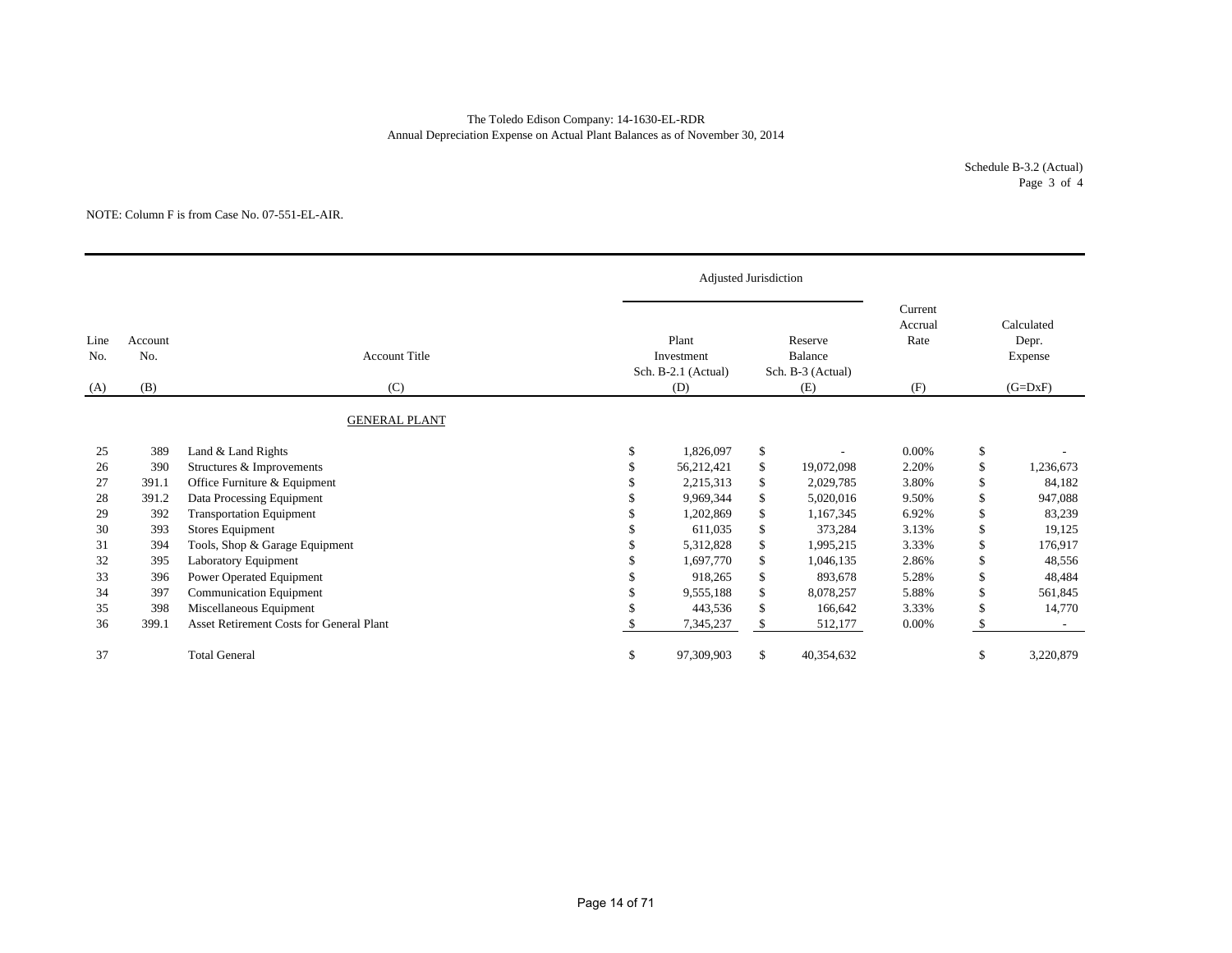## Annual Depreciation Expense on Actual Plant Balances as of November 30, 2014 The Toledo Edison Company: 14-1630-EL-RDR

### NOTE: Column F is from Case No. 07-551-EL-AIR.

|                                             |                   |                                                                                           |     | Adjusted Jurisdiction                             |                |                                                |                                   |                            |                                             |
|---------------------------------------------|-------------------|-------------------------------------------------------------------------------------------|-----|---------------------------------------------------|----------------|------------------------------------------------|-----------------------------------|----------------------------|---------------------------------------------|
| Line<br>Account<br>No.<br>No.<br>(B)<br>(A) |                   | <b>Account Title</b><br>(C)                                                               |     | Plant<br>Investment<br>Sch. B-2.1 (Actual)<br>(D) |                | Reserve<br>Balance<br>Sch. B-3 (Actual)<br>(E) | Current<br>Accrual<br>Rate<br>(F) |                            | Calculated<br>Depr.<br>Expense<br>$(G=DxF)$ |
|                                             |                   | <b>OTHER PLANT</b>                                                                        |     |                                                   |                |                                                |                                   |                            |                                             |
| 38<br>39<br>40                              | 303<br>303<br>303 | Intangible Software<br>Intangible FAS 109 Transmission<br>Intangible FAS 109 Distribution | \$  | 22,213,630<br>54,210<br>240,093                   | \$<br>\$<br>\$ | 19,290,044<br>48,098<br>237,169                | 14.29%<br>2.37%<br>3.10%          | $\ast$<br>$\ast$<br>$\ast$ |                                             |
| 41<br>42                                    |                   | <b>Total Other</b><br>Removal Work in Progress (RWIP)                                     | \$. | 22,507,933                                        | \$             | 19,575,311<br>$(\$6,042,584)$                  |                                   | $\mathbb{S}$               | 1,011,905                                   |
| 43                                          |                   | Company Total Depreciation                                                                | \$  | 1,066,720,305                                     | \$             | 523,328,353                                    |                                   | \$                         | 33,576,267                                  |
| 44                                          |                   | Incremental Depreciation Associated with Allocated Service Company Plant **               | \$  | 43,599,833                                        | \$             | 17,028,499                                     |                                   | \$                         | 1,908,559                                   |
| 45                                          |                   | GRAND TOTAL $(43 + 44)$                                                                   | J.  | 1,110,320,138                                     | \$             | 540,356,852                                    |                                   |                            | 35,484,826                                  |

\* Please see the "Intangible Depreciation Expense Calculation: Actual 11/30/2014 Balances" workpaper for more details behind the calculation of depreciation expense associated with Intangible Plant.

\*\* Source: Line 6 of the "Service Company Allocations to the Ohio Operating Companies (Actual)" workpaper.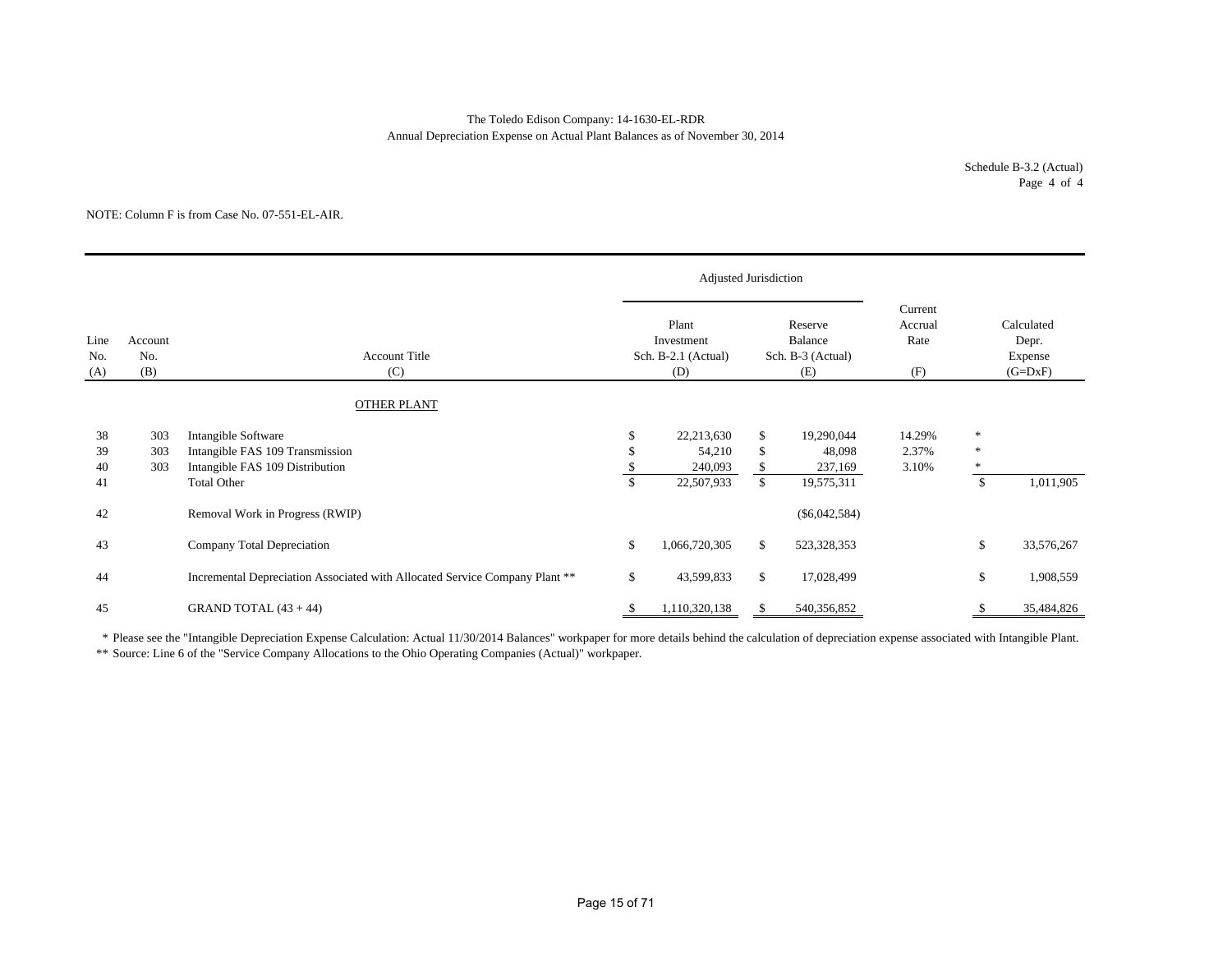# The Toledo Edison Company: 14-1630-EL-RDR

# Annual Property Tax Expense on Actual Plant Balances as of November 30, 2014

Schedule C-3.10a (Actual) Page 1 of 1

| Line<br>No. | Description                                                                | Jurisdictional<br>Amount |
|-------------|----------------------------------------------------------------------------|--------------------------|
| 1           | Personal Property Taxes - See Schedule C-3.10a1 (Actual)                   | \$<br>29,426,454         |
| 2           | Real Property Taxes - See Schedule C-3.10a2 (Actual)                       | \$<br>905,622            |
| 3           | Incremental Property Tax Associated with Allocated Service Company Plant * | \$<br>28,192             |
| 4           | Total Property Taxes $(1 + 2 + 3)$                                         | \$<br>30,360,268         |

\* Source: Line 7 of the "Service Company Allocations to the Ohio Operating Companies (Actual)" workpaper.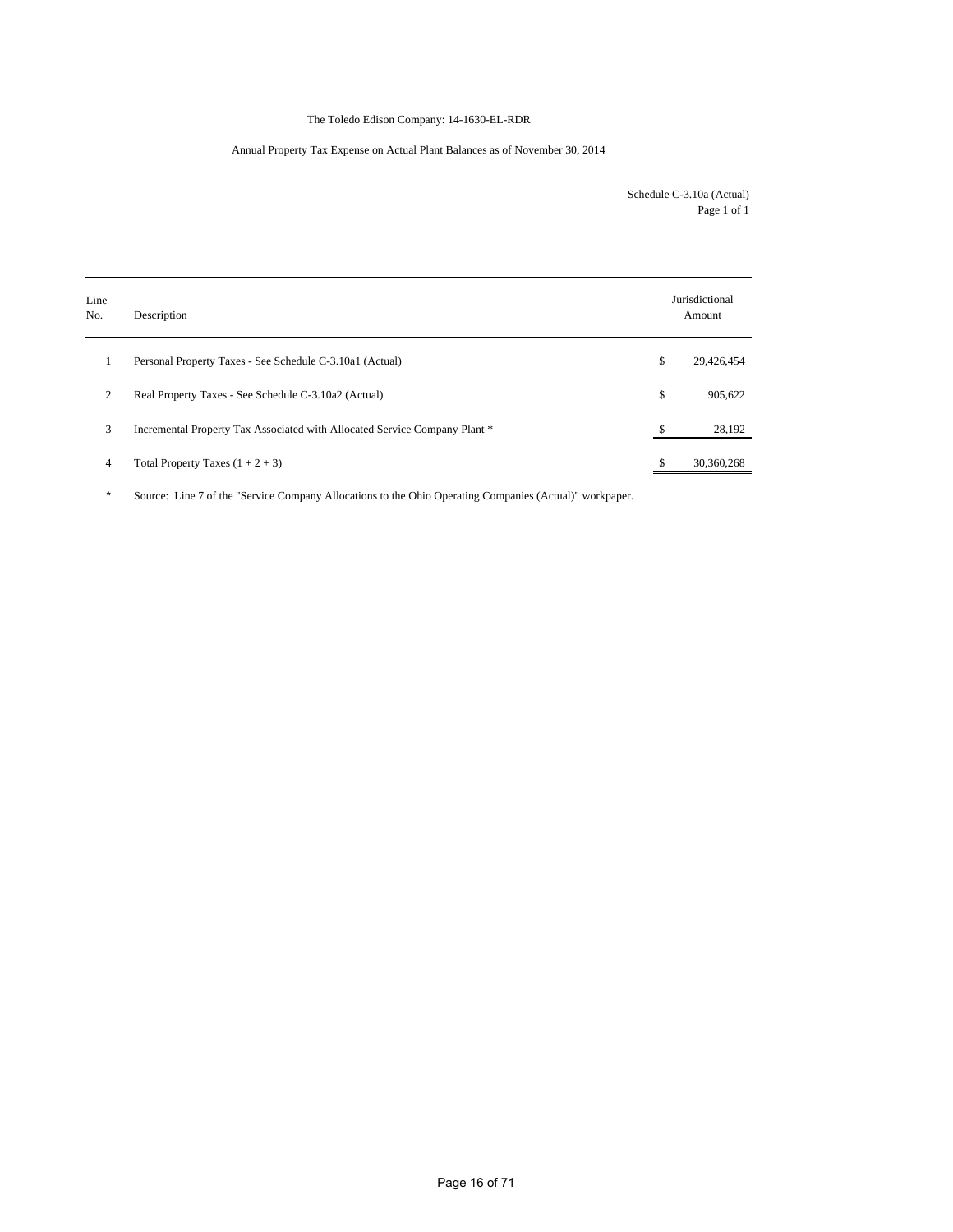### Annual Personal Property Tax Expense on Actual Plant Balances as of November 30, 2014

Page 1 of 1 Schedule C-3.10a1 (Actual)

| Line<br>No.    | Description                                         |                         |                       | Jurisdictional Amount |                      |                  |
|----------------|-----------------------------------------------------|-------------------------|-----------------------|-----------------------|----------------------|------------------|
|                |                                                     |                         | Transmission<br>Plant | Distribution<br>Plant |                      | General<br>Plant |
| $\mathbf{1}$   | Jurisdictional Plant in Service (a)                 | \$                      | 22,433,204            | \$<br>924,469,265     | \$                   | 97,309,903       |
| $\overline{c}$ | Jurisdictional Real Property (b)                    | \$                      | 1,937,777             | \$<br>10,947,812      | \$                   | 58,038,519       |
| 3              | Jurisdictional Personal Property (1 - 2)            | $\overline{\$}$         | 20,495,427            | \$<br>913,521,453     | \$                   | 39,271,384       |
| $\overline{4}$ | Purchase Accounting Adjustment (f)                  | \$                      | (12,707,440)          | \$<br>(450, 860, 096) | \$                   |                  |
| 5              | Adjusted Jurisdictional Personal Property $(3 + 4)$ | $\mathbf S$             | 7,787,987             | \$<br>462,661,357     | $\sqrt{\frac{2}{3}}$ | 39,271,384       |
|                | <b>Exclusions and Exemptions</b>                    |                         |                       |                       |                      |                  |
| 6              | Capitalized Asset Retirement Costs (a)              | \$                      |                       | \$<br>7,901           | \$                   | 7,345,237        |
| $\tau$         | Exempt Facilities (c)                               | \$                      |                       | \$                    | \$                   |                  |
| 8              | Licensed Motor Vehicles (c)                         | \$                      |                       | \$                    | \$                   | 1,800,886        |
| 9              | Capitalized Interest (g)                            | \$                      | 381,611               | \$<br>4,117,686       | \$                   |                  |
| 10             | Total Exclusions and Exemptions (6 thru 9)          | $\overline{\mathbf{s}}$ | 381,611               | \$<br>4,125,587       | \$                   | 9,146,123        |
| 11             | Net Cost of Taxable Personal Property (5 - 10)      | \$                      | 7,406,375             | \$<br>458,535,769     | \$                   | 30,125,262       |
| 12             | True Value Percentage (c)                           |                         | 76.7240%              | 74.6450%              |                      | 34.6730%         |
| 13             | True Value of Taxable Personal Property (11 x 12)   | \$                      | 5,682,467             | \$<br>342,274,025     | \$                   | 10,445,332       |
| 14             | Assessment Percentage (d)                           |                         | 85.00%                | 85.00%                |                      | 24.00%           |
| 15             | Assessment Value (13 x 14)                          | \$                      | 4,830,097             | \$<br>290,932,921     | \$                   | 2,506,880        |
| 16             | Personal Property Tax Rate (e)                      |                         | 9.0218410%            | 9.0218410%            |                      | 9.0218410%       |
| 17             | Personal Property Tax (15 x 16)                     | \$                      | 435,764               | \$<br>26,247,506      | \$                   | 226,167          |
| 18             | Purchase Accounting Adjustment (f)                  | \$                      | 75,913                | \$<br>2,441,104       | \$                   |                  |
| 19             | Total Personal Property Tax $(17 + 18)$             |                         |                       |                       | $\mathbb{S}$         | 29.426.454       |

(a) Schedule B-2.1 (Actual)

(b) Schedule B-2.1 (Actual), Accounts 350, 352, 360, 361, 389, and 390

(c) Source: TE's most recent Ohio Annual Property Tax Return Filing

(d) Statutory Assessment for Personal Property

(e) Estimated tax rate for Personal Property based on the most recent Ohio Annual Property Tax Return Filing

(f) Adjustment made as a result of the merger between Ohio Edison and Centerior

(g) Calculation: Line 5 x Percentage from the most recent Ohio Annual Property Tax Return Filing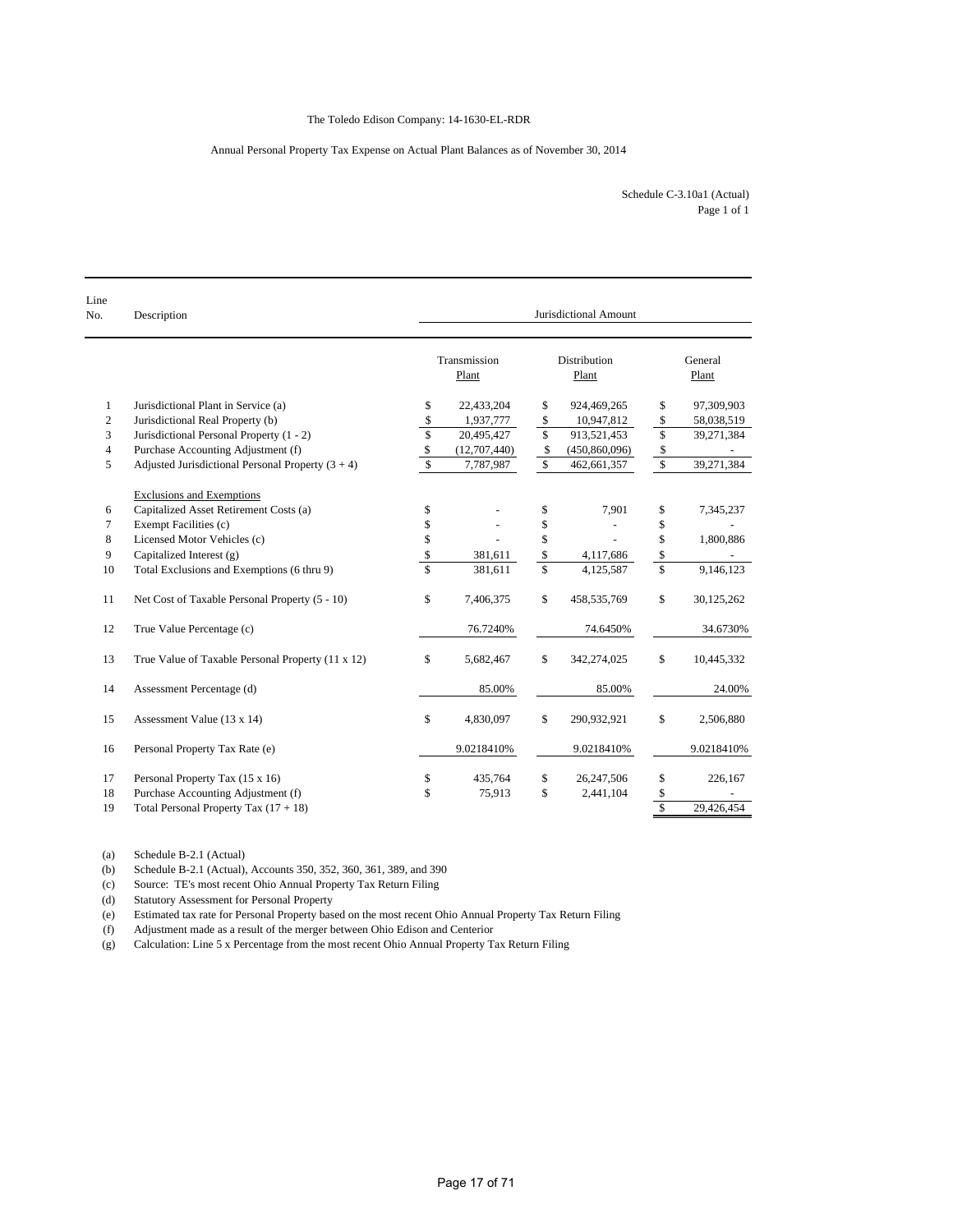# The Toledo Edison Company: 14-1630-EL-RDR

# Annual Real Property Tax Expense on Actual Plant Balances as of November 30, 2014

Page 1 of 1 Schedule C-3.10a2 (Actual)

| Line<br>No.    | Description                                                                                                                                                                                                                                                                                                                                                                                    | Jurisdictional Amount |                       |    |                                               |              |                                                                 |  |  |  |  |
|----------------|------------------------------------------------------------------------------------------------------------------------------------------------------------------------------------------------------------------------------------------------------------------------------------------------------------------------------------------------------------------------------------------------|-----------------------|-----------------------|----|-----------------------------------------------|--------------|-----------------------------------------------------------------|--|--|--|--|
|                |                                                                                                                                                                                                                                                                                                                                                                                                |                       | Transmission<br>Plant |    | Distribution<br>Plant                         |              | General<br>Plant                                                |  |  |  |  |
| $\mathbf{1}$   | Jurisdictional Real Property (a)                                                                                                                                                                                                                                                                                                                                                               | \$                    | 1,937,777             | \$ | 10,947,812                                    | \$           | 58,038,519                                                      |  |  |  |  |
| $\overline{c}$ | True Value Percentage (b)                                                                                                                                                                                                                                                                                                                                                                      |                       | 44.67%                |    | 44.67%                                        |              | 44.67%                                                          |  |  |  |  |
| 3              | True Value of Taxable Real Property (1 x 2)                                                                                                                                                                                                                                                                                                                                                    | \$                    | 865,650               | \$ | 4,890,643                                     | \$           | 25,927,161                                                      |  |  |  |  |
| 4              | Assessment Percentage (c)                                                                                                                                                                                                                                                                                                                                                                      |                       | 35.00%                |    | 35.00%                                        |              | 35.00%                                                          |  |  |  |  |
| 5              | Assessment Value (3 x 4)                                                                                                                                                                                                                                                                                                                                                                       | \$                    | 302,978               | \$ | 1,711,725                                     | \$           | 9,074,506                                                       |  |  |  |  |
| 6              | Real Property Tax Rate (d)                                                                                                                                                                                                                                                                                                                                                                     |                       | 8.1667%               |    | 8.1667%                                       |              | 8.1667%                                                         |  |  |  |  |
| 7              | Real Property Tax (5 x 6)                                                                                                                                                                                                                                                                                                                                                                      | \$                    | 24,743                | \$ | 139,791                                       | \$           | 741,088                                                         |  |  |  |  |
| 8              | Total Real Property Tax (Sum of 7)                                                                                                                                                                                                                                                                                                                                                             |                       |                       |    |                                               | $\mathbb{S}$ | 905,622                                                         |  |  |  |  |
| (a)            | Schedule C-3.10a1 (Actual)                                                                                                                                                                                                                                                                                                                                                                     |                       |                       |    |                                               |              |                                                                 |  |  |  |  |
| (b)            | Calculated as follows:                                                                                                                                                                                                                                                                                                                                                                         |                       |                       |    |                                               |              |                                                                 |  |  |  |  |
|                | (1) Real Property Assessed Value                                                                                                                                                                                                                                                                                                                                                               | \$                    | 12,123,070            |    |                                               |              | Source: TE's most recent Ohio Annual Property Tax Return Filing |  |  |  |  |
|                | (2) Assessment Percentage                                                                                                                                                                                                                                                                                                                                                                      |                       | 35.00%                |    | <b>Statutory Assessment for Real Property</b> |              |                                                                 |  |  |  |  |
|                | (3) Real Property True Value                                                                                                                                                                                                                                                                                                                                                                   | \$                    | 34,637,343            |    | Calculation: $(1) / (2)$                      |              |                                                                 |  |  |  |  |
|                | (4) Real Property Capitalized Cost                                                                                                                                                                                                                                                                                                                                                             | S                     | 77,536,453            |    |                                               |              | Book cost of real property used to compare to assessed          |  |  |  |  |
|                |                                                                                                                                                                                                                                                                                                                                                                                                |                       | 44.67%                |    |                                               |              | value of real property to derive a true value percentage        |  |  |  |  |
|                | (5) Real Property True Value Percentage<br>$\mathcal{O}(1)$ $\mathcal{O}(1)$ $\mathcal{O}(1)$ $\mathcal{O}(1)$ $\mathcal{O}(1)$ $\mathcal{O}(1)$ $\mathcal{O}(1)$ $\mathcal{O}(1)$ $\mathcal{O}(1)$ $\mathcal{O}(1)$ $\mathcal{O}(1)$ $\mathcal{O}(1)$ $\mathcal{O}(1)$ $\mathcal{O}(1)$ $\mathcal{O}(1)$ $\mathcal{O}(1)$ $\mathcal{O}(1)$ $\mathcal{O}(1)$ $\mathcal{O}(1)$ $\mathcal{O}(1)$ |                       |                       |    | Calculation: $(3) / (4)$                      |              |                                                                 |  |  |  |  |

(c) Statutory Assessment for Real Property

(d) Estimated tax rate for Real Estate based on the most recent Ohio Annual Property Tax Return Filing.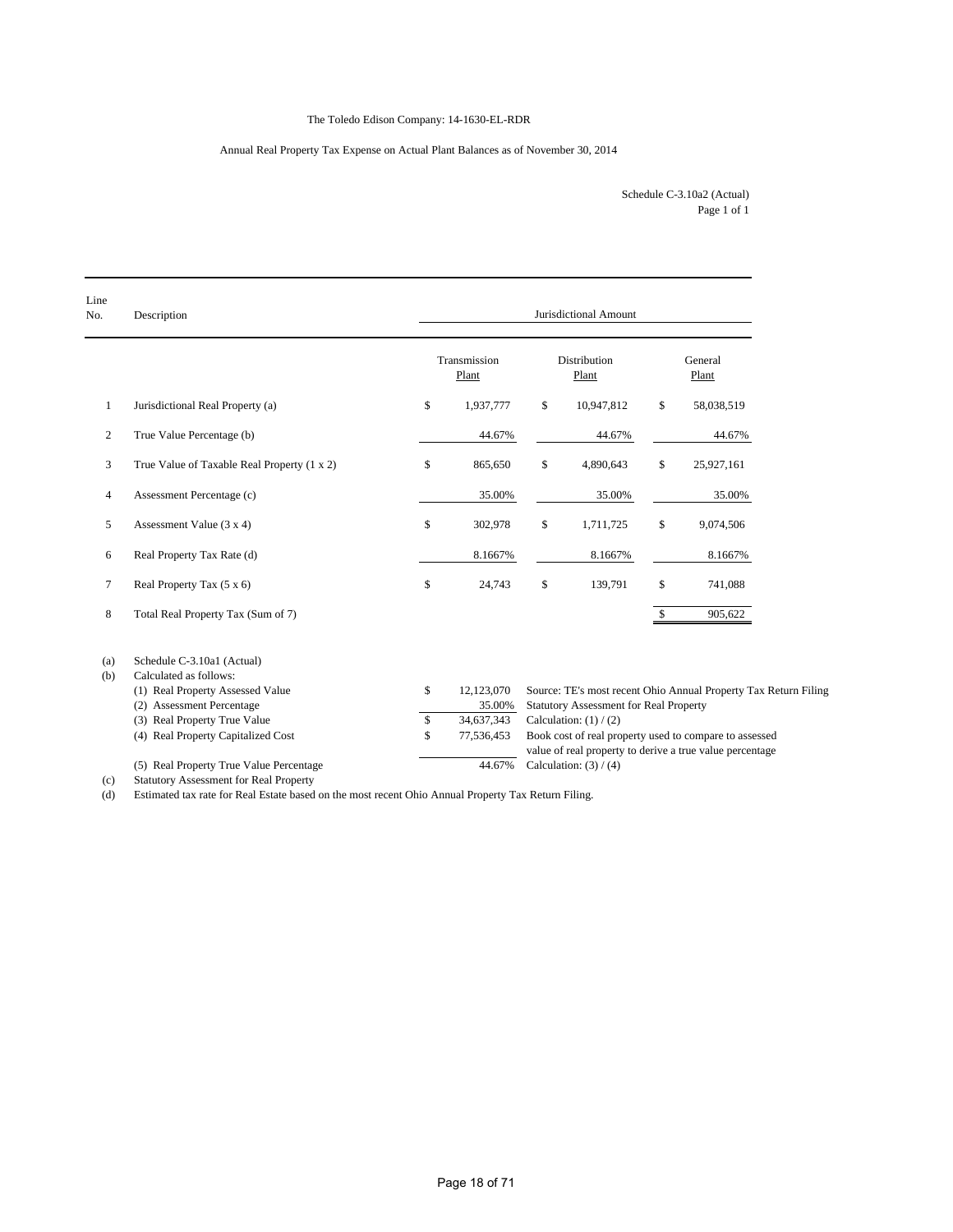The Cleveland Electric Illuminating Company: 14-1628-EL-RDR Ohio Edison Company: 14-1629-EL-RDR The Toledo Edison Company: 14-1630-EL-RDR

# **Summary of Exclusions per Case No. 12-1230-EL-SSO Actual 11/30/2014 Plant in Service Balances**

### **General Adjustments**

ATSI Land Lease Certain amounts (summarized below) in account 350 are associated with land leased to ATSI, FirstEnergy's transmission subsidiary. Consistent with Case No. 07-551-EL-AIR, these amounts are not jurisdictional to distribution related plant in service, and have been excluded accordingly for each operating company. There is no accumulated depreciation reserve associated with land.

| <b>IFERC Account 350</b> |    | CEI      |            |   |            |
|--------------------------|----|----------|------------|---|------------|
| <b>Gross Plant</b>       | s. | .224.624 | 85.567.532 | ъ | 15.628.438 |
| Reserve                  |    | -        | -          |   |            |

# **ESP3 Adjustments**

In the ESP3 Stipulation (Case No. 12-1230-EL-SSO, page 20), it says "capital additions recovered through Riders LEX, EDR, and AMI will be identified and excluded from Rider DCR and the annual cap allowance."

AMI Only CEI has an AMI project so this exclusion does not impact OE or TE. Source: 11/30/2014 Actual Plant Balances Exclusions related to Rider AMI are determined by specific depreciation groups in PowerPlant and WBS CE-004000

| <b>FERC Account</b> |          | <b>CEI</b> |         |           |  |  |  |  |  |  |  |
|---------------------|----------|------------|---------|-----------|--|--|--|--|--|--|--|
|                     |          | Gross      | Reserve |           |  |  |  |  |  |  |  |
| 303                 | <u>ፍ</u> | 2,121,419  | \$      | 676,008   |  |  |  |  |  |  |  |
| 362                 | S        | 3,451,979  | \$      | 312,126   |  |  |  |  |  |  |  |
| 364                 | \$       | 212,057    | \$      | 73,059    |  |  |  |  |  |  |  |
| 365                 | \$       | 2,032,465  | S       | 524,064   |  |  |  |  |  |  |  |
| 367                 | \$       | 12,949     | \$      | 2,768     |  |  |  |  |  |  |  |
| 368                 | \$       | 212,402    | \$      | 46,845    |  |  |  |  |  |  |  |
| 370                 | \$       | 17,614,975 | S       | 2,196,472 |  |  |  |  |  |  |  |
| 397                 | \$       | 2,583,836  | \$      | 121,849   |  |  |  |  |  |  |  |
| <b>Grand Total</b>  | \$       | 28,242,083 | \$      | 3,953,191 |  |  |  |  |  |  |  |

LEX As implemented by the Companies, Rider LEX will recover deferred expenses associated with lost up-front line extension payments from 2009-2011. These deferred expenses are recorded as a regulatory asset, not as plant in service, on the Companies' books. Therefore, there is no adjustment to plant in service associated with Rider LEX.

EDR Exclusions related to Rider EDR(g) are determined by the WBS CE-000303.

| <b>FERC Account</b> | <b>CEI</b> |              |    |                |  |  |  |  |  |  |  |
|---------------------|------------|--------------|----|----------------|--|--|--|--|--|--|--|
|                     |            | <b>Gross</b> |    | <b>Reserve</b> |  |  |  |  |  |  |  |
| 364                 | \$         | 14           | \$ | 65             |  |  |  |  |  |  |  |
| 365                 | \$         | 23           | \$ | 66             |  |  |  |  |  |  |  |
| 366                 | \$         | 49,038       | \$ | 1,222          |  |  |  |  |  |  |  |
| 367                 | \$         | 336          | S  | (177           |  |  |  |  |  |  |  |
| 368                 | \$         | 0            | S  | 54             |  |  |  |  |  |  |  |
| 369                 | \$         | 0            | \$ | 17             |  |  |  |  |  |  |  |
| 371                 | \$         | 20           | \$ | 0              |  |  |  |  |  |  |  |
| <b>Grand Total</b>  | \$         | 49,432       | \$ | 1,246          |  |  |  |  |  |  |  |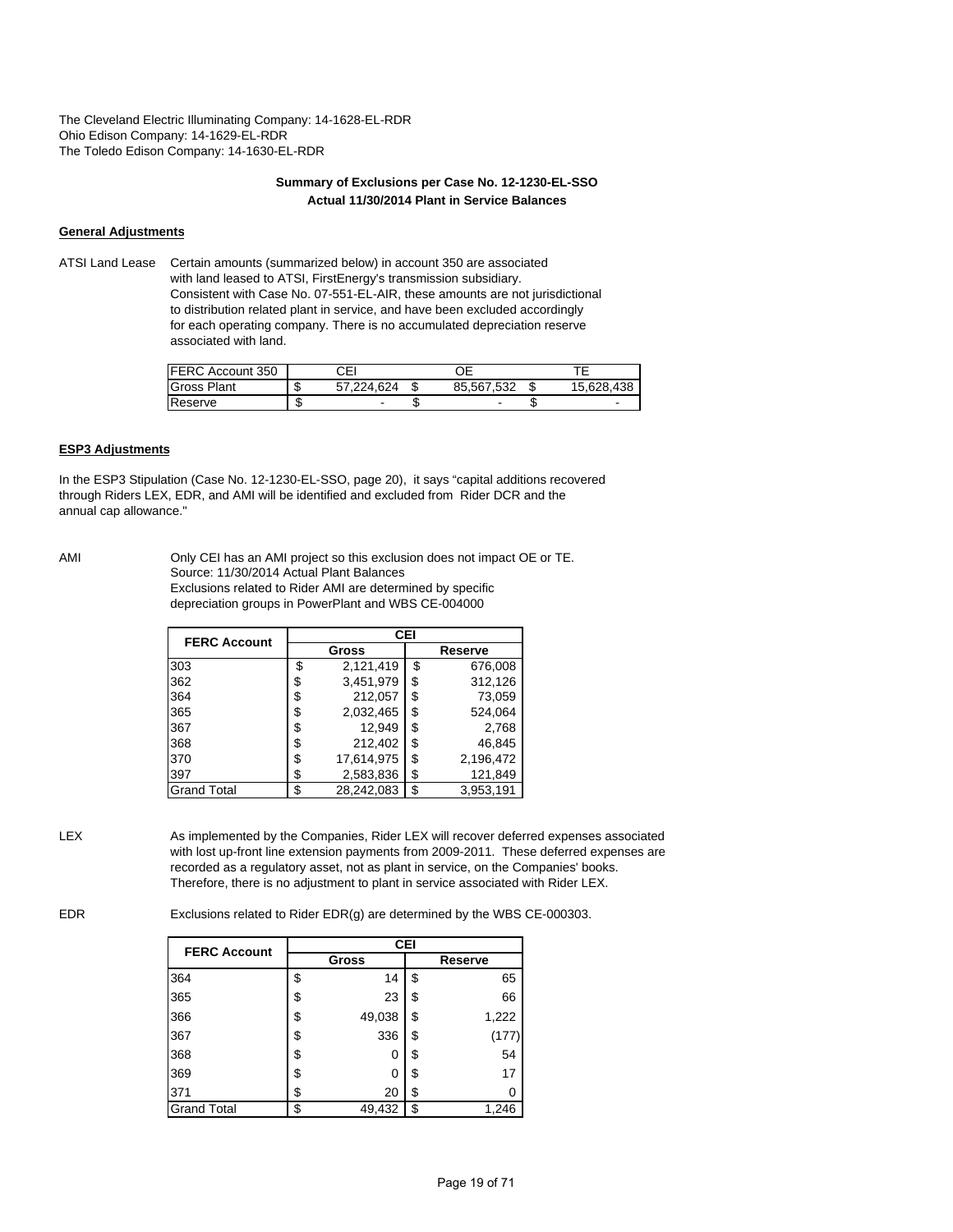The Cleveland Electric Illuminating Company: 14-1628-EL-RDR Ohio Edison Company: 14-1629-EL-RDR The Toledo Edison Company: 14-1630-EL-RDR

# **Service Company Allocations to the Ohio Operating Companies (Actual)**

|     |                                     | (A)                    |    | (B)        |    | (C)        |    | (D)        |     | (E)           |
|-----|-------------------------------------|------------------------|----|------------|----|------------|----|------------|-----|---------------|
|     |                                     | <b>Service Company</b> |    | CEI        |    | <b>OE</b>  |    | TE.        |     | <b>TOTAL</b>  |
| (1) | Allocation Factors from Case 07-551 |                        |    | 14.21%     |    | 17.22%     |    | 7.58%      |     |               |
| (2) | <b>Gross Plant</b>                  | \$<br>575,195,680      | S. | 81,735,306 | S  | 99,048,696 | S  | 43,599,833 |     | \$224,383,835 |
| (3) | Reserve                             | 224,650,379            | S. | 31,922,819 | S  | 38,684,795 | \$ | 17,028,499 | \$. | 87,636,113    |
| (4) | <b>ADIT</b>                         | 64,940,593             |    | 9,228,058  |    | 11,182,770 |    | 4,922,497  | \$. | 25,333,325    |
| (5) | <b>Rate Base</b>                    |                        |    | 40,584,429 |    | 49,181,131 |    | 21,648,837 |     | \$111,414,397 |
|     |                                     |                        |    |            |    |            |    |            |     |               |
| (6) | Depreciation Expense (Incremental)  |                        | \$ | 3,577,919  | \$ | 4,335,803  | S  | 1,908,559  | \$  | 9,822,282     |
| (7) | Property Tax Expense (Incremental)  |                        |    | 52,850     |    | 64,045     | S  | 28,192     |     | 145,086       |
| (8) | <b>Total Expenses</b>               |                        |    | 3,630,769  |    | 4,399,848  |    | 1,936,751  |     | 9,967,368     |

(2) Gross Plant = Actual Service Company General and Intangible plant in-service as of 11/30/2014.

(3) Reserve = Actual Service Company General and Intangible Plant depreciation reserve as of 11/30/2014.

(4) ADIT: Actual ADIT Balances as of 11/30/2014.

(5) Rate Base = Gross Plant - Reserve - ADIT

(6) Estimated incremental depreciation expense. Additional details provided on "Incremental Depreciation and Property Tax Associated with Service Company Plant: Case No. 07-551-EL-AIR vs. Actual 11/30/2014"

(7) Estimated incremental property tax expense. Additional details provided on "Incremental Depreciation and Property Tax Associated with Service Company Plant: Case No. 07-551-EL-AIR vs. Actual 11/30/2014"

(8) Total Expenses = Depreciation Expense + Property Tax Expense

All Service Company Allocations for Gross Plant and Reserve can be found on Sch B2.1 (Actual) and Sch B3 (Actual), respectively, in order to determine the Grand Totals shown on the "Rider DCR Actual Distribution Rate Base Additions as of 11/30/2014: Revenue Requirement" workpaper.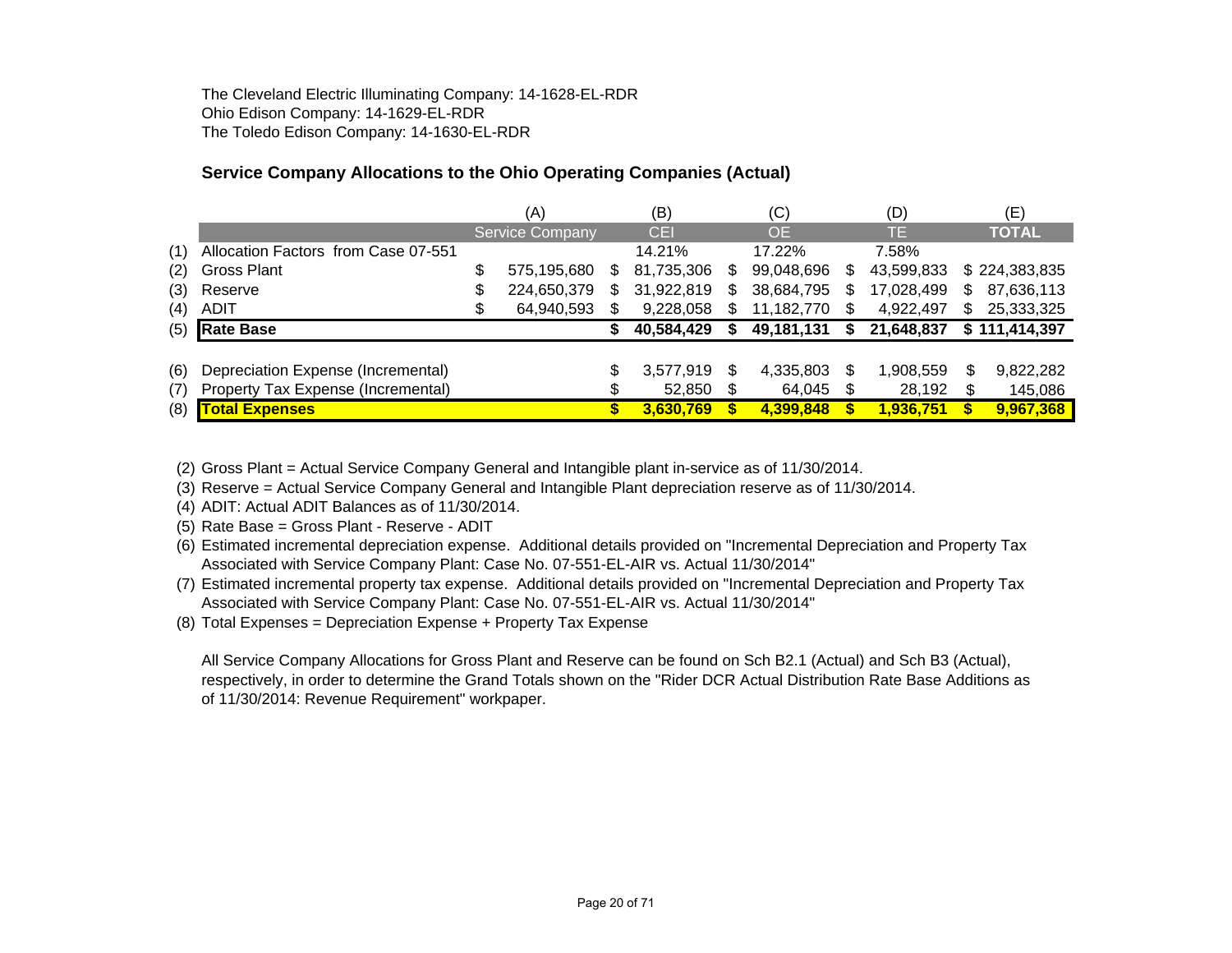### **Depreciation Rate for Service Company Plant (Actual)**

### **I. Estimated Depreciation Accrual Rate for Service Company Plant as of May 31, 2007**

|                | (A)                                                                                     | (B)                                       | (C)               |              | (D)         |     | (E)         | (F)              | (G)                  | (H)             | (1)               |                | (J)            |
|----------------|-----------------------------------------------------------------------------------------|-------------------------------------------|-------------------|--------------|-------------|-----|-------------|------------------|----------------------|-----------------|-------------------|----------------|----------------|
| Line           | Account                                                                                 | <b>Account Description</b>                |                   |              | 5/31/2007   |     |             |                  | <b>Accrual Rates</b> |                 |                   |                | Depreciation   |
| No.            |                                                                                         |                                           | Gross             |              | Reserve     |     | <b>Net</b>  | CEI              | <b>OE</b>            | TE              | Average           |                | <b>Expense</b> |
| 2              | <b>Allocation Factors</b><br><b>Weighted Allocation Factors</b><br><b>GENERAL PLANT</b> |                                           |                   |              |             |     |             | 14.21%<br>36.43% | 17.22%<br>44.14%     | 7.58%<br>19.43% | 39.01%<br>100.00% |                |                |
| 3              | 389                                                                                     | Fee Land & Easements                      | \$<br>556,979 \$  |              |             | \$  | 556,979     | 0.00%            | 0.00%                | 0.00%           | 0.00%             | \$             |                |
| $\overline{4}$ | 390                                                                                     | Structures, Improvements *                | \$<br>21.328.601  | \$           | 7,909,208   | \$  | 13,419,393  | 2.20%            | 2.50%                | 2.20%           | 2.33%             | $\mathbb{S}$   | 497.474        |
| 5              | 390.3                                                                                   | Struct Imprv, Leasehold Imp <sup>**</sup> | \$<br>6,938,688   | \$           | 1.006.139   | \$  | 5,932,549   | 22.34%           | 20.78%               | 0.00%           | 21.49%            | \$             | 1.490.798      |
| 6              | 391.1                                                                                   | Office Furn., Mech. Equip.                | \$<br>31,040,407  | \$           | 24,400,266  | \$  | 6,640,141   | 7.60%            | 3.80%                | 3.80%           | 5.18%             | \$             | 1,609,200      |
|                | 391.2                                                                                   | Data Processing Equipment                 | \$<br>117,351,991 | \$           | 26,121,795  | \$  | 91,230,196  | 10.56%           | 17.00%               | 9.50%           | 13.20%            | \$             | 15,486,721     |
| 8              | 392                                                                                     | <b>Transportation Equipment</b>           | \$<br>11,855 \$   |              | 1,309       | \$  | 10,546      | 6.07%            | 7.31%                | 6.92%           | 6.78%             | \$             | 804            |
| 9              | 393                                                                                     | <b>Stores Equipment</b>                   | \$<br>16,787      | \$           | 1,447       | \$  | 15,340      | 6.67%            | 2.56%                | 3.13%           | 4.17%             | \$             | 700            |
| 10             | 394                                                                                     | Tools, Shop, Garage Equip.                | \$<br>11,282      | - \$         | 506         | \$  | 10,776      | 4.62%            | 3.17%                | 3.33%           | 3.73%             | \$             | 421            |
| 11             | 395                                                                                     | Laboratory Equipment                      | \$<br>127,988     | - \$         | 11,126      | \$  | 116,862     | 2.31%            | 3.80%                | 2.86%           | 3.07%             | \$             | 3,935          |
| 12             | 396                                                                                     | Power Operated Equipment                  | \$<br>160,209     | - \$         | 20,142      | \$  | 140,067     | 4.47%            | 3.48%                | 5.28%           | 4.19%             | \$             | 6,713          |
| 13             | 397                                                                                     | Communication Equipment ***               | \$<br>56,845,501  | \$           | 32,304,579  | \$  | 24,540,922  | 7.50%            | 5.00%                | 5.88%           | 6.08%             | \$             | 3,457,148      |
| 14             | 398                                                                                     | Misc. Equipment                           | \$<br>465,158 \$  |              | 27,982      | \$  | 437,176     | 6.67%            | 4.00%                | 3.33%           | 4.84%             | $\mathfrak{S}$ | 22,525         |
| 15             | 399.1                                                                                   | <b>ARC General Plant</b>                  | \$<br>40,721      | - \$         | 16,948      | \$  | 23,773      | 0.00%            | 0.00%                | 0.00%           | 0.00%             | <b>S</b>       |                |
| 16             |                                                                                         |                                           | \$<br>234,896,167 | - \$         | 91,821,447  | \$  | 143,074,720 |                  |                      |                 |                   | $\mathbb{S}$   | 22,576,438     |
|                |                                                                                         |                                           |                   |              |             |     |             |                  |                      |                 |                   |                |                |
|                | <b>INTANGIBLE PLANT</b>                                                                 |                                           |                   |              |             |     |             |                  |                      |                 |                   |                |                |
| 17             | 301                                                                                     | Organization                              | \$<br>49,344 \$   |              | 49.344      | \$  |             | 0.00%            | 0.00%                | 0.00%           | 0.00%             | $\sqrt{3}$     |                |
| 18             | 303                                                                                     | Misc. Intangible Plant                    | \$<br>75,721,715  | -\$          | 46,532,553  | \$  | 29,189,162  | 14.29%           | 14.29%               | 14.29%          | 14.29%            | $\sqrt{2}$     | 10.820.633     |
| 19             | 303                                                                                     | <b>Katz Software</b>                      | \$<br>1,268,271   | \$           | 1,027,642   | \$  | 240,630     | 14.29%           | 14.29%               | 14.29%          | 14.29%            | $\sqrt{3}$     | 181.236        |
| 20             | 303                                                                                     | Software 1999                             | \$<br>10,658      | - \$         | 4,881       | \$  | 5,777       | 14.29%           | 14.29%               | 14.29%          | 14.29%            | $\mathfrak{S}$ | 1,523          |
| 21             | 303                                                                                     | Software GPU SC00                         | \$<br>2,343,368   | -\$          | 2,343,368   | \$  |             | 14.29%           | 14.29%               | 14.29%          | 14.29%            | $\mathfrak{S}$ |                |
| 22             | 303                                                                                     | Impairment June 2000                      | \$<br>77          | \$           | 77          | \$  | (0)         | 14.29%           | 14.29%               | 14.29%          | 14.29%            | $\mathfrak{S}$ |                |
| 23             | 303                                                                                     | 3 year depreciable life                   | \$<br>55,645      | \$           | 14,684      | \$  | 40,961      | 14.29%           | 14.29%               | 14.29%          | 14.29%            | $\mathbf{\$}$  | 7,952          |
| 24             | 303                                                                                     | Debt Gross-up (FAS109): General           | \$<br>117,298     | \$           | 117,298     | \$  |             | 3.87%            | 3.87%                | 3.87%           | 3.87%             | \$             |                |
| 25             | 303                                                                                     | Debt Gross-up (FAS109): G/P Land          | \$<br>1,135       | - \$         | 1,137       | -\$ | (2)         | 3.87%            | 3.87%                | 3.87%           | 3.87%             | \$             |                |
| 26             |                                                                                         |                                           | \$<br>79,567,511  | $\mathbf{s}$ | 50,090,984  | \$  | 29,476,527  |                  |                      |                 |                   | <b>S</b>       | 11,011,344     |
|                |                                                                                         |                                           |                   |              |             |     |             |                  |                      |                 |                   |                |                |
| 27             |                                                                                         | <b>TOTAL - GENERAL &amp; INTANGIBLE</b>   | \$<br>314,463,678 | -\$          | 141,912,431 | \$  | 172,551,247 |                  |                      |                 | 10.68%            | \$             | 33,587,782     |

#### NOTES

 $\overline{(C)}$  -  $\overline{(E)}$  Service Company plant balances as of May 31, 2007.

(F) - (H) Source: Case No. 07-551-EL-AIR. Staff workpapers, Schedule B3.2.

In Case No. 07-551-EL-AIR, CEI and TE did not have an accrual rate for Account 303 (FAS 109 - General). Assumed to be the same as OE. (I) Weighted average of columns F through H based on Service Company allocation factors on Line 2.

Assumes that the accrual rate, by account, for Service Company plant is equal to the weighted average of the three operating companies.

(J) Estimated depreciation expense associated with Service Company plant as of 5/31/07. Calculation: Column C x Column I.

Includes accounts 390.1 and 390.2.

\*\*Weighted average accrual rate is taken over CEI and OE only. (TE had no balance in Case No. 07-551-EL-AIR).

\*\*\*Includes accounts 397 and 397.1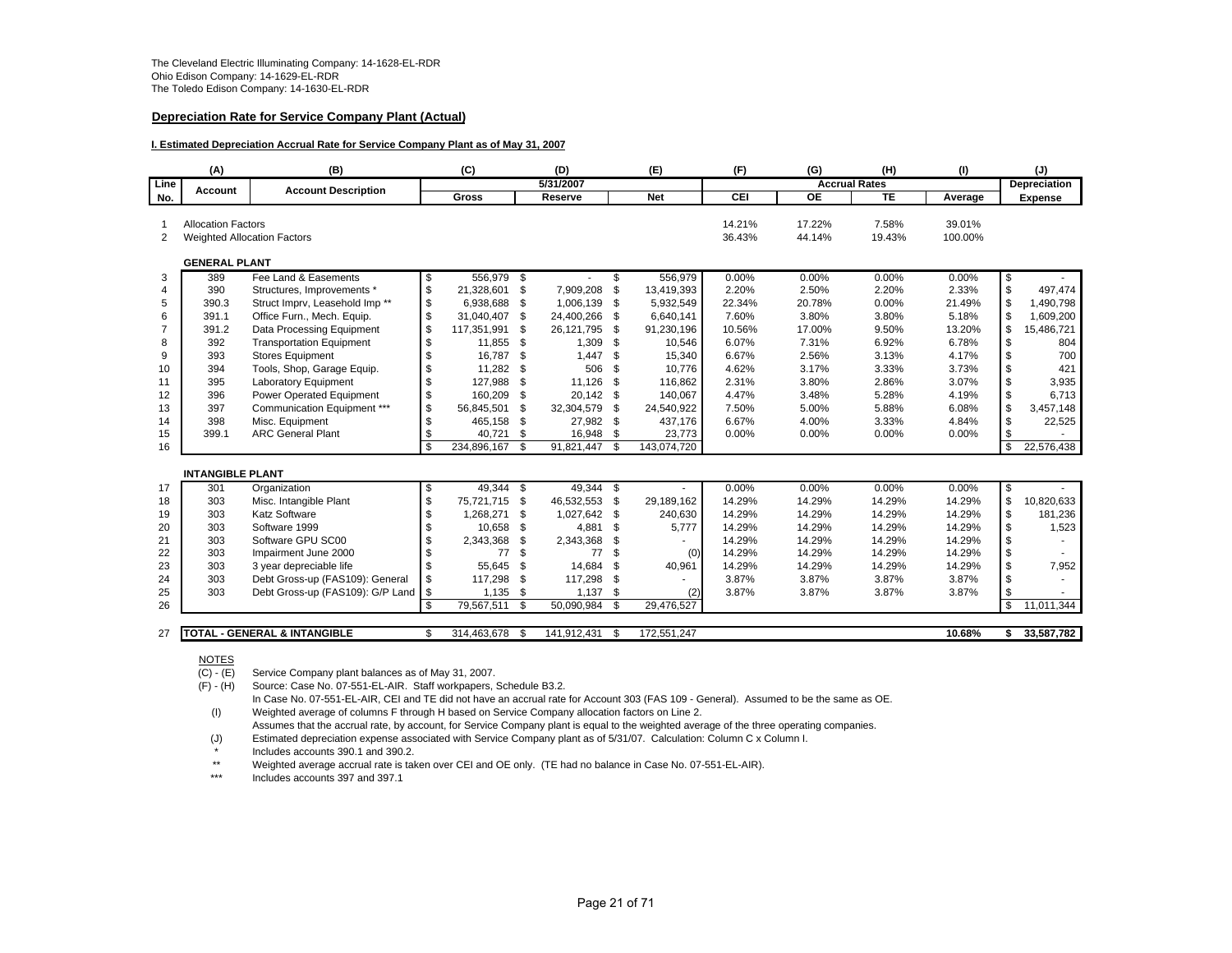### **Depreciation Rate for Service Company Plant (Actual)**

### **II. Estimated Depreciation Accrual Rate for Actual Service Company Plant as of November 30, 2014**

|          | (A)                                                             | (B)                                     | (C)                    |                          | (D)                        |      | (E)                      | (F)              | (G)                  | (H)             |                   | (J)                     |                     |
|----------|-----------------------------------------------------------------|-----------------------------------------|------------------------|--------------------------|----------------------------|------|--------------------------|------------------|----------------------|-----------------|-------------------|-------------------------|---------------------|
| Line     |                                                                 |                                         |                        |                          | 11/30/2014 Actual Balances |      |                          |                  | <b>Accrual Rates</b> |                 |                   |                         | <b>Depreciation</b> |
| No.      | Account                                                         | <b>Account Description</b>              | Gross                  |                          | Reserve                    |      | <b>Net</b>               | CEI              | OE                   | <b>TE</b>       | Average           |                         | <b>Expense</b>      |
| 28<br>29 | <b>Allocation Factors</b><br><b>Weighted Allocation Factors</b> |                                         |                        |                          |                            |      |                          | 14.21%<br>36.43% | 17.22%<br>44.14%     | 7.58%<br>19.43% | 39.01%<br>100.00% |                         |                     |
|          | <b>GENERAL PLANT</b>                                            |                                         |                        |                          |                            |      |                          |                  |                      |                 |                   |                         |                     |
| 30       | 389                                                             | Fee Land & Easements                    | \$<br>$230,947$ \$     |                          |                            | \$   | 230,947                  | 0.00%            | 0.00%                | 0.00%           | 0.00%             | $\sqrt{3}$              |                     |
| 31       | 390                                                             | Structures, Improvements *              | \$<br>45,796,711 \$    |                          | 18,369,928                 | \$   | 27,426,783               | 2.20%            | 2.50%                | 2.20%           | 2.33%             | $\mathbb{S}$            | 1,068,175           |
| 32       | 390.3                                                           | Struct Imprv, Leasehold Imp**           | \$<br>14,068,908       | - \$                     | 5,411,843                  | \$   | 8,657,064                | 22.34%           | 20.78%               | 0.00%           | 21.49%            | $\sqrt[6]{\frac{1}{2}}$ | 3,022,747           |
| 33       | 391.1                                                           | Office Furn., Mech. Equip.              | \$<br>21,360,708       | \$                       | 9,663,228                  | \$   | 11,697,479               | 7.60%            | 3.80%                | 3.80%           | 5.18%             | \$                      | 1,107,384           |
| 34       | 391.2                                                           | Data Processing Equipment               | \$<br>135,461,962      | \$                       | 31,171,037                 | \$   | 104,290,925              | 10.56%           | 17.00%               | 9.50%           | 13.20%            | $\mathbb{S}$            | 17,876,659          |
| 35       | 392                                                             | <b>Transportation Equipment</b>         | \$<br>102,910          | - \$                     | 19,588                     | \$   | 83,322                   | 6.07%            | 7.31%                | 6.92%           | 6.78%             | \$                      | 6,980               |
| 36       | 393                                                             | <b>Stores Equipment</b>                 | \$<br>16,747 \$        |                          | 5,684                      | \$   | 11,063                   | 6.67%            | 2.56%                | 3.13%           | 4.17%             | $\mathfrak{s}$          | 698                 |
| 37       | 394                                                             | Tools, Shop, Garage Equip.              | \$<br>210,419          | \$                       | 14,173                     | \$   | 196,245                  | 4.62%            | 3.17%                | 3.33%           | 3.73%             | \$                      | 7,847               |
| 38       | 395                                                             | <b>Laboratory Equipment</b>             | \$<br>112,395          | \$                       | 24,393                     | \$   | 88,002                   | 2.31%            | 3.80%                | 2.86%           | 3.07%             | \$                      | 3,456               |
| 39       | 396                                                             | <b>Power Operated Equipment</b>         | \$<br>221,764          | -\$                      | 41,255                     | \$   | 180,509                  | 4.47%            | 3.48%                | 5.28%           | 4.19%             | \$                      | 9,293               |
| 40       | 397                                                             | Communication Equipment ***             | \$<br>84,279,226       | -\$                      | 23,758,894                 | \$   | 60,520,332               | 7.50%            | 5.00%                | 5.88%           | 6.08%             | \$                      | 5,125,573           |
| 41       | 398                                                             | Misc. Equipment                         | \$<br>3,215,865        | <b>S</b>                 | 720,570                    | \$   | 2,495,296                | 6.67%            | 4.00%                | 3.33%           | 4.84%             | \$                      | 155,725             |
| 42       | 399.1                                                           | <b>ARC General Plant</b>                | \$<br>40,721           | \$                       | 23,906                     | \$   | 16,816                   | 0.00%            | 0.00%                | 0.00%           | 0.00%             | \$                      |                     |
| 43       |                                                                 |                                         | \$<br>$305,119,282$ \$ |                          | 89,224,499                 | \$   | 215,894,784              |                  |                      |                 |                   | $\mathbb{S}$            | 28,384,536          |
|          | <b>INTANGIBLE PLANT</b>                                         |                                         |                        |                          |                            |      |                          |                  |                      |                 |                   |                         |                     |
| 44       | 301                                                             | FECO 101/6-301 Organization Fst         | \$<br>49,344 \$        |                          | 49,344 \$                  |      |                          | 0.00%            | 0.00%                | 0.00%           | 0.00%             | \$                      |                     |
| 45       | 303                                                             | FECO 101/6 303 Intangibles              | \$<br>21,811,482 \$    |                          | 7,773,630                  | \$   | 14,037,852               | 14.29%           | 14.29%               | 14.29%          | 14.29%            | $\ddot{\$}$             | 3,116,861           |
| 46       | 303                                                             | FECO 101/6-303 Katz Software            | \$<br>1,268,271 \$     |                          | 1,268,271                  | - \$ | $\sim$                   | 14.29%           | 14.29%               | 14.29%          | 14.29%            | \$                      |                     |
| 47       | 303                                                             | FECO 101/6-303 2003 Software            | \$<br>24,400,196       | -\$                      | 24,400,196                 | \$   | $\blacksquare$           | 14.29%           | 14.29%               | 14.29%          | 14.29%            | $\mathfrak{s}$          |                     |
| 48       | 303                                                             | FECO 101/6-303 2004 Software            | \$<br>12,676,215       | -\$                      | 12,676,215                 | \$   | $\blacksquare$           | 14.29%           | 14.29%               | 14.29%          | 14.29%            | \$                      |                     |
| 49       | 303                                                             | FECO 101/6-303 2005 Software            | \$<br>1,086,776        | - \$                     | 1,086,776                  | \$   | $\overline{\phantom{a}}$ | 14.29%           | 14.29%               | 14.29%          | 14.29%            | \$                      |                     |
| 50       | 303                                                             | FECO 101/6-303 2006 Software            | \$<br>5,680,002 \$     |                          | 5,680,002                  | \$   | $\overline{\phantom{a}}$ | 14.29%           | 14.29%               | 14.29%          | 14.29%            | $\mathfrak{s}$          |                     |
| 51       | 303                                                             | FECO 101/6-303 2007 Software            | \$<br>7,245,250 \$     |                          | 7,245,250                  | \$   |                          | 14.29%           | 14.29%               | 14.29%          | 14.29%            | \$                      |                     |
| 52       | 303                                                             | FECO 101/6-303 2008 Software            | \$<br>7,404,178 \$     |                          | 7,069,086                  | \$   | 335,092                  | 14.29%           | 14.29%               | 14.29%          | 14.29%            | \$                      | 335,092             |
| 53       | 303                                                             | FECO 101/6-303 2009 Software            | \$<br>15,969,099       | -\$                      | 12,320,533                 | \$   | 3,648,566                | 14.29%           | 14.29%               | 14.29%          | 14.29%            | \$                      | 2,281,984           |
| 54       | 303                                                             | FECO 101/6-303 2010 Software            | \$<br>19,353,964       | <b>S</b>                 | 12,751,161                 | \$   | 6,602,803                | 14.29%           | 14.29%               | 14.29%          | 14.29%            | \$                      | 2.765.681           |
| 55       | 303                                                             | FECO 101/6-303 2011 Software            | \$<br>53,523,626       | - \$                     | 25,450,753                 | \$   | 28,072,873               | 14.29%           | 14.29%               | 14.29%          | 14.29%            | \$                      | 7,648,526           |
| 56       | 303                                                             | FECO 101/6-303 2012 Software            | \$<br>32,232,444       | - \$                     | 10,386,263                 | \$   | 21,846,181               | 14.29%           | 14.29%               | 14.29%          | 14.29%            | \$                      | 4,606,016           |
| 57       | 303                                                             | FECO 101/6-303 2013 Software            | \$<br>65,190,972 \$    |                          | 7,291,976                  | \$   | 57,898,997               | 14.29%           | 14.29%               | 14.29%          | 14.29%            | \$                      | 9,315,790           |
|          | 303                                                             | FECO 101/6-303 2014 Software            | \$<br>2,184,578 \$     |                          | 118,998                    | \$   | 2,065,579                | 14.29%           | 14.29%               | 14.29%          | 14.29%            | \$                      | 312,176             |
| 58       |                                                                 |                                         | \$<br>270,076,398      | \$                       | 135,568,455                | \$   | 134,507,943              |                  |                      |                 |                   | $\mathbf{s}$            | 30,382,127          |
| 59       |                                                                 | Removal Work in Progress (RWIP)         |                        | $\overline{\mathcal{S}}$ | (142, 575)                 |      |                          |                  |                      |                 |                   |                         |                     |
|          |                                                                 |                                         |                        |                          |                            |      |                          |                  |                      |                 |                   |                         |                     |
| 60       |                                                                 | <b>TOTAL - GENERAL &amp; INTANGIBLE</b> | \$<br>575.195.680      | \$.                      | 224,650,379                | \$.  | 350.402.727              |                  |                      |                 | 10.22%            | \$                      | 58,766,664          |

NOTES

(C) - (E) Service Company plant balances as of November 30, 2014 adjusted to incorporate recommendations from the March 2013 and April 2014 Rider DCR audit reports.

(F) - (H) Source: Schedule B3.2 (Actual).

 $\dot{I}$  Weighted average of columns F through H based on Service Company allocation factors on Line 29.

Assumes that the accrual rate, by account, for Service Company plant is equal to the weighted average of the three operating companies.

(J) Estimated depreciation expense associated with Service Company plant as of 11/30/2014. Calculation: Column C x Column I.

Includes accounts 390.1 and 390.2.

\*\*Weighted average accrual rate is taken over CEI and OE only. (TE had no balance in Case No. 07-551-EL-AIR).

\*\*\*Includes accounts 397 and 397.1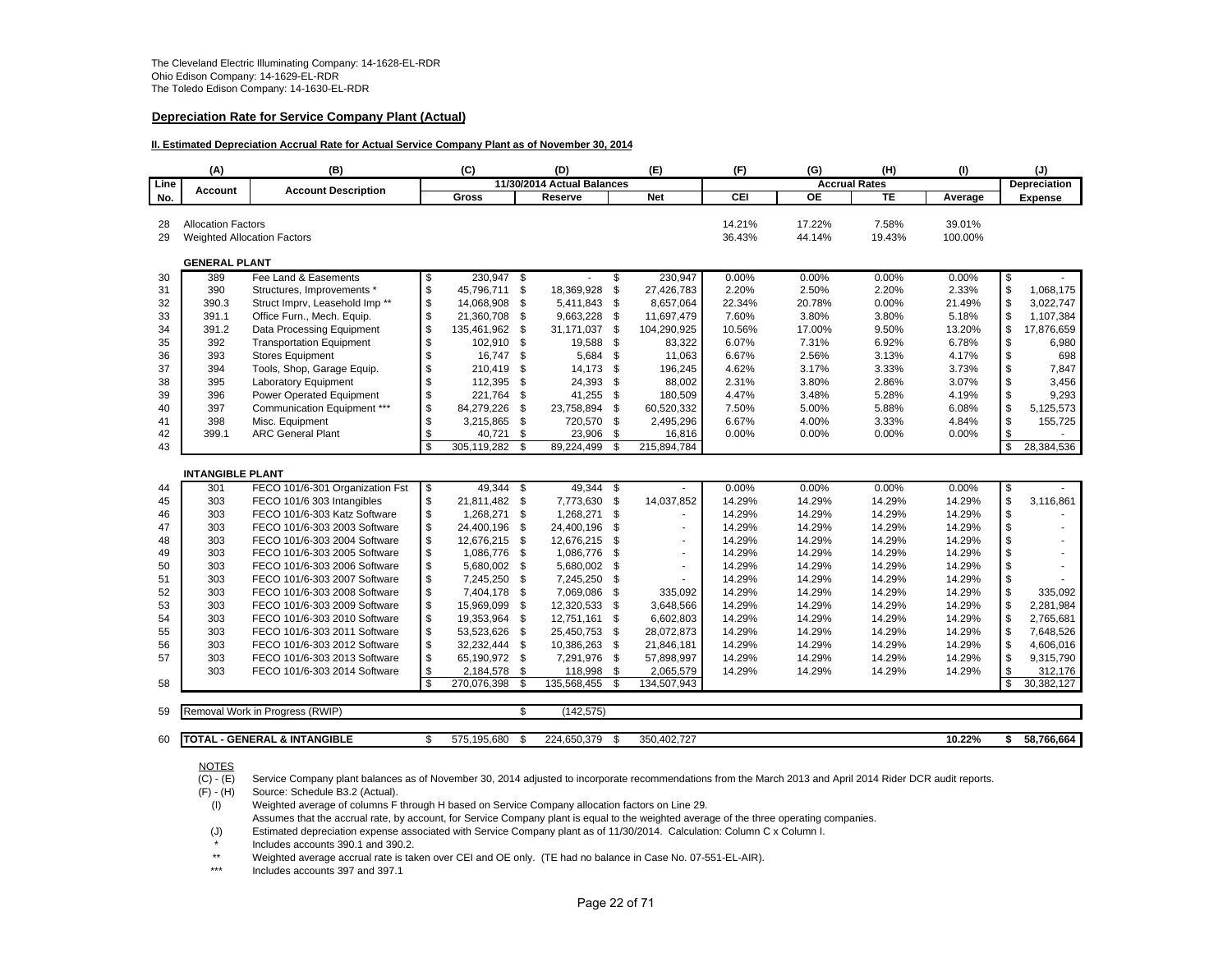# **Property Tax Rate for Service Company Plant (Actual)**

|                  | I. Average Real Property Tax Rates on General Plant as of May 31, 2007 *                                                    |                                    |                                    |                                    |                                    |                                                                                                           |
|------------------|-----------------------------------------------------------------------------------------------------------------------------|------------------------------------|------------------------------------|------------------------------------|------------------------------------|-----------------------------------------------------------------------------------------------------------|
|                  | (A)                                                                                                                         | (B)                                | (C)                                | (D)                                | (E)                                | (F)                                                                                                       |
| No.              | Category                                                                                                                    | <b>CEI</b>                         | <b>OE</b>                          | TE                                 | Average **                         | <b>Source / Calculation</b>                                                                               |
|                  | <b>Allocation Factors</b>                                                                                                   | 14.21%                             | 17.22%                             | 7.58%                              | 39.01%                             | "Service Company Allocations to the<br>Ohio Operating Companies (Actual)"<br>workpaper.                   |
| 2                | <b>Weighted Allocation Factors</b>                                                                                          | 36.43%                             | 44.14%                             | 19.43%                             | 100.00%                            | <b>Weighted Line 1</b>                                                                                    |
| 3<br>4<br>5<br>6 | <b>Real Property Tax</b><br>True Value Percentage<br>Assessment Percentage<br><b>Real Property Tax Rate</b><br>Average Rate | 72.69%<br>35.00%<br>7.23%<br>1.84% | 62.14%<br>35.00%<br>6.04%<br>1.31% | 49.14%<br>35.00%<br>7.23%<br>1.24% | 63.45%<br>35.00%<br>6.70%<br>1.49% | Case No. 07-551-EL-AIR.<br>Case No. 07-551-EL-AIR.<br>Case No. 07-551-EL-AIR.<br>Line 3 x Line 4 x Line 5 |

\* Note: Effective with an Ohio tax law change in 2005, non-utilities do not pay Personal Property Tax. Accordingly, for purposes of determining the average Property Tax rate applicable to Service Company plant, only Real Property Tax is considered.

\*\* Weighted average based on Service Company allocation factors. Assumes that the tax rate for Service Company plant is equal to the weighted average of the three operating companies.

# **II. Estimated Property Tax Rate for Service Company General Plant as of May 31, 2007**

|     | (A)            | (B)                                      | (C)      | (D)                          | (E)                |   | (F)                 |
|-----|----------------|------------------------------------------|----------|------------------------------|--------------------|---|---------------------|
| No. | <b>Account</b> | <b>Account Description</b>               |          | Tax Category   Avg. Tax Rate | <b>Gross Plant</b> |   | <b>Property Tax</b> |
| 7   | 389            | Fee Land & Easements                     | Real     | 1.49%                        | \$<br>556,979      | S | 8,294               |
| 8   | 390            | Structures, Improvements                 | Real     | 1.49%                        | \$<br>21,328,601   | S | 317,594             |
| 9   | 390.3          | Struct Imprv, Leasehold Imp              | Real     | 1.49%                        | 6,938,688          | S | 103,321             |
| 10  | 391.1          | Office Furn., Mech. Equip.               | Personal |                              | 31,040,407         | S |                     |
| 11  | 391.2          | Data Processing Equipment                | Personal |                              | 117,351,991        | S |                     |
| 12  | 392            | <b>Transportation Equipment</b>          | Personal |                              | 11,855             | S |                     |
| 13  | 393            | <b>Stores Equipment</b>                  | Personal |                              | 16,787             | S |                     |
| 14  | 394            | Tools, Shop, Garage Equip.               | Personal |                              | 11,282             | S |                     |
| 15  | 395            | <b>Laboratory Equipment</b>              | Personal |                              | 127,988            | S |                     |
| 16  | 396            | <b>Power Operated Equipment</b>          | Personal |                              | 160.209            | S |                     |
| 17  | 397            | <b>Communication Equipment</b>           | Personal |                              | 56,845,501         | S |                     |
| 18  | 398            | Misc. Equipment                          | Personal |                              | 465,158            | S |                     |
| 19  | 399.1          | <b>ARC General Plant</b>                 | Personal |                              | 40,721             | S |                     |
| 20  |                | TOTAL - GENERAL PLANT                    |          |                              | 234,896,167        |   | 429,208             |
| 21  |                | TOTAL - INTANGIBLE PLANT                 |          |                              | 79,567,511         | S |                     |
| 22  |                | TOTAL - GENERAL & INTANGIBLE PLANT       |          |                              | 314,463,678        | S | 429,208             |
| 23  |                | Average Effective Real Property Tax Rate |          |                              |                    |   | 0.14%               |
|     |                |                                          |          |                              |                    |   |                     |

NOTES

(C) Source: Case No. 07-551-EL-AIR, Schedule C3.10. Classification of General Plant account as Real or Personal Property

(D) Average property tax rate across CEI, OE, and TE. See Section I above.

Note: Effective with an Ohio tax law change in 2005, non-utilities do not pay Personal Property Tax.

(E) Service Company General plant as of May 31, 2007.

(F) Calculation: Column D x Column E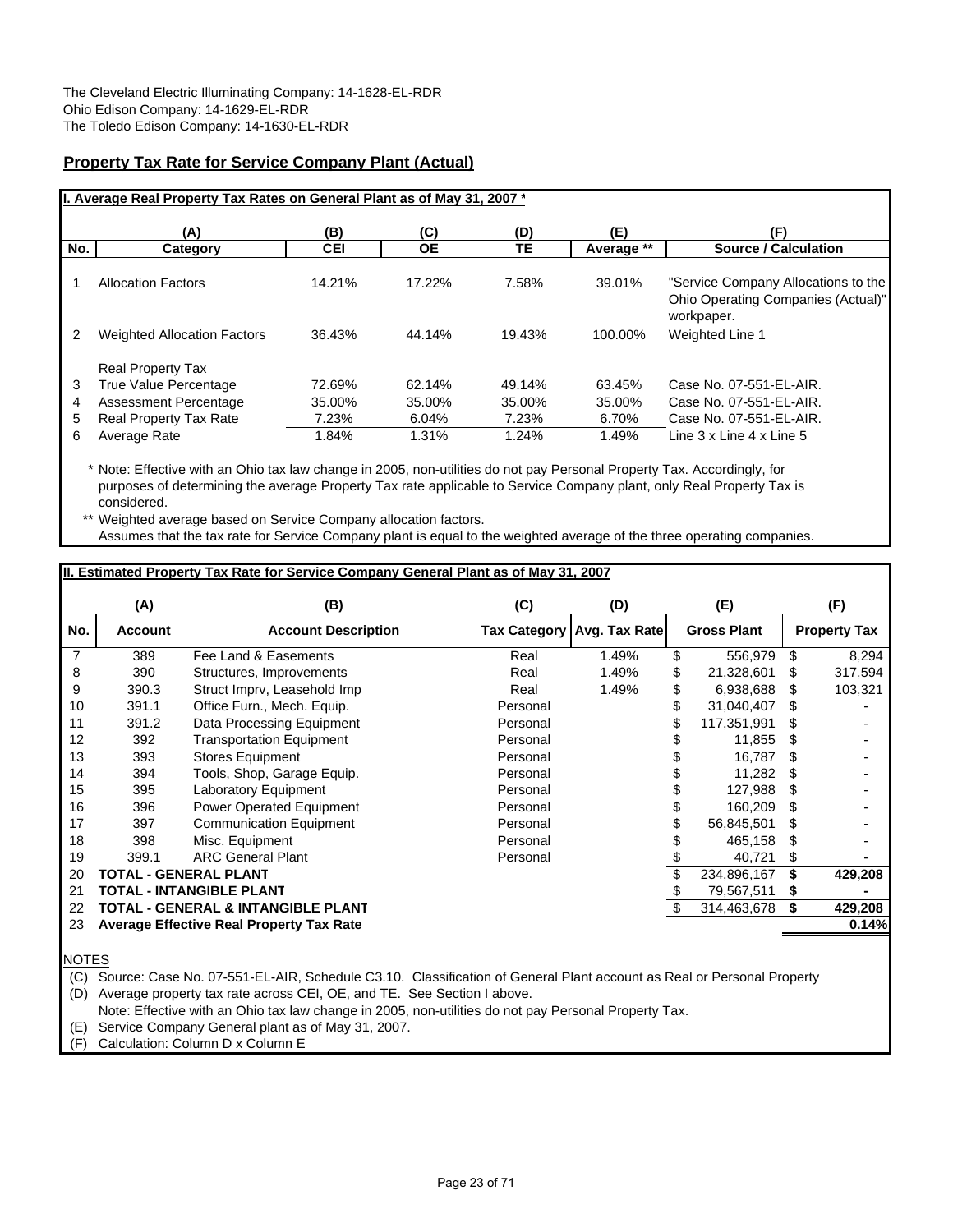# **Property Tax Rate for Service Company Plant (Actual)**

|     |                                    |            |        |        |            | III. Average Real Property Tax Rates on Actual General Plant as of November 30, 2014 *  |  |  |  |  |  |  |  |  |  |  |  |  |  |
|-----|------------------------------------|------------|--------|--------|------------|-----------------------------------------------------------------------------------------|--|--|--|--|--|--|--|--|--|--|--|--|--|
|     | (A)                                | (B)        | (C)    | (D)    | (E)        | (F)                                                                                     |  |  |  |  |  |  |  |  |  |  |  |  |  |
| No. | Category                           | <b>CEI</b> | ОE     | TЕ     | Average ** | <b>Source / Calculation</b>                                                             |  |  |  |  |  |  |  |  |  |  |  |  |  |
| 24  | Allocation Factors                 | 14.21%     | 17.22% | 7.58%  | 39.01%     | "Service Company Allocations to the<br>Ohio Operating Companies (Actual)"<br>workpaper. |  |  |  |  |  |  |  |  |  |  |  |  |  |
| 25  | <b>Weighted Allocation Factors</b> | 36.43%     | 44.14% | 19.43% | 100.00%    | Weighted Line 24                                                                        |  |  |  |  |  |  |  |  |  |  |  |  |  |
|     | <b>Real Property Tax</b>           |            |        |        |            |                                                                                         |  |  |  |  |  |  |  |  |  |  |  |  |  |
| 26  | True Value Percentage              | 58.81%     | 44.65% | 44.67% | 49.82%     | Schedule C3.10a2 (Actual)                                                               |  |  |  |  |  |  |  |  |  |  |  |  |  |
| 27  | Assessment Percentage              | 35.00%     | 35.00% | 35.00% | 35.00%     | Schedule C3.10a2 (Actual)                                                               |  |  |  |  |  |  |  |  |  |  |  |  |  |
| 28  | <b>Real Property Tax Rate</b>      | 8.05%      | 7.08%  | 8.17%  | 7.65%      | Schedule C3.10a2 (Actual)                                                               |  |  |  |  |  |  |  |  |  |  |  |  |  |
| 29  | Average Rate                       | 1.66%      | 1.11%  | 1.28%  | 1.33%      | Line 26 x Line 27 x Line 28                                                             |  |  |  |  |  |  |  |  |  |  |  |  |  |

\* Note: Effective with an Ohio tax law change in 2005, non-utilities do not pay Personal Property Tax. Accordingly, for purposes of determining the average Property Tax rate applicable to Service Company plant, only Real Property Tax is considered.

\*\* Weighted average based on Service Company allocation factors. Assumes that the tax rate for Service Company plant is equal to the weighted average of the three operating companies.

# **IV. Estimated Property Tax Rate for Service Company Actual General Plant as of November 30, 2014**

|     | (A)            | (B)                                             | (C)                 | (D)           | (E)                |    | (F)                 |
|-----|----------------|-------------------------------------------------|---------------------|---------------|--------------------|----|---------------------|
| No. | <b>Account</b> | <b>Account Description</b>                      | <b>Tax Category</b> | Avg. Tax Rate | <b>Gross Plant</b> |    | <b>Property Tax</b> |
| 30  | 389            | Fee Land & Easements                            | Real                | 1.33%         | \$<br>230,947      | S  | 3,079               |
| 31  | 390            | Structures, Improvements                        | Real                | 1.33%         | \$<br>45,796,711   | S  | 610,501             |
| 32  | 390.3          | Struct Imprv, Leasehold Imp                     | Real                | 1.33%         | \$<br>14,068,908   | S  | 187,548             |
| 33  | 391.1          | Office Furn., Mech. Equip.                      | Personal            |               | 21,360,708         | S  |                     |
| 34  | 391.2          | Data Processing Equipment                       | Personal            |               | 135,461,962        | S  |                     |
| 35  | 392            | <b>Transportation Equipment</b>                 | Personal            |               | 102,910            | S  |                     |
| 36  | 393            | <b>Stores Equipment</b>                         | Personal            |               | 16.747             | S  |                     |
| 37  | 394            | Tools, Shop, Garage Equip.                      | Personal            |               | 210,419            | S  |                     |
| 38  | 395            | Laboratory Equipment                            | Personal            |               | 112.395            | S  |                     |
| 39  | 396            | Power Operated Equipment                        | Personal            |               | 221,764            |    |                     |
| 40  | 397            | <b>Communication Equipment</b>                  | Personal            |               | 84,279,226         | æ. |                     |
| 41  | 398            | Misc. Equipment                                 | Personal            |               | 3,215,865          | S  |                     |
| 42  | 399.1          | <b>ARC General Plant</b>                        | Personal            |               | 40,721             | S  |                     |
| 43  |                | TOTAL - GENERAL PLANT                           |                     |               | 305,119,282        |    | 801,128             |
| 44  |                | <b>TOTAL - INTANGIBLE PLANT</b>                 |                     |               | 270,076,398        | S  |                     |
| 45  |                | TOTAL - GENERAL & INTANGIBLE PLANT              |                     |               | 575,195,680        | S  | 801,128             |
| 46  |                | <b>Average Effective Real Property Tax Rate</b> |                     |               |                    |    | 0.14%               |
|     |                |                                                 |                     |               |                    |    |                     |

NOTES

(C) Source: Schedule C3.10 (Actual). Classification of General Plant account as Real or Personal Property

(D) Weighted average property tax rate across CEI, OE, and TE. See Section III above.

Note: Effective with an Ohio tax law change in 2005, non-utilities do not pay Personal Property Tax.

(E) Service Company General gross plant balances as of 11/30/2014 adjusted to incorporate recommendations from the March 2013 and April 2014 Rider DCR audit reports.

(F) Calculation: Column D x Column E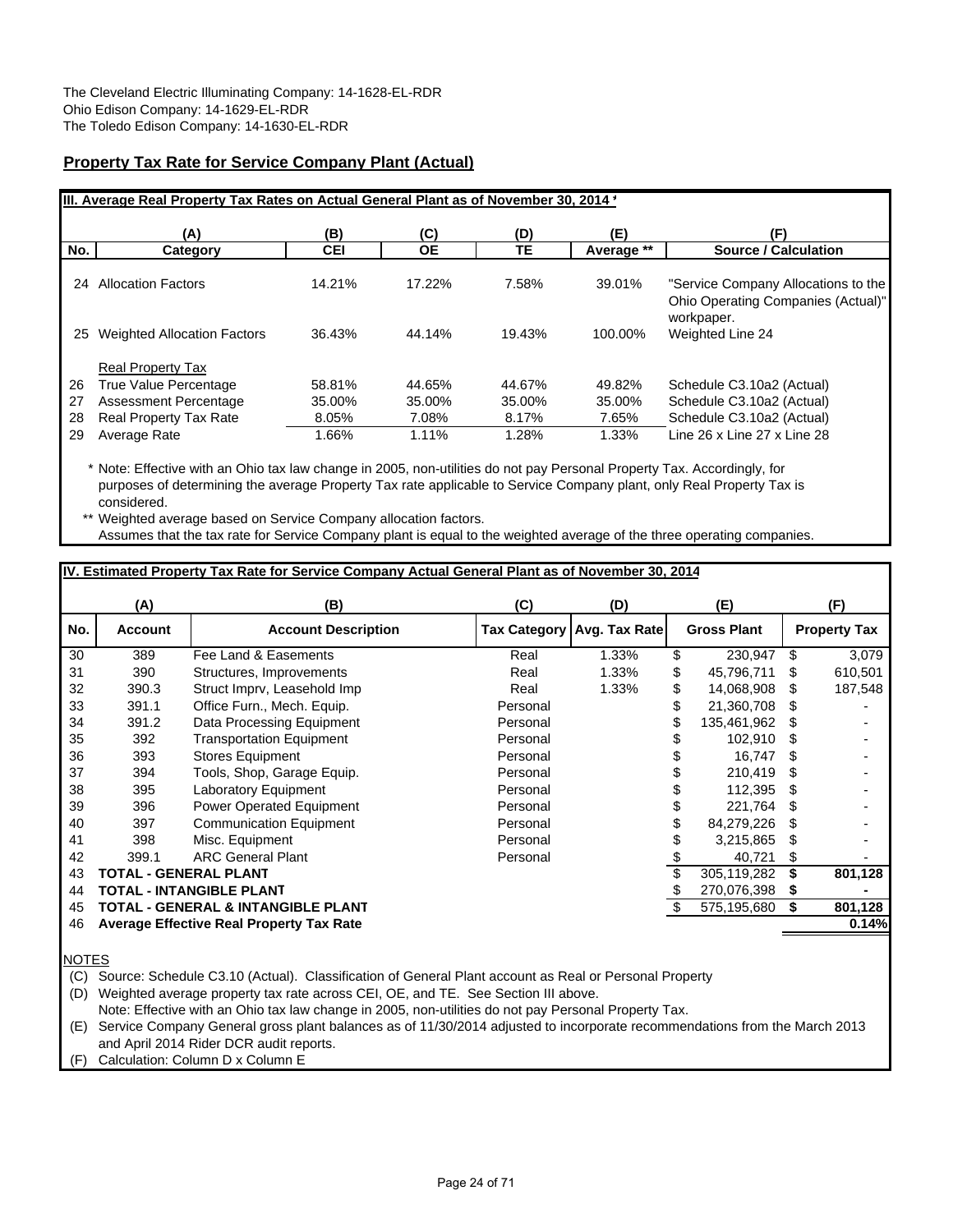|                                                                                              | <b>Incremental Depreciation and Property Tax Associated with Service Company Plant (Actual)</b><br>Case No. 07-551-EL-AIR vs. Actual 11/30/2014 Balances                                                                                                                                                                                                                      |    |                      |                                                 |                     |               |                        |          |                                                                                                       |    |                       |                                                                                                                                                                                                                                                                                                               |  |  |  |
|----------------------------------------------------------------------------------------------|-------------------------------------------------------------------------------------------------------------------------------------------------------------------------------------------------------------------------------------------------------------------------------------------------------------------------------------------------------------------------------|----|----------------------|-------------------------------------------------|---------------------|---------------|------------------------|----------|-------------------------------------------------------------------------------------------------------|----|-----------------------|---------------------------------------------------------------------------------------------------------------------------------------------------------------------------------------------------------------------------------------------------------------------------------------------------------------|--|--|--|
|                                                                                              | Allocated Service Company Plant and Related Expenses as of November 30, 2014                                                                                                                                                                                                                                                                                                  |    |                      |                                                 |                     |               |                        |          |                                                                                                       |    |                       |                                                                                                                                                                                                                                                                                                               |  |  |  |
| Line                                                                                         | Category                                                                                                                                                                                                                                                                                                                                                                      |    | Service Co.          |                                                 | CEI                 |               | OE                     |          | TE                                                                                                    |    | <b>TOTAL</b>          | Source / Notes                                                                                                                                                                                                                                                                                                |  |  |  |
| $\mathbf{1}$                                                                                 | <b>Allocation Factor</b>                                                                                                                                                                                                                                                                                                                                                      |    |                      |                                                 | 14.21%              |               | 17.22%                 |          | 7.58%                                                                                                 |    | 39.01%                | Case No. 07-551-EL-AIR                                                                                                                                                                                                                                                                                        |  |  |  |
| $\overline{2}$                                                                               | <b>Total Plant</b><br><b>Gross Plant</b>                                                                                                                                                                                                                                                                                                                                      | \$ | 575,195,680 \$       |                                                 | 81,735,306 \$       |               | 99,048,696 \$          |          | 43,599,833 \$                                                                                         |    |                       | 224,383,835 "Depreciation Rate for Service Company Plant<br>(Actual)" workpaper, Line 60 x Line 1                                                                                                                                                                                                             |  |  |  |
| 3                                                                                            | Accum. Reserve                                                                                                                                                                                                                                                                                                                                                                | \$ | $(224, 650, 379)$ \$ |                                                 | $(31,922,819)$ \$   |               | $(38,684,795)$ \$      |          | $(17,028,499)$ \$                                                                                     |    |                       | (87,636,113) "Depreciation Rate for Service Company Plant<br>(Actual)" workpaper, Line 60 x Line 1                                                                                                                                                                                                            |  |  |  |
| 4                                                                                            | Net Plant                                                                                                                                                                                                                                                                                                                                                                     | \$ | 350,545,301          | \$                                              | 49,812,487          | \$            | 60,363,901             | \$       | 26,571,334                                                                                            | \$ | 136,747,722           | Line $2 +$ Line 3                                                                                                                                                                                                                                                                                             |  |  |  |
| 5<br>6<br>$\overline{7}$                                                                     | \$<br>Depreciation *<br>10.22%<br>4,454,513 \$<br>8,350,743 \$<br>10,119,619 \$<br>22,924,876<br>Average Rate x Line 2<br>\$<br>Property Tax*<br>0.14%<br>113,840<br>137,954<br>60,725 \$<br>312,520<br>Average Rate x Line 2<br>\$<br>\$<br>$\overline{\mathbb{S}}$<br><b>Total Expenses</b><br>8,464,583<br>\$<br>10,257,574<br>23,237,395<br>\$<br>4,515,239 \$            |    |                      |                                                 |                     |               |                        |          |                                                                                                       |    |                       |                                                                                                                                                                                                                                                                                                               |  |  |  |
|                                                                                              | Effective Depreciation and Property Tax rates based on weighted averages across companies over General and Intangible plant, as of 11/30/2014.<br>See line 60 of the "Depreciation Rate for Service Company Plant (Actual)" workpaper and line 46 of the "Property Tax Rate for Service Company Plant (Actual)"<br>workpaper for more details.                                |    |                      |                                                 |                     |               |                        |          |                                                                                                       |    |                       |                                                                                                                                                                                                                                                                                                               |  |  |  |
|                                                                                              |                                                                                                                                                                                                                                                                                                                                                                               |    |                      |                                                 |                     |               |                        |          |                                                                                                       |    |                       |                                                                                                                                                                                                                                                                                                               |  |  |  |
|                                                                                              | II. Allocated Service Company Plant and Related Expenses as of May 31, 2007                                                                                                                                                                                                                                                                                                   |    |                      |                                                 |                     |               |                        |          |                                                                                                       |    |                       |                                                                                                                                                                                                                                                                                                               |  |  |  |
| <b>Rate Base</b><br>Service Co.<br>CEI<br>OE<br>TE<br><b>TOTAL</b><br>Source / Notes<br>Line |                                                                                                                                                                                                                                                                                                                                                                               |    |                      |                                                 |                     |               |                        |          |                                                                                                       |    |                       |                                                                                                                                                                                                                                                                                                               |  |  |  |
| 8                                                                                            | <b>Allocation Factor</b>                                                                                                                                                                                                                                                                                                                                                      |    |                      |                                                 | 14.21%              |               | 17.22%                 |          | 7.58%                                                                                                 |    | 39.01%                | Case No. 07-551-EL-AIR                                                                                                                                                                                                                                                                                        |  |  |  |
| 9                                                                                            | <b>Total Plant</b><br><b>Gross Plant</b>                                                                                                                                                                                                                                                                                                                                      | \$ | 314,463,678 \$       |                                                 | 44,685,289 \$       |               | 54,150,645 \$          |          | 23,836,347 \$                                                                                         |    | 122,672,281           | "Depreciation Rate for Service Company Plant<br>(Actual)" workpaper, Line 27 x Line 8                                                                                                                                                                                                                         |  |  |  |
| 10                                                                                           | Accum. Reserve                                                                                                                                                                                                                                                                                                                                                                | \$ | $(141, 912, 431)$ \$ |                                                 | $(20, 165, 756)$ \$ |               | $(24, 437, 321)$ \$    |          | $(10,756,962)$ \$                                                                                     |    |                       | (55,360,039) "Depreciation Rate for Service Company Plant<br>(Actual)" workpaper, Line 27 x Line 8                                                                                                                                                                                                            |  |  |  |
| 11                                                                                           | Net Plant                                                                                                                                                                                                                                                                                                                                                                     | \$ | 172,551,247          | \$                                              | 24,519,532          | \$            | 29,713,325 \$          |          | 13,079,385                                                                                            | \$ | 67,312,242            | Line $9 +$ Line 10                                                                                                                                                                                                                                                                                            |  |  |  |
| 12<br>13                                                                                     | Depreciation *<br>Property Tax *                                                                                                                                                                                                                                                                                                                                              |    | 10.68%<br>0.14%      | \$                                              | 4,772,824<br>60,990 | \$<br>\$      | 5,783,816 \$<br>73,910 |          | 2,545,954 \$<br>32,534                                                                                | \$ | 13,102,594<br>167,434 | Average Rate x Line 9<br>Average Rate x Line 9                                                                                                                                                                                                                                                                |  |  |  |
|                                                                                              | 14 Total Expenses                                                                                                                                                                                                                                                                                                                                                             |    |                      | $\pmb{\mathfrak{L}}$<br>$\overline{\mathbf{s}}$ | 4,833,814           | $\mathfrak s$ | 5,857,726              | \$<br>\$ | 2,578,488                                                                                             | \$ | 13,270,028            | Line $12 +$ Line 13                                                                                                                                                                                                                                                                                           |  |  |  |
|                                                                                              | workpaper for more details.                                                                                                                                                                                                                                                                                                                                                   |    |                      |                                                 |                     |               |                        |          |                                                                                                       |    |                       | * Effective Depreciation and Property Tax rates based on weighted averages across companies over General and Intangible plant as of 5/31/07.<br>See line 27 of the "Depreciation Rate for Service Company Plant (Actual)" workpaper and line 23 of the "Property Tax Rate for Service Company Plant (Actual)" |  |  |  |
|                                                                                              | III. Incremental Expenses Associated with Allocated Service Company Plant *                                                                                                                                                                                                                                                                                                   |    |                      |                                                 |                     |               |                        |          |                                                                                                       |    |                       |                                                                                                                                                                                                                                                                                                               |  |  |  |
|                                                                                              |                                                                                                                                                                                                                                                                                                                                                                               |    |                      |                                                 |                     |               |                        |          |                                                                                                       |    |                       |                                                                                                                                                                                                                                                                                                               |  |  |  |
| Line                                                                                         | <b>Rate Base</b>                                                                                                                                                                                                                                                                                                                                                              |    | Service Co.          |                                                 | CEI                 |               | OЕ                     |          | TE                                                                                                    |    | <b>TOTAL</b>          | Source / Notes                                                                                                                                                                                                                                                                                                |  |  |  |
| 15                                                                                           | Depreciation                                                                                                                                                                                                                                                                                                                                                                  |    | $-0.46%$             | \$                                              | 3,577,919 \$        |               | 4,335,803 \$           |          | 1,908,559 \$                                                                                          |    | 9,822,282             | Line 5 - Line 12                                                                                                                                                                                                                                                                                              |  |  |  |
| 16                                                                                           | Property Tax                                                                                                                                                                                                                                                                                                                                                                  |    | 0.00%                | $\frac{3}{2}$                                   | 52,850              | \$            | 64,045                 | \$       | 28,192                                                                                                | \$ | 145,086               | Line 6 - Line 13                                                                                                                                                                                                                                                                                              |  |  |  |
| 17                                                                                           | <b>Total Expenses</b>                                                                                                                                                                                                                                                                                                                                                         |    |                      | $\overline{\mathbb{S}}$                         | 3,630,769           | $\mathfrak s$ | 4,399,848              | \$       | 1,936,751 \$                                                                                          |    | 9,967,368             | Line $15 +$ Line 16                                                                                                                                                                                                                                                                                           |  |  |  |
|                                                                                              | In Case No. 07-551-EL-AIR, test year operating expenses included allocated depreciation and property tax associated with<br>Service Company plant. This section calculates the difference between the estimated level of these expenses included in<br>base rates and the estimated expenses incurred based on actual Service Company plant balances as of November 30, 2014. |    |                      |                                                 |                     |               |                        |          | The incremental expenses calculated on Line 17 above are added to the Rider DCR revenue requirements. |    |                       |                                                                                                                                                                                                                                                                                                               |  |  |  |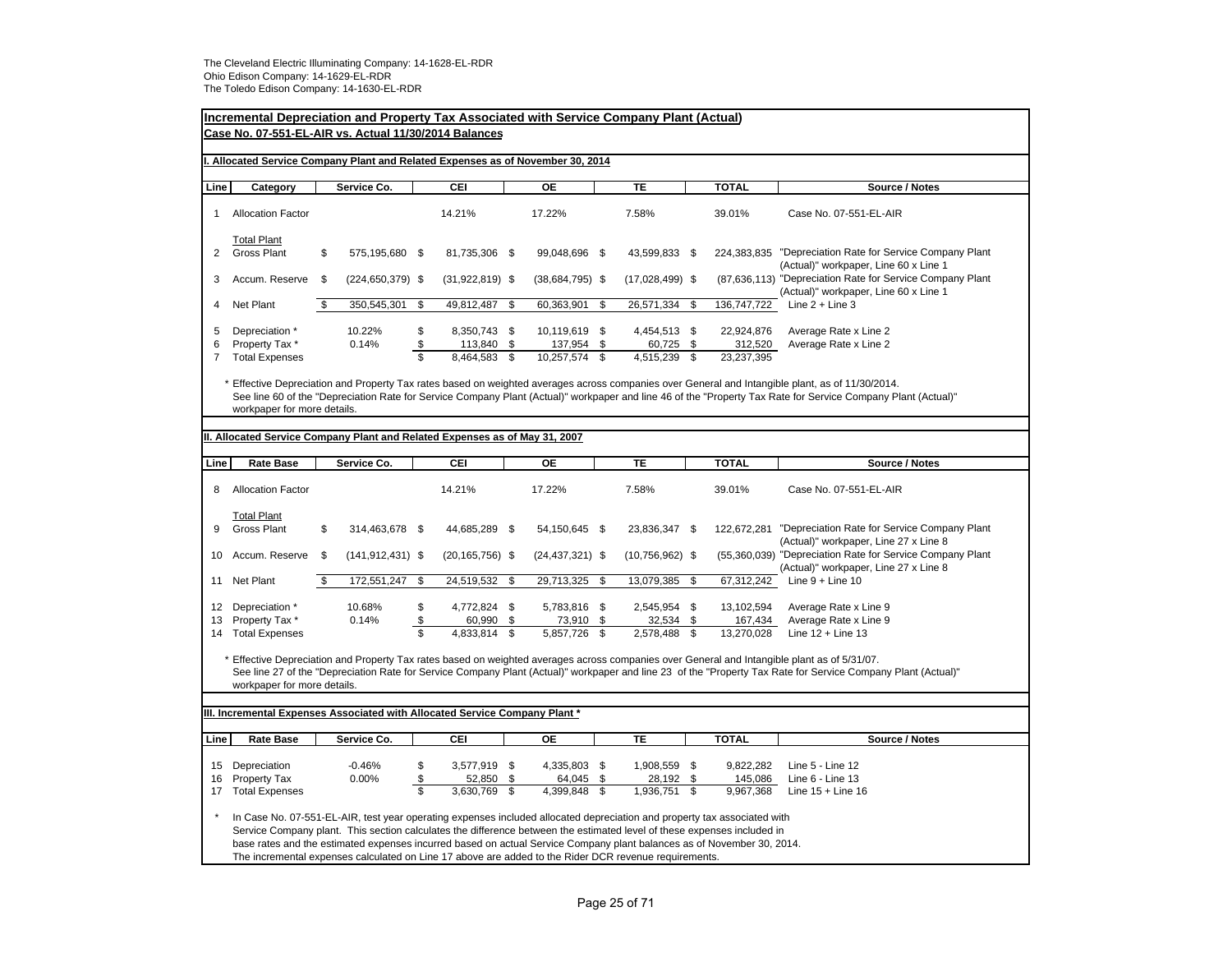#### **Intangible Depreciation Expense Calculation Actual 11/30/2014 Balances**

### **NOTE**

 The software accounts are amortized over a 7 year period (leading to an accrual rate of 14.29%), and many of these accounts have already been fully amortized. Therefore, applying the 14.29% accrual rate to the Gross Plant (the methodology employed for all other accounts) overstates the "depreciation expense" associated with intangible plant. This workpaper looks at each sub account within intangible plant and calculates the expense by applying the 14.29% to only those software related sub-accounts that are not fully amortized yet. All other accounts are calculated by applying the approved accrual rate to the Gross Plant balances.

| Company                      | <b>Utility Account</b>              | <b>Function</b>  |                | <b>Gross Plant Nov-14</b> |               | <b>Reserve Nov-14</b> | Net Plant Nov-14         | <b>Accrual Rates</b> |                    | <b>Depreciation Exp</b>     |
|------------------------------|-------------------------------------|------------------|----------------|---------------------------|---------------|-----------------------|--------------------------|----------------------|--------------------|-----------------------------|
| (A)                          | (B)                                 | (C)              |                | (D)                       |               | (E)                   | (F)                      | (G)                  |                    | (H)                         |
|                              |                                     |                  |                |                           |               |                       |                          |                      |                    |                             |
| CECO The Illuminating Co.    | CECO 101/6-303 2002 Software        | Intangible Plant | \$             | 2,966,784 \$              |               | 2,966,784 \$          |                          | 14.29%               | \$                 |                             |
| CECO The Illuminating Co.    | CECO 101/6-303 2003 Software        | Intangible Plant | \$             | 1,307,067 \$              |               | 1,307,067 \$          |                          | 14.29%               | $\mathfrak{s}$     |                             |
| CECO The Illuminating Co.    | CECO 101/6-303 2004 Software        | Intangible Plant | \$             | 3,596,344 \$              |               | 3,596,344 \$          | ٠                        | 14.29%               | \$                 | $\sim$                      |
| CECO The Illuminating Co.    | CECO 101/6-303 2005 Software        | Intangible Plant | <sub>\$</sub>  | 1,219,862 \$              |               | 1,219,862 \$          | $\Omega$                 | 14.29%               | $\mathcal{F}$      | $\mathbf{0}$                |
| CECO The Illuminating Co.    | CECO 101/6-303 2006 Software        | Intangible Plant | \$             | 1,808,778 \$              |               | 1,808,778 \$          | $\Omega$                 | 14.29%               | \$                 | $\Omega$                    |
| CECO The Illuminating Co.    | CECO 101/6-303 2007 Software        | Intangible Plant | $\mathsf{\$}$  | 5,870,456 \$              |               | 5,870,456 \$          | $\mathbf{0}$             | 14.29%               | $\mathfrak{S}$     | $\mathbf{0}$                |
| CECO The Illuminating Co.    | CECO 101/6-303 2008 Software        | Intangible Plant | \$             | 1,068,042 \$              |               | 1,261,794 \$          | (193, 753)               | 14.29%               | \$                 |                             |
| CECO The Illuminating Co.    | CECO 101/6-303 2009 Software        | Intangible Plant | <b>S</b>       | 3,242,051 \$              |               | 2,418,376 \$          | 823,674                  | 14.29%               | $\mathfrak{L}$     | 463,289                     |
| CECO The Illuminating Co.    | CECO 101/6-303 2010 Software        | Intangible Plant | \$             | 2,799,717 \$              |               | 1,794,762 \$          | 1,004,955                | 14.29%               | \$                 | 400,080                     |
| The Illuminating Co.<br>CECO | CECO 101/6-303 2011 Software        | Intangible Plant | \$             | 5,812,975 \$              |               | 2,856,535 \$          | 2,956,441                | 14.29%               | $\mathfrak{L}$     | 830,674                     |
| CECO The Illuminating Co.    | CECO 101/6-303 2012 Software        | Intangible Plant | \$             | 688,717 \$                |               | 178,078 \$            | 510,639                  | 14.29%               | \$                 | 98,418                      |
| CECO The Illuminating Co.    | CECO 101/6-303 2013 Software        | Intangible Plant | $\mathsf{\$}$  | 2,132,980 \$              |               | 357,141 \$            | 1,775,839                | 14.29%               | $\mathcal{F}$      | 304,803                     |
| CECO The Illuminating Co.    | CECO 101/6-303 2014 Software        | Intangible Plant | \$             | 13,958 \$                 |               | $1,058$ \$            | 12,900                   | 14.29%               | \$                 | 1,995                       |
| CECO The Illuminating Co.    | CECO 101/6-303 FAS109 Distribution  | Intangible Plant | $\sqrt{2}$     | 2,001,380 \$              |               | 2,001,380 \$          |                          | 3.18%                | $\mathfrak{s}$     | $\sim$                      |
| CECO The Illuminating Co.    | CECO 101/6-303 FAS109 Transmission  | Intangible Plant | \$             | 1,176,339 \$              |               | 1,037,250 \$          | 139,089                  | 2.15%                | \$                 | 25,291                      |
| CECO The Illuminating Co.    | CECO 101/6-303 Software             | Intangible Plant | $\mathfrak{s}$ | 480,642 \$                |               | 392,914 \$            | 87,729                   | 14.29%               | $\mathfrak{s}$     | 68,684                      |
| CECO The Illuminating Co.    | CECO 101/6-303 Software Evolution   | Intangible Plant | \$             | 12,454,403 \$             |               | 12,454,403 \$         | ٠                        | 14.29%               | \$                 | $\sim$                      |
|                              |                                     | <b>Total</b>     | $\mathcal{L}$  | 48,640,496                | <b>S</b>      | 41.522.983            | 7,117,513<br>S.          |                      | $\mathcal{L}$      | 2,193,233                   |
| OECO Ohio Edison Co.         | OECO 101/6-301 Organization         | Intangible Plant | \$             | 89,746 \$                 |               | ٠                     | \$<br>89,746             | 0.00%                | \$                 | $\sim$                      |
| OECO Ohio Edison Co.         | OECO 101/6-303 2002 Software        | Intangible Plant | $\mathfrak{L}$ | 3,690,067 \$              |               | 3,690,067             | $\mathbf{s}$             | 14.29%               | $\mathfrak{L}$     | a.                          |
| OECO Ohio Edison Co.         | OECO 101/6-303 2003 Software        | Intangible Plant | \$             | 17,568,726 \$             |               | 17,568,726 \$         | $\sim$                   | 14.29%               | \$                 | $\sim$                      |
| OECO Ohio Edison Co.         | OECO 101/6-303 2004 Software        | Intangible Plant | $\mathsf{\$}$  | 4,524,343 \$              |               | 4,524,343 \$          | ÷.                       | 14.29%               | $\mathfrak{s}$     | ÷.                          |
| OECO Ohio Edison Co.         | OECO 101/6-303 2005 Software        | Intangible Plant | \$             | 1,469,370 \$              |               | 1,469,370 \$          | ٠                        | 14.29%               | \$                 | $\sim$                      |
| OECO Ohio Edison Co.         | OECO 101/6-303 2006 Software        | Intangible Plant | $\mathfrak{s}$ | 2,754,124 \$              |               | 2,754,124 \$          |                          | 14.29%               | $\mathcal{F}$      | ÷.                          |
| OECO Ohio Edison Co.         | OECO 101/6-303 2007 Software        | Intangible Plant | \$             | 7,208,211 \$              |               | 7,208,211 \$          | $\sim$                   | 14.29%               | \$                 | $\sim$                      |
| OECO Ohio Edison Co.         | OECO 101/6-303 2008 Software        | Intangible Plant | $\mathsf{\$}$  | 1,343,335 \$              |               | 1,783,885 \$          | (440, 549)               | 14.29%               | $\mathfrak{s}$     | $\mathcal{L}_{\mathcal{A}}$ |
| OECO Ohio Edison Co.         | OECO 101/6-303 2009 Software        | Intangible Plant | \$             | 4,181,335 \$              |               | 3,306,089 \$          | 875,246                  | 14.29%               | \$                 | 597,513                     |
| OECO Ohio Edison Co.         | OECO 101/6-303 2010 Software        | Intangible Plant | <b>S</b>       | 3,276,941 \$              |               | 2,214,431 \$          | 1,062,510                | 14.29%               | $\mathfrak{L}$     | 468,275                     |
| OECO Ohio Edison Co.         | OECO 101/6-303 2011 Software        | Intangible Plant | \$             | 8,308,033 \$              |               | 3,735,529 \$          | 4,572,504                | 14.29%               | \$                 | 1,187,218                   |
| OECO Ohio Edison Co.         | OECO 101/6-303 2012 Software        | Intangible Plant | \$             | 936,733 \$                |               | 313,381 \$            | 623,352                  | 14.29%               | $\mathfrak{L}$     | 133,859                     |
| OECO Ohio Edison Co.         | OECO 101/6-303 2013 Software        | Intangible Plant | \$             | 3,512,766 \$              |               | 605,259 \$            | 2,907,506                | 14.29%               | \$                 | 501,974                     |
| OECO Ohio Edison Co.         | OECO 101/6-303 2014 Software        | Intangible Plant | <sub>\$</sub>  | 97,997 \$                 |               | $3,252$ \$            | 94,745                   | 14.29%               | $\mathfrak{s}$     | 14,004                      |
| OECO Ohio Edison Co.         | OECO 101/6-303 FAS109 Dist Land     | Intangible Plant | \$             | 37,082 \$                 |               | ٠                     | \$<br>37,082             | 2.89%                | \$                 | $\sim$                      |
| OECO Ohio Edison Co.         | OECO 101/6-303 FAS109 Distribution  | Intangible Plant | \$             | 1,556,299 \$              |               | 1,556,299             | $\mathbf{s}$<br>÷.       | 2.89%                | $\mathfrak{S}$     | ÷.                          |
| OECO Ohio Edison Co.         | OECO 101/6-303 FAS109 G/P Land      | Intangible Plant | \$             | 7,778 \$                  |               | $\sim$                | S<br>7,778               | 3.87%                | \$                 | $\sim$                      |
| OECO Ohio Edison Co.         | OECO 101/6-303 FAS109 General Plant | Intangible Plant | $\mathfrak{s}$ | 191,313 \$                |               | 173,389 \$            | 17,924                   | 3.87%                | $\mathfrak{L}$     | 7,404                       |
| OECO Ohio Edison Co.         | OECO 101/6-303 FAS109 Transm Land   | Intangible Plant | \$             | 1,326,229 \$              |               | ÷                     | 1,326,229<br>\$          | 2.33%                | \$                 | $\sim$                      |
| OECO Ohio Edison Co.         | OECO 101/6-303 FAS109 Transmission  | Intangible Plant | $\sqrt{3}$     | 697,049 \$                |               | 697,049 \$            |                          | 2.33%                | $\mathbb{S}$       | $\sim$                      |
| OECO Ohio Edison Co.         | OECO 101/6-303 Software             | Intangible Plant | \$             | 1,344,095 \$              |               | 723,164 \$            | 620,932                  | 14.29%               | \$                 | 192,071                     |
|                              |                                     | Total            |                | 64,121,573                |               | 52.326.568            | 11.795.005               |                      |                    | 3,102,318                   |
| TECO Toledo Edison Co.       | TECO 101/6-303 2002 Software        | Intangible Plant | \$             | 1,705,114 \$              |               | $1,705,114$ \$        | $\overline{\phantom{a}}$ | 14.29%               | \$                 | $\sim$                      |
| TECO Toledo Edison Co.       | TECO 101/6-303 2003 Software        | Intangible Plant | \$             | 7,446,712 \$              |               | 7,446,712 \$          | ÷.                       | 14.29%               | $\mathfrak{s}$     | $\mathcal{L}_{\mathcal{A}}$ |
| TECO Toledo Edison Co.       | TECO 101/6-303 2004 Software        | Intangible Plant | \$             | 854,821 \$                |               | 854,821 \$            | $\overline{\phantom{a}}$ | 14.29%               | \$                 | $\sim$                      |
| TECO Toledo Edison Co.       | TECO 101/6-303 2005 Software        | Intangible Plant | $\mathfrak{L}$ | 670,679 \$                |               | 670,679               | <b>S</b>                 | 14.29%               | $\mathfrak{L}$     | a.                          |
| TECO Toledo Edison Co.       | TECO 101/6-303 2006 Software        | Intangible Plant | -\$            | 834,729 \$                |               | 834,729               | - \$<br>٠                | 14.29%               | \$                 | $\sim$                      |
| TECO Toledo Edison Co.       | TECO 101/6-303 2007 Software        | Intangible Plant | $\mathsf{\$}$  | 3,095,002 \$              |               | 3,095,002 \$          | ×.                       | 14.29%               | $\mathfrak{S}$     | ÷.                          |
| TECO Toledo Edison Co.       | TECO 101/6-303 2008 Software        | Intangible Plant | \$             | 554,817 \$                |               | 663,595 \$            | (108, 778)               | 14.29%               | £.                 |                             |
| TECO Toledo Edison Co.       | TECO 101/6-303 2009 Software        | Intangible Plant | <sub>\$</sub>  | 1,800,726 \$              |               | 1,408,276 \$          | 392,449                  | 14.29%               | $\mathfrak{L}$     | 257,324                     |
| TECO Toledo Edison Co.       | TECO 101/6-303 2010 Software        | Intangible Plant | \$             | 1,429,536 \$              |               | 963,427 \$            | 466,109                  | 14.29%               | \$                 | 204.281                     |
| TECO Toledo Edison Co.       | TECO 101/6-303 2011 Software        | Intangible Plant | $\mathsf{\$}$  | 2,123,520 \$              |               | 1,097,921 \$          | 1,025,599                | 14.29%               | $\mathfrak{S}$     | 303,451                     |
| TECO Toledo Edison Co.       | TECO 101/6-303 2012 Software        | Intangible Plant | \$             | 492,716 \$                |               | 101,771 \$            | 390,944                  | 14.29%               | \$                 | 70,409                      |
| TECO Toledo Edison Co.       | TECO 101/6-303 2013 Software        | Intangible Plant | <sub>\$</sub>  | 777,726 \$                |               | 114,838 \$            | 662.887                  | 14.29%               | $\mathfrak{L}$     | 111,137                     |
| TECO Toledo Edison Co.       | TECO 101/6-303 2014 Software        | Intangible Plant | \$             | 32,917 \$                 |               | $1,085$ \$            | 31,831                   | 14.29%               | \$                 | 4,704                       |
| TECO Toledo Edison Co.       | TECO 101/6-303 FAS109 Distribution  | Intangible Plant | $\mathsf{\$}$  | 240,093 \$                |               | 237,169 \$            | 2,924                    | 3.10%                | $\mathfrak{s}$     | 2,924                       |
| TECO Toledo Edison Co.       | TECO 101/6-303 FAS109 Transmission  | Intangible Plant | \$             | 54.210 \$                 |               | 48.098                | <b>S</b><br>6.112        | 2.37%                | $\mathbf{\hat{s}}$ | 1.285                       |
| TECO Toledo Edison Co.       | TECO 101/6-303 Software             | Intangible Plant | $\mathsf{\$}$  | 394,616 \$                |               | 332,074 \$            | 62,543                   | 14.29%               | $\mathbb{S}$       | 56,391                      |
|                              |                                     | Tota             |                | 22,507,933                | $\mathcal{S}$ | 19,575,311            | 2.932.622                |                      |                    | 1,011,905                   |

NOTES<br>(D) - (F) Source: Actual Balances as of 11/30/2014.

(G) Source: Case No. 07-551-EL-AIR

(H) Accrual rate only applies to the (non-land) gross plant of those accounts that are not fully amortized.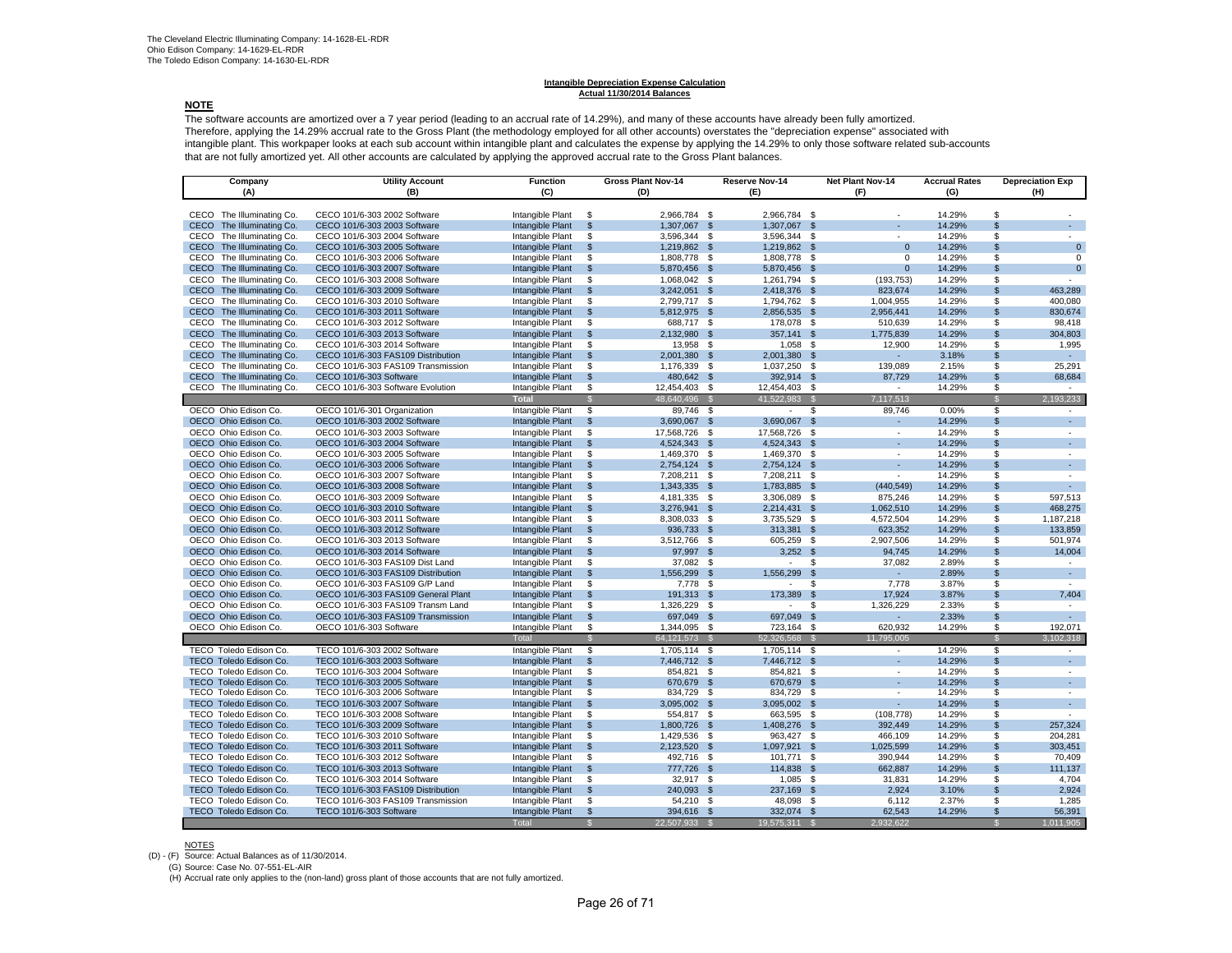# **Rider DCR**

# **Estimated Distribution Rate Base Additions as of 2/28/2015 Revenue Requirement Calculation**

(\$ millions)

\* 5/31/2007 balances refer to the jurisdictional balances approved in Case 07-551-EL-AIR. Source: PUCO Staff workpapers supporting the PUCO Opinion & Order

|      |                             | (A)        | (B)        | (D)         |                                      |
|------|-----------------------------|------------|------------|-------------|--------------------------------------|
|      | <b>Gross Plant</b>          | 5/31/2007* | 11/30/2014 | Incremental | Source of Column (B)                 |
| (1)  | CEI                         | 1,927.1    | 2,794.2    | 867.1       | Sch B2.1 (Estimate) Line 45          |
| (2)  | <b>OE</b>                   | 2,074.0    | 3,106.0    | 1,032.0     | Sch B2.1 (Estimate) Line 47          |
| (3)  | <b>TE</b>                   | 771.5      | 1,124.4    | 352.9       | Sch B2.1 (Estimate) Line 44          |
| (4)  | <b>Total</b>                | 4.772.5    | 7,024.6    | 2,252.1     | Sum: [ (1) through (3) ]             |
|      | <b>Accumulated Reserve</b>  |            |            |             |                                      |
| (5)  | CEI                         | (773.0)    | (1, 167.3) | (394.3)     | -Sch B3 (Estimate) Line 46           |
| (6)  | <b>OE</b>                   | (803.0)    | (1,232.1)  | (429.1)     | -Sch B3 (Estimate) Line 48           |
| (7)  | <b>TE</b>                   | (376.8)    | (547.8)    | (171.1)     | -Sch B3 (Estimate) Line 45           |
| (8)  | <b>Total</b>                | (1,952.8)  | (2,947.3)  | (994.5)     | Sum: [(5) through (7) ]              |
|      | <b>Net Plant In Service</b> |            |            |             |                                      |
| (9)  | CEI                         | 1,154.0    | 1,626.9    | 472.8       | $(1) + (5)$                          |
| (10) | <b>OE</b>                   | 1,271.0    | 1,873.8    | 602.9       | $(2) + (6)$                          |
| (11) | <b>TE</b>                   | 394.7      | 576.5      | 181.8       | $(3) + (7)$                          |
| (12) | <b>Total</b>                | 2,819.7    | 4,077.3    | 1,257.5     | Sum: [ (9) through (11)              |
|      | <b>ADIT</b>                 |            |            |             |                                      |
| (13) | CEI                         | (246.4)    | (409.5)    | (163.1)     | - ADIT Balances (Estimate) Line 3    |
| (14) | OE                          | (197.1)    | (451.2)    | (254.1)     | - ADIT Balances (Estimate) Line 3    |
| (15) | <b>TE</b>                   | (10.3)     | (135.8)    | (125.5)     | - ADIT Balances (Estimate) Line 3    |
| (16) | <b>Total</b>                | (453.8)    | (996.5)    | (542.8)     | Sum: [ (13) through (15) ]           |
|      | <b>Rate Base</b>            |            |            |             |                                      |
| (17) | CEI                         | 907.7      | 1,217.4    | 309.7       | $(9) + (13)$                         |
| (18) | <b>OE</b>                   | 1,073.9    | 1,422.6    | 348.7       | $(10) + (14)$                        |
| (19) | <b>TE</b>                   | 384.4      | 440.7      | 56.3        | $(11) + (15)$                        |
| (20) | <b>Total</b>                | 2,366.0    | 3,080.7    | 714.8       | (17) through (19) ]<br><b>Sum:</b> [ |
|      |                             |            |            |             |                                      |
|      | <b>Depreciation Exp</b>     |            |            |             |                                      |
| (21) | CEI                         | 60.0       | 89.7       | 29.7        | Sch B-3.2 (Estimate) Line 46         |
| (22) | <b>OE</b>                   | 62.0       | 92.5       | 30.5        | Sch B-3.2 (Estimate) Line 48         |
| (23) | <b>TE</b>                   | 24.5       | 36.3       | 11.8        | Sch B-3.2 (Estimate) Line 45         |
| (24) | <b>Total</b>                | 146.5      | 218.5      | 72.0        | Sum: [ (21) through (23) ]           |
|      | <b>Property Tax Exp</b>     |            |            |             |                                      |
| (25) | CEI                         | 65.0       | 105.7      | 40.8        | Sch C-3.10a (Estimate) Line 4        |
| (26) | <b>OE</b>                   | 57.4       | 92.8       | 35.5        | Sch C-3.10a (Estimate) Line 4        |
| (27) | <b>TE</b>                   | 20.1       | 30.9       | 10.8        | Sch C-3.10a (Estimate) Line 4        |
| (28) | <b>Total</b>                | 142.4      | 229.4      | 87.0        | Sum: [ (25) through (27) ]           |

|      | <b>Revenue Requirement</b> | <b>Rate Base</b> | <b>Return 8.48%</b> | <b>Deprec</b> | Prop Tax | Rev. Rea. |
|------|----------------------------|------------------|---------------------|---------------|----------|-----------|
| (29) | CEI                        | 309.7            | 26.3                | 29.7          | 40.8     | 96.7      |
| (30) | ОE                         | 348.7            | 29.6                | 30.5          | 35.5     | 95.6      |
| (31) | TЕ                         | 56.3             | 4.8                 | 11.8          | 10.8     | 27.3      |
| (32) | <b>Total</b>               | 714.8            | 60.6                | 72.0          | 87.0     | 219.6     |

|      | <b>Capital Structure &amp; Returns</b> |       |        |          |
|------|----------------------------------------|-------|--------|----------|
|      |                                        | % mix | rate   | wtd rate |
| (33) | Debt                                   | 51%   | 6.54%  | 3.3%     |
| (34) | Equity                                 | 49%   | 10.50% | 5.1%     |
| (35) |                                        |       |        | 8.48%    |

|      |                                     | (a)                  | (b)      |            |           | (e    |                 |
|------|-------------------------------------|----------------------|----------|------------|-----------|-------|-----------------|
|      | <b>Revenue Requirement with Tax</b> | <b>Equity Return</b> | Tax Rate | Income Tax | CAT 0.26% | Taxes | Rev. Reg. + Tax |
| (36) | CEI                                 | 15.9                 | 36.09%   | 9.0        | 0.3       | 9.3   | 106.0           |
| (37) | OE                                  | 17.9                 | 35.82%   | 10.0       | 0.3       | 10.3  | 105.8           |
| (38) |                                     | 2.9                  | 35.68%   | 1.6        | 0.1       |       | 29.0            |
| (39) | <b>Total</b>                        | 36.8                 |          | 20.6       | 0.6       | 21.2  | 240.9           |

**(a) = Weighted Cost of Equity x Rate Base (c) = (a) x (1 / (1-(b)) - 1) (e) = (c) + (d)**

**(b) = Current composite income tax rates (d) = (Rev. Req. + (c)) x (1/(1-.26%) - 1) (f) = (e) + Rev. Req. from Lines 29-31**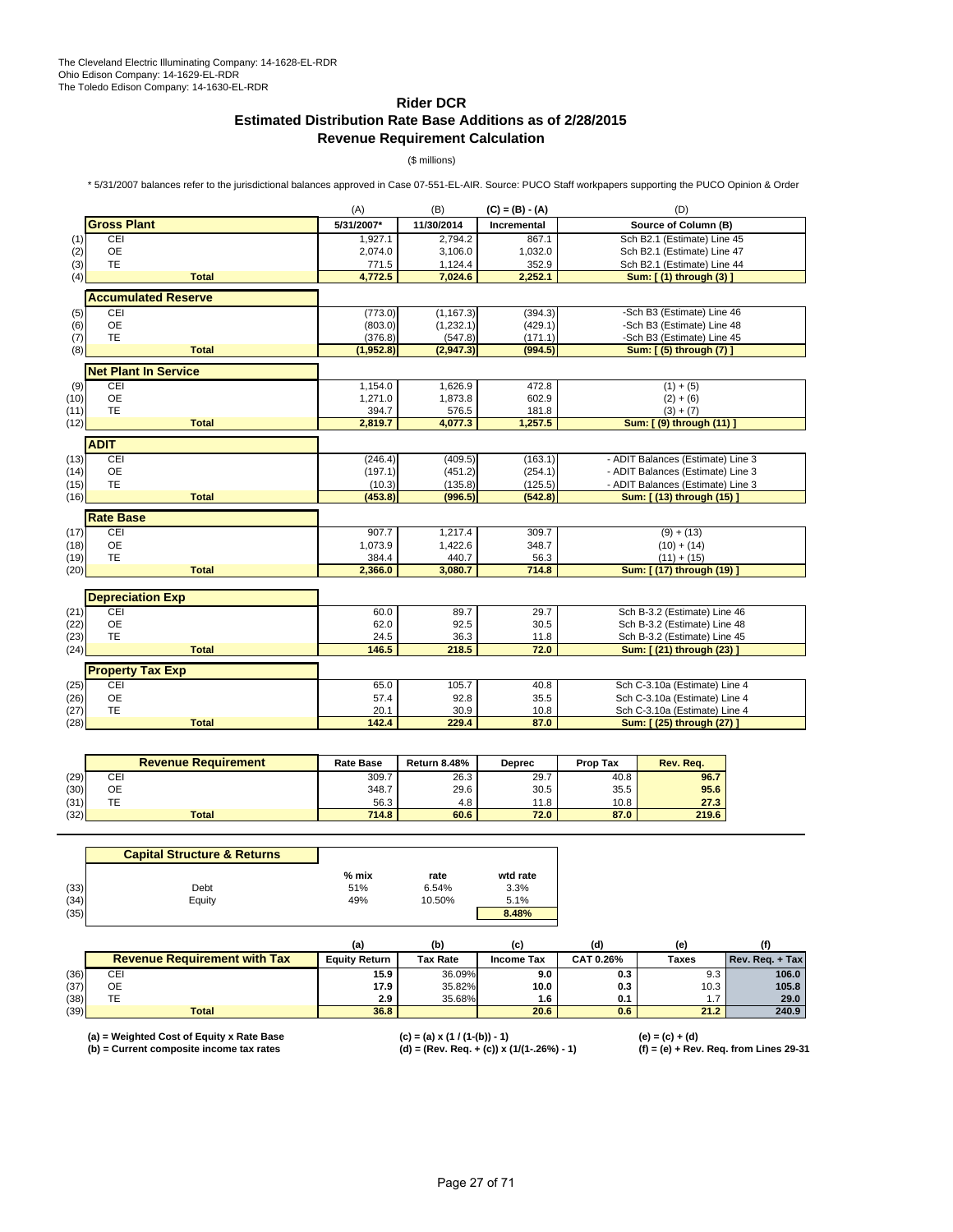Schedule B-2.1 (Estimate)

Page 1 of 4

NOTE: Column A contains estimated plant in service balances as of 2/28/2015 from the 2014 Forecast Version 10+2, adjusted to reflect current assumptions, incorporate recommendations from the March 2013 and April 2014 Rider DCR Audit Reports, and to remove the cumulative pre-2007 impact of a change in pension accounting. Column B shows jurisdictional allocation factors from Case No. 07-551-EL-AIR. Additional details on the adjustments in Column D are provided on the "Summary of Exclusions per Case No. 12-1230-EL-SSO: Estimated 2/28/2015 Plant in Service Balances" workpaper.

| Line<br>No. | Account<br>No.            | <b>Account Title</b>             |    | Total<br>Company<br>(A) | Allocation<br>%<br>(B) |     | Allocated<br>Total<br>$(C) = (A) * (B)$ | Adjustments<br>(D) |    | Adjusted<br>Jurisdiction<br>$(E) = (C) + (D)$ |
|-------------|---------------------------|----------------------------------|----|-------------------------|------------------------|-----|-----------------------------------------|--------------------|----|-----------------------------------------------|
|             | <b>TRANSMISSION PLANT</b> |                                  |    |                         |                        |     |                                         |                    |    |                                               |
|             | 350                       | Land & Land Rights               | \$ | 17,347,852              | 100%                   | \$  | 17,347,852                              | (15,628,438)       | \$ | 1,719,414                                     |
|             | 352                       | Structures & Improvements        |    | 218,363                 | 100%                   | \$  | 218,363                                 |                    |    | 218,363                                       |
| 3           | 353                       | <b>Station Equipment</b>         |    | 10,274,492              | 100%                   | \$  | 10,274,492                              |                    |    | 10,274,492                                    |
|             | 354                       | Towers & Fixtures                |    | 34,264                  | 100%                   | \$  | 34,264                                  |                    |    | 34,264                                        |
|             | 355                       | Poles & Fixtures                 |    | 4,016,817               | 100%                   | \$  | 4,016,817                               |                    |    | 4,016,817                                     |
| 6           | 356                       | Overhead Conductors & Devices    |    | 5,081,693               | 100%                   | \$  | 5,081,693                               |                    |    | 5,081,693                                     |
|             | 357                       | <b>Underground Conduit</b>       |    | 498,202                 | 100%                   | \$  | 498,202                                 |                    |    | 498,202                                       |
| 8           | 358                       | Underground Conductors & Devices |    | 386,079                 | 100%                   | \$  | 386,079                                 |                    |    | 386,079                                       |
| 9           | 359                       | Roads & Trails                   |    |                         | 100%                   | \$. |                                         |                    |    |                                               |
| 10          |                           | <b>Total Transmission Plant</b>  | P. | 37,857,763              | 100%                   | \$  | 37,857,763                              | \$(15,628,438)     | ъ  | 22,229,325                                    |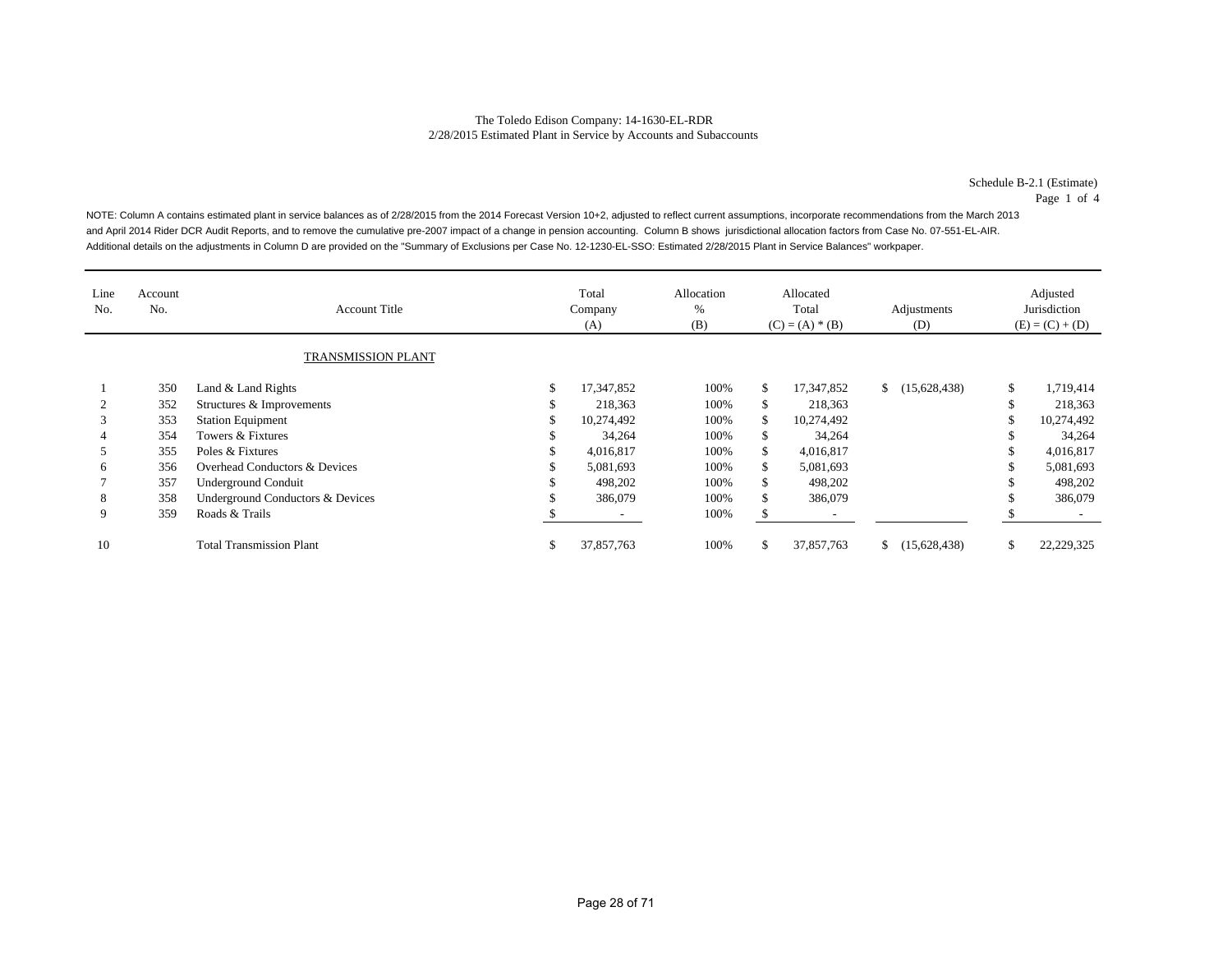Schedule B-2.1 (Estimate) Page 2 of 4

NOTE: Column A contains estimated plant in service balances as of 2/28/2015 from the 2014 Forecast Version 10+2, adjusted to reflect current assumptions, incorporate recommendations from the March 2013 and April 2014 Rider DCR Audit Reports, and to remove the cumulative pre-2007 impact of a change in pension accounting. Column B shows jurisdictional allocation factors from Case No. 07-551-EL-AIR. Additional details on the adjustments in Column D are provided on the "Summary of Exclusions per Case No. 12-1230-EL-SSO: Estimated 2/28/2015 Plant in Service Balances" workpaper.

| Line<br>No. | Account<br>No. | <b>Account Title</b>                                 |     | Total<br>Company<br>(A) | Allocation<br>%<br>(B) | Allocated<br>Total<br>$(C) = (A) * (B)$ |             | Adjustments<br>(D) |    | Adjusted<br>Jurisdiction<br>$(E) = (C) + (D)$ |
|-------------|----------------|------------------------------------------------------|-----|-------------------------|------------------------|-----------------------------------------|-------------|--------------------|----|-----------------------------------------------|
|             |                | <b>DISTRIBUTION PLANT</b>                            |     |                         |                        |                                         |             |                    |    |                                               |
| 11          | 360            | Land & Land Rights                                   | £.  | 4,967,226               | 100%                   | \$                                      | 4,967,226   |                    | S  | 4,967,226                                     |
| 12          | 361            | Structures & Improvements                            |     | 5,981,472               | 100%                   | \$                                      | 5,981,472   |                    | \$ | 5,981,472                                     |
| 13          | 362            | <b>Station Equipment</b>                             |     | 94,911,479              | 100%                   | \$                                      | 94,911,479  |                    | \$ | 94,911,479                                    |
| 14          | 364            | Poles, Towers & Fixtures                             |     | 160,922,063             | 100%                   | \$.                                     | 160,922,063 |                    | \$ | 160,922,063                                   |
| 15          | 365            | Overhead Conductors & Devices                        |     | 212,584,441             | 100%                   |                                         | 212,584,441 |                    | S  | 212,584,441                                   |
| 16          | 366            | <b>Underground Conduit</b>                           | ъ   | 13,202,429              | 100%                   | \$                                      | 13,202,429  |                    | S  | 13,202,429                                    |
| 17          | 367            | Underground Conductors & Devices                     | ъ   | 122,468,882             | 100%                   |                                         | 122,468,882 |                    | S  | 122,468,882                                   |
| 18          | 368            | Line Transformers                                    | S   | 150,328,171             | 100%                   | \$                                      | 150,328,171 |                    | \$ | 150,328,171                                   |
| 19          | 369            | Services                                             | S   | 66,816,415              | 100%                   | \$                                      | 66,816,415  |                    | \$ | 66,816,415                                    |
| 20          | 370            | Meters                                               | \$. | 39,387,894              | 100%                   | \$                                      | 39,387,894  |                    | \$ | 39,387,894                                    |
| 21          | 371            | <b>Installation on Customer Premises</b>             | \$. | 6,505,245               | 100%                   | \$                                      | 6,505,245   |                    | \$ | 6,505,245                                     |
| 22          | 373            | Street Lighting & Signal Systems                     |     | 56,881,302              | 100%                   | \$                                      | 56,881,302  |                    | \$ | 56,881,302                                    |
| 23          | 374            | <b>Asset Retirement Costs for Distribution Plant</b> |     | 7,901                   | 100%                   |                                         | 7,901       |                    |    | 7,901                                         |
| 24          |                | <b>Total Distribution Plant</b>                      | ъ   | 934,964,920             | 100%                   | \$                                      | 934,964,920 | \$                 | \$ | 934,964,920                                   |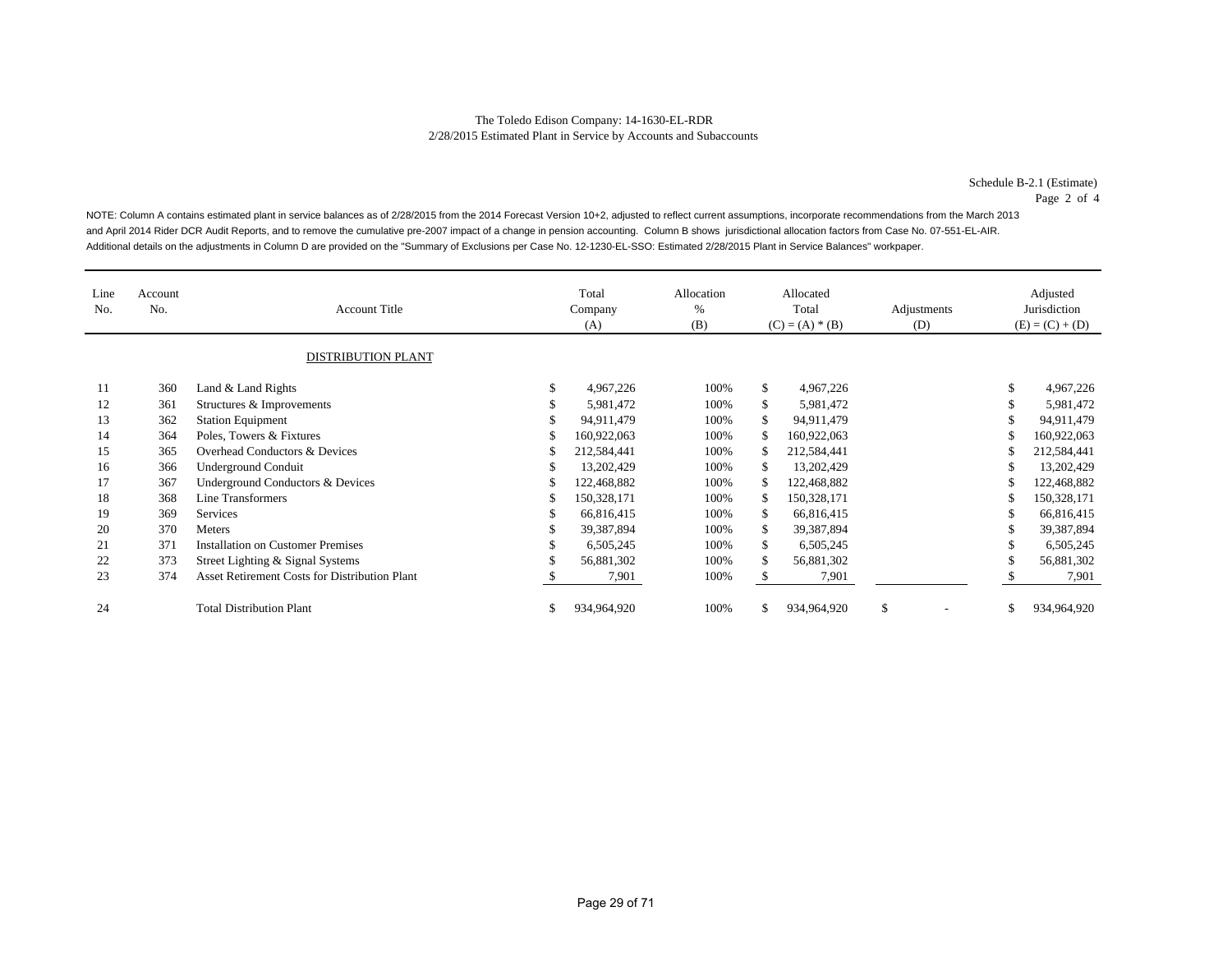Schedule B-2.1 (Estimate)

Page 3 of 4

NOTE: Column A contains estimated plant in service balances as of 2/28/2015 from the 2014 Forecast Version 10+2, adjusted to reflect current assumptions, incorporate recommendations from the March 2013 and April 2014 Rider DCR Audit Reports, and to remove the cumulative pre-2007 impact of a change in pension accounting. Column B shows jurisdictional allocation factors from Case No. 07-551-EL-AIR. Additional details on the adjustments in Column D are provided on the "Summary of Exclusions per Case No. 12-1230-EL-SSO: Estimated 2/28/2015 Plant in Service Balances" workpaper.

| Line<br>No. | Account<br>No. | <b>Account Title</b>                     | Total<br>Allocation<br>%<br>Company<br>(B)<br>(A) |      | Allocated<br>Total<br>$(C) = (A) * (B)$ |            | Adjustments<br>(D) |     | Adjusted<br>Jurisdiction<br>$(E) = (C) + (D)$ |
|-------------|----------------|------------------------------------------|---------------------------------------------------|------|-----------------------------------------|------------|--------------------|-----|-----------------------------------------------|
|             |                | <b>GENERAL PLANT</b>                     |                                                   |      |                                         |            |                    |     |                                               |
| 25          | 389            | Land & Land Rights                       | \$<br>1,826,097                                   | 100% | \$                                      | 1,826,097  |                    | \$. | 1,826,097                                     |
| 26          | 390            | Structures & Improvements                | 56,563,074                                        | 100% | \$                                      | 56,563,074 |                    |     | 56,563,074                                    |
| 27          | 391.1          | Office Furniture & Equipment             | 2,215,313                                         | 100% | \$                                      | 2,215,313  |                    | J.  | 2,215,313                                     |
| 28          | 391.2          | Data Processing Equipment                | 10,292,065                                        | 100% | \$                                      | 10,292,065 |                    |     | 10,292,065                                    |
| 29          | 392            | <b>Transportation Equipment</b>          | 1,202,869                                         | 100% | \$                                      | 1,202,869  |                    |     | 1,202,869                                     |
| 30          | 393            | Stores Equipment                         | 611,035                                           | 100% | \$                                      | 611,035    |                    |     | 611,035                                       |
| 31          | 394            | Tools, Shop & Garage Equipment           | 5,312,828                                         | 100% | \$                                      | 5,312,828  |                    |     | 5,312,828                                     |
| 32          | 395            | Laboratory Equipment                     | 1,697,770                                         | 100% | \$                                      | 1,697,770  |                    |     | 1,697,770                                     |
| 33          | 396            | Power Operated Equipment                 | 918,265                                           | 100% | \$                                      | 918,265    |                    |     | 918,265                                       |
| 34          | 397            | <b>Communication Equipment</b>           | 9,555,188                                         | 100% | \$                                      | 9,555,188  |                    |     | 9,555,188                                     |
| 35          | 398            | Miscellaneous Equipment                  | 443,536                                           | 100% | \$                                      | 443,536    |                    |     | 443,536                                       |
| 36          | 399.1          | Asset Retirement Costs for General Plant | 7,345,237                                         | 100% | S.                                      | 7,345,237  |                    |     | 7,345,237                                     |
| 37          |                | <b>Total General Plant</b>               | \$<br>97,983,276                                  | 100% | \$                                      | 97,983,276 | \$.                | \$. | 97,983,276                                    |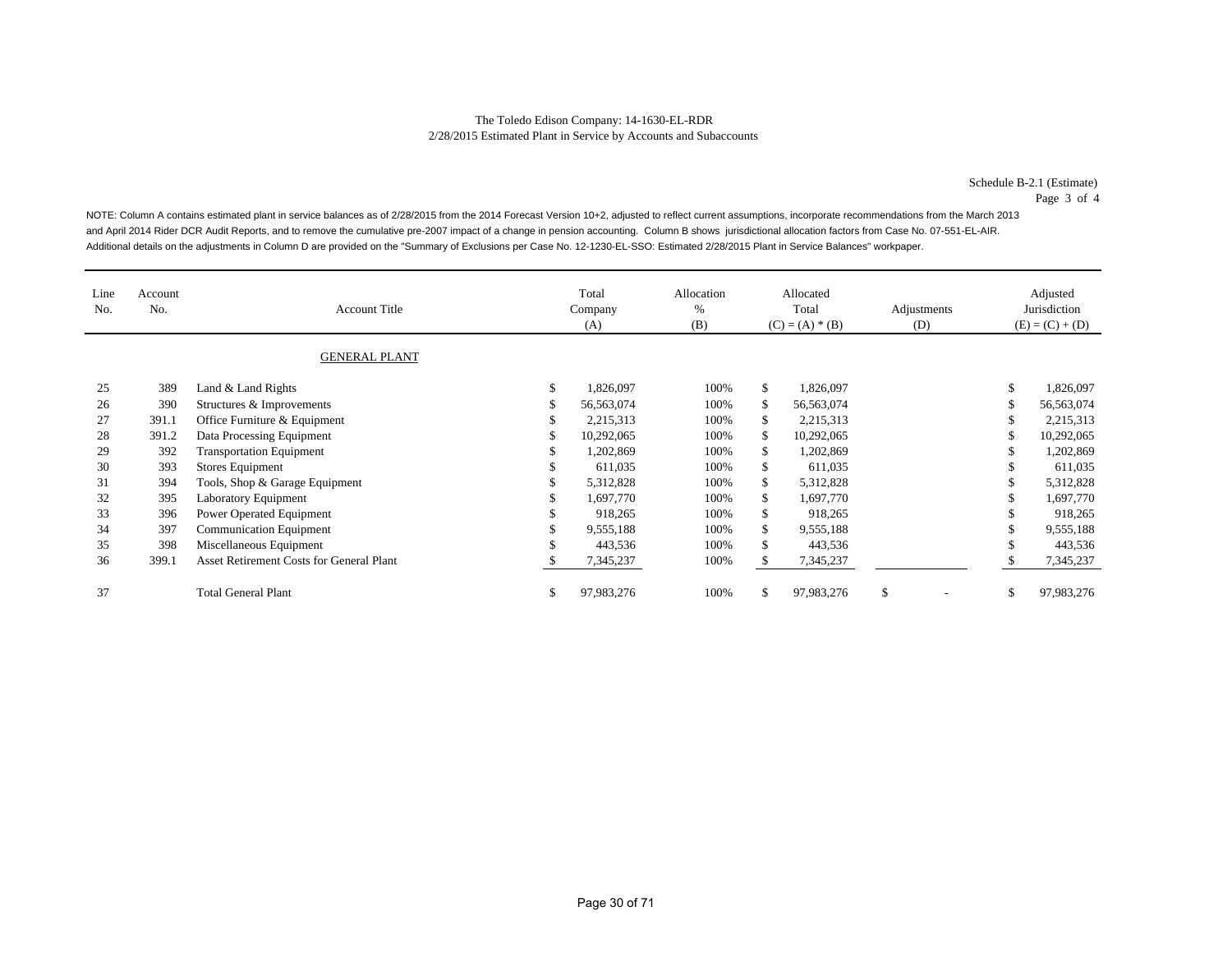Schedule B-2.1 (Estimate)

Page 4 of 4

NOTE: Column A contains estimated plant in service balances as of 2/28/2015 from the 2014 Forecast Version 10+2, adjusted to reflect current assumptions, incorporate recommendations from the March 2013 and April 2014 Rider DCR Audit Reports, and to remove the cumulative pre-2007 impact of a change in pension accounting. Column B shows jurisdictional allocation factors from Case No. 07-551-EL-AIR. Additional details on the adjustments in Column D are provided on the "Summary of Exclusions per Case No. 12-1230-EL-SSO: Estimated 2/28/2015 Plant in Service Balances" workpaper.

| Line<br>No. | Account<br>No. | <b>Account Title</b>             |    | Total<br>Company<br>(A) | Allocation<br>%<br>(B) | Allocated<br>Total<br>$(C) = (A) * (B)$ |               |    | Adjustments<br>(D) |               | Adjusted<br>Jurisdiction<br>$(E) = (C) + (D)$ |
|-------------|----------------|----------------------------------|----|-------------------------|------------------------|-----------------------------------------|---------------|----|--------------------|---------------|-----------------------------------------------|
|             |                | <b>OTHER PLANT</b>               |    |                         |                        |                                         |               |    |                    |               |                                               |
| 38          | 303            | Intangible Software              | ъ  | 23,157,357              | 100%                   | \$                                      | 23,157,357    |    |                    | - 75          | 23, 157, 357                                  |
| 39          | 303            | Intangible FAS 109 Transmission  | ъ  | 54,210                  | 100%                   | \$                                      | 54,210        |    |                    |               | 54,210                                        |
| 40          | 303            | Intangible FAS 109 Distribution  |    | 240,093                 | 100%                   |                                         | 240,093       |    |                    |               | 240,093                                       |
| 41          |                | <b>Total Other Plant</b>         | \$ | 23,451,660              |                        | \$                                      | 23,451,660    | \$ |                    | -S            | 23,451,660                                    |
| 42          |                | Company Total Plant Balance      |    | 1,094,257,619           | 100%                   | S.                                      | 1,094,257,619 | \$ | (15,628,438)       | S.            | 1,078,629,181                                 |
| 43          |                | Service Company Plant Allocated* |    |                         |                        |                                         |               |    |                    | $\mathcal{S}$ | 45,755,287                                    |
| 44          |                | Grand Total Plant $(42 + 43)$    |    |                         |                        |                                         |               |    |                    |               | 1,124,384,468                                 |

\* Source: Line 2 of the "Service Company Allocations to the Ohio Operating Companies (Estimate)" workpaper.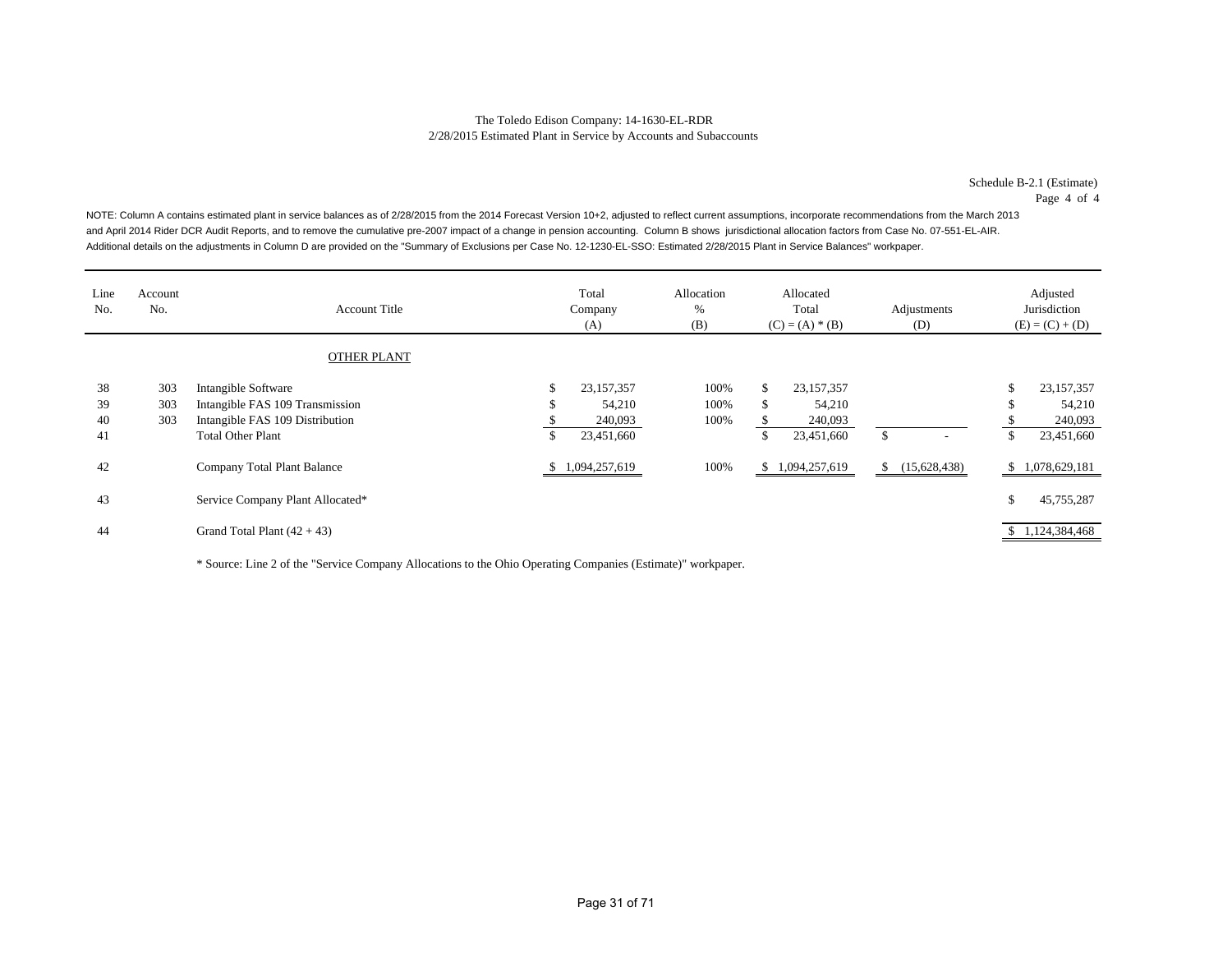Schedule B-3 (Estimate) Page 1 of 4

NOTE: Column B contains estimated reserve for accumulated depreciation balances as of 2/28/2015 from 2014 Forecast Version 10+2, adjusted to reflect current assumptions, incorporate recommendations from the March 2013 and April 2014 Rider DCR Audit Reports, and to remove the cumulative pre-2007 impact of a change in pension accounting. Column C shows jurisdictional allocation factors from Case No. 07-551-EL-AIR. Additional details on the adjustments in Column E are provided on the "Summary of Exclusions per Case No. 12-1230-EL-SSO: Estimated 2/28/2015 Plant in Service Balances" workpaper.

|             |                |                                  | Total                                                                     |                          |    | <b>Reserve Balances</b>  |                        |                                         |                          |                    |    |                                               |  |  |  |
|-------------|----------------|----------------------------------|---------------------------------------------------------------------------|--------------------------|----|--------------------------|------------------------|-----------------------------------------|--------------------------|--------------------|----|-----------------------------------------------|--|--|--|
| Line<br>No. | Account<br>No. | <b>Account Title</b>             | Company<br><b>Plant Investment</b><br>Sch B2.1 (Estimate) Column E<br>(A) |                          |    | Total<br>Company<br>(B)  | Allocation<br>%<br>(C) | Allocated<br>Total<br>$(D) = (B) * (C)$ |                          | Adjustments<br>(E) |    | Adjusted<br>Jurisdiction<br>$(F) = (D) + (E)$ |  |  |  |
|             |                | TRANSMISSION PLANT               |                                                                           |                          |    |                          |                        |                                         |                          |                    |    |                                               |  |  |  |
|             | 350            | Land & Land Rights               |                                                                           | 1,719,414                | \$ |                          | 100%                   | \$                                      |                          |                    |    |                                               |  |  |  |
|             | 352            | Structures & Improvements        |                                                                           | 218,363                  |    | 199,262                  | 100%                   |                                         | 199,262                  |                    |    | 199,262                                       |  |  |  |
| 3           | 353            | <b>Station Equipment</b>         |                                                                           | 10,274,492               |    | 4,693,188                | 100%                   | S.                                      | 4,693,188                |                    |    | 4,693,188                                     |  |  |  |
|             | 354            | Towers & Fixtures                |                                                                           | 34,264                   |    | 40,543                   | 100%                   |                                         | 40,543                   |                    |    | 40,543                                        |  |  |  |
|             | 355            | Poles & Fixtures                 |                                                                           | 4,016,817                |    | 2,820,083                | 100%                   |                                         | 2,820,083                |                    |    | 2,820,083                                     |  |  |  |
| 6           | 356            | Overhead Conductors & Devices    |                                                                           | 5,081,693                |    | 3,563,234                | 100%                   |                                         | 3,563,234                |                    |    | 3,563,234                                     |  |  |  |
|             | 357            | Underground Conduit              |                                                                           | 498,202                  |    | 170,262                  | 100%                   |                                         | 170,262                  |                    |    | 170,262                                       |  |  |  |
| 8           | 358            | Underground Conductors & Devices |                                                                           | 386,079                  |    | 170,681                  | 100%                   |                                         | 170,681                  |                    |    | 170,681                                       |  |  |  |
| 9           | 359            | Roads & Trails                   |                                                                           | $\overline{\phantom{a}}$ |    | $\overline{\phantom{a}}$ | 100%                   |                                         | $\overline{\phantom{a}}$ |                    |    |                                               |  |  |  |
| 10          |                | <b>Total Transmission Plant</b>  | \$                                                                        | 22,229,325               | S. | 11,657,254               | 100%                   | S.                                      | 11,657,254               | \$0                | \$ | 11,657,254                                    |  |  |  |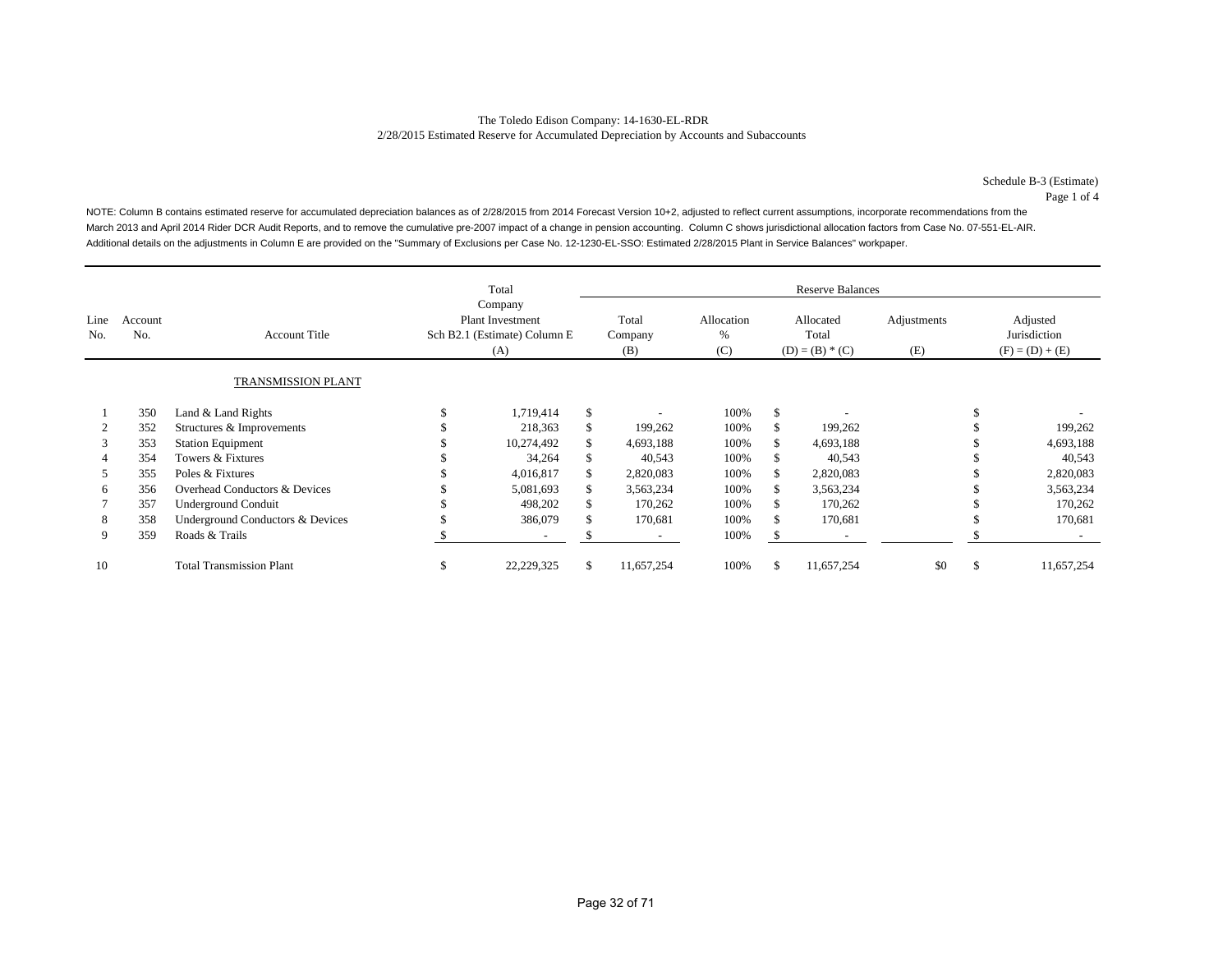Schedule B-3 (Estimate) Page 2 of 4

NOTE: Column B contains estimated reserve for accumulated depreciation balances as of 2/28/2015 from 2014 Forecast Version 10+2, adjusted to reflect current assumptions, incorporate recommendations from the March 2013 and April 2014 Rider DCR Audit Reports, and to remove the cumulative pre-2007 impact of a change in pension accounting. Column C shows jurisdictional allocation factors from Case No. 07-551-EL-AIR. Additional details on the adjustments in Column E are provided on the "Summary of Exclusions per Case No. 12-1230-EL-SSO: Estimated 2/28/2015 Plant in Service Balances" workpaper.

|             |                |                                                      |                                                                | Total<br>Company | <b>Reserve Balances</b> |                         |                        |                                         |             |                    |    |                                               |  |  |
|-------------|----------------|------------------------------------------------------|----------------------------------------------------------------|------------------|-------------------------|-------------------------|------------------------|-----------------------------------------|-------------|--------------------|----|-----------------------------------------------|--|--|
| Line<br>No. | Account<br>No. | <b>Account Title</b>                                 | <b>Plant Investment</b><br>Sch B2.1 (Estimate) Column E<br>(A) |                  |                         | Total<br>Company<br>(B) | Allocation<br>%<br>(C) | Allocated<br>Total<br>$(D) = (B) * (C)$ |             | Adjustments<br>(E) |    | Adjusted<br>Jurisdiction<br>$(F) = (D) + (E)$ |  |  |
|             |                | <b>DISTRIBUTION PLANT</b>                            |                                                                |                  |                         |                         |                        |                                         |             |                    |    |                                               |  |  |
| 11          | 360            | Land & Land Rights                                   |                                                                | 4,967,226        | \$                      | (98)                    | 100%                   | \$                                      | (98)        |                    | \$ | (98)                                          |  |  |
| 12          | 361            | Structures & Improvements                            |                                                                | 5,981,472        |                         | 2,006,609               | 100%                   |                                         | 2,006,609   |                    |    | 2,006,609                                     |  |  |
| 13          | 362            | <b>Station Equipment</b>                             |                                                                | 94,911,479       |                         | 34,009,732              | 100%                   |                                         | 34,009,732  |                    |    | 34,009,732                                    |  |  |
| 14          | 364            | Poles, Towers & Fixtures                             |                                                                | 160,922,063      |                         | 108,527,034             | 100%                   |                                         | 108,527,034 |                    |    | 108,527,034                                   |  |  |
| 15          | 365            | Overhead Conductors & Devices                        |                                                                | 212,584,441      |                         | 78,220,104              | 100%                   |                                         | 78,220,104  |                    |    | 78,220,104                                    |  |  |
| 16          | 366            | Underground Conduit                                  |                                                                | 13,202,429       |                         | 7,601,689               | 100%                   |                                         | 7,601,689   |                    |    | 7,601,689                                     |  |  |
| 17          | 367            | Underground Conductors & Devices                     |                                                                | 122,468,882      |                         | 43,784,720              | 100%                   |                                         | 43,784,720  |                    |    | 43,784,720                                    |  |  |
| 18          | 368            | <b>Line Transformers</b>                             |                                                                | 150,328,171      | \$.                     | 64,509,211              | 100%                   |                                         | 64,509,211  |                    |    | 64,509,211                                    |  |  |
| 19          | 369            | Services                                             |                                                                | 66,816,415       | \$.                     | 64,835,683              | 100%                   |                                         | 64,835,683  |                    |    | 64,835,683                                    |  |  |
| 20          | 370            | <b>Meters</b>                                        |                                                                | 39,387,894       |                         | 19,295,716              | 100%                   |                                         | 19,295,716  |                    |    | 19,295,716                                    |  |  |
| 21          | 371            | <b>Installation on Customer Premises</b>             |                                                                | 6,505,245        |                         | 3,866,566               | 100%                   |                                         | 3,866,566   |                    |    | 3,866,566                                     |  |  |
| 22          | 373            | Street Lighting & Signal Systems                     |                                                                | 56,881,302       |                         | 37,626,392              | 100%                   |                                         | 37,626,392  |                    |    | 37,626,392                                    |  |  |
| 23          | 374            | <b>Asset Retirement Costs for Distribution Plant</b> |                                                                | 7,901            |                         | 4,998                   | 100%                   |                                         | 4,998       |                    |    | 4,998                                         |  |  |
| 24          |                | <b>Total Distribution Plant</b>                      | \$                                                             | 934,964,920      |                         | 464,288,356             | 100%                   |                                         | 464,288,356 | \$0                | \$ | 464,288,356                                   |  |  |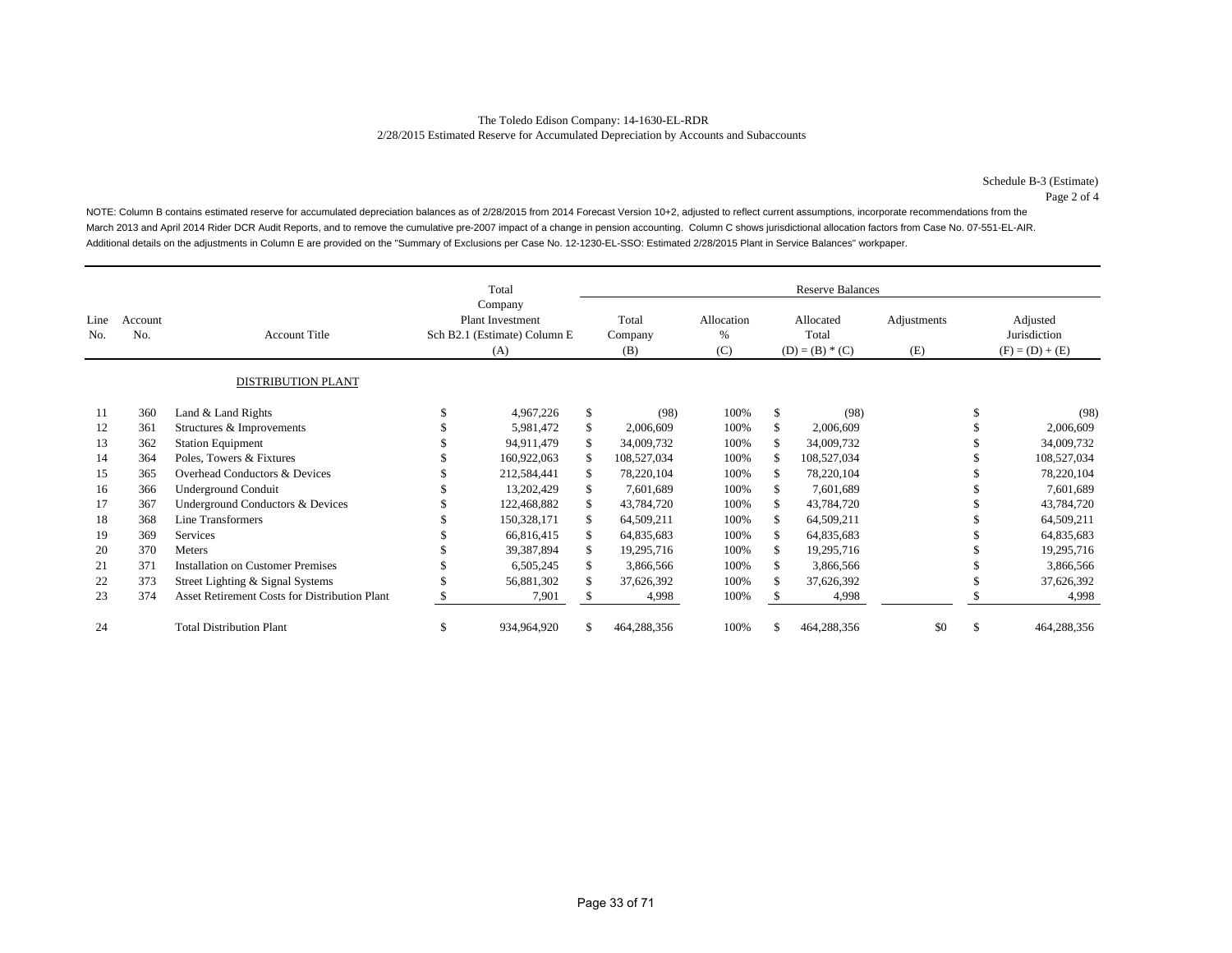Schedule B-3 (Estimate) Page 3 of 4

NOTE: Column B contains estimated reserve for accumulated depreciation balances as of 2/28/2015 from 2014 Forecast Version 10+2, adjusted to reflect current assumptions, incorporate recommendations from the March 2013 and April 2014 Rider DCR Audit Reports, and to remove the cumulative pre-2007 impact of a change in pension accounting. Column C shows jurisdictional allocation factors from Case No. 07-551-EL-AIR. Additional details on the adjustments in Column E are provided on the "Summary of Exclusions per Case No. 12-1230-EL-SSO: Estimated 2/28/2015 Plant in Service Balances" workpaper.

|             |                |                                                 |                                                                | Total<br>Company |     | <b>Reserve Balances</b> |                        |                                         |              |                    |    |                                               |  |  |  |
|-------------|----------------|-------------------------------------------------|----------------------------------------------------------------|------------------|-----|-------------------------|------------------------|-----------------------------------------|--------------|--------------------|----|-----------------------------------------------|--|--|--|
| Line<br>No. | Account<br>No. | <b>Account Title</b>                            | <b>Plant Investment</b><br>Sch B2.1 (Estimate) Column E<br>(A) |                  |     | Total<br>Company<br>(B) | Allocation<br>%<br>(C) | Allocated<br>Total<br>$(D) = (B) * (C)$ |              | Adjustments<br>(E) |    | Adjusted<br>Jurisdiction<br>$(F) = (D) + (E)$ |  |  |  |
|             |                | <b>GENERAL PLANT</b>                            |                                                                |                  |     |                         |                        |                                         |              |                    |    |                                               |  |  |  |
| 25          | 389            | Land & Land Rights                              |                                                                | 1,826,097        | \$  |                         | 100%                   | \$                                      |              |                    | \$ |                                               |  |  |  |
| 26          | 390            | Structures & Improvements                       |                                                                | 56, 563, 074     |     | 19,278,754              | 100%                   |                                         | 19,278,754   |                    |    | 19,278,754                                    |  |  |  |
| 27          | 391.1          | Office Furniture & Equipment                    |                                                                | 2,215,313        |     | 2,050,830               | 100%                   |                                         | 2,050,830    |                    |    | 2,050,830                                     |  |  |  |
| 28          | 391.2          | Data Processing Equipment                       |                                                                | 10,292,065       |     | 5,239,678               | 100%                   |                                         | 5,239,678    |                    |    | 5,239,678                                     |  |  |  |
| 29          | 392            | <b>Transportation Equipment</b>                 |                                                                | 1,202,869        |     | 1,188,240               | 100%                   |                                         | 1,188,240    |                    |    | 1,188,240                                     |  |  |  |
| 30          | 393            | Stores Equipment                                |                                                                | 611,035          |     | 378,065                 | 100%                   |                                         | 378,065      |                    |    | 378,065                                       |  |  |  |
| 31          | 394            | Tools, Shop & Garage Equipment                  |                                                                | 5,312,828        |     | 2,039,169               | 100%                   |                                         | 2,039,169    |                    |    | 2,039,169                                     |  |  |  |
| 32          | 395            | Laboratory Equipment                            |                                                                | 1,697,770        | \$. | 1,058,274               | 100%                   |                                         | 1,058,274    |                    |    | 1,058,274                                     |  |  |  |
| 33          | 396            | Power Operated Equipment                        |                                                                | 918,265          | \$. | 893,678                 | 100%                   |                                         | 893,678      |                    |    | 893,678                                       |  |  |  |
| 34          | 397            | <b>Communication Equipment</b>                  |                                                                | 9,555,188        |     | 8,218,714               | 100%                   |                                         | 8,218,714    |                    |    | 8,218,714                                     |  |  |  |
| 35          | 398            | Miscellaneous Equipment                         |                                                                | 443,536          |     | 170,335                 | 100%                   |                                         | 170,335      |                    |    | 170,335                                       |  |  |  |
| 36          | 399.1          | <b>Asset Retirement Costs for General Plant</b> |                                                                | 7,345,237        |     | 589,821                 | 100%                   |                                         | 589,821      |                    |    | 589,821                                       |  |  |  |
| 37          |                | <b>Total General Plant</b>                      | S                                                              | 97,983,276       | \$  | 41,105,558              | 100%                   |                                         | 41, 105, 558 | \$0                | \$ | 41,105,558                                    |  |  |  |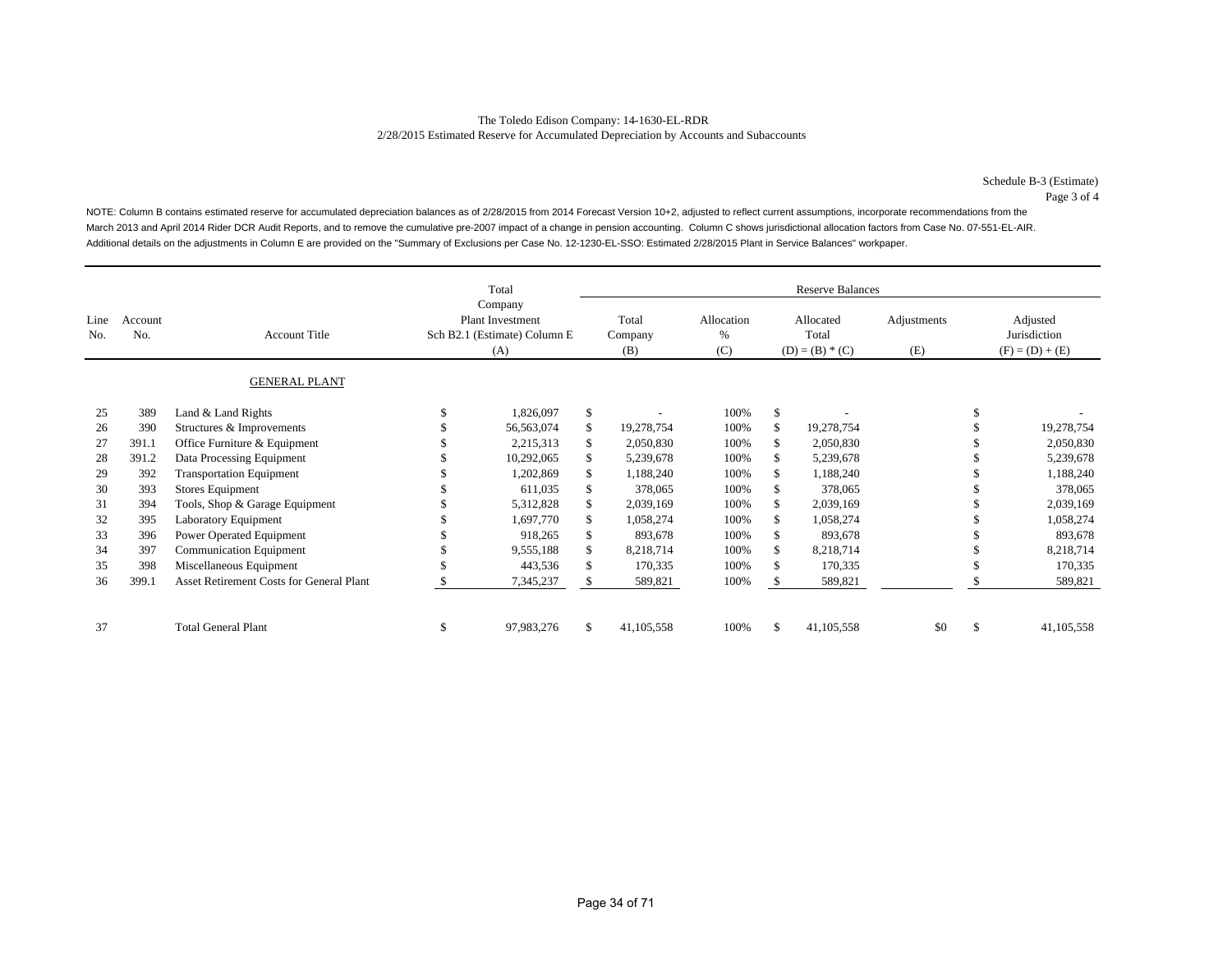#### The Toledo Edison Company: 14-1630-EL-RDR 2/28/2015 Estimated Reserve for Accumulated Depreciation by Accounts and Subaccounts

Schedule B-3 (Estimate) Page 4 of 4

NOTE: Column B contains estimated reserve for accumulated depreciation balances as of 2/28/2015 from 2014 Forecast Version 10+2, adjusted to reflect current assumptions, incorporate recommendations from the March 2013 and April 2014 Rider DCR Audit Reports, and to remove the cumulative pre-2007 impact of a change in pension accounting. Column C shows jurisdictional allocation factors from Case No. 07-551-EL-AIR. Additional details on the adjustments in Column E are provided on the "Summary of Exclusions per Case No. 12-1230-EL-SSO: Estimated 2/28/2015 Plant in Service Balances" workpaper.

|             |                |                                                        |    | Total                                                              |    |                         |                        |     | <b>Reserve Balances</b>                 |                    |                                               |
|-------------|----------------|--------------------------------------------------------|----|--------------------------------------------------------------------|----|-------------------------|------------------------|-----|-----------------------------------------|--------------------|-----------------------------------------------|
| Line<br>No. | Account<br>No. | <b>Account Title</b>                                   |    | Company<br>Plant Investment<br>Sch B2.1 (Estimate) Column E<br>(A) |    | Total<br>Company<br>(B) | Allocation<br>%<br>(C) |     | Allocated<br>Total<br>$(D) = (B) * (C)$ | Adjustments<br>(E) | Adjusted<br>Jurisdiction<br>$(F) = (D) + (E)$ |
|             |                | <b>OTHER PLANT</b>                                     |    |                                                                    |    |                         |                        |     |                                         |                    |                                               |
| 38<br>39    | 303<br>303     | Intangible Software<br>Intangible FAS 109 Transmission | S  | 23,157,357<br>54,210                                               | S  | 19,500,869<br>48,411    | 100%<br>100%           |     | 19,500,869<br>48,411                    |                    | \$<br>19,500,869<br>48,411                    |
| 40          | 303            | Intangible FAS 109 Distribution                        |    | 240,093                                                            |    | 239,282                 | 100%                   |     | 239,282                                 |                    | 239,282                                       |
| 41          |                | <b>Total Other Plant</b>                               | \$ | 23,451,660                                                         |    | 19,788,562              |                        |     | 19,788,562                              | \$0                | \$<br>19,788,562                              |
| 42          |                | Removal Work in Progress (RWIP)                        |    |                                                                    | \$ | (6,942,584)             | 100%                   | \$. | (6,942,584)                             |                    | \$<br>(6,942,584)                             |
| 43          |                | Company Total Plant (Reserve)                          |    | 1,078,629,181                                                      |    | 529,897,146             | 100%                   |     | 529,897,146                             | \$0                | 529,897,146                                   |
| 44          |                | Service Company Reserve Allocated*                     |    |                                                                    |    |                         |                        |     |                                         |                    | \$<br>17,950,641                              |
| 45          |                | Grand Total Plant (Reserve) $(43 + 44)$                |    |                                                                    |    |                         |                        |     |                                         |                    | 547,847,787                                   |

\* Source: Line 3 of the "Service Company Allocations to the Ohio Operating Companies (Estimate)" workpaper.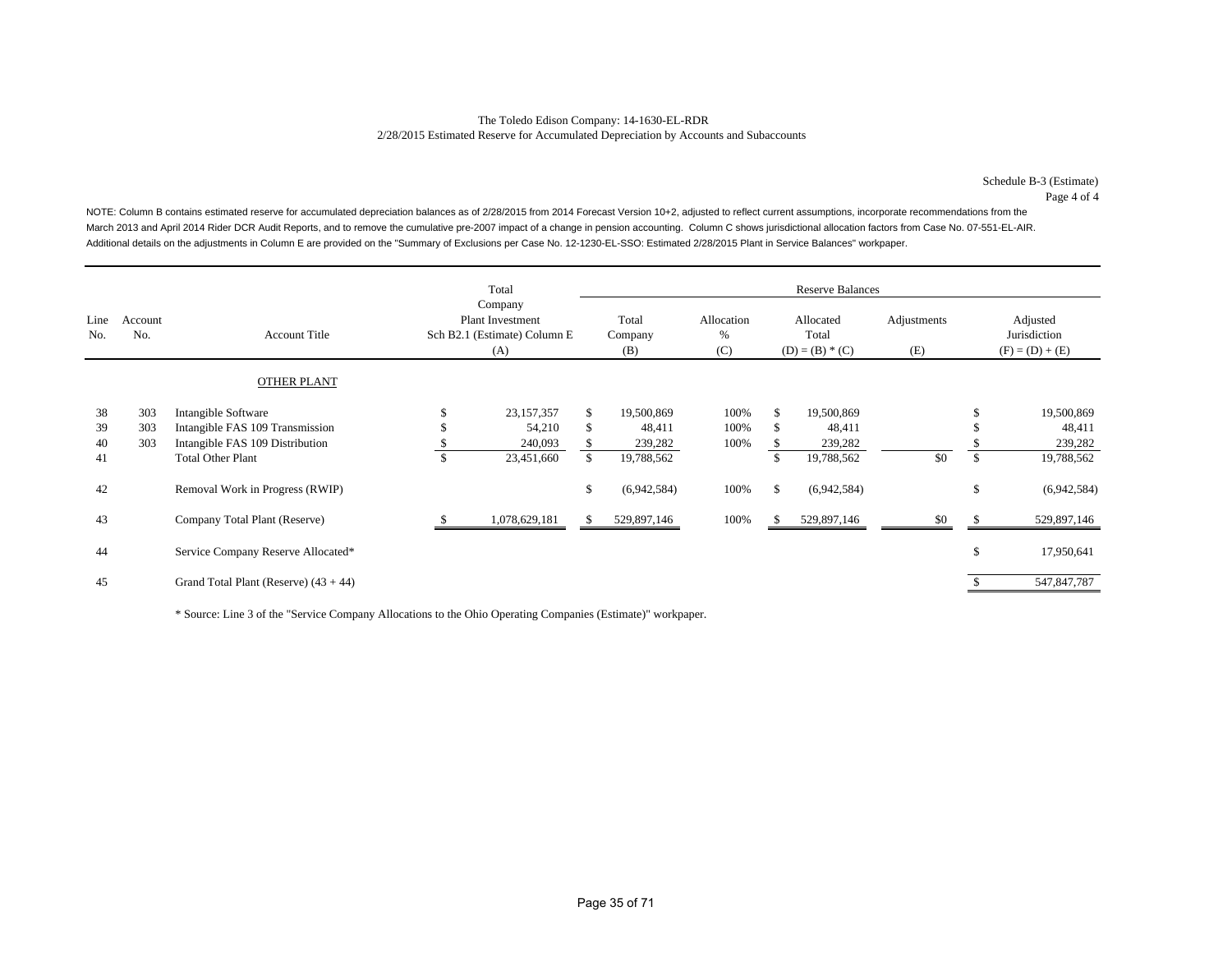The Cleveland Electric Illuminating Company: 14-1628-EL-RDR Ohio Edison Company: 14-1629-EL-RDR The Toledo Edison Company: 14-1630-EL-RDR

FirstEnergy Companies

ADIT Balances (281 & 282 Property Accounts) - Estimate

| (1) Ending Bal. 2/28/2015*                       | <u>CEI</u><br>398,642,670 |     | <u>ОЕ</u><br>438.040.057 | 130.035.391 | $\underline{\mathsf{SC}}$<br>76,445,511 |
|--------------------------------------------------|---------------------------|-----|--------------------------|-------------|-----------------------------------------|
| (2) Service Company Allocated ADIT <sup>**</sup> | 10.862.907                | - S | 13.163.917               | 5.794.570   |                                         |
| (3) Grand Total ADIT Balance***                  | 409.505.577               |     | 451.203.974              | 135,829,960 |                                         |

\*Source: Estimated 2/28/2015 ADIT balances from the forecast as of December 2014.

\*\* Line 4 of the "Service Company Allocations to the Ohio Operating Companies (Estimate)" workpaper.

\*\*\* Calculation : Line 1 + Line 2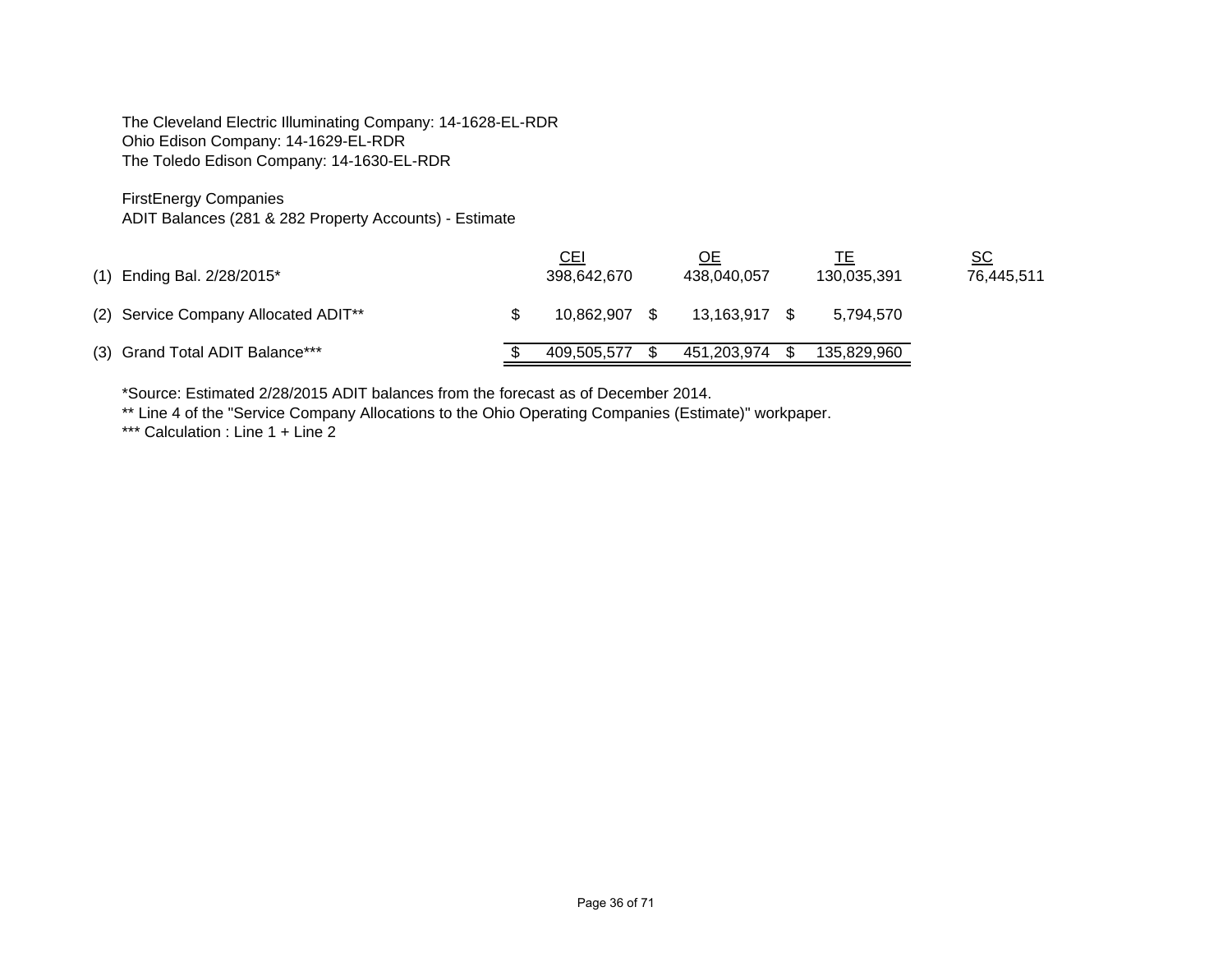### The Toledo Edison Company: 14-1630-EL-RDR Annual Depreciation Expense on Estimated Plant Balances as of February 28, 2015

Schedule B-3.2 (Estimate) Page 1 of 4

#### NOTE: Column F is from Case No. 07-551-EL-AIR.

|                    |                       |                                  |     | Adjusted Jurisdiction                                                                                   |    |            |       |                                             |         |
|--------------------|-----------------------|----------------------------------|-----|---------------------------------------------------------------------------------------------------------|----|------------|-------|---------------------------------------------|---------|
| Line<br>No.<br>(A) | Account<br>No.<br>(B) | <b>Account Title</b><br>(C)      |     | Plant<br>Reserve<br>Balance<br>Investment<br>Sch. B-2.1 (Estimate)<br>Sch. B-3 (Estimate)<br>(D)<br>(E) |    |            |       | Calculated<br>Depr.<br>Expense<br>$(G=DxF)$ |         |
|                    |                       | TRANSMISSION PLANT               |     |                                                                                                         |    |            |       |                                             |         |
|                    | 350                   | Land & Land Rights               |     | 1,719,414                                                                                               | \$ |            | 0.00% | \$                                          |         |
|                    | 352                   | Structures & Improvements        |     | 218,363                                                                                                 | \$ | 199,262    | 2.50% | S                                           | 5,459   |
| 3                  | 353                   | <b>Station Equipment</b>         |     | 10,274,492                                                                                              | \$ | 4,693,188  | 1.80% | \$                                          | 184,941 |
|                    | 354                   | Towers & Fixtures                |     | 34,264                                                                                                  | \$ | 40,543     | 1.85% | \$.                                         | 634     |
| 5                  | 355                   | Poles & Fixtures                 |     | 4,016,817                                                                                               | \$ | 2,820,083  | 3.75% | \$.                                         | 150,631 |
| h                  | 356                   | Overhead Conductors & Devices    |     | 5,081,693                                                                                               | \$ | 3,563,234  | 2.67% | \$                                          | 135,681 |
|                    | 357                   | <b>Underground Conduit</b>       |     | 498,202                                                                                                 | \$ | 170,262    | 2.00% | S                                           | 9,964   |
| 8                  | 358                   | Underground Conductors & Devices |     | 386,079                                                                                                 | \$ | 170,681    | 2.86% | \$                                          | 11,042  |
| 9                  | 359                   | Roads & Trails                   |     | $\overline{\phantom{a}}$                                                                                | \$ |            |       |                                             |         |
| 10                 |                       | <b>Total Transmission</b>        | \$. | 22,229,325                                                                                              | \$ | 11,657,254 |       | \$                                          | 498,352 |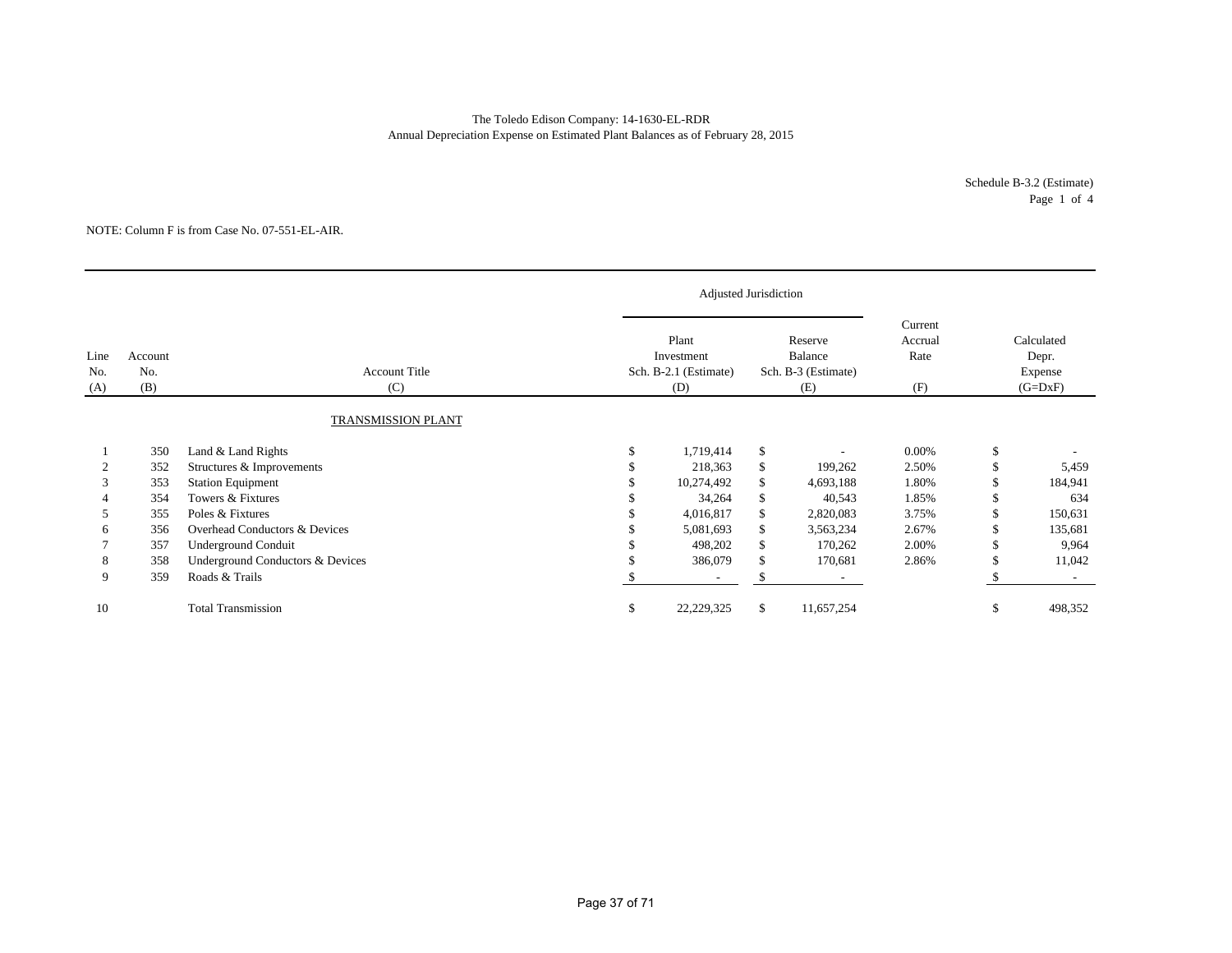### The Toledo Edison Company: 14-1630-EL-RDR Annual Depreciation Expense on Estimated Plant Balances as of February 28, 2015

Schedule B-3.2 (Estimate) Page 2 of 4

#### NOTE: Column F is from Case No. 07-551-EL-AIR.

|                    |                       |                                                      |    | Adjusted Jurisdiction                               |                                                  |                                   |     |                                             |
|--------------------|-----------------------|------------------------------------------------------|----|-----------------------------------------------------|--------------------------------------------------|-----------------------------------|-----|---------------------------------------------|
| Line<br>No.<br>(A) | Account<br>No.<br>(B) | <b>Account Title</b><br>(C)                          |    | Plant<br>Investment<br>Sch. B-2.1 (Estimate)<br>(D) | Reserve<br>Balance<br>Sch. B-3 (Estimate)<br>(E) | Current<br>Accrual<br>Rate<br>(F) |     | Calculated<br>Depr.<br>Expense<br>$(G=DXF)$ |
|                    |                       | <b>DISTRIBUTION PLANT</b>                            |    |                                                     |                                                  |                                   |     |                                             |
| 11                 | 360                   | Land & Land Rights                                   | \$ | 4,967,226                                           | \$<br>(98)                                       | $0.00\%$                          | \$  |                                             |
| 12                 | 361                   | Structures & Improvements                            |    | 5,981,472                                           | \$<br>2,006,609                                  | 2.50%                             | \$  | 149,537                                     |
| 13                 | 362                   | <b>Station Equipment</b>                             |    | 94.911.479                                          | \$<br>34,009,732                                 | 2.25%                             | S   | 2,135,508                                   |
| 14                 | 364                   | Poles, Towers & Fixtures                             | S  | 160,922,063                                         | \$<br>108,527,034                                | 3.78%                             | S   | 6,082,854                                   |
| 15                 | 365                   | Overhead Conductors & Devices                        |    | 212,584,441                                         | \$<br>78,220,104                                 | 3.75%                             | S   | 7,971,917                                   |
| 16                 | 366                   | Underground Conduit                                  |    | 13,202,429                                          | \$<br>7,601,689                                  | 2.08%                             | \$. | 274,611                                     |
| 17                 | 367                   | Underground Conductors & Devices                     |    | 122,468,882                                         | \$<br>43,784,720                                 | 2.20%                             |     | 2,694,315                                   |
| 18                 | 368                   | Line Transformers                                    |    | 150,328,171                                         | \$<br>64,509,211                                 | 2.62%                             |     | 3,938,598                                   |
| 19                 | 369                   | Services                                             |    | 66,816,415                                          | \$<br>64,835,683                                 | 3.17%                             |     | 2,118,080                                   |
| 20                 | 370                   | Meters                                               |    | 39,387,894                                          | \$<br>19,295,716                                 | 3.43%                             |     | 1,351,005                                   |
| 21                 | 371                   | <b>Installation on Customer Premises</b>             |    | 6,505,245                                           | \$<br>3,866,566                                  | 4.00%                             | \$  | 260,210                                     |
| 22                 | 373                   | Street Lighting & Signal Systems                     |    | 56,881,302                                          | \$<br>37,626,392                                 | 3.93%                             | \$. | 2,235,435                                   |
| 23                 | 374                   | <b>Asset Retirement Costs for Distribution Plant</b> |    | 7,901                                               | \$<br>4,998                                      | 0.00%                             |     |                                             |
| 24                 |                       | <b>Total Distribution</b>                            | \$ | 934,964,920                                         | \$<br>464,288,356                                |                                   | \$  | 29,212,070                                  |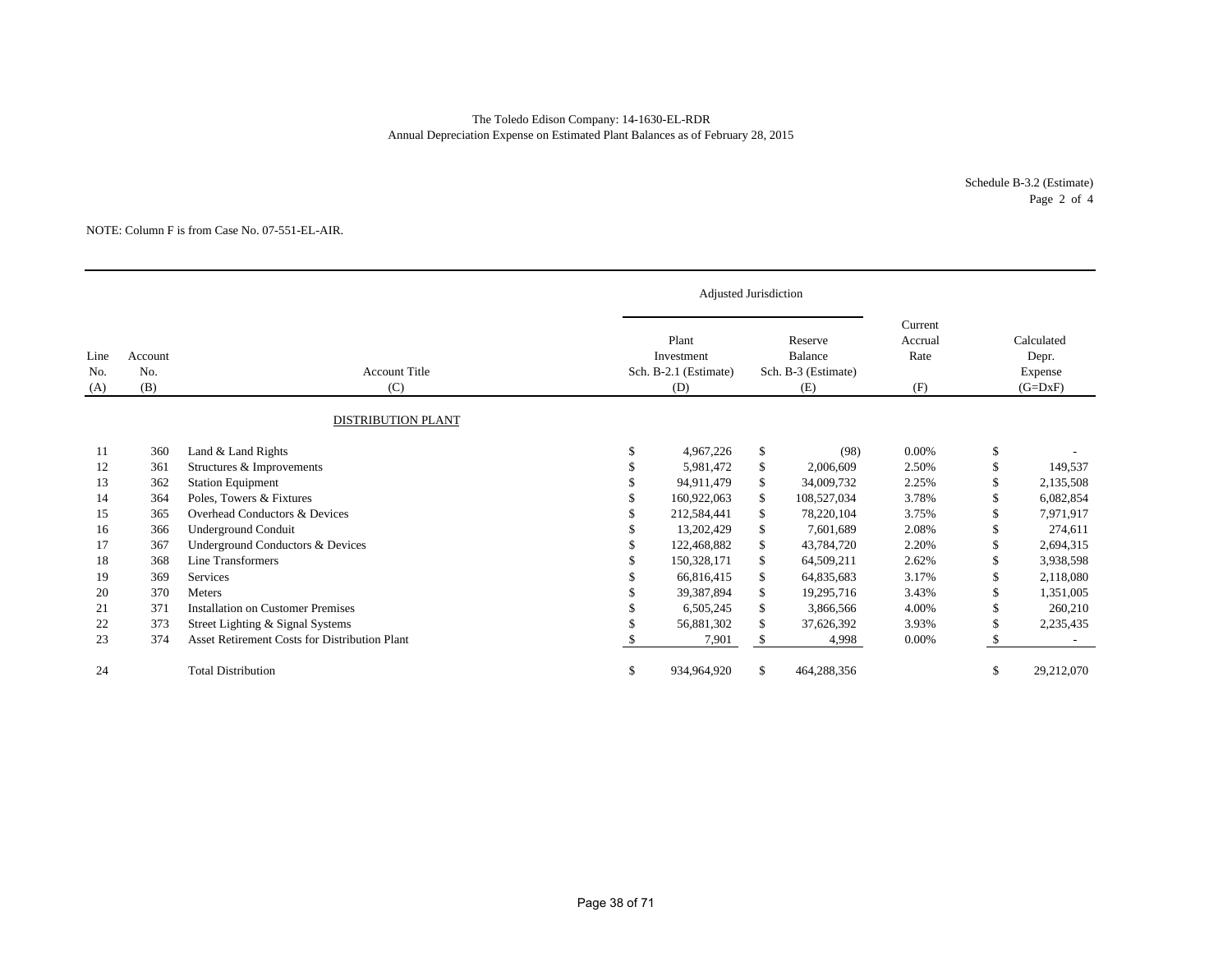### Annual Depreciation Expense on Estimated Plant Balances as of February 28, 2015 The Toledo Edison Company: 14-1630-EL-RDR

Schedule B-3.2 (Estimate) Page 3 of 4

#### NOTE: Column F is from Case No. 07-551-EL-AIR.

|                    |                       |                                                        |                                                     | Adjusted Jurisdiction |          |                                                  |                                   |    |                                             |
|--------------------|-----------------------|--------------------------------------------------------|-----------------------------------------------------|-----------------------|----------|--------------------------------------------------|-----------------------------------|----|---------------------------------------------|
| Line<br>No.<br>(A) | Account<br>No.<br>(B) | <b>Account Title</b><br>(C)                            | Plant<br>Investment<br>Sch. B-2.1 (Estimate)<br>(D) |                       |          | Reserve<br>Balance<br>Sch. B-3 (Estimate)<br>(E) | Current<br>Accrual<br>Rate<br>(F) |    | Calculated<br>Depr.<br>Expense<br>$(G=DxF)$ |
|                    |                       | <b>GENERAL PLANT</b>                                   |                                                     |                       |          |                                                  |                                   |    |                                             |
| 25                 | 389                   | Land & Land Rights                                     | \$                                                  | 1,826,097             | \$       |                                                  | 0.00%                             | \$ |                                             |
| 26                 | 390                   | Structures & Improvements                              |                                                     | 56,563,074            | \$       | 19,278,754                                       | 2.20%                             |    | 1,244,388                                   |
| 27                 | 391.1                 | Office Furniture & Equipment                           |                                                     | 2,215,313             | \$       | 2,050,830                                        | 3.80%                             | ö. | 84,182                                      |
| 28                 | 391.2                 | Data Processing Equipment                              |                                                     | 10,292,065            | \$       | 5,239,678                                        | 9.50%                             |    | 977,746                                     |
| 29<br>30           | 392<br>393            | <b>Transportation Equipment</b>                        |                                                     | 1,202,869             | \$       | 1,188,240                                        | 6.92%                             |    | 83,239                                      |
| 31                 | 394                   | Stores Equipment                                       |                                                     | 611,035<br>5,312,828  | \$<br>\$ | 378,065<br>2,039,169                             | 3.13%<br>3.33%                    |    | 19,125<br>176,917                           |
| 32                 | 395                   | Tools, Shop & Garage Equipment<br>Laboratory Equipment |                                                     | 1,697,770             | \$       | 1,058,274                                        | 2.86%                             |    | 48,556                                      |
| 33                 | 396                   | Power Operated Equipment                               |                                                     | 918,265               | \$       | 893,678                                          | 5.28%                             |    | 48,484                                      |
| 34                 | 397                   | <b>Communication Equipment</b>                         |                                                     | 9,555,188             | \$       | 8,218,714                                        | 5.88%                             |    | 561,845                                     |
| 35                 | 398                   | Miscellaneous Equipment                                |                                                     | 443,536               | \$       | 170,335                                          | 3.33%                             |    | 14,770                                      |
| 36                 | 399.1                 | Asset Retirement Costs for General Plant               |                                                     | 7,345,237             | \$       | 589,821                                          | 0.00%                             |    |                                             |
| 37                 |                       | <b>Total General</b>                                   | \$.                                                 | 97,983,276            | \$.      | 41, 105, 558                                     |                                   | S  | 3,259,252                                   |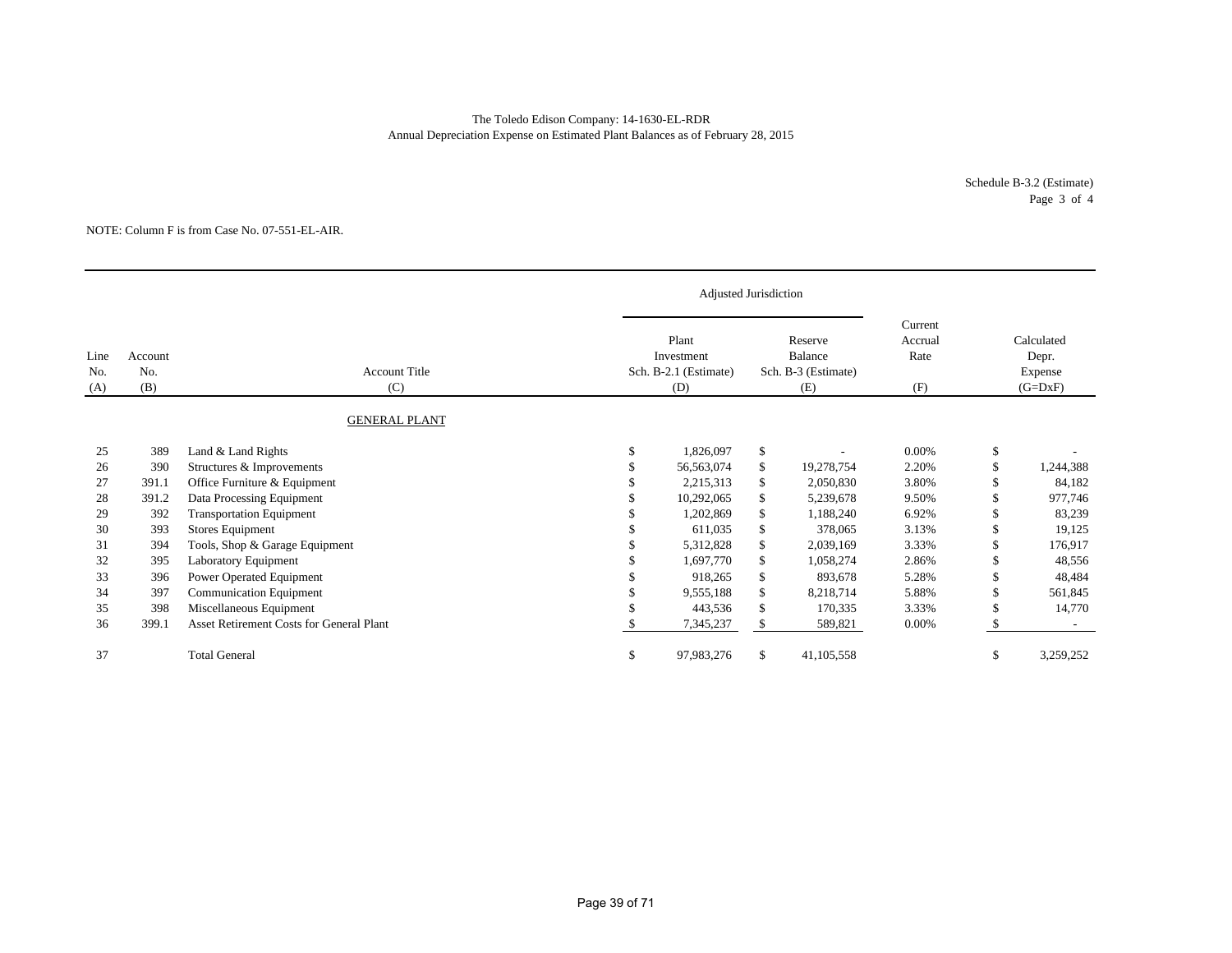### The Toledo Edison Company: 14-1630-EL-RDR Annual Depreciation Expense on Estimated Plant Balances as of February 28, 2015

Schedule B-3.2 (Estimate) Page 4 of 4

#### NOTE: Column F is from Case No. 07-551-EL-AIR.

|                    |                       |                                                                                           |    | Adjusted Jurisdiction                               |                |                                                  |                                   |                                             |            |
|--------------------|-----------------------|-------------------------------------------------------------------------------------------|----|-----------------------------------------------------|----------------|--------------------------------------------------|-----------------------------------|---------------------------------------------|------------|
| Line<br>No.<br>(A) | Account<br>No.<br>(B) | <b>Account Title</b><br>(C)                                                               |    | Plant<br>Investment<br>Sch. B-2.1 (Estimate)<br>(D) |                | Reserve<br>Balance<br>Sch. B-3 (Estimate)<br>(E) | Current<br>Accrual<br>Rate<br>(F) | Calculated<br>Depr.<br>Expense<br>$(G=DxF)$ |            |
|                    |                       | OTHER PLANT                                                                               |    |                                                     |                |                                                  |                                   |                                             |            |
| 38<br>39<br>40     | 303<br>303<br>303     | Intangible Software<br>Intangible FAS 109 Transmission<br>Intangible FAS 109 Distribution | S  | 23,157,357<br>54,210<br>240,093                     | \$<br>\$<br>\$ | 19,500,869<br>48,411<br>239,282                  | 14.29%<br>2.37%<br>3.10%          | $\gg$<br>*<br>*                             |            |
| 41                 |                       | <b>Total Other</b>                                                                        | \$ | 23,451,660                                          | \$             | 19,788,562                                       |                                   | \$                                          | 1,144,651  |
| 42                 |                       | Removal Work in Progress (RWIP)                                                           |    |                                                     |                | $(\$6,942,584)$                                  |                                   |                                             |            |
| 43                 |                       | <b>Total Company Depreciation</b>                                                         | \$ | 1,078,629,181                                       | $\mathbb{S}$   | 529,897,146                                      |                                   | \$                                          | 34,114,325 |
| 44                 |                       | Incremental Depreciation Associated with Allocated Service Company Plant **               | \$ | 45,755,287                                          | \$             | 17,950,641                                       |                                   | \$                                          | 2,186,560  |
| 45                 |                       | GRAND TOTAL $(43 + 44)$                                                                   | ъ  | 1,124,384,468                                       | æ.             | 547,847,787                                      |                                   |                                             | 36,300,885 |

\* Please see the "Intangible Depreciation Expense Calculation: Estimated 2/28/2015 Balances" workpaper for more details behind the calculation of depreciation expense associated with Intangible Plant.

\*\* Source: Line 6 of the "Service Company Allocations to the Ohio Operating Companies (Estimate)" workpaper.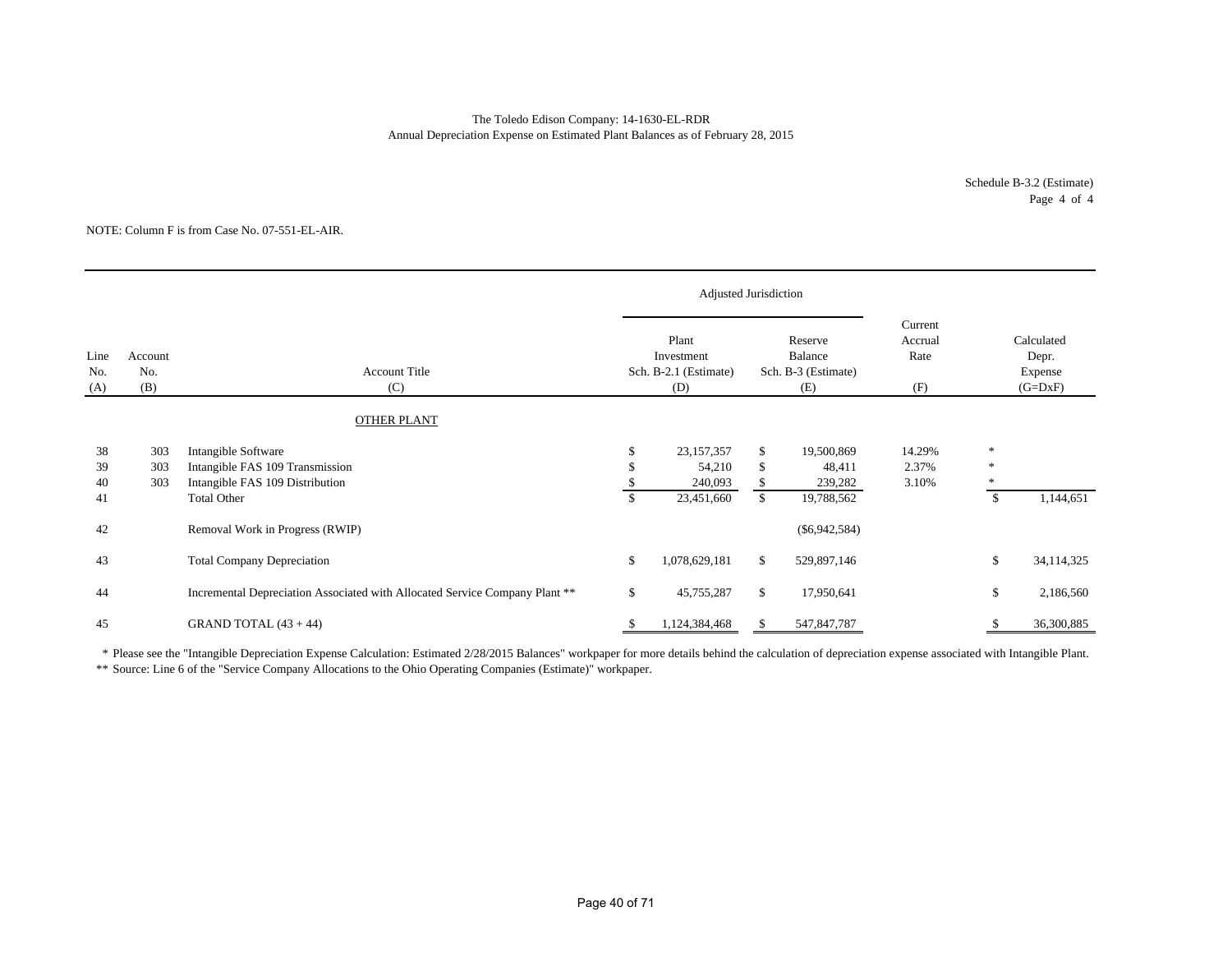### The Toledo Edison Company: 14-1630-EL-RDR

### Annual Property Tax Expense on Estimated Plant Balances as of February 28, 2015

Schedule C-3.10a (Estimate) Page 1 of 1

| Line<br>No.    | Description                                                                | Jurisdictional<br>Amount |
|----------------|----------------------------------------------------------------------------|--------------------------|
| 1              | <b>Personal Property Taxes</b>                                             | \$<br>30,012,864         |
| 2              | <b>Real Property Taxes</b>                                                 | \$<br>838,029            |
| 3              | Incremental Property Tax Associated with Allocated Service Company Plant * | \$<br>27,942             |
| $\overline{4}$ | Total Property Taxes $(1 + 2 + 3)$                                         | \$<br>30,878,835         |

\* Source: Line 7 of the "Service Company Allocations to the Ohio Operating Companies (Estimate)" workpaper.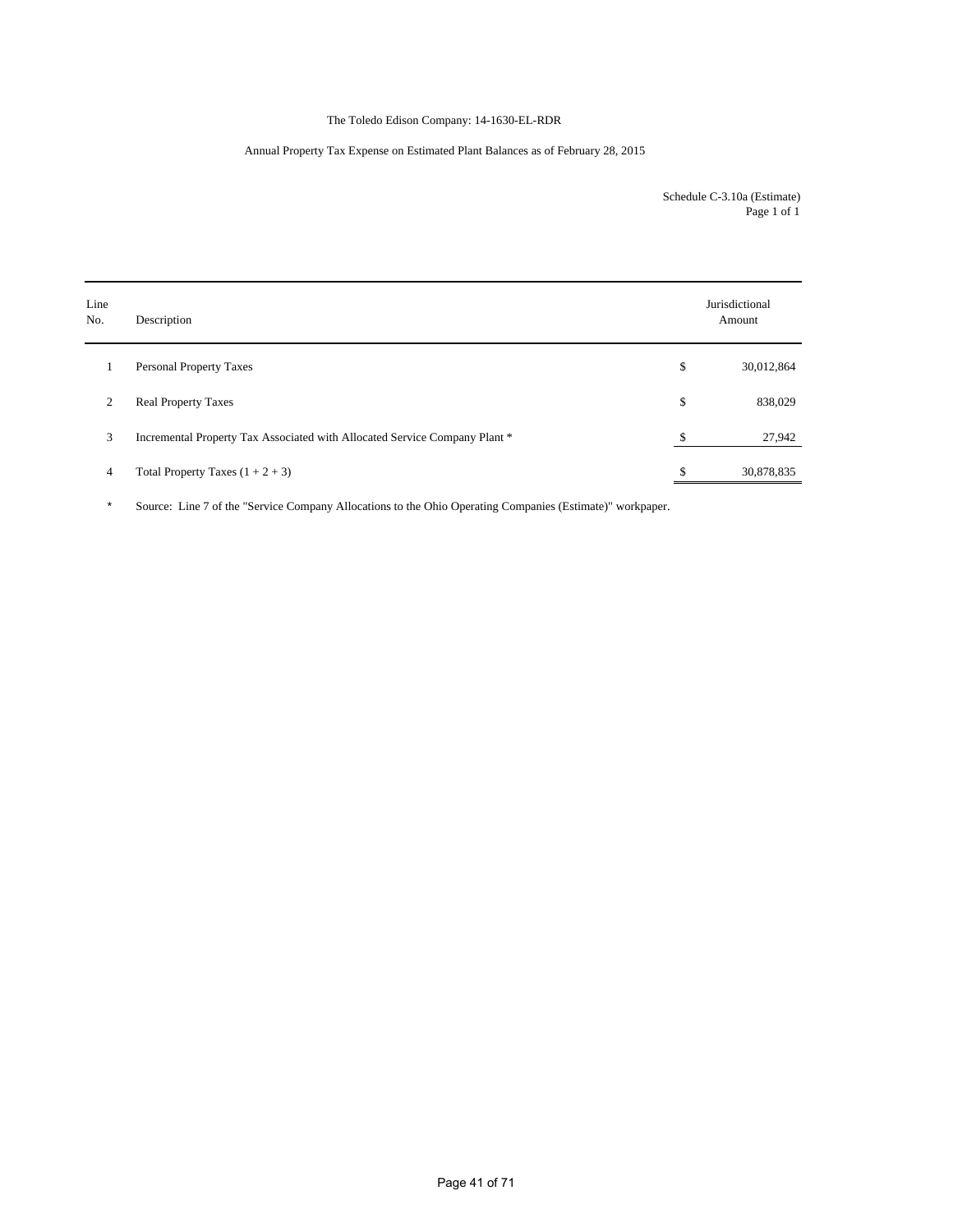#### Annual Personal Property Tax Expense on Estimated Plant Balances as of February 28, 2015

Schedule C-3.10a1 (Estimate) Page 1 of 1

| Line<br>No.    | Description                                         |                         |                       |              | Jurisdictional Amount |                         |                  |
|----------------|-----------------------------------------------------|-------------------------|-----------------------|--------------|-----------------------|-------------------------|------------------|
|                |                                                     |                         | Transmission<br>Plant |              | Distribution<br>Plant |                         | General<br>Plant |
| 1              | Jurisdictional Plant in Service (a)                 | \$                      | 22,229,325            | \$           | 934,964,920           | \$                      | 97,983,276       |
| $\mathfrak{2}$ | Jurisdictional Real Property (b)                    | \$                      | 1,937,777             | \$           | 10,948,698            | \$                      | 58,389,171       |
| 3              | Jurisdictional Personal Property (1 - 2)            | $\mathbf{\hat{S}}$      | 20,291,548            | \$           | 924,016,222           | \$                      | 39,594,105       |
| $\overline{4}$ | Purchase Accounting Adjustment (f)                  | \$                      | (12,707,440)          | \$           | (450,860,096)         | \$                      |                  |
| 5              | Adjusted Jurisdictional Personal Property $(3 + 4)$ | \$                      | 7,584,108             | $\mathbb{S}$ | 473,156,126           | \$                      | 39,594,105       |
|                | <b>Exclusions and Exemptions</b>                    |                         |                       |              |                       |                         |                  |
| 6              | Capitalized Asset Retirement Costs (a)              | \$                      |                       | \$           | 7,901                 | \$                      | 7,345,237        |
| 7              | Exempt Facilities (c)                               | \$                      |                       | \$           |                       | \$                      |                  |
| 8              | Licensed Motor Vehicles (c)                         | \$                      |                       | \$           |                       | \$                      | 1,800,886        |
| 9              | Capitalized Interest (g)                            | \$                      | 371,621               | \$           | 4,211,090             | \$                      |                  |
| 10             | Total Exclusions and Exemptions (6 thru 9)          | $\overline{\mathbb{S}}$ | 371,621               | $\mathbb{S}$ | 4,218,990             | $\overline{\mathbb{S}}$ | 9,146,123        |
| 11             | Net Cost of Taxable Personal Property (5 - 10)      | \$                      | 7,212,486             | \$           | 468,937,135           | \$                      | 30,447,982       |
| 12             | True Value Percentage (c)                           |                         | 76.7240%              |              | 74.6450%              |                         | 34.6730%         |
| 13             | True Value of Taxable Personal Property (11 x 12)   | \$                      | 5,533,708             | $\mathbb{S}$ | 350,038,124           | $\mathbf S$             | 10,557,229       |
| 14             | Assessment Percentage (d)                           |                         | 85.00%                |              | 85.00%                |                         | 24.00%           |
| 15             | Assessment Value (13 x 14)                          | \$                      | 4,703,652             | \$           | 297,532,405           | \$                      | 2,533,735        |
| 16             | Personal Property Tax Rate (e)                      |                         | 9.0218410%            |              | 9.0218410%            |                         | 9.0218410%       |
| 17             | Personal Property Tax (15 x 16)                     | \$                      | 424,356               | \$           | 26,842,901            | \$                      | 228,590          |
| 18             | Purchase Accounting Adjustment (f)                  | \$                      | 75,913                | \$           | 2,441,104             | \$                      |                  |
| 19             | Total Personal Property Tax $(17 + 18)$             |                         |                       |              |                       | $\overline{\mathbf{s}}$ | 30,012,864       |

(a) Schedule B-2.1 (Estimate)

(b) Schedule B-2.1 (Estimate), Accounts 350, 352, 360, 361, 389, and 390

(c) Source: TE's most recent Ohio Annual Property Tax Return Filing

(d) Statutory Assessment for Personal Property

(e) Estimated tax rate for Personal Property based on the most recent Ohio Annual Property Tax Return Filing

Adjustment made as a result of the merger between Ohio Edison and Centerior

(g) Calculation: Line 5 x Percentage from the most recent Ohio Annual Property Tax Return Filing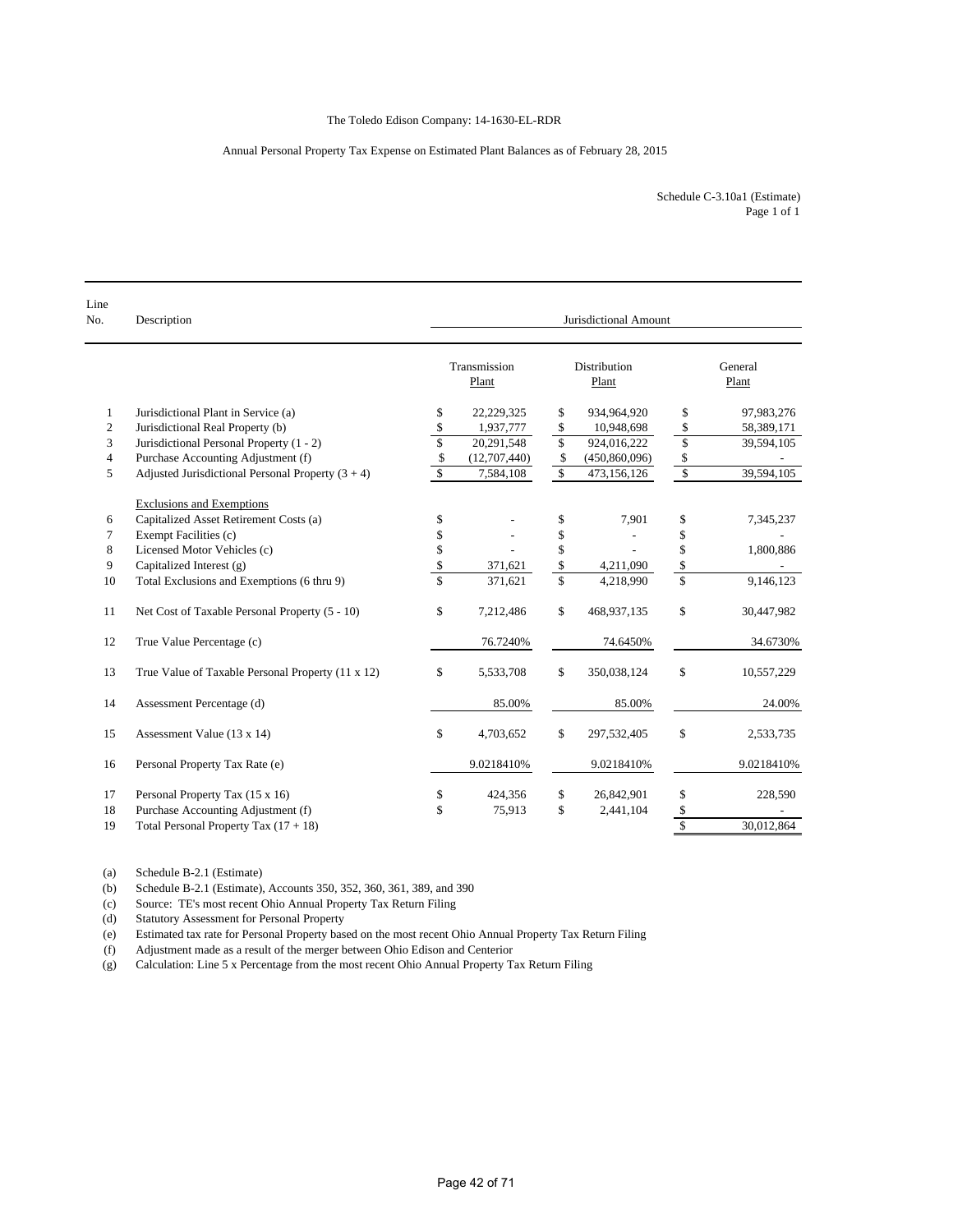### The Toledo Edison Company: 14-1630-EL-RDR

### Annual Real Property Tax Expense on Estimated Plant Balances as of February 28, 2015

Page 1 of 1 Schedule C-3.10a2 (Estimate)

| Line<br>No.    | Description                                   |              |                       | Jurisdictional Amount                         |      |                                                                |
|----------------|-----------------------------------------------|--------------|-----------------------|-----------------------------------------------|------|----------------------------------------------------------------|
|                |                                               |              | Transmission<br>Plant | <b>Distribution</b><br>Plant                  |      | General<br>Plant                                               |
| 1              | Jurisdictional Real Property (a)              | \$           | 1,937,777             | \$<br>10,948,698                              | \$   | 58,389,171                                                     |
| $\mathfrak{2}$ | True Value Percentage (b)                     |              | 41.13%                | 41.13%                                        |      | 41.13%                                                         |
| 3              | True Value of Taxable Real Property (1 x 2)   | \$           | 797,089               | \$<br>4,503,661                               | \$   | 24,017,925                                                     |
| 4              | Assessment Percentage (c)                     |              | 35.00%                | 35.00%                                        |      | 35.00%                                                         |
| 5              | Assessment Value (3 x 4)                      | \$           | 278,981               | \$<br>1,576,281                               | $\$$ | 8,406,274                                                      |
| 6              | Real Property Tax Rate (d)                    |              | 8.1667%               | 8.1667%                                       |      | 8.1667%                                                        |
| 7              | Real Property Tax $(5 \times 6)$              | $\mathbb{S}$ | 22,784                | \$<br>128,730                                 | \$   | 686,515                                                        |
| 8              | Total Real Property Tax (Sum of 7)            |              |                       |                                               | \$   | 838,029                                                        |
| (a)            | Schedule C-3.10a1 (Estimate)                  |              |                       |                                               |      |                                                                |
| (b)            | Calculated as follows:                        |              |                       |                                               |      |                                                                |
|                | (1) Real Property Assessed Value              | \$           | 12,123,070            |                                               |      | Source: TE's most recent Ohio Annual Property Tax Return Filin |
|                | (2) Assessment Percentage                     |              | 35.00%                | <b>Statutory Assessment for Real Property</b> |      |                                                                |
|                | (3) Real Property True Value                  | \$           | 34,637,343            | Calculation: $(1) / (2)$                      |      |                                                                |
|                | (4) Real Property Capitalized Cost            | \$           | 84,205,681            |                                               |      | Book cost of real property used to compare to assessed         |
|                | (5) Real Property True Value Percentage       |              | 41.13%                | Calculation: $(3) / (4)$                      |      | value of real property to derive a true value percentage       |
| (c)            | <b>Statutory Assessment for Real Property</b> |              |                       |                                               |      |                                                                |

(d) Estimated tax rate for Real Estate based on the most recent Ohio Annual Property Tax Return Filing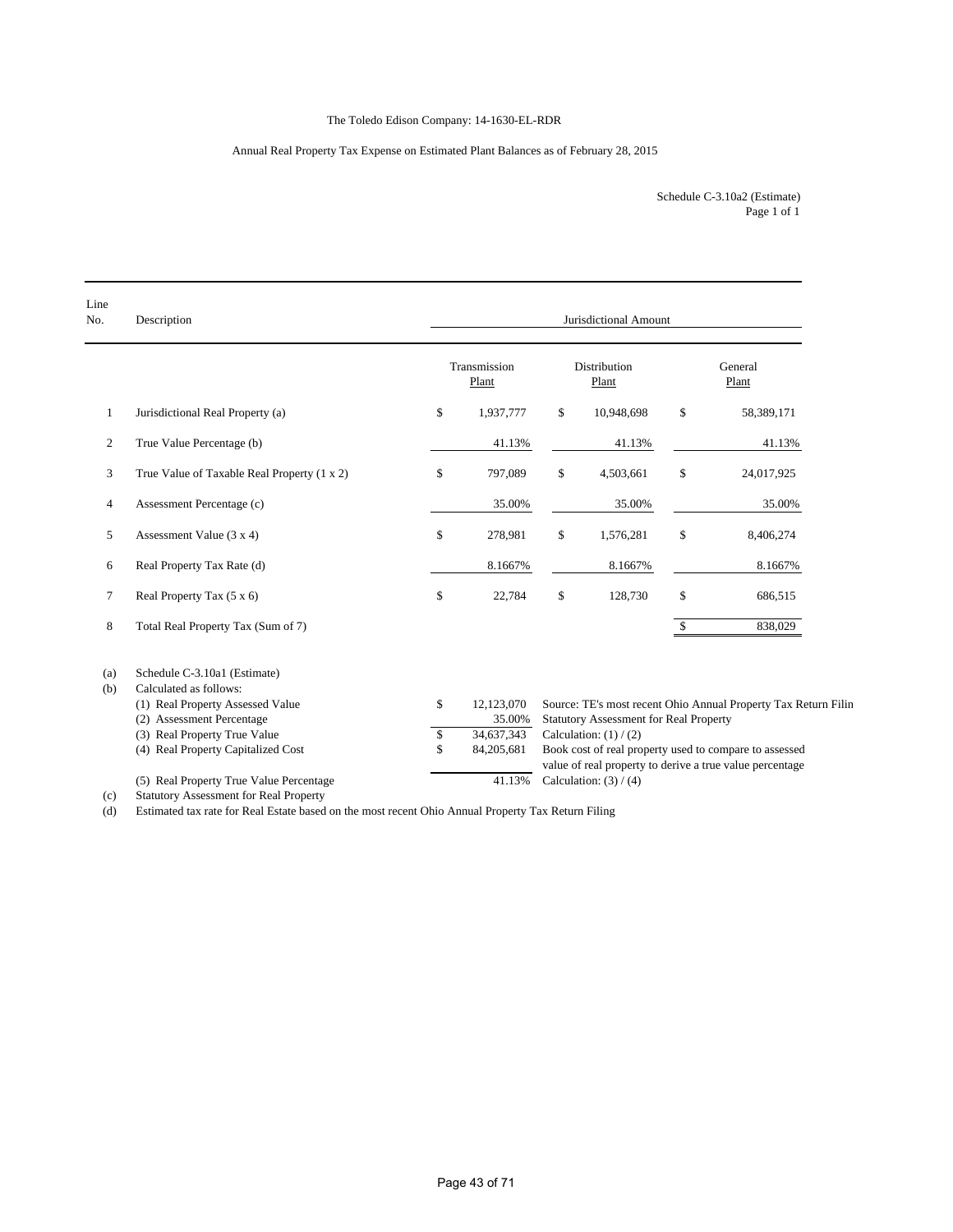#### **Summary of Exclusions per Case No. 12-1230-EL-SSO Estimated 2/28/2015 Plant in Service Balances**

#### **General Adjustments**

ATSI Land Lease Certain amounts (summarized below) in account 350 are associated with land leased to ATSI, FirstEnergy's transmission subsidiary. Consistent with Case No. 07-551-EL-AIR, these amounts are not jurisdictional to distribution related plant in service, and have been excluded accordingly for each operating company. There is no accumulated depreciation reserve associated with land.

| <b>IFERC Account 350</b> | СEI              | ℩⊏         |            |
|--------------------------|------------------|------------|------------|
| <b>Gross Plant</b>       | \$<br>57.224.624 | 85.567.532 | 15.628.438 |
| Reserve                  |                  |            |            |

#### **ESP3 Adjustments**

In the ESP3 Stipulation (Case No. 12-1230-EL-SSO, page 20), it says "capital additions recovered through Riders LEX, EDR, and AMI will be identified and excluded from Rider DCR and the annual cap allowance."

AMI Only CEI has an AMI project so this exclusion does not impact OE or TE. Source: 2014 Forecast Version 10+2, adjusted to reflect current assumptions. Exclusions related to Rider AMI are determined by specific depreciation groups in PowerPlant and WBS CE-004000

| <b>FERC Account</b> |    | <b>CEI</b> |         |           |  |  |  |  |  |  |
|---------------------|----|------------|---------|-----------|--|--|--|--|--|--|
|                     |    | Gross      | Reserve |           |  |  |  |  |  |  |
| 303                 | \$ | 2,121,419  | \$      | 726,282   |  |  |  |  |  |  |
| 362                 | \$ | 3,451,979  | \$      | 339.385   |  |  |  |  |  |  |
| 364                 | \$ | 212,057    | \$      | 78,246    |  |  |  |  |  |  |
| 365                 | \$ | 2,032,465  | \$      | 561,601   |  |  |  |  |  |  |
| 367                 | \$ | 12,949     | \$      | 3,094     |  |  |  |  |  |  |
| 368                 | \$ | 212.402    | \$      | 52,155    |  |  |  |  |  |  |
| 370                 | \$ | 17,614,975 | \$      | 2,662,189 |  |  |  |  |  |  |
| 397                 | \$ | 2,583,836  | \$      | 170,296   |  |  |  |  |  |  |
| <b>Grand Total</b>  | \$ | 28,242,083 | \$      | 4.593.247 |  |  |  |  |  |  |

LEX As implemented by the Companies, Rider LEX will recover deferred expenses associated with lost up-front line extension payments from 2009-2011. These deferred expenses are recorded as a regulatory asset, not as plant in service, on the Companies' books. Therefore, there is no adjustment to plant in service associated with Rider LEX.

EDR Exclusions related to Rider EDR(g) are determined by the WBS CE-000303.

| <b>FERC Account</b> |    | <b>CEI</b>   |    |         |  |  |  |  |  |  |
|---------------------|----|--------------|----|---------|--|--|--|--|--|--|
|                     |    | <b>Gross</b> |    | Reserve |  |  |  |  |  |  |
| 364                 | \$ | 14           | \$ | 65      |  |  |  |  |  |  |
| 365                 | \$ | 23           | \$ | 66      |  |  |  |  |  |  |
| 366                 | \$ | 49,038       | \$ | 1,222   |  |  |  |  |  |  |
| 367                 | \$ | 336          | \$ | (177    |  |  |  |  |  |  |
| 368                 | \$ | 0            | \$ | 54      |  |  |  |  |  |  |
| 369                 | \$ | 0            | \$ | 17      |  |  |  |  |  |  |
| 371                 | \$ | 20           | \$ |         |  |  |  |  |  |  |
| <b>Grand Total</b>  | c  | 49,432       | \$ | 1,246   |  |  |  |  |  |  |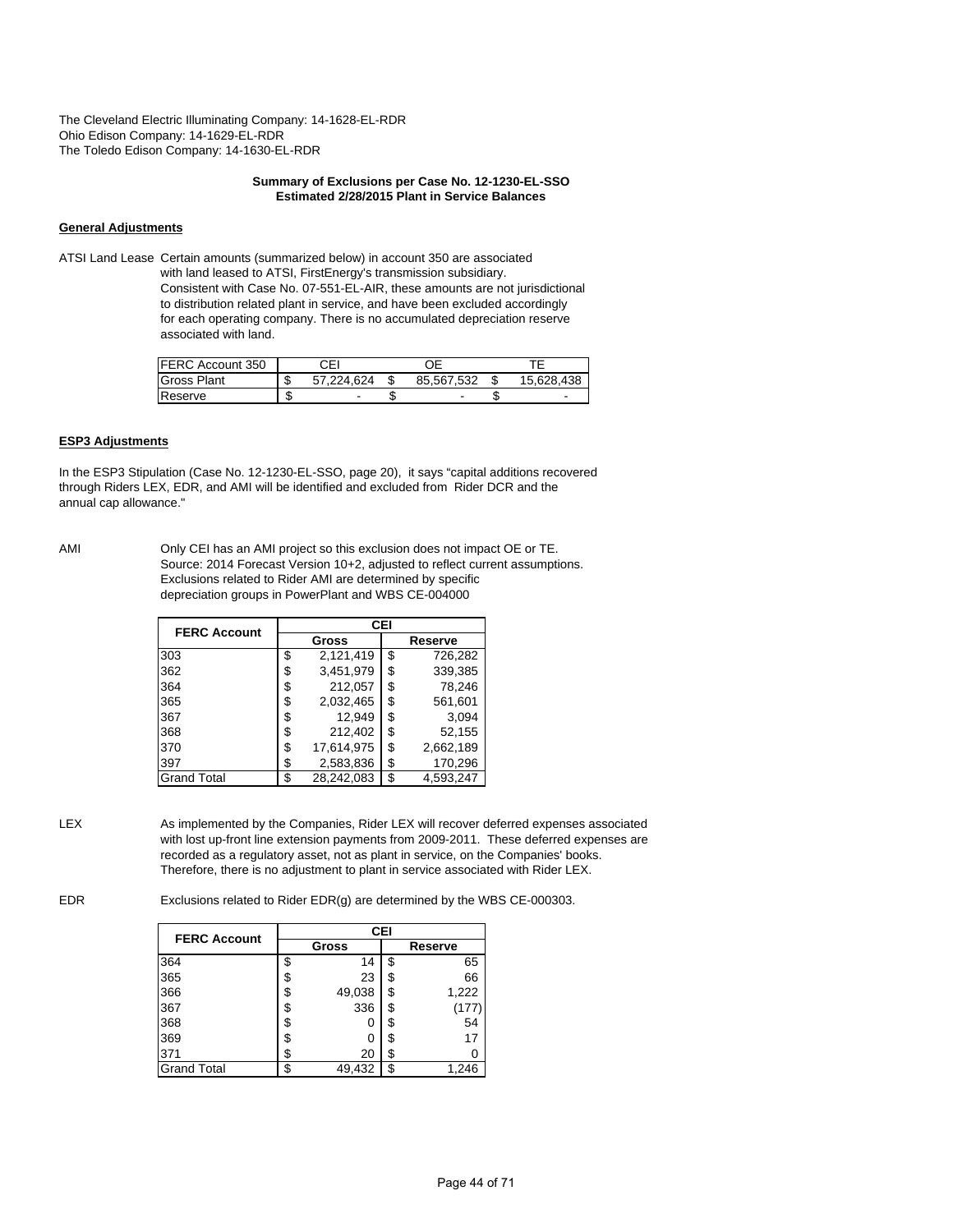# **Service Company Allocations to the Ohio Operating Companies (Estimate)**

|     |                                     | <b>Service Company</b> |     | <b>CEI</b> |      | <b>OE</b>      | TE         |     | <b>TOTAL</b> |
|-----|-------------------------------------|------------------------|-----|------------|------|----------------|------------|-----|--------------|
| (1) | Allocation Factors from Case 07-551 |                        |     | 14.21%     |      | 17.22%         | 7.58%      |     |              |
| (2) | <b>Gross Plant</b>                  | 603,631,760 \$         |     | 85,776,073 | - \$ | 103,945,389 \$ | 45,755,287 |     | 235,476,750  |
| (3) | Reserve                             | 236,815,842            | -SS | 33,651,531 | -SS  | 40,779,688 \$  | 17,950,641 | \$. | 92,381,860   |
| (4) | ADIT                                | 76,445,511             | S.  | 10,862,907 |      | 13,163,917 \$  | 5,794,570  |     | 29,821,394   |
|     | $(5)$ Rate Base                     |                        |     | 41,261,635 |      | 50,001,784     | 22,010,077 |     | 113,273,496  |
|     |                                     |                        |     |            |      |                |            |     |              |
| (6) | Depreciation Expense (Incremental)  |                        |     | 4.099.079  | - \$ | 4.967.357 \$   | 2,186,560  | \$. | 11,252,996   |
| (7) | Property Tax Expense (Incremental)  |                        |     | 52,383     |      | 63,478 \$      | 27,942     |     | 143,803      |
|     | (8) Total Expenses                  |                        |     | 4,151,462  |      | 5,030,836      | 2,214,503  |     | 11,396,800   |

(2) Estimated Gross Plant = 2/28/2015 General and Intangible Plant Balances in the 2014 Forecast Version 10+2 adjusted to reflect current assumptions

(3) Estimated Reserve = 2/28/2015 General and Intangible Reserve Balances in the 2014 Forecast Version 10+2 adjusted to reflect current assumptions

(4) ADIT: Estimated ADIT Balances as of 2/28/2015

(5) Rate Base = Gross Plant - Reserve - ADIT

(6) Estimated incremental depreciation expense. Additional details provided on "Incremental Depreciation and Property Tax Associated with Service Company Plant: Case No. 07-551-EL-AIR vs. Estimated 2/28/2015 Balances" workpaper.

(7) Estimated incremental property tax expense. Additional details provided on "Incremental Depreciation and Property Tax Associated with Service Company Plant: Case No. 07-551-EL-AIR vs. Estimated 2/28/2015 Balances" workpaper.

(8) Total Expenses = Depreciation Expense + Property Tax Expense

All Service Company Allocations for Gross Plant and Reserve can be found on Sch B2.1 (Estimate) and Sch B3 (Estimate), respectively, in order to determine the Grand Totals shown on the "Rider DCR Estimated Distribution Rate Base Additions as of 2/28/2015: Revenue Requirement" workpaper.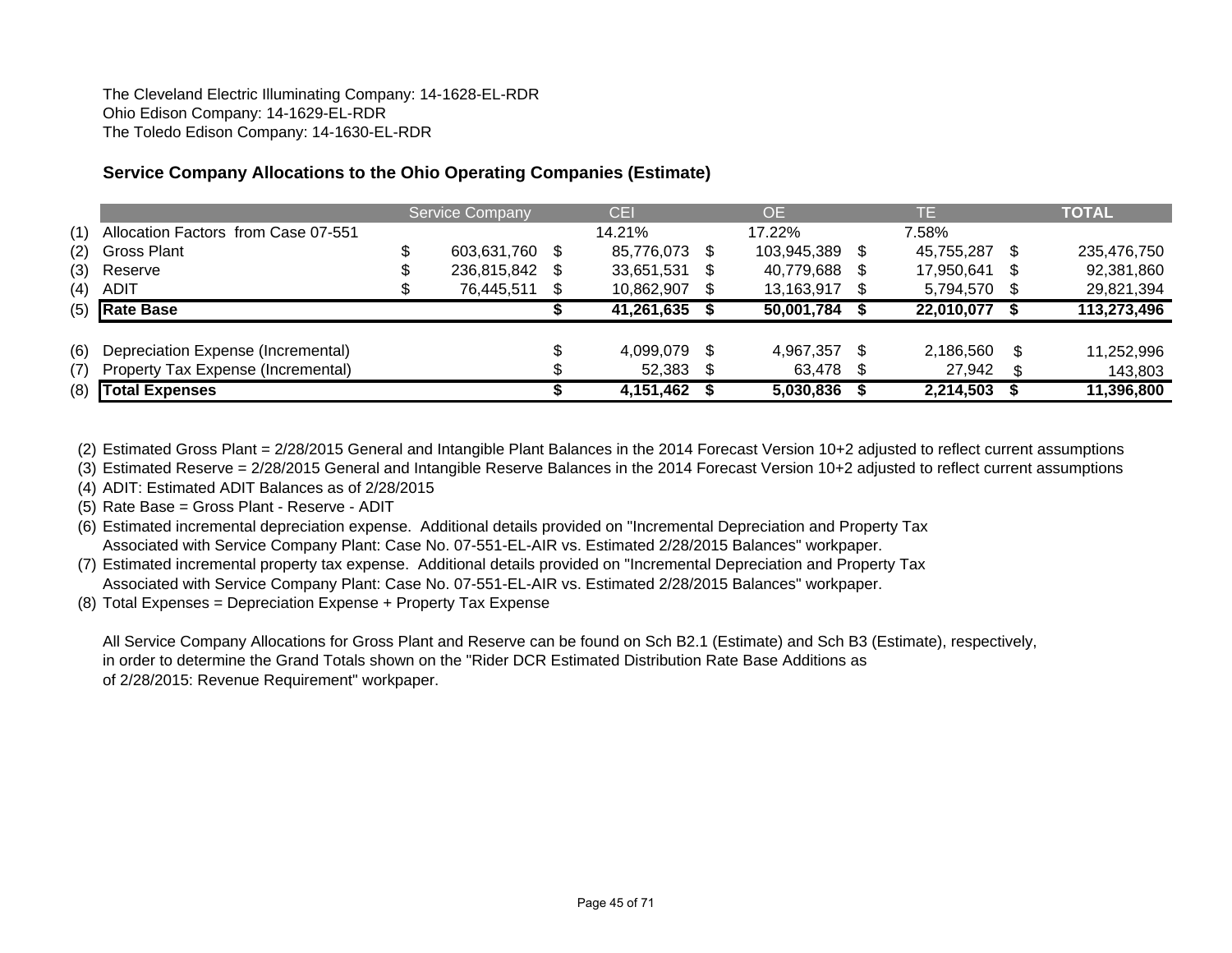#### **Depreciation Rate for Service Company Plant (Estimate)**

#### **I. Estimated Depreciation Accrual Rate for Service Company Plant as of May 31, 2007**

|                | (A)                         | (B)                                     |              | (C)            |          | (D)            |      | (E)         | (F)    | (G)                  | (H)    | (1)     |                | (J)                         |
|----------------|-----------------------------|-----------------------------------------|--------------|----------------|----------|----------------|------|-------------|--------|----------------------|--------|---------|----------------|-----------------------------|
| Line           | Account                     | <b>Account Description</b>              |              |                |          | 5/31/2007      |      |             |        | <b>Accrual Rates</b> |        |         |                | <b>Depreciation Expense</b> |
| No.            |                             |                                         |              | Gross          |          | Reserve        |      | <b>Net</b>  | CEI    | <b>OE</b>            | TE     | Average |                |                             |
|                |                             |                                         |              |                |          |                |      |             |        |                      |        |         |                |                             |
| - 1            | <b>Allocation Factors</b>   |                                         |              |                |          |                |      |             | 14.21% | 17.22%               | 7.58%  | 39.01%  |                |                             |
| 2              | Weighted Allocation Factors |                                         |              |                |          |                |      |             | 36.43% | 44.14%               | 19.43% | 100.00% |                |                             |
|                | <b>GENERAL PLANT</b>        |                                         |              |                |          |                |      |             |        |                      |        |         |                |                             |
| 3              | 389                         | Fee Land & Easements                    | \$           | 556,979 \$     |          |                | \$   | 556,979     | 0.00%  | 0.00%                | 0.00%  | 0.00%   | \$             |                             |
| $\overline{4}$ | 390                         | Structures, Improvements *              | $\sqrt{3}$   | 21,328,601 \$  |          | 7,909,208      | \$   | 13,419,393  | 2.20%  | 2.50%                | 2.20%  | 2.33%   | \$             | 497,474                     |
| 5              | 390.3                       | Struct Imprv, Leasehold Imp**           | \$           | 6,938,688 \$   |          | 1,006,139 \$   |      | 5,932,549   | 22.34% | 20.78%               | 0.00%  | 21.49%  | \$             | 1,490,798                   |
| 6              | 391.1                       | Office Furn., Mech. Equip.              | \$           | 31,040,407 \$  |          | 24,400,266 \$  |      | 6,640,141   | 7.60%  | 3.80%                | 3.80%  | 5.18%   | \$             | 1,609,200                   |
| $\overline{7}$ | 391.2                       | Data Processing Equipment               | \$           | 117,351,991    | - \$     | 26,121,795     | - \$ | 91,230,196  | 10.56% | 17.00%               | 9.50%  | 13.20%  | \$             | 15,486,721                  |
| 8              | 392                         | <b>Transportation Equipment</b>         | \$           | 11,855 \$      |          | $1,309$ \$     |      | 10,546      | 6.07%  | 7.31%                | 6.92%  | 6.78%   | \$             | 804                         |
| 9              | 393                         | <b>Stores Equipment</b>                 | \$           | 16,787         | - \$     | 1.447          | - \$ | 15,340      | 6.67%  | 2.56%                | 3.13%  | 4.17%   | \$             | 700                         |
| 10             | 394                         | Tools, Shop, Garage Equip.              | \$           | 11,282 \$      |          | 506            | - \$ | 10,776      | 4.62%  | 3.17%                | 3.33%  | 3.73%   | \$             | 421                         |
| 11             | 395                         | <b>Laboratory Equipment</b>             | \$           | 127,988        | - \$     | 11,126         | - \$ | 116,862     | 2.31%  | 3.80%                | 2.86%  | 3.07%   | \$             | 3,935                       |
| 12             | 396                         | <b>Power Operated Equipment</b>         | \$           | 160,209        | - \$     | 20,142 \$      |      | 140,067     | 4.47%  | 3.48%                | 5.28%  | 4.19%   | \$             | 6,713                       |
| 13             | 397                         | Communication Equipment ***             | \$           | 56.845.501     | - \$     | 32,304,579     | - \$ | 24,540,922  | 7.50%  | 5.00%                | 5.88%  | 6.08%   | \$             | 3,457,148                   |
| 14             | 398                         | Misc. Equipment                         | Ŝ.           | 465,158 \$     |          | 27,982 \$      |      | 437,176     | 6.67%  | 4.00%                | 3.33%  | 4.84%   | \$             | 22,525                      |
| 15             | 399.1                       | <b>ARC General Plant</b>                | \$           | 40,721         | <b>S</b> | 16,948 \$      |      | 23,773      | 0.00%  | 0.00%                | 0.00%  | 0.00%   | \$             |                             |
| 16             |                             |                                         | $\mathbf{s}$ | 234,896,167 \$ |          | 91,821,447 \$  |      | 143,074,720 |        |                      |        |         | $\mathfrak{s}$ | 22,576,438                  |
|                | <b>INTANGIBLE PLANT</b>     |                                         |              |                |          |                |      |             |        |                      |        |         |                |                             |
| 17             | 301                         | Organization                            | \$           | 49,344 \$      |          | 49,344 \$      |      |             | 0.00%  | 0.00%                | 0.00%  | 0.00%   | \$             |                             |
| 18             | 303                         | Misc. Intangible Plant                  | \$           | 75,721,715 \$  |          | 46,532,553 \$  |      | 29,189,162  | 14.29% | 14.29%               | 14.29% | 14.29%  | \$             | 10,820,633                  |
| 19             | 303                         | <b>Katz Software</b>                    | \$           | 1,268,271 \$   |          | 1,027,642 \$   |      | 240,630     | 14.29% | 14.29%               | 14.29% | 14.29%  | \$             | 181,236                     |
| 20             | 303                         | Software 1999                           | \$           | 10,658 \$      |          | 4,881          | - \$ | 5,777       | 14.29% | 14.29%               | 14.29% | 14.29%  | \$             | 1,523                       |
| 21             | 303                         | Software GPU SC00                       | \$           | 2,343,368 \$   |          | 2,343,368 \$   |      |             | 14.29% | 14.29%               | 14.29% | 14.29%  | \$             |                             |
| 22             | 303                         | Impairment June 2000                    |              | 77             | - \$     | 77             | - \$ | (0)         | 14.29% | 14.29%               | 14.29% | 14.29%  | \$             |                             |
| 23             | 303                         | 3 year depreciable life                 | \$           | 55,645 \$      |          | 14,684 \$      |      | 40,961      | 14.29% | 14.29%               | 14.29% | 14.29%  | \$             | 7,952                       |
| 24             | 303                         | Debt Gross-up (FAS109): General         | \$           | 117,298 \$     |          | 117,298        | - \$ | ٠           | 3.87%  | 3.87%                | 3.87%  | 3.87%   | \$             |                             |
| 25             | 303                         | Debt Gross-up (FAS109): G/P Land        | \$           | $1,135$ \$     |          | $1,137$ \$     |      | (2)         | 3.87%  | 3.87%                | 3.87%  | 3.87%   | \$             |                             |
| 26             |                             |                                         | \$           | 79,567,511 \$  |          | 50,090,984 \$  |      | 29,476,527  |        |                      |        |         | $\mathbf{s}$   | 11,011,344                  |
|                |                             |                                         |              |                |          |                |      |             |        |                      |        |         |                |                             |
| 27             |                             | <b>TOTAL - GENERAL &amp; INTANGIBLE</b> | \$           | 314,463,678 \$ |          | 141,912,431 \$ |      | 172,551,247 |        |                      |        | 10.68%  | \$             | 33,587,782                  |

NOTES

 $(C) - (E)$ Service Company plant balances as of May 31, 2007.

(F) - (H) Source: Case No. 07-551-EL-AIR. Staff workpapers, Schedule B3.2.

In Case No. 07-551-EL-AIR, CEI and TE did not have an accrual rate for Account 303 (FAS 109 - General). Assumed to be the same as OE. (I) Weighted average of columns F through H based on Service Company allocation factors on Line 2.

Assumes that the accrual rate, by account, for Service Company plant is equal to the weighted average of the three operating companies.

(J) Estimated depreciation expense associated with Service Company plant as of 5/31/07. Calculation: Column C x Column I.

Includes accounts 390.1 and 390.2.

\*\*Weighted average accrual rate is taken over CEI and OE only. (TE had no balance in Case No. 07-551-EL-AIR).

\*\*\*Includes accounts 397 and 397.1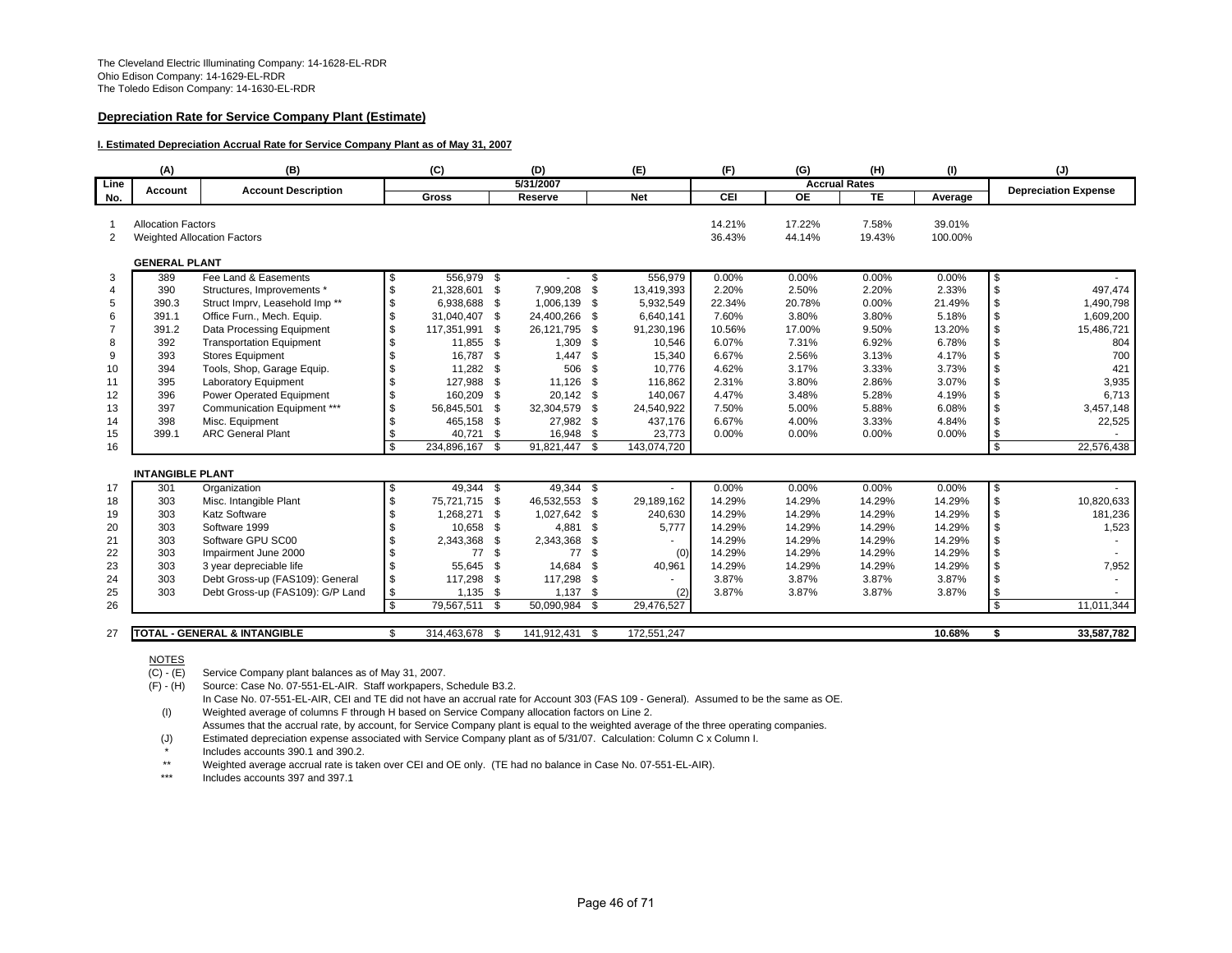#### **Depreciation Rate for Service Company Plant (Estimate)**

#### **II. Estimated Depreciation Accrual Rate for Service Company Plant as of February 28, 2015**

|          | (A)                                                             | (B)                                     |              | (C)            |            | (D)                          |          | (E)            | (F)              | (G)                  | (H)             | (1)               |              | (J)                         |
|----------|-----------------------------------------------------------------|-----------------------------------------|--------------|----------------|------------|------------------------------|----------|----------------|------------------|----------------------|-----------------|-------------------|--------------|-----------------------------|
| Line     | Account                                                         | <b>Account Description</b>              |              |                |            | Estimated 2/28/2015 Balances |          |                |                  | <b>Accrual Rates</b> |                 |                   |              | <b>Depreciation Expense</b> |
| No.      |                                                                 |                                         |              | Gross          |            | Reserve                      |          | <b>Net</b>     | CEI              | <b>OE</b>            | <b>TE</b>       | Average           |              |                             |
| 28<br>29 | <b>Allocation Factors</b><br><b>Weighted Allocation Factors</b> |                                         |              |                |            |                              |          |                | 14.21%<br>36.43% | 17.22%<br>44.14%     | 7.58%<br>19.43% | 39.01%<br>100.00% |              |                             |
|          | <b>GENERAL PLANT</b>                                            |                                         |              |                |            |                              |          |                |                  |                      |                 |                   |              |                             |
| 30       | 389                                                             | Fee Land & Easements                    | \$           | 230,947 \$     |            |                              | \$       | 230,947        | 0.00%            | 0.00%                | 0.00%           | 0.00%             | \$           |                             |
| 31       | 390                                                             | Structures, Improvements *              | \$           | 46,248,761     | $^{\circ}$ | 18,895,958                   | \$       | 27,352,803     | 2.20%            | 2.50%                | 2.20%           | 2.33%             | $\mathbb{S}$ | 1,078,719                   |
| 32       | 390.3                                                           | Struct Imprv, Leasehold Imp**           | \$           | 14,207,779 \$  |            | 5,574,765 \$                 |          | 8,633,014      | 22.34%           | 20.78%               | 0.00%           | 21.49%            | \$           | 3,052,584                   |
| 33       | 391.1                                                           | Office Furn., Mech. Equip.              | \$           | 21,360,708     | - \$       | 9,851,872 \$                 |          | 11,508,835     | 7.60%            | 3.80%                | 3.80%           | 5.18%             | \$           | 1,107,384                   |
| 34       | 391.2                                                           | Data Processing Equipment               | \$           | 154,514,888 \$ |            | 32,794,382                   | - \$     | 121,720,506    | 10.56%           | 17.00%               | 9.50%           | 13.20%            | \$           | 20,391,038                  |
| 35       | 392                                                             | <b>Transportation Equipment</b>         | \$           | 102,910 \$     |            | 28,019 \$                    |          | 74,891         | 6.07%            | 7.31%                | 6.92%           | 6.78%             | \$           | 6,980                       |
| 36       | 393                                                             | <b>Stores Equipment</b>                 | \$           | 16,747 \$      |            | 5,831                        | - \$     | 10,916         | 6.67%            | 2.56%                | 3.13%           | 4.17%             | \$           | 698                         |
| 37       | 394                                                             | Tools, Shop, Garage Equip.              | \$           | 210,419 \$     |            | 15,994                       | \$       | 194,425        | 4.62%            | 3.17%                | 3.33%           | 3.73%             | \$           | 7,847                       |
| 38       | 395                                                             | Laboratory Equipment                    | \$           | 112,395 \$     |            | 25,292                       | - \$     | 87,102         | 2.31%            | 3.80%                | 2.86%           | 3.07%             | \$           | 3,456                       |
| 39       | 396                                                             | Power Operated Equipment                | \$           | 221,764 \$     |            | 44,199 \$                    |          | 177,565        | 4.47%            | 3.48%                | 5.28%           | 4.19%             | \$           | 9,293                       |
| 40       | 397                                                             | Communication Equipment ***             | \$           | 84,279,226 \$  |            | 25,000,246 \$                |          | 59,278,980     | 7.50%            | 5.00%                | 5.88%           | 6.08%             | \$           | 5,125,573                   |
| 41       | 398                                                             | Misc. Equipment                         | \$           | 3,215,865 \$   |            | 751,522 \$                   |          | 2,464,343      | 6.67%            | 4.00%                | 3.33%           | 4.84%             | \$           | 155,725                     |
| 42       | 399.1                                                           | <b>ARC General Plant</b>                | \$           | 40,721 \$      |            | 24,138 \$                    |          | 16,584         | 0.00%            | 0.00%                | 0.00%           | 0.00%             | \$           |                             |
| 43       |                                                                 |                                         | $\mathbf{s}$ | 324.763.130 \$ |            | 93,012,218 \$                |          | 231,750,912    |                  |                      |                 |                   | \$           | 30,939,296                  |
|          |                                                                 |                                         |              |                |            |                              |          |                |                  |                      |                 |                   |              |                             |
|          | <b>INTANGIBLE PLANT</b>                                         |                                         |              |                |            |                              |          |                |                  |                      |                 |                   |              |                             |
| 44       | 301                                                             | FECO 101/6-301 Organization Fst         | \$           | 49,344 \$      |            | $49,344$ \$                  |          |                | 0.00%            | 0.00%                | 0.00%           | 0.00%             | \$           |                             |
| 45       | 303                                                             | FECO 101/6 303 Intangibles              | \$           | 30,603,715 \$  |            | 8,973,776                    | <b>S</b> | 21,629,939     | 14.29%           | 14.29%               | 14.29%          | 14.29%            | \$           | 4,373,271                   |
| 46       | 303                                                             | FECO 101/6 303 Katz Software            | \$           | 1,268,271 \$   |            | 1,268,271 \$                 |          |                | 14.29%           | 14.29%               | 14.29%          | 14.29%            | \$           |                             |
| 47       | 303                                                             | FECO 101/6-303 2003 Software            | \$           | 24,400,196     | - \$       | 24,400,196                   | - \$     |                | 14.29%           | 14.29%               | 14.29%          | 14.29%            | \$           |                             |
| 48       | 303                                                             | FECO 101/6-303 2004 Software            | \$           | 12,676,215 \$  |            | 12,676,215                   | - \$     |                | 14.29%           | 14.29%               | 14.29%          | 14.29%            | \$           |                             |
| 49       | 303                                                             | FECO 101/6-303 2005 Software            | \$           | 1,086,776 \$   |            | 1,086,776                    | - \$     | ÷.             | 14.29%           | 14.29%               | 14.29%          | 14.29%            | $\mathbb{S}$ |                             |
| 50       | 303                                                             | FECO 101/6-303 2006 Software            | \$           | 5,680,002 \$   |            | 5,680,002                    | - \$     | $\blacksquare$ | 14.29%           | 14.29%               | 14.29%          | 14.29%            | \$           |                             |
| 51       | 303                                                             | FECO 101/6-303 2007 Software            | \$           | 7,245,250 \$   |            | 7,245,250 \$                 |          | $\blacksquare$ | 14.29%           | 14.29%               | 14.29%          | 14.29%            | \$           |                             |
| 52       | 303                                                             | FECO 101/6-303 2008 Software            | \$           | 7,404,178 \$   |            | 7,212,697 \$                 |          | 191,481        | 14.29%           | 14.29%               | 14.29%          | 14.29%            | $\mathbb{S}$ | 191,481                     |
| 53       | 303                                                             | FECO 101/6-303 2009 Software            | \$           | 15,969,099 \$  |            | 12,896,622 \$                |          | 3,072,477      | 14.29%           | 14.29%               | 14.29%          | 14.29%            | \$           | 2,281,984                   |
| 54       | 303                                                             | FECO 101/6-303 2010 Software            | \$           | 19,353,964 \$  |            | 13.390.143 \$                |          | 5,963,821      | 14.29%           | 14.29%               | 14.29%          | 14.29%            | \$           | 2,765,681                   |
| 55       | 303                                                             | FECO 101/6-303 2011 Software            | \$           | 53,523,626 \$  |            | 27,409,326                   | - \$     | 26,114,300     | 14.29%           | 14.29%               | 14.29%          | 14.29%            | \$           | 7,648,526                   |
| 56       | 303                                                             | FECO 101/6-303 2012 Software            | \$           | 32,232,444 \$  |            | 11,577,873 \$                |          | 20,654,571     | 14.29%           | 14.29%               | 14.29%          | 14.29%            | \$           | 4,606,016                   |
| 57       | 303                                                             | FECO 101/6-303 2013 Software            | \$           | 65,190,972 \$  |            | 9,883,549 \$                 |          | 55,307,423     | 14.29%           | 14.29%               | 14.29%          | 14.29%            | \$           | 9,315,790                   |
|          | 303                                                             | FECO 101/6-303 2014 Software            | \$           | 2,184,578 \$   |            | 196,159 \$                   |          | 1,988,418      | 14.29%           | 14.29%               | 14.29%          | 14.29%            | \$           | 312,176                     |
| 58       |                                                                 |                                         | $\mathbf{s}$ | 278,868,630    | -\$        | 143,946,199                  | - \$     | 134,922,431    |                  |                      |                 |                   | s            | 31,494,926                  |
| 59       |                                                                 | Removal Work in Progress (RWIP)         |              |                | \$         | (142, 575)                   |          |                |                  |                      |                 |                   |              |                             |
|          |                                                                 |                                         |              |                |            |                              |          |                |                  |                      |                 |                   |              |                             |
| 60       |                                                                 | <b>TOTAL - GENERAL &amp; INTANGIBLE</b> | \$           | 603.631.760 \$ |            | 236.815.842 \$               |          | 366.673.344    |                  |                      |                 | 10.34%            | \$           | 62.434.222                  |

NOTES

(F) - (H) Source: Schedule B3.2 (Estimate).

(I) Weighted average of columns F through H based on Service Company allocation factors on Line 29.

Assumes that the accrual rate, by account, for Service Company plant is equal to the weighted average of the three operating companies.

(J) Estimated depreciation expense associated with Service Company plant as of 2/28/2015. Calculation: Column C x Column I.

Includes accounts 390.1 and 390.2.

\*\*Weighted average accrual rate is taken over CEI and OE only. (TE had no balance in Case No. 07-551-EL-AIR).

\*\*\*Includes accounts 397 and 397.1

(C) - (E) Estimated 2/28/2015 balances. Source: 2014 Forecast Version 10+2 adjusted to reflect current assumptions and incorporate recommendations from the March 2013 and April 2014 Rider DCR audit reports.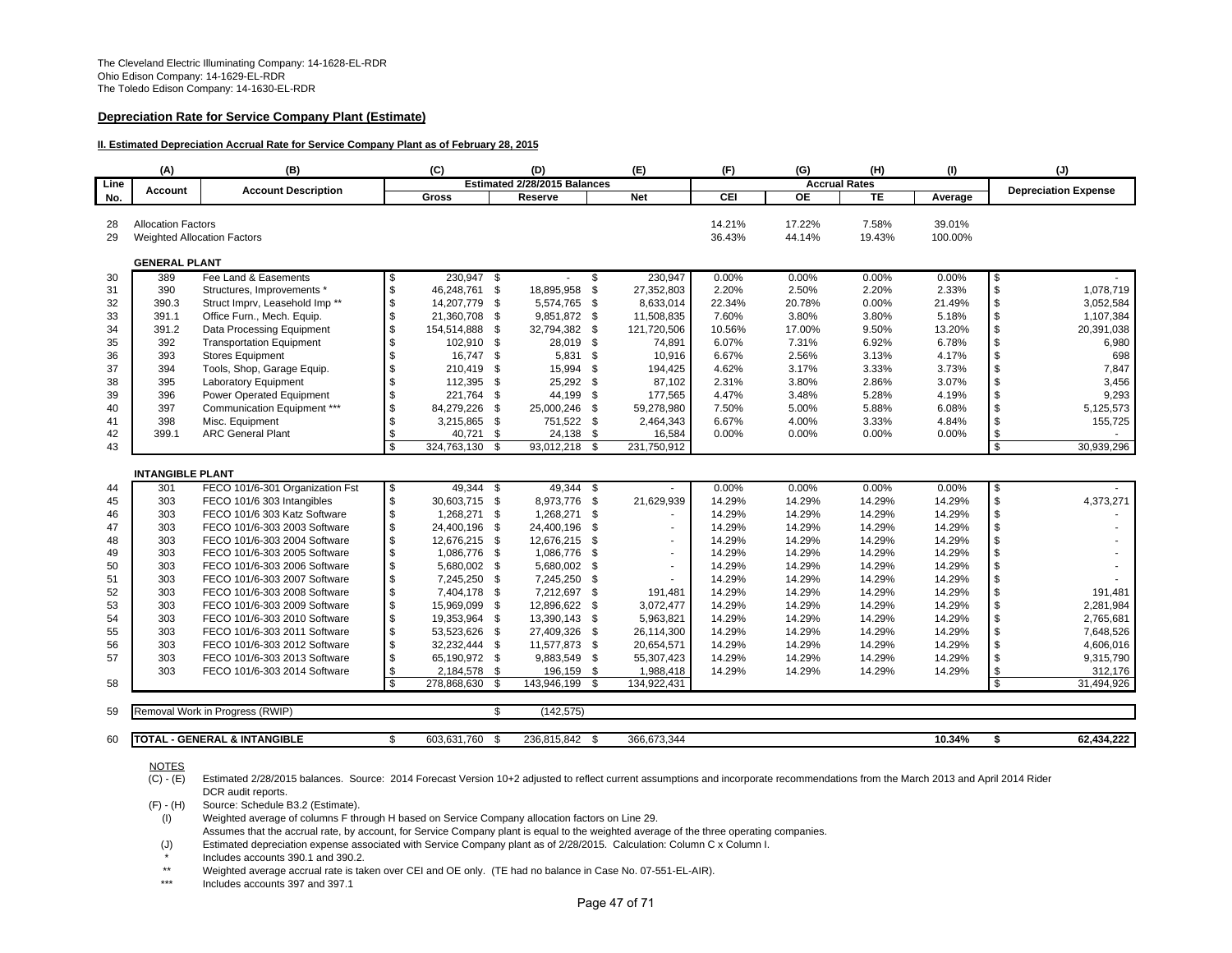### **Property Tax Rate for Service Company Plant (Estimate)**

|     | II. Average Real Property Tax Rates on General Plant as of May 31, 2007 * |            |        |        |            |                                                                                          |
|-----|---------------------------------------------------------------------------|------------|--------|--------|------------|------------------------------------------------------------------------------------------|
|     | (A)                                                                       | (B)        | (C)    | (D)    | (E)        | (F)                                                                                      |
| No. | Category                                                                  | <b>CEI</b> | ОE     | ТE     | Average ** | Source / Calculation                                                                     |
|     | <b>Allocation Factors</b>                                                 | 14.21%     | 17.22% | 7.58%  | 39.01%     | "Service Company Allocations to the<br>Ohio Operating Companies (Estimate)"<br>workpaper |
|     | <b>Weighted Allocation Factors</b>                                        | 36.43%     | 44.14% | 19.43% | 100.00%    | Weighted Line 1                                                                          |
|     | <b>Real Property Tax</b>                                                  |            |        |        |            |                                                                                          |
| 3   | True Value Percentage                                                     | 72.69%     | 62.14% | 49.14% | 63.45%     | Case No. 07-551-EL-AIR.                                                                  |
| 4   | Assessment Percentage                                                     | 35.00%     | 35.00% | 35.00% | 35.00%     | Case No. 07-551-EL-AIR.                                                                  |
| 5   | Real Property Tax Rate                                                    | 7.23%      | 6.04%  | 7.23%  | 6.70%      | Case No. 07-551-EL-AIR.                                                                  |
| 6   | Average Rate                                                              | 1.84%      | 1.31%  | 1.24%  | 1.49%      | Line $3 \times$ Line $4 \times$ Line $5$                                                 |

\* Note: Effective with an Ohio tax law change in 2005, non-utilities do not pay Personal Property Tax. Accordingly, for purposes of determining the average Property Tax rate applicable to Service Company plant, only Real Property Tax is considered.

\*\* Weighted average based on Service Company allocation factors.

Assumes that the tax rate for Service Company plant is equal to the weighted average of the three operating companies.

### **II. Estimated Property Tax Rate for Service Company General Plant as of May 31, 2007**

|                | (A)            | (B)                                             | (C)      | (D)                          |    | (E)                |     | (F)                 |
|----------------|----------------|-------------------------------------------------|----------|------------------------------|----|--------------------|-----|---------------------|
| No.            | <b>Account</b> | <b>Account Description</b>                      |          | Tax Category   Avg. Tax Rate |    | <b>Gross Plant</b> |     | <b>Property Tax</b> |
| $\overline{7}$ | 389            | Fee Land & Easements                            | Real     | 1.49%                        | \$ | 556,979            | S   | 8,294               |
| 8              | 390            | Structures, Improvements                        | Real     | 1.49%                        | S  | 21,328,601         |     | 317,594             |
| 9              | 390.3          | Struct Imprv, Leasehold Imp                     | Real     | 1.49%                        |    | 6,938,688          |     | 103,321             |
| 10             | 391.1          | Office Furn., Mech. Equip.                      | Personal |                              |    | 31,040,407         |     |                     |
| 11             | 391.2          | Data Processing Equipment                       | Personal |                              |    | 117,351,991        |     |                     |
| 12             | 392            | <b>Transportation Equipment</b>                 | Personal |                              |    | 11,855             |     |                     |
| 13             | 393            | <b>Stores Equipment</b>                         | Personal |                              |    | 16.787             |     |                     |
| 14             | 394            | Tools, Shop, Garage Equip.                      | Personal |                              |    | 11,282             |     |                     |
| 15             | 395            | <b>Laboratory Equipment</b>                     | Personal |                              |    | 127,988            |     |                     |
| 16             | 396            | Power Operated Equipment                        | Personal |                              |    | 160.209            |     |                     |
| 17             | 397            | <b>Communication Equipment</b>                  | Personal |                              |    | 56,845,501         |     |                     |
| 18             | 398            | Misc. Equipment                                 | Personal |                              |    | 465,158            |     |                     |
| 19             | 399.1          | <b>ARC General Plant</b>                        | Personal |                              |    | 40,721             | \$. |                     |
| 20             |                | TOTAL - GENERAL PLANT                           |          |                              |    | 234,896,167        |     | 429,208             |
| 21             |                | TOTAL - INTANGIBLE PLANT                        |          |                              |    | 79,567,511         |     |                     |
| 22             |                | TOTAL - GENERAL & INTANGIBLE PLANT              |          |                              |    | 314,463,678        |     | 429,208             |
| 23             |                | <b>Average Effective Real Property Tax Rate</b> |          |                              |    |                    |     | 0.14%               |
|                |                |                                                 |          |                              |    |                    |     |                     |

NOTES

(C) Source: Case No. 07-551-EL-AIR, Schedule C3.10. Classification of General Plant account as Real or Personal Property (D) Average property tax rate across CEI, OE, and TE. See Section I above.

Note: Effective with an Ohio tax law change in 2005, non-utilities do not pay Personal Property Tax.

(E) Service Company General plant as of May 31, 2007.

(F) Calculation: Column D x Column E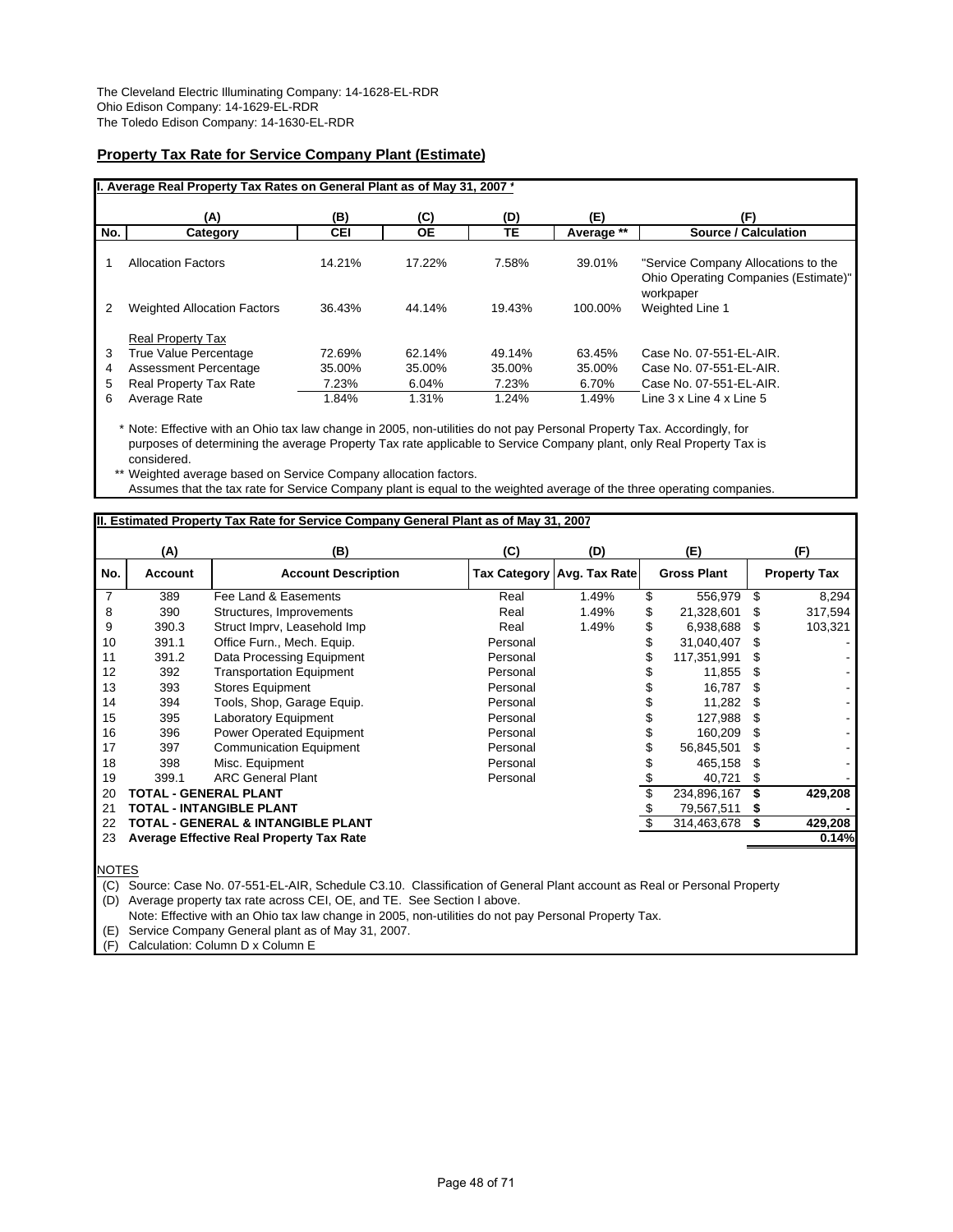### **Property Tax Rate for Service Company Plant (Estimate)**

|     | IIII. Estimated Average Real Property Tax Rates on General Plant as of February 28, 2015 * |        |           |        |            |                                                                                          |
|-----|--------------------------------------------------------------------------------------------|--------|-----------|--------|------------|------------------------------------------------------------------------------------------|
|     | (A)                                                                                        | (B)    | (C)       | (D)    | (E)        | (F)                                                                                      |
| No. | Category                                                                                   | CEI    | <b>OE</b> | TΕ     | Average ** | Source / Calculation                                                                     |
| 24  | <b>Allocation Factors</b>                                                                  | 14.21% | 17.22%    | 7.58%  | 39.01%     | "Service Company Allocations to the<br>Ohio Operating Companies (Estimate)"<br>workpaper |
| 25  | <b>Weighted Allocation Factors</b>                                                         | 36.43% | 44.14%    | 19.43% | 100.00%    | Weighted Line 24                                                                         |
| 26  | <b>Real Property Tax</b><br>True Value Percentage                                          | 58.81% | 44.65%    | 41.13% | 49.13%     | Schedule C3.10a2 (Estimate)                                                              |
| 27  | <b>Assessment Percentage</b>                                                               | 35.00% | 35.00%    | 35.00% | 35.00%     | Schedule C3.10a2 (Estimate)                                                              |
| 28  | <b>Real Property Tax Rate</b>                                                              | 8.05%  | 7.08%     | 8.17%  | 7.65%      | Schedule C3.10a2 (Estimate)                                                              |
| 29  | Average Rate                                                                               | 1.66%  | 1.11%     | 1.18%  | 1.31%      | Line 26 x Line 27 x Line 28                                                              |

\* Note: Effective with an Ohio tax law change in 2005, non-utilities do not pay Personal Property Tax. Accordingly, for purposes of determining the average Property Tax rate applicable to Service Company plant, only Real Property Tax is considered.

Weighted average based on Service Company allocation factors.

Assumes that the tax rate for Service Company plant is equal to the weighted average of the three operating companies.

#### **IV. Estimated Property Tax Rate for Service Company General Plant as of February 28, 2015**

|     | (A)     | (B)                                             | (C)      | (D)                          |    | (E)                |     | (F)                 |
|-----|---------|-------------------------------------------------|----------|------------------------------|----|--------------------|-----|---------------------|
| No. | Account | <b>Account Description</b>                      |          | Tax Category   Avg. Tax Rate |    | <b>Gross Plant</b> |     | <b>Property Tax</b> |
| 30  | 389     | Fee Land & Easements                            | Real     | 1.31%                        | \$ | 230,947            | \$  | 3,036               |
| 31  | 390     | Structures, Improvements                        | Real     | 1.31%                        | \$ | 46,248,761         | S   | 608,019             |
| 32  | 390.3   | Struct Imprv, Leasehold Imp                     | Real     | 1.31%                        | \$ | 14,207,779         |     | 186,785             |
| 33  | 391.1   | Office Furn., Mech. Equip.                      | Personal |                              | S  | 21,360,708         |     |                     |
| 34  | 391.2   | Data Processing Equipment                       | Personal |                              |    | 154,514,888        |     |                     |
| 35  | 392     | <b>Transportation Equipment</b>                 | Personal |                              |    | 102,910            | \$. |                     |
| 36  | 393     | <b>Stores Equipment</b>                         | Personal |                              |    | 16.747             |     |                     |
| 37  | 394     | Tools, Shop, Garage Equip.                      | Personal |                              |    | 210,419            |     |                     |
| 38  | 395     | Laboratory Equipment                            | Personal |                              |    | 112,395            |     |                     |
| 39  | 396     | <b>Power Operated Equipment</b>                 | Personal |                              | S  | 221,764            |     |                     |
| 40  | 397     | <b>Communication Equipment</b>                  | Personal |                              |    | 84,279,226         |     |                     |
| 41  | 398     | Misc. Equipment                                 | Personal |                              |    | 3,215,865          |     |                     |
| 42  | 399.1   | <b>ARC General Plant</b>                        | Personal |                              |    | 40,721             |     |                     |
| 43  |         | <b>TOTAL - GENERAL PLANT</b>                    |          |                              |    | 324,763,130        |     | 797,840             |
| 44  |         | <b>TOTAL - INTANGIBLE PLANT</b>                 |          |                              |    | 278,868,630        | S   |                     |
| 45  |         | <b>TOTAL - GENERAL &amp; INTANGIBLE PLANT</b>   |          |                              |    | 603,631,760        |     | 797,840             |
| 46  |         | <b>Average Effective Real Property Tax Rate</b> |          |                              |    |                    |     | 0.13%               |
|     |         |                                                 |          |                              |    |                    |     |                     |

**NOTES** 

(C) Source: Schedule C3.10 (Estimate). Classification of General Plant account as Real or Personal Property

(D) Weighted average property tax rate across CEI, OE, and TE. See Section III above.

Note: Effective with an Ohio tax law change in 2005, non-utilities do not pay Personal Property Tax.

(E) Estimated Service Company General gross plant balances as of 2/28/2015. Source: 2014 Forecast Version 10+2 adjusted to reflect current assumptions and incorporate recommendations from the March 2013 and April 2014 Rider DCR audit reports. (F) Calculation: Column D x Column E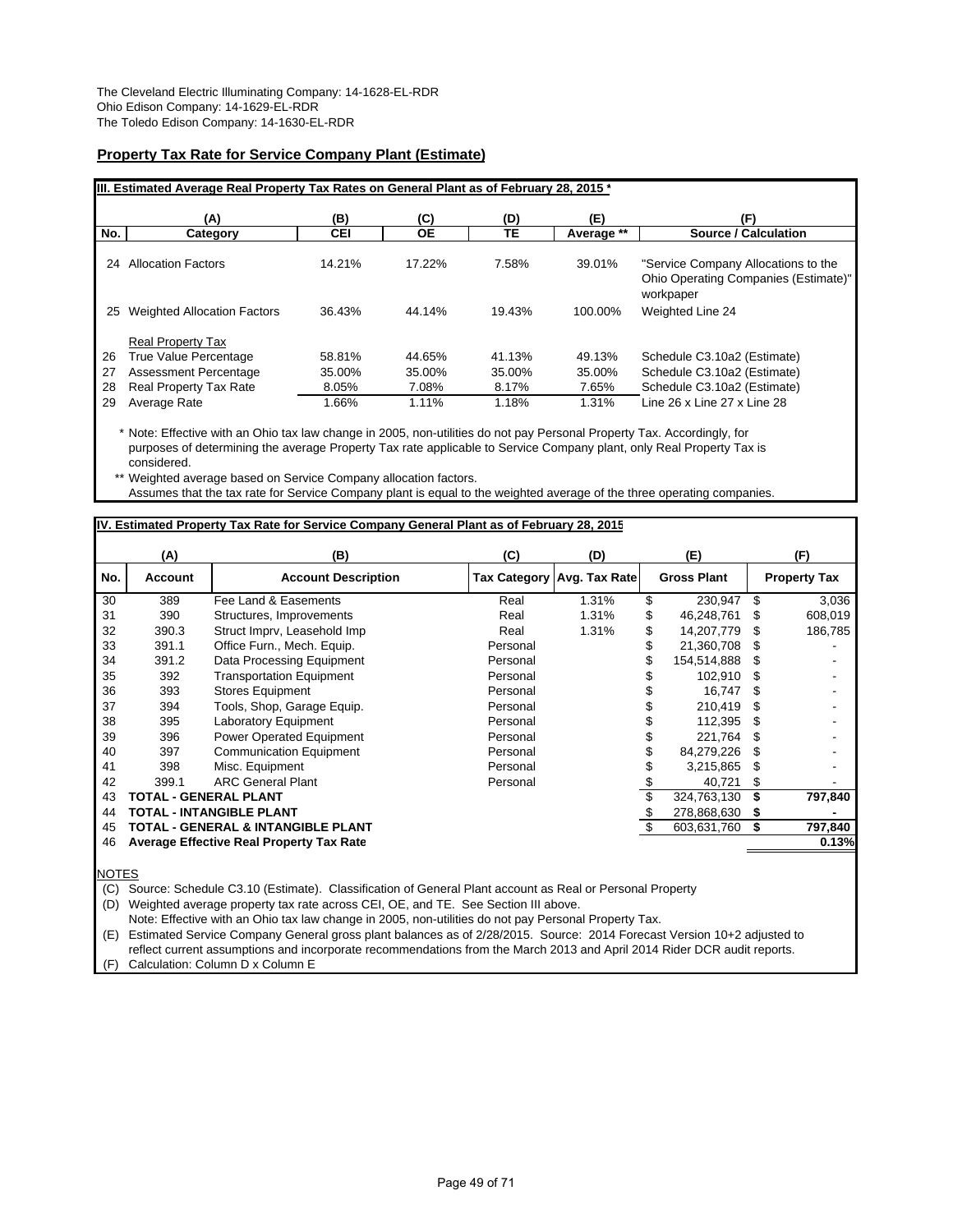# **Incremental Depreciation and Property Tax Associated with Service Company Plant**

**Case No. 07-551-EL-AIR vs. Estimated 2/28/2015 Balances**

| Line | Category                 |      | Service Co.          | <b>CEI</b>          |      | <b>OE</b>         |      | <b>TE</b>         | <b>TOTAL</b>   | Source / Notes                                                                          |
|------|--------------------------|------|----------------------|---------------------|------|-------------------|------|-------------------|----------------|-----------------------------------------------------------------------------------------|
|      | <b>Allocation Factor</b> |      |                      | 14.21%              |      | 17.22%            |      | 7.58%             | 39.01%         | Case No. 07-551-EL-AIR                                                                  |
|      | <b>Total Plant</b>       |      |                      |                     |      |                   |      |                   |                |                                                                                         |
|      | Gross Plant              | \$   | 603.631.760 \$       | 85.776.073 \$       |      | 103,945,389 \$    |      | 45.755.287 \$     | 235.476.750    | "Depreciation Rate for Service Company Plant<br>(Estimate)" workpaper, Line 60 x Line 1 |
| 3    | Accum, Reserve           | - \$ | $(236, 815, 842)$ \$ | $(33,651,531)$ \$   |      | $(40,779,688)$ \$ |      | $(17,950,641)$ \$ | (92, 381, 860) | "Depreciation Rate for Service Company Plant<br>(Estimate)" workpaper, Line 60 x Line 1 |
| 4    | Net Plant                | \$   | 366.815.918          | \$<br>52.124.542 \$ |      | 63.165.701        | - \$ | 27,804,647        | 143,094,890    | Line $2 +$ Line 3                                                                       |
| 5    | Depreciation *           |      | 10.34%               | \$<br>8.871.903 \$  |      | 10.751.173 \$     |      | 4,732,514 \$      | 24,355,590     | Average Rate x Line 2                                                                   |
| 6    | Property Tax *           |      | 0.13%                | 113.373 \$          |      | 137.388 \$        |      | 60.476 \$         | 311,238        | Average Rate x Line 2                                                                   |
|      | <b>Total Expenses</b>    |      |                      | \$<br>8,985,276     | - \$ | 10,888,561        | \$   | 4,792,990 \$      | 24,666,828     |                                                                                         |

\* Effective Depreciation and Property Tax rates based on weighted averages across companies over General and Intangible plant, as of 2/28/2015. See line 60 of the "Depreciation Rate for Service Company Plant (Estimate)" workpaper and line 46 of the "Property Tax Rate for Service Company Plant (Estimate)" workpaper for more details.

| Line | <b>Rate Base</b>         | Service Co.          | <b>CEI</b>          | ОE                  | TE                |     | <b>TOTAL</b> | Source / Notes                                                                          |
|------|--------------------------|----------------------|---------------------|---------------------|-------------------|-----|--------------|-----------------------------------------------------------------------------------------|
| 8    | <b>Allocation Factor</b> |                      | 14.21%              | 17.22%              | 7.58%             |     | 39.01%       | Case No. 07-551-EL-AIR                                                                  |
|      | <b>Total Plant</b>       |                      |                     |                     |                   |     |              |                                                                                         |
| 9    | <b>Gross Plant</b>       | \$<br>314.463.678 \$ | 44.685.289 \$       | 54.150.645 \$       | 23.836.347        | \$. | 122.672.281  | "Depreciation Rate for Service Company Plant<br>(Estimate)" workpaper, Line 27 x Line 8 |
| 10   | Accum. Reserve \$        | $(141, 912, 431)$ \$ | $(20, 165, 756)$ \$ | $(24, 437, 321)$ \$ | $(10,756,962)$ \$ |     | (55,360,039) | "Depreciation Rate for Service Company Plant                                            |
|      |                          |                      |                     |                     |                   |     |              | (Estimate)" workpaper, Line 27 x Line 8                                                 |
| 11   | Net Plant                | 172,551,247          | \$<br>24.519.532 \$ | 29,713,325 \$       | 13,079,385        | \$. | 67.312.242   | Line $9 +$ Line 10                                                                      |
| 12   | Depreciation *           | 10.68%               | \$<br>4,772,824 \$  | 5,783,816 \$        | 2.545.954 \$      |     | 13,102,594   | Average Rate x Line 9                                                                   |
| 13   | Property Tax *           | 0.14%                | \$<br>60,990 \$     | 73,910 \$           | 32.534 \$         |     | 167,434      | Average Rate x Line 9                                                                   |
| 14   | <b>Total Expenses</b>    |                      | \$<br>4,833,814     | \$<br>5,857,726 \$  | 2,578,488         | \$. | 13.270.028   | Line $12 +$ Line $13$                                                                   |

\* Effective Depreciation and Property Tax rates based on weighted averages across companies over General and Intangible plant as of 5/31/07. See line 27 of the "Depreciation Rate for Service Company Plant (Estimate)" workpaper and line 23 of the "Property Tax Rate for Service Company Plant (Estimate)" workpaper for more details.

| Line | <b>Rate Base</b>      | Service Co. | CEI                | OE.          | TE           | <b>TOTAL</b> | Source / Notes      |
|------|-----------------------|-------------|--------------------|--------------|--------------|--------------|---------------------|
| 15   | Depreciation          | $-0.34%$    | \$<br>4.099.079 \$ | 4,967,357 \$ | 2,186,560 \$ | 11,252,996   | Line 5 - Line 12    |
| 16   | Property Tax          | $0.00\%$    | 52,383 \$          | 63.478 \$    | 27,942 \$    | 143,803      | Line 6 - Line 13    |
| 17   | <b>Total Expenses</b> |             | 4.151.462 \$       | 5.030.836 \$ | 2.214.503 \$ | 11.396.800   | Line $15 +$ Line 16 |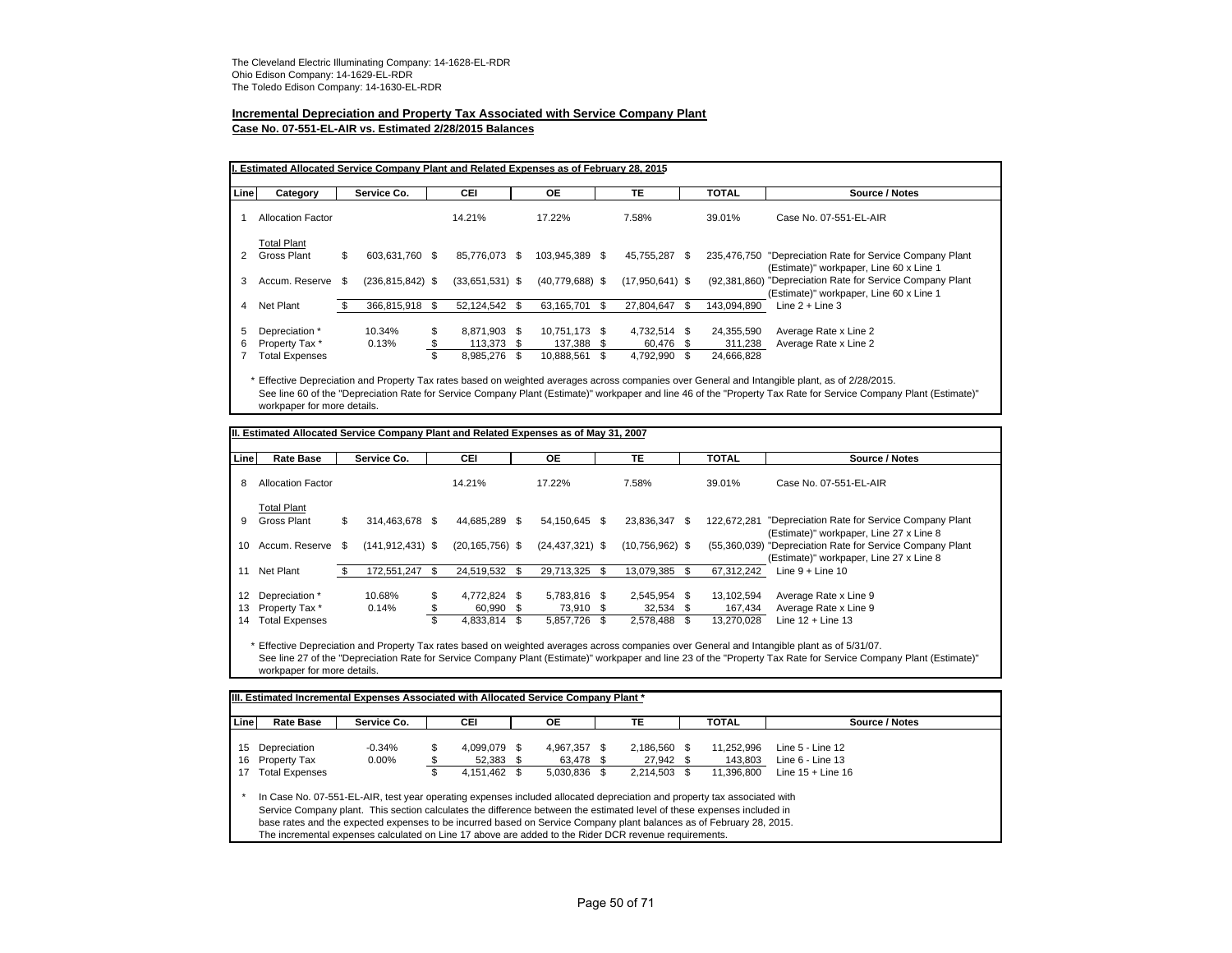#### **Intangible Depreciation Expense Calculation Estimated 2/28/2015 Balances**

**NOTE** The software accounts are amortized over a 7 year period (leading to an accrual rate of 14.29%), and many of these accounts have already been fully amortized. Therefore, applying the 14.29% accrual rate to the Gross Plant (the methodology employed for all other accounts) overstates the "depreciation expense" associated with intangible plant. This workpaper looks at each sub account within intangible plant and calculates the expense by applying the 14.29% to only those sub-accounts that are not fully amortized yet.

| Company<br>(A)                               | <b>Utility Account</b><br>(B)                                         | <b>Function</b><br>(C)               |                         | Gross Plant Feb-15<br>(D) |               | Reserve Feb-15<br>(E) |                      | Net Plant Feb-15<br>(F) | <b>Accrual Rates</b><br>(G) |                          | <b>Depreciation Exp</b><br>(H) |
|----------------------------------------------|-----------------------------------------------------------------------|--------------------------------------|-------------------------|---------------------------|---------------|-----------------------|----------------------|-------------------------|-----------------------------|--------------------------|--------------------------------|
|                                              |                                                                       |                                      |                         |                           |               |                       |                      |                         |                             |                          |                                |
| CECO The Illuminating Co.                    | CECO 101/6-303 2002 Software                                          | Intangible Plant                     | \$                      | 2,966,784 \$              |               | 2,966,784 \$          |                      |                         | 14.29%                      | \$.                      |                                |
| CECO The Illuminating Co.                    | CECO 101/6-303 2003 Software                                          | Intangible Plant                     | \$                      | 1,307,067 \$              |               | 1,307,067 \$          |                      | $\sim$                  | 14.29%                      | \$                       |                                |
| The Illuminating Co.<br><b>CECO</b>          | CECO 101/6-303 2004 Software                                          | Intangible Plant                     | \$                      | 3,596,344 \$              |               | 3,596,344             | $\mathbf{\hat{s}}$   |                         | 14.29%                      | \$                       |                                |
| The Illuminating Co.<br>CECO                 | CECO 101/6-303 2005 Software                                          | Intangible Plant                     | \$                      | 1,219,862 \$              |               | 1,219,862 \$          |                      | 0                       | 14.29%                      | \$                       | $\mathbf 0$                    |
| The Illuminating Co.<br>CECO                 | CECO 101/6-303 2006 Software                                          | Intangible Plant                     | $\mathfrak{s}$          | 1,808,778 \$              |               | 1,808,778             | \$                   | $\Omega$                | 14.29%                      | $\mathbf{\hat{s}}$       | $\mathbf{0}$                   |
| The Illuminating Co.<br>CECO                 | CECO 101/6-303 2007 Software                                          | Intangible Plant                     | \$                      | 5,870,456 \$              |               | 5,870,456             | - \$                 | 0                       | 14.29%                      | S                        | $\Omega$                       |
| The Illuminating Co.<br>CECO                 | CECO 101/6-303 2008 Software                                          | Intangible Plant                     | $\frac{2}{3}$           | 1,068,042 \$              |               | 1,178,757             | \$                   | (110, 716)              | 14.29%                      | $\mathbf{\hat{s}}$       |                                |
| The Illuminating Co.<br>CECO                 | CECO 101/6-303 2009 Software                                          | Intangible Plant                     | \$                      | 3,242,051 \$              |               | 2,548,430             | \$                   | 693,620                 | 14.29%                      | \$                       | 463.289                        |
| The Illuminating Co.<br>CECO                 | CECO 101/6-303 2010 Software                                          | Intangible Plant                     | $\mathfrak{s}$          | 2,799,717 \$              |               | 1,892,015             | -\$                  | 907,701                 | 14.29%                      | \$                       | 400.080                        |
| The Illuminating Co.<br>CECO                 | CECO 101/6-303 2011 Software                                          | Intangible Plant                     | \$                      | 5,812,975                 | - \$          | 3,062,798             | \$                   | 2.750.177               | 14.29%                      | S                        | 830.674                        |
| The Illuminating Co.<br>CECO                 | CECO 101/6-303 2012 Software                                          | Intangible Plant                     | $\mathfrak{s}$          | 688,717 \$                |               | 205,971               | $\mathbb{S}$         | 482,746                 | 14.29%                      | \$                       | 98,418                         |
| The Illuminating Co.<br>CECO                 | CECO 101/6-303 2013 Software                                          | Intangible Plant                     | \$                      | $2,132,980$ \$            |               | 440,804 \$            |                      | 1,692,175               | 14.29%                      | \$                       | 304,803                        |
| The Illuminating Co.<br>CECO                 | CECO 101/6-303 2014 Software                                          | Intangible Plant                     | $\frac{2}{3}$           | 13,958 \$                 |               | 1,548                 |                      |                         | 14.29%                      | \$                       | 1,995                          |
| The Illuminating Co.<br>CECO                 | CECO 101/6-303 FAS109 Dist- Forcast                                   | Intangible Plant                     | \$                      | 2,001,380                 | - \$          | 2,001,380             | \$                   |                         | 3.18%                       | S                        |                                |
| The Illuminating Co.<br>CECO                 | CECO 101/6-303 FAS109 Transm-FCT                                      | Intangible Plant                     | $\mathfrak{S}$          | 1,176,339 \$              |               | 1,044,250             | $\mathbb{S}$         | 132.090                 | 2.15%                       | $\mathbf{\hat{s}}$       | 25.291                         |
| The Illuminating Co.<br>CECO                 | CECO 101/6-303 Software                                               | Intangible Plant                     | \$                      | 2,211,335 \$              |               | 439,037 \$            |                      | 1,772,298               | 14.29%                      | \$                       | 316,000                        |
| CECO<br>The Illuminating Co.                 | CECO 101/6-303 Software Evolution                                     | Intangible Plant                     | $\sqrt[6]{3}$           | 12,454,403 \$             |               | 12,454,403            | -\$                  | ÷.                      | 14.29%                      | $\mathsf{\$}$            | $\mathcal{L}^{\mathcal{A}}$    |
|                                              |                                                                       | Total                                | S                       | 50,371,189 \$             |               | 42,038,686            | -S                   | 8,320,092               |                             | S                        | 2,440,549                      |
| OECO Ohio Edison Co.                         | OECO 101/6-301 Organization                                           | <b>Intangible Plant</b>              | \$                      | 89,746 \$                 |               |                       | $\mathbb{S}$         | 89,746                  | 0.00%                       | \$                       |                                |
| OECO Ohio Edison Co.                         | OECO 101/6-303 2002 Software                                          | Intangible Plant                     | $\overline{\mathbb{S}}$ | 3,690,067 \$              |               | 3,690,067             | <b>S</b>             | $\sim$                  | 14.29%                      | S                        |                                |
| OECO Ohio Edison Co.                         | OECO 101/6-303 2003 Software                                          | Intangible Plant                     | \$                      | 17,568,726 \$             |               | 17,568,726            | $\mathbf{\$}$        | $\sim$                  | 14.29%                      | \$                       | ×.                             |
| OECO Ohio Edison Co.                         | OECO 101/6-303 2004 Software                                          | Intangible Plant                     | \$                      | 4,524,343                 | - \$          | 4,524,343             | -S                   |                         | 14.29%                      | S                        |                                |
| OECO Ohio Edison Co.                         | OECO 101/6-303 2005 Software                                          | Intangible Plant                     | $\mathfrak{S}$          | 1,469,370 \$              |               | 1,469,370             | -S                   |                         | 14.29%                      | $\mathbf{\hat{s}}$       |                                |
| OECO Ohio Edison Co.                         | OECO 101/6-303 2006 Software                                          | Intangible Plant                     | \$                      | 2,754,124 \$              |               | 2,754,124 \$          |                      | ٠                       | 14.29%                      | \$                       | $\overline{\phantom{a}}$       |
| OECO Ohio Edison Co.                         | OECO 101/6-303 2007 Software                                          | Intangible Plant                     | $\mathfrak s$           | 7,208,211 \$              |               | 7,208,211             | $\mathbf{\$}$        | ÷.                      | 14.29%                      | \$                       | $\sim$                         |
| OECO Ohio Edison Co.                         | OECO 101/6-303 2008 Software                                          | Intangible Plant                     | \$                      | 1,343,335 \$              |               | 1,595,078             | \$                   | (251, 742)              | 14.29%                      | \$                       |                                |
| OECO Ohio Edison Co.                         | OECO 101/6-303 2009 Software                                          | Intangible Plant                     | $\mathfrak{S}$          | 4,181,335 \$              |               | 3,444,286             | -S                   | 737.049                 | 14.29%                      | \$                       | 597.513                        |
| OECO Ohio Edison Co.                         | OECO 101/6-303 2010 Software                                          | Intangible Plant                     | \$                      | 3,276,941 \$              |               | 2,317,254 \$          |                      | 959,687                 | 14.29%                      | S                        | 468,275                        |
| OECO Ohio Edison Co.                         | OECO 101/6-303 2011 Software                                          | Intangible Plant                     | $\sqrt[6]{3}$           | 8,308,033 \$              |               | 4,057,678 \$          |                      | 4,250,355               | 14.29%                      | \$                       | 1,187,218                      |
| OECO Ohio Edison Co.                         | OECO 101/6-303 2012 Software                                          | Intangible Plant                     | \$                      | 936,733 \$                |               | 347,382               | - \$                 | 589,351                 | 14.29%                      | \$                       | 133,859                        |
| OECO Ohio Edison Co.                         | OECO 101/6-303 2013 Software                                          | Intangible Plant                     | $\mathfrak{s}$          | 3,512,766 \$              |               | 735,375               | \$                   | 2,777,391               | 14.29%                      | \$                       | 501,974                        |
| OECO Ohio Edison Co.                         | OECO 101/6-303 2014 Software                                          | Intangible Plant                     | \$                      | 97,997 \$                 |               | 6,851 \$              |                      | 91,146                  | 14.29%                      | \$<br>$\mathbf{\hat{s}}$ | 14,004<br>$\sim$               |
| OECO Ohio Edison Co.<br>OECO Ohio Edison Co. | OECO 101/6-303 FAS109 Dist Land<br>OECO 101/6-303 FAS109 Distribution | Intangible Plant                     | \$                      | 37,082 \$                 |               |                       | $\mathfrak{s}$<br>\$ | 37,082<br>$\epsilon$    | 2.89%<br>2.89%              | \$                       | $\sim$                         |
| OECO Ohio Edison Co.                         | OECO 101/6-303 FAS109 General Lan                                     | Intangible Plant<br>Intangible Plant | \$<br>$\frac{2}{3}$     | 1,556,299<br>7,778 \$     | - \$          | 1,556,299<br>٠        | \$                   |                         | 3.87%                       | \$                       | $\sim$                         |
| OECO Ohio Edison Co.                         | OECO 101/6-303 FAS109 General Plt                                     | Intangible Plant                     | \$                      | 191,313 \$                |               | 174,719               | \$                   | 7,778<br>16,595         | 3.87%                       | S                        | 7,404                          |
| OECO Ohio Edison Co.                         | OECO 101/6-303 FAS109 Trans Land                                      | Intangible Plant                     | \$                      | 1,326,229 \$              |               |                       | \$.                  | 1,326,229               | 2.33%                       | \$                       | ÷.                             |
| OECO Ohio Edison Co.                         | OECO 101/6-303 FAS109 Transmissio                                     | Intangible Plant                     | \$                      | 697,049 \$                |               | 697,049               | - \$                 |                         | 2.33%                       | S                        |                                |
| OECO Ohio Edison Co.                         | OECO 101/6-303 Intangibles                                            | Intangible Plant                     | $$\mathbb{S}$$          | 1,344,095 \$              |               | 769,217               | $\mathfrak{s}$       | 574,878                 | 14.29%                      | \$                       | 192,071                        |
|                                              |                                                                       | Total                                | $\mathbb{S}$            | 64,121,573                | - \$          | 52.916.029            |                      | 11.205.544              |                             | S                        | 3,102,318                      |
| TECO Toledo Edison Co.                       | TECO 101/6-303 2002 Software                                          | Intangible Plant                     | $\mathbf{\hat{s}}$      | 1,705,114 \$              |               | 1,705,114             | $\mathbf{\hat{s}}$   | ÷                       | 14.29%                      | \$                       | $\sim$                         |
| TECO Toledo Edison Co.                       | TECO 101/6-303 2003 Software                                          | Intangible Plant                     | \$                      | 7,446,712                 | - \$          | 7,446,712             | -\$                  | ٠                       | 14.29%                      | \$                       | ٠                              |
| TECO Toledo Edison Co.                       | TECO 101/6-303 2004 Software                                          | Intangible Plant                     | $\mathfrak{S}$          | 854,821 \$                |               | 854,821               | $\mathbf{\$}$        | ٠                       | 14.29%                      | \$                       | ÷                              |
| TECO Toledo Edison Co.                       | TECO 101/6-303 2005 Software                                          | Intangible Plant                     | \$                      | 670,679 \$                |               | 670,679               | -S                   | ٠                       | 14.29%                      | S                        | $\overline{\phantom{a}}$       |
| TECO Toledo Edison Co.                       | TECO 101/6-303 2006 Software                                          | Intangible Plant                     | $\mathfrak{s}$          | 834,729 \$                |               | 834,729               | <b>S</b>             | ÷.                      | 14.29%                      | $\mathbf{\hat{s}}$       | ×.                             |
| TECO Toledo Edison Co.                       | TECO 101/6-303 2007 Software                                          | Intangible Plant                     | \$                      | 3,095,002 \$              |               | 3,095,002             | - \$                 |                         | 14.29%                      | \$                       | $\sim$                         |
| TECO Toledo Edison Co.                       | TECO 101/6-303 2008 Software                                          | Intangible Plant                     | $\frac{2}{3}$           | 554,817 \$                |               | 616,976               | \$                   | (62, 159)               | 14.29%                      | \$                       | $\mathcal{L}^{\mathcal{A}}$    |
| TECO Toledo Edison Co.                       | TECO 101/6-303 2009 Software                                          | Intangible Plant                     | \$                      | 1,800,726 \$              |               | 1,470,242 \$          |                      | 330,484                 | 14.29%                      | S                        | 257,324                        |
| TECO Toledo Edison Co.                       | TECO 101/6-303 2010 Software                                          | Intangible Plant                     | \$                      | 1,429,536 \$              |               | 1,008,534             | $\mathbf{\$}$        | 421,002                 | 14.29%                      | $\mathbf{\hat{s}}$       | 204,281                        |
| TECO Toledo Edison Co.                       | TECO 101/6-303 2011 Software                                          | Intangible Plant                     | \$                      | 2,123,520                 | - \$          | 1,169,474             | - \$                 | 954,046                 | 14.29%                      | S                        | 303,451                        |
| TECO Toledo Edison Co.                       | TECO 101/6-303 2012 Software                                          | Intangible Plant                     | $\mathfrak{S}$          | 492,716 \$                |               | 123,096               | \$                   | 369,620                 | 14.29%                      | \$                       | 70,409                         |
| TECO Toledo Edison Co.                       | TECO 101/6-303 2013 Software                                          | Intangible Plant                     | \$                      | 777,726 \$                |               | 144,219 \$            |                      | 633,506                 | 14.29%                      | S                        | 111,137                        |
| TECO Toledo Edison Co.                       | TECO 101/6-303 2014 Software                                          | Intangible Plant                     | \$                      | 32,917 \$                 |               | 2,327                 | $\mathbf{\$}$        | 30,590                  | 14.29%                      | \$                       | 4,704                          |
| TECO Toledo Edison Co.                       | TECO 101/6-303 FAS109 Distribution                                    | Intangible Plant                     | \$                      | 240,093 \$                |               | 239,282 \$            |                      | 812                     | 3.10%                       | S                        | 812                            |
| TECO Toledo Edison Co.                       | TECO 101/6-303 FAS109 Transmission                                    | Intangible Plant                     | \$                      | 54,210 \$                 |               | 48,411                | \$                   | 5,799                   | 2.37%                       | \$                       | 1.285                          |
| TECO Toledo Edison Co.                       | TECO 101/6-303 Software                                               | Intangible Plant                     | \$                      | 1,338,343 \$              |               | 358,944 \$            |                      | 979,399                 | 14.29%                      | S                        | 191,249                        |
|                                              |                                                                       | Total                                |                         | 23,451,660                | $\mathcal{S}$ | 19,788,562            | -S                   | 3,663,098               |                             |                          | 1,144,651                      |

NOTES

(D) - (F) Source: 2014 Forecast Version 10+2 adjusted to reflect current assumptions and incorporate recommendations from the March 2013 and April 2014 Rider DCR audit reports. (G) Source: Case No. 07-551-EL-AIR

(H) Accrual rate only applies to the (non-land) gross plant of those accounts that are not fully amortized.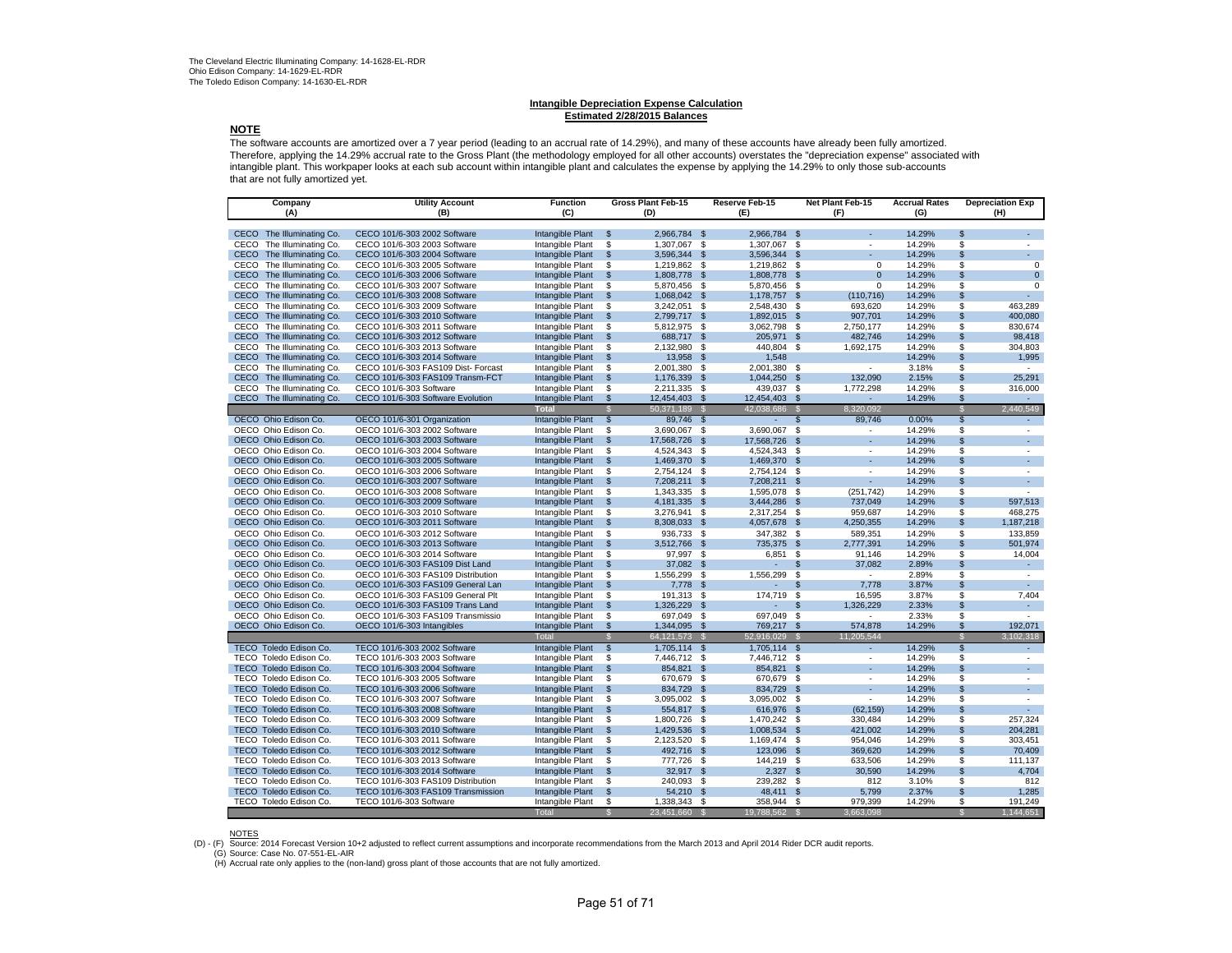I. Annual Revenue Requirement For March - May 2015 Rider DCR Rates

|     | (A)     |   | (B)            |
|-----|---------|---|----------------|
|     | Company |   | <b>Rev Reg</b> |
|     |         |   | 2/28/2015      |
| (1) | CEI     | S | 106,009,226    |
| (2) | OE      | S | 105,847,866    |
| (3) | TF      |   | 29,017,173     |
| (4) | TOTAL   |   | 240.874.265    |

**NOTES** 

(B) Annual Revenue Requirement based on estimated 2/28/2015 Rate Base

II. Quarterly Revenue Requirement Additions

|     | (A)                                                                                  | (B)           |    | (C)        | (D) |            |  |  |
|-----|--------------------------------------------------------------------------------------|---------------|----|------------|-----|------------|--|--|
|     | <b>Description</b>                                                                   | CEI           |    | <b>OE</b>  |     | TE         |  |  |
| (1) | DCR Audit Expense<br>Recovery                                                        |               | \$ |            | \$  |            |  |  |
|     | Dec 2014 - Feb<br>2015 Reconciliation<br>$(2)$ Amount Adjusted<br>for Mar - May 2015 | \$<br>305,723 | -S | (325, 914) |     | (246, 798) |  |  |
| (3) | <b>Total Reconcilation</b>                                                           | \$<br>305,723 | \$ | (325, 914) | S   | (246, 798) |  |  |

**SOURCES** 

Line 1: Source: Remaining DCR Audit Expenses to be recovered during March - May 2015.

Line 2: Source: "Quarterly Revenue Requirement Additions: Calculation of December 2014 - February 2015 Reconciliation Amount Adjusted for March - May 2015" workpaper, Section III, Col. G

Line 3: Calculation: Line 1 + Line 2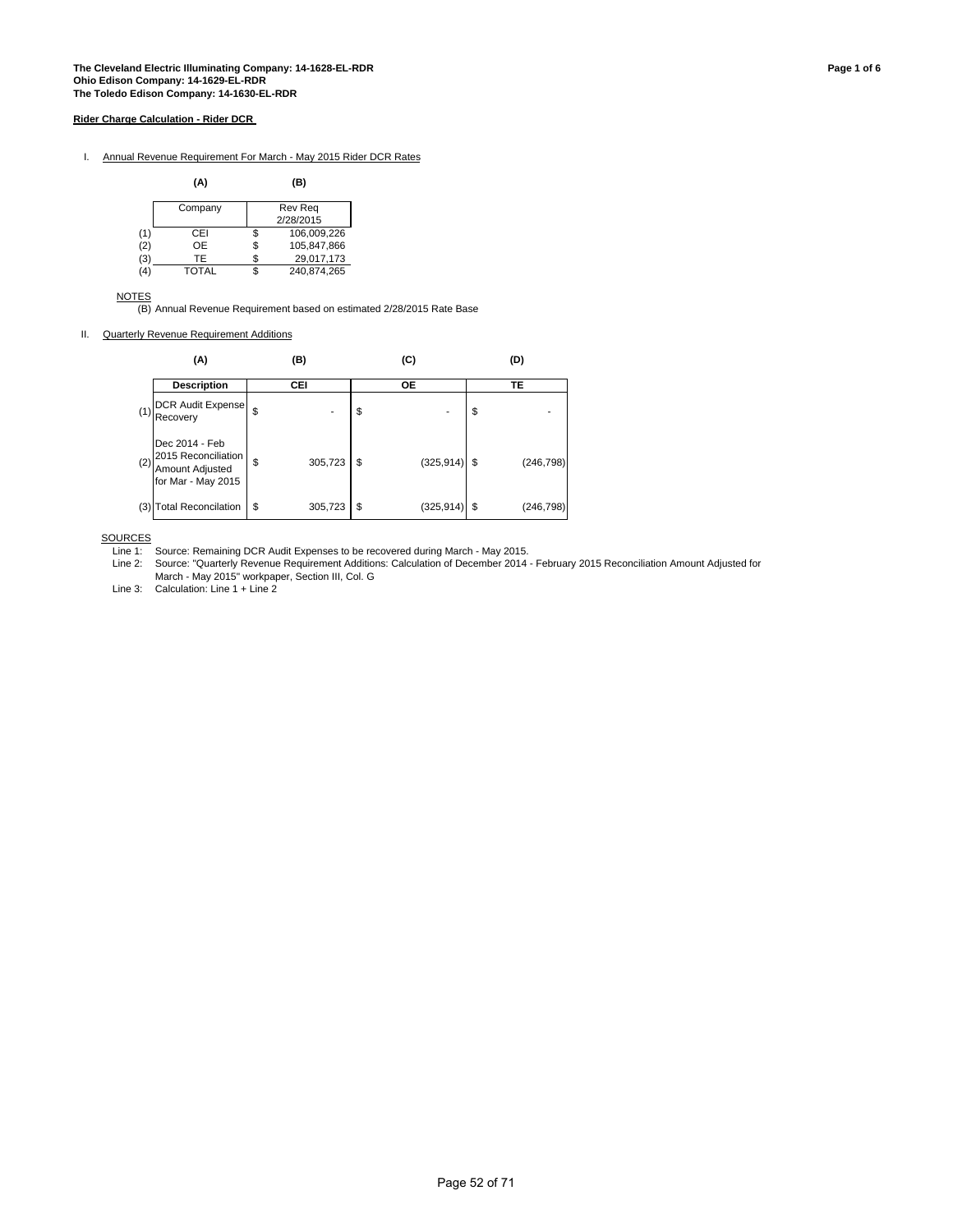III. Allocation of Total DCR Revenue Requirement to RS and Non-RS (Based on Sales)

|      | (A)          | (B)         | (C)                     | (D)     | (E)               | (F)              |
|------|--------------|-------------|-------------------------|---------|-------------------|------------------|
|      |              | Rate        | <b>Annual KWH Sales</b> |         | <b>Annual Rev</b> | Quarterly        |
|      | Company      | Schedule    | Total                   | % Total | Reg Allocations   | Reconciliation   |
|      |              |             |                         |         |                   |                  |
| (1)  | <b>CEI</b>   | <b>RS</b>   | 5,426,789,915           | 33.01%  | \$<br>34,989,984  | \$<br>100,909    |
| (2)  |              | GS, GP, GSU | 11,014,766,304          | 66.99%  | \$<br>71,019,241  | \$<br>204,815    |
| (3)  |              |             | 16,441,556,219          | 100.00% | \$<br>106,009,226 | \$<br>305,723    |
|      |              |             |                         |         |                   |                  |
| (4)  | <b>OE</b>    | <b>RS</b>   | 9,159,845,157           | 46.63%  | \$<br>49,357,747  | \$<br>(151,976)  |
| (5)  |              | GS, GP, GSU | 10,483,475,734          | 53.37%  | \$<br>56,490,119  | \$<br>(173,938)  |
| (6)  |              |             | 19,643,320,891          | 100.00% | \$<br>105,847,866 | \$<br>(325, 914) |
| (7)  | TE           | <b>RS</b>   | 2,496,653,172           | 43.89%  | \$<br>12,736,945  | \$<br>(108, 331) |
| (8)  |              | GS, GP, GSU | 3,191,195,882           | 56.11%  | \$<br>16,280,229  | \$<br>(138, 467) |
| (9)  |              |             | 5,687,849,054           | 100.00% | \$<br>29,017,173  | \$<br>(246,798)  |
|      |              |             |                         |         |                   |                  |
| (10) | OH           | <b>RS</b>   | 17,083,288,245          | 40.90%  | \$<br>97,084,676  | \$<br>(159,398)  |
| (11) | <b>TOTAL</b> | GS, GP, GSU | 24,689,437,920          | 59.10%  | \$<br>143,789,589 | \$<br>(107,590)  |
| (12) |              |             | 41,772,726,165          | 100.00% | \$<br>240,874,265 | \$<br>(266, 988) |
|      |              |             |                         |         |                   |                  |

NOTES

(C) Source: Forecast for March 2015 through February 2016 (All forecasted numbers associated with the 2015 Budget as of December 2014)

(D) Calculation: Individual Rate Schedule Total / Total for RS, GS, GP, GSU

(E) Calculation: Annual Rider DCR Revenue Requirement from Section I, Column B x Column D

(F) Calculation: Quarterly Reconciliation from Section II, Line 3 x Column D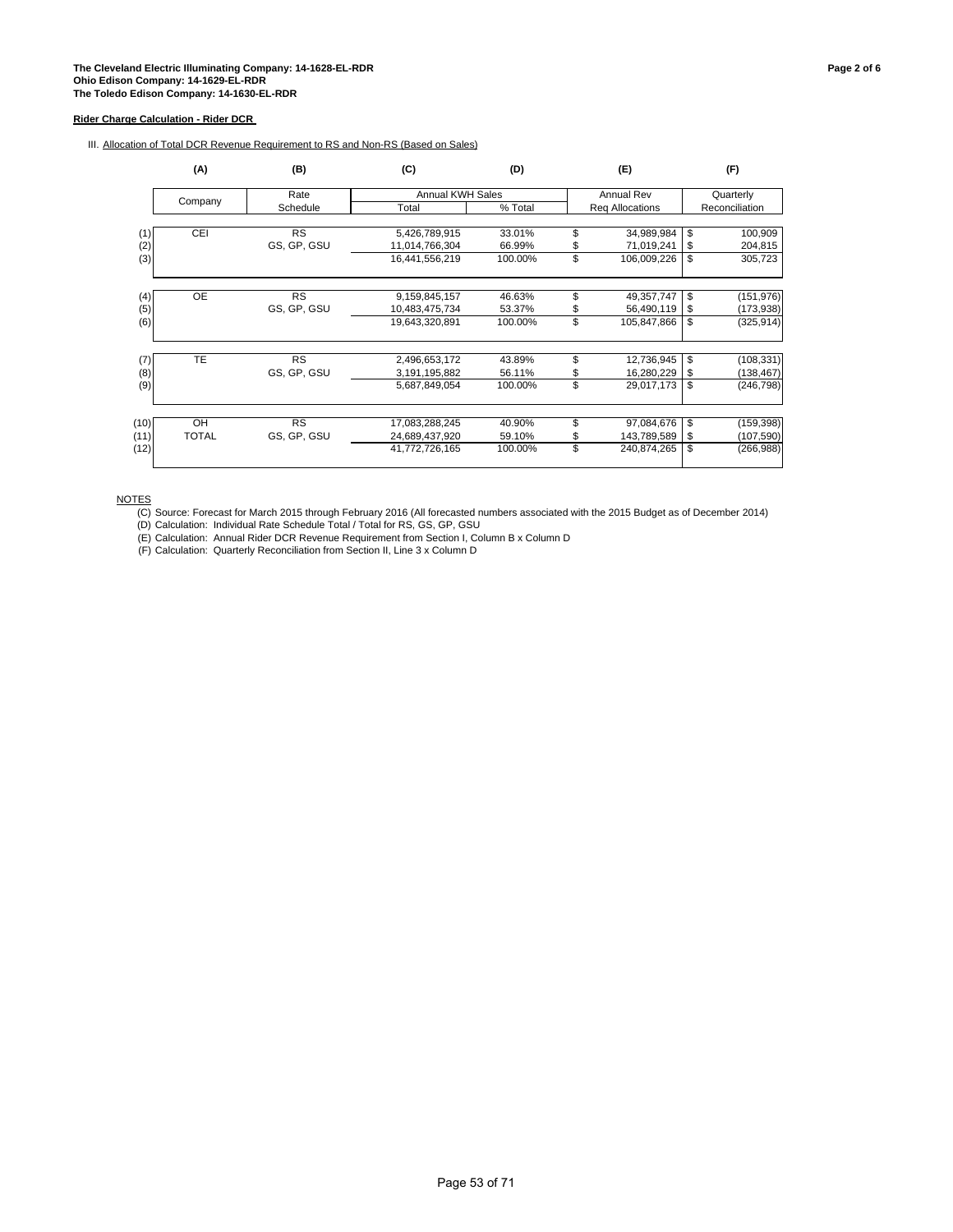IV. Allocation of DCR Revenue Requirement Amongst Non-RS Schedules

|              | (A)             | (B)        | (C)                          | (D)                           | (E)                |                         | (F)                      |                          | (G)            |
|--------------|-----------------|------------|------------------------------|-------------------------------|--------------------|-------------------------|--------------------------|--------------------------|----------------|
|              | Company         | Rate       |                              | <b>Stipulation Allocation</b> |                    |                         | <b>Annual Rev</b>        |                          | Quarterly      |
|              |                 | Schedule   | % of Total                   | % of Non-RS                   | <b>DCR Jurisd.</b> |                         | <b>Reg Allocations</b>   |                          | Reconciliation |
|              |                 |            |                              |                               |                    |                         |                          |                          |                |
| (1)          | CEI             | <b>RS</b>  | 47.55%                       | 0.00%                         | 0.00%              | \$                      |                          | \$                       |                |
| (2)          |                 | GS         | 42.23%                       | 80.52%                        | 90.02%             | \$                      | 63,930,384               | \$                       | 184,371        |
| (3)          |                 | GP         | 0.63%                        | 1.19%                         | 1.33%              | \$                      | 947,359                  | \$                       | 2,732          |
| (4)          |                 | GSU        | 4.06%                        | 7.74%                         | 8.65%              | \$                      | 6,141,498                | \$                       | 17,712         |
| (5)          |                 | GT         | 0.18%                        | 0.35%                         | 0.00%              | \$                      |                          |                          |                |
| (6)          |                 | <b>STL</b> | 3.53%                        | 6.73%                         | 0.00%              | \$                      |                          | \$                       |                |
| (7)          |                 | POL        | 1.79%                        | 3.41%                         | 0.00%              | \$                      |                          | \$                       |                |
| (8)          |                 | <b>TRF</b> | 0.03%                        | 0.06%                         | 0.00%              | \$                      |                          | \$                       |                |
| (9)          |                 |            | 100.00%                      | 100.00%                       | 100.00%            | \$                      | 71,019,241               | \$                       | 204,815        |
| (10)         |                 |            | Subtotal (GT, STL, POL, TRF) | 10.55%                        |                    |                         |                          |                          |                |
|              | $\overline{OE}$ | <b>RS</b>  | 62.45%                       | 0.00%                         | 0.00%              |                         |                          |                          |                |
| (11)<br>(12) |                 | GS         | 27.10%                       | 72.17%                        | 81.75%             | \$<br>\$                | 46,182,346               | \$<br>$\sqrt{3}$         | (142, 199)     |
| (13)         |                 | GP         | 5.20%                        | 13.85%                        | 15.69%             |                         | 8,862,923                |                          | (27, 290)      |
|              |                 | GSU        | 0.85%                        | 2.26%                         | 2.56%              | \$<br>\$                | 1,444,850                | \$<br>\$                 |                |
| (14)<br>(15) |                 | GT         | 2.19%                        | 5.84%                         | 0.00%              |                         |                          | \$                       | (4, 449)       |
| (16)         |                 | STL        | 1.39%                        | 3.70%                         | 0.00%              | \$<br>\$                |                          | \$                       |                |
| (17)         |                 | POL        | 0.76%                        | 2.02%                         | 0.00%              | \$                      |                          | \$                       |                |
| (18)         |                 | <b>TRF</b> | 0.06%                        | 0.16%                         | 0.00%              | \$                      |                          | \$                       |                |
| (19)         |                 |            | 100.00%                      | 100.00%                       | 100.00%            | \$                      | 56,490,119               | $\overline{\mathbf{S}}$  | (173, 938)     |
| (20)         |                 |            | Subtotal (GT, STL, POL, TRF) | 11.72%                        |                    |                         |                          |                          |                |
|              |                 |            |                              |                               |                    |                         |                          |                          |                |
| (21)         | TE              | <b>RS</b>  | 57.93%                       | 0.00%                         | 0.00%              | \$                      | $\overline{\phantom{a}}$ | $\overline{\mathcal{S}}$ |                |
| (22)         |                 | GS         | 32.13%                       | 76.36%                        | 86.74%             | \$                      | 14,121,431               | \$                       | (120, 106)     |
| (23)         |                 | GP         | 4.80%                        | 11.42%                        | 12.97%             | \$                      | 2,112,053                | \$                       | (17, 964)      |
| (24)         |                 | GSU        | 0.11%                        | 0.25%                         | 0.29%              | \$                      | 46,746                   | \$                       | (398)          |
| (25)         |                 | GT         | 1.38%                        | 3.29%                         | 0.00%              |                         |                          | \$                       |                |
| (26)         |                 | <b>STL</b> | 2.91%                        | 6.92%                         | 0.00%              | \$                      |                          | \$                       |                |
| (27)         |                 | POL        | 0.69%                        | 1.64%                         | 0.00%              | \$                      |                          | \$                       |                |
| (28)         |                 | <b>TRF</b> | 0.05%                        | 0.12%                         | 0.00%              | \$                      |                          | \$                       |                |
| (29)         |                 |            | 100.00%                      | 100.00%                       | 100.00%            | $\overline{\mathbb{S}}$ | 16,280,229               | $\mathbf{\hat{s}}$       | (138, 467)     |
| (30)         |                 |            | Subtotal (GT, STL, POL, TRF) | 11.96%                        |                    |                         |                          |                          |                |
|              |                 |            |                              |                               |                    |                         |                          |                          |                |

NOTES

(E) Besides customers taking service under Rate Schedule RS, Rider DCR is only applicable to customers taking service under Rate Schedules GS, GP, and GSU. Thus, the portion of the distribution rate increase allocated to Rate Schedules GT, STL, POL, and TRF per the Stipulation in Case No. 07-551-EL-AIR needs to be re-allocated across Rate Schedules GS, GP and GSU.

Calculation: ((Column D) / Sum of GS, GP, GSU from Column D)

(F) Calculation: Total Annual DCR Revenue Requirement Allocated to Non-RS customers from Section III x Column E.

(G) Calculation: Quarterly Reconciliation Allocated to Non-RS customers from Section III x Column E.

<sup>(</sup>C) Source: Stipulation in Case No. 07-551-EL-AIR.

<sup>(</sup>D) Calculation: Individual Non-RS Rate Schedule Total from Column C / (1 - RS Total from Column C).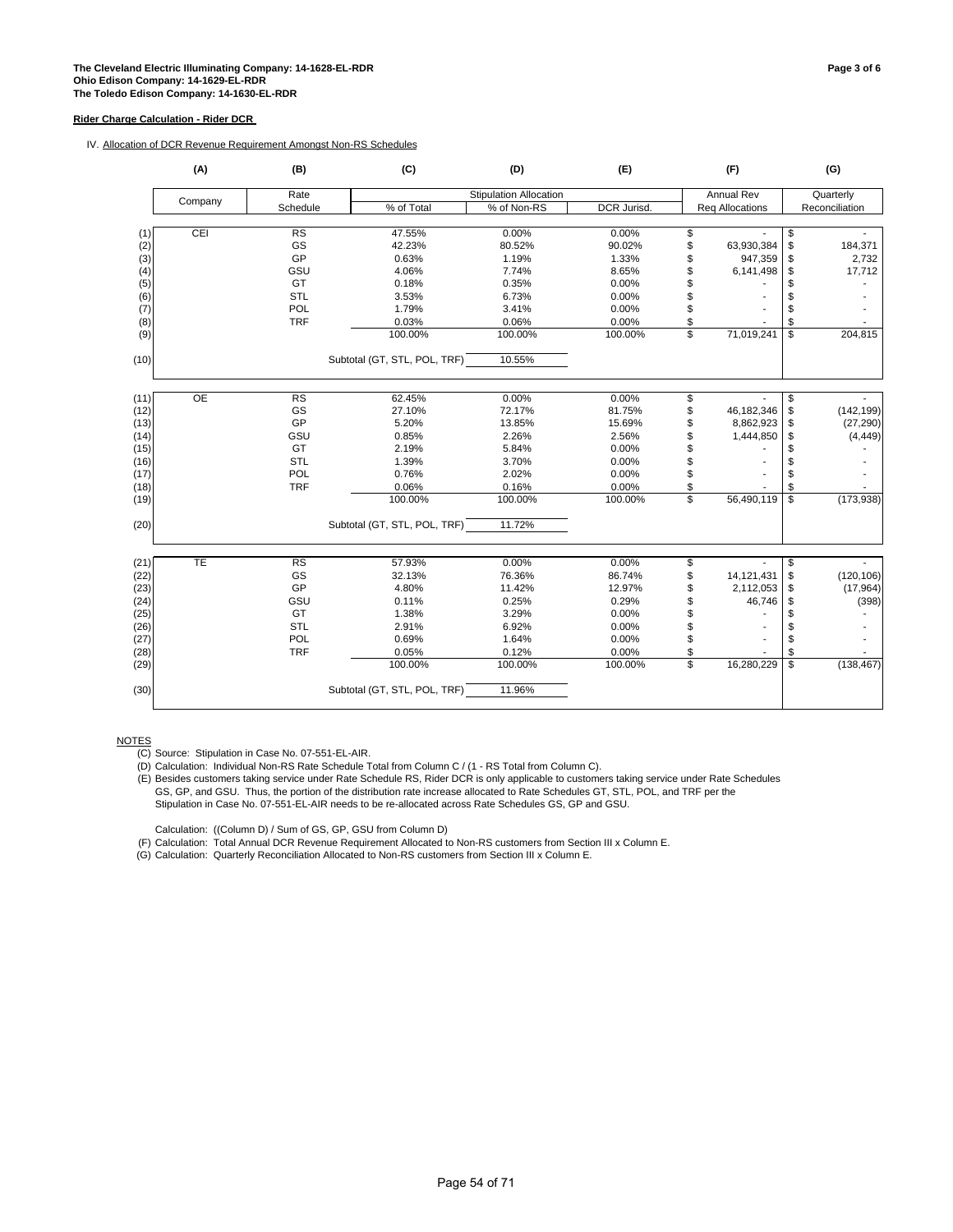V. Rider DCR Charge Calculation - Annual Revenue Requirement - Rate RS

|     | (A)       | (B)       |    | (C)         | (D)              |      | (E)                   |
|-----|-----------|-----------|----|-------------|------------------|------|-----------------------|
|     |           | Rate      |    | Annual      | Annual           |      | Annual Rev Reg Charge |
|     | Company   | Schedule  |    | Revenue Rea | <b>KWH Sales</b> |      | (S/KWH)               |
| (1) | CEI       | <b>RS</b> | Φ  | 34,989,984  | 5,426,789,915    | - \$ | 0.006448              |
| (2) | <b>OE</b> | <b>RS</b> | \$ | 49.357.747  | 9,159,845,157    | £.   | 0.005388              |
| (3) | TE        | <b>RS</b> |    | 12.736.945  | 2,496,653,172    |      | 0.005102              |
| (4) |           |           | \$ | 97.084.676  | 17.083.288.245   |      |                       |

**NOTES** 

(C) Source: Section III, Column E.

(D) Source: Forecast for March 2015 through February 2016 (All forecasted numbers associated with the 2015 Budget as of December 2014).

(E) Calculation: Column C / Column D.

#### VI. Rider DCR Charge Calculation - Annual Revenue Requirement - Rate GS, Rate GP, Rate GSU

|      | (A)        | (B)      | (C)              | (D)                         |      | (E)                   |
|------|------------|----------|------------------|-----------------------------|------|-----------------------|
|      |            | Rate     | Annual           | <b>Annual Billing Units</b> |      | Annual Rev Reg Charge |
|      | Company    | Schedule | Revenue Req      | (kW / kVa)                  |      | (S / kW or \$ / KVa)  |
|      |            |          |                  |                             |      |                       |
| (1)  | <b>CEI</b> | GS       | 63,930,384       | 22,191,537                  | \$   | 2.8808 per kW         |
| (2)  |            | GP       | 947,359          | 875,946 \$                  |      | 1.0815 per kW         |
| (3)  |            | GSU      | 6,141,498        | 8,804,978                   | - \$ | 0.6975 per kW         |
| (4)  |            |          | \$<br>71,019,241 |                             |      |                       |
|      |            |          |                  |                             |      |                       |
| (5)  | <b>OE</b>  | GS       | 46,182,346       | 23,973,208                  | \$   | 1.9264 per kW         |
| (6)  |            | GP       | 8,862,923        | 6,939,842 \$                |      | 1.2771 per kW         |
| (7)  |            | GSU      | 1,444,850        | 2,726,779 \$                |      | 0.5299 per kVa        |
| (8)  |            |          | \$<br>56,490,119 |                             |      |                       |
|      |            |          |                  |                             |      |                       |
| (9)  | <b>TE</b>  | GS       | \$<br>14,121,431 | 7,598,795                   | \$   | 1.8584 per kW         |
| (10) |            | GP       | 2,112,053        | 2,766,488 \$                |      | 0.7634 per kW         |
| (11) |            | GSU      | 46,746           | 223,672 \$                  |      | 0.2090 per kVa        |
| (12) |            |          | \$<br>16,280,229 |                             |      |                       |

NOTES

(C) Source: Section IV, Column F.

(D) Source: Forecast for March 2015 through February 2016 (All forecasted numbers associated with the 2015 Budget as of December 2014).

(E) Calculation: Column C / Column D.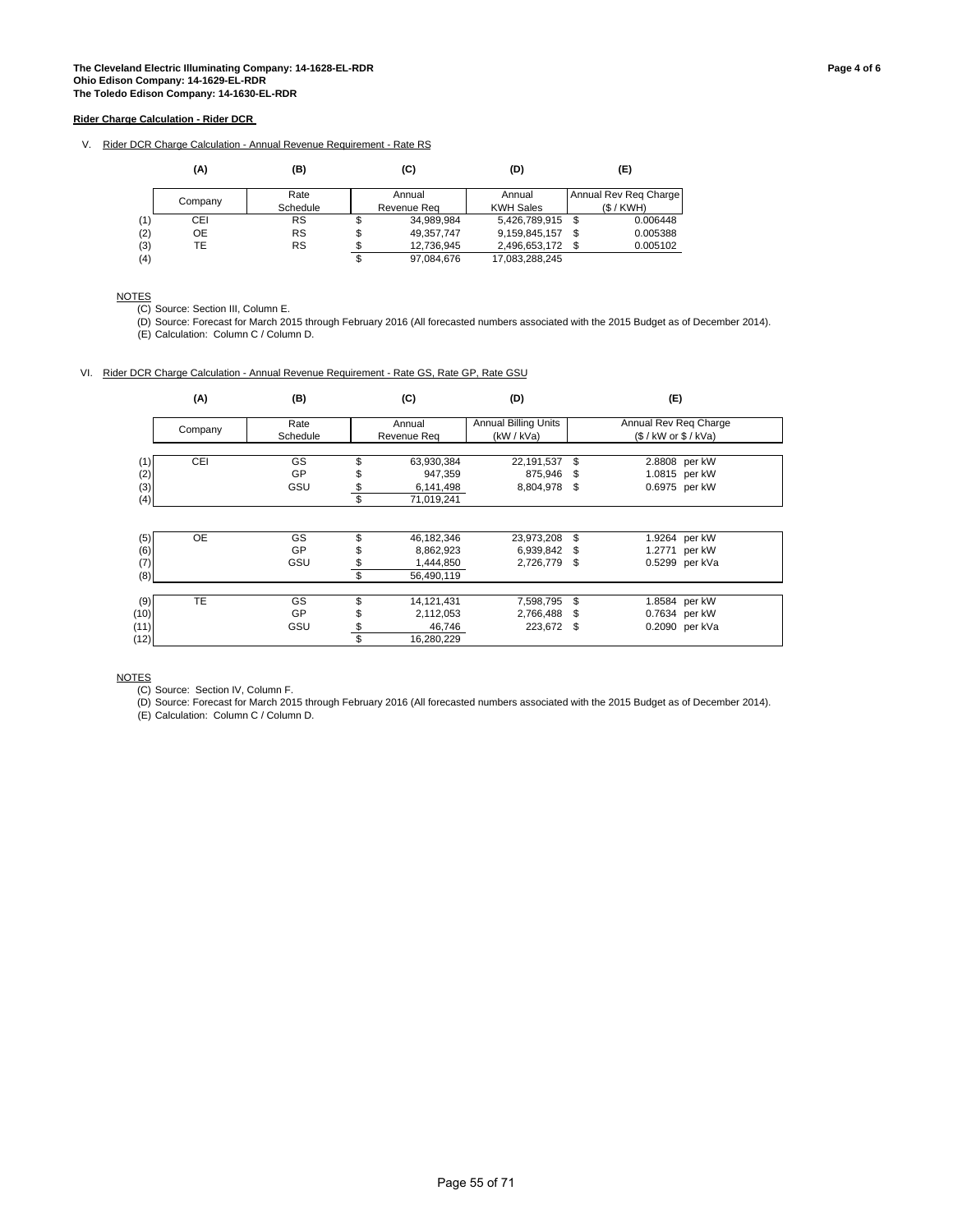VII. Rider DCR Charge Calculation - Quarterly Reconciliation - Rate RS

|     | (A)     | (B)      |    | (C)         | (D)              | (E)              |
|-----|---------|----------|----|-------------|------------------|------------------|
|     |         | Rate     |    | Quarterly   | Quarterly        | Reconciliation   |
|     | Company | Schedule |    | Revenue Rea | <b>KWH Sales</b> | (S/KWH)          |
| (1) | CEI     | RS       |    | 100.909     | 1,207,278,142 \$ | 0.000084         |
| (2) | OE      | RS       | \$ | (151, 976)  | 2,061,460,240    | \$<br>(0.000074) |
| (3) | ТE      | RS       | σ  | (108, 331)  | 523,936,897      | (0.000207)       |
| (4) |         |          | \$ | (159, 398)  | 3,792,675,280    |                  |

**NOTES** 

(C) Source: Section III, Column F.

(D) Source: Forecast for March through May 2015 (All forecasted numbers associated with the 2015 Budget as of December 2014).

(E) Calculation: Column C / Column D.

VIII. Rider DCR Charge Calculation - Quarterly Reconciliation - Rate GS, Rate GP, Rate GSU

|      | (A)       | (B)      |    | (C)         | (D)                            |     | (E)                 |  |
|------|-----------|----------|----|-------------|--------------------------------|-----|---------------------|--|
|      |           | Rate     |    | Quarterly   | <b>Quarterly Billing Units</b> |     | Reconciliation      |  |
|      | Company   | Schedule |    | Revenue Reg | (kW / kVa)                     |     | (S / kW or S / kVa) |  |
|      |           |          |    |             |                                |     |                     |  |
| (1)  | CEI       | GS       | \$ | 184,371     | 5,369,411                      | \$  | 0.0343 per kW       |  |
| (2)  |           | GP       | \$ | 2,732       | 208,439                        | -\$ | 0.0131 per kW       |  |
| (3)  |           | GSU      | S  | 17,712      | 2,154,464                      | -\$ | 0.0082 per kW       |  |
| (4)  |           |          | \$ | 204,815     |                                |     |                     |  |
|      |           |          |    |             |                                |     |                     |  |
| (5)  | <b>OE</b> | GS       | \$ | (142, 199)  | 5,779,643                      | \$  | (0.0246) per kW     |  |
| (6)  |           | GP       | \$ | (27, 290)   | 1,662,429                      | S   | (0.0164) per kW     |  |
| (7)  |           | GSU      | S  | (4, 449)    | 657,366                        | \$  | (0.0068) per kVa    |  |
| (8)  |           |          | \$ | (173, 938)  |                                |     |                     |  |
|      |           |          |    |             |                                |     |                     |  |
| (9)  | <b>TE</b> | GS       | \$ | (120, 106)  | 1,824,537                      | \$  | (0.0658) per kW     |  |
| (10) |           | GP       | \$ | (17, 964)   | 664,909                        | \$  | (0.0270) per kW     |  |
| (11) |           | GSU      | \$ | (398)       | 54,037                         | \$  | (0.0074) per kVa    |  |
| (12) |           |          | \$ | (138, 467)  |                                |     |                     |  |

NOTES

(C) Source: Section IV, Column G.

(D) Source: Forecast for March through May 2015 (All forecasted numbers associated with the 2015 Budget as of December 2014).

(E) Calculation: Column C / Column D.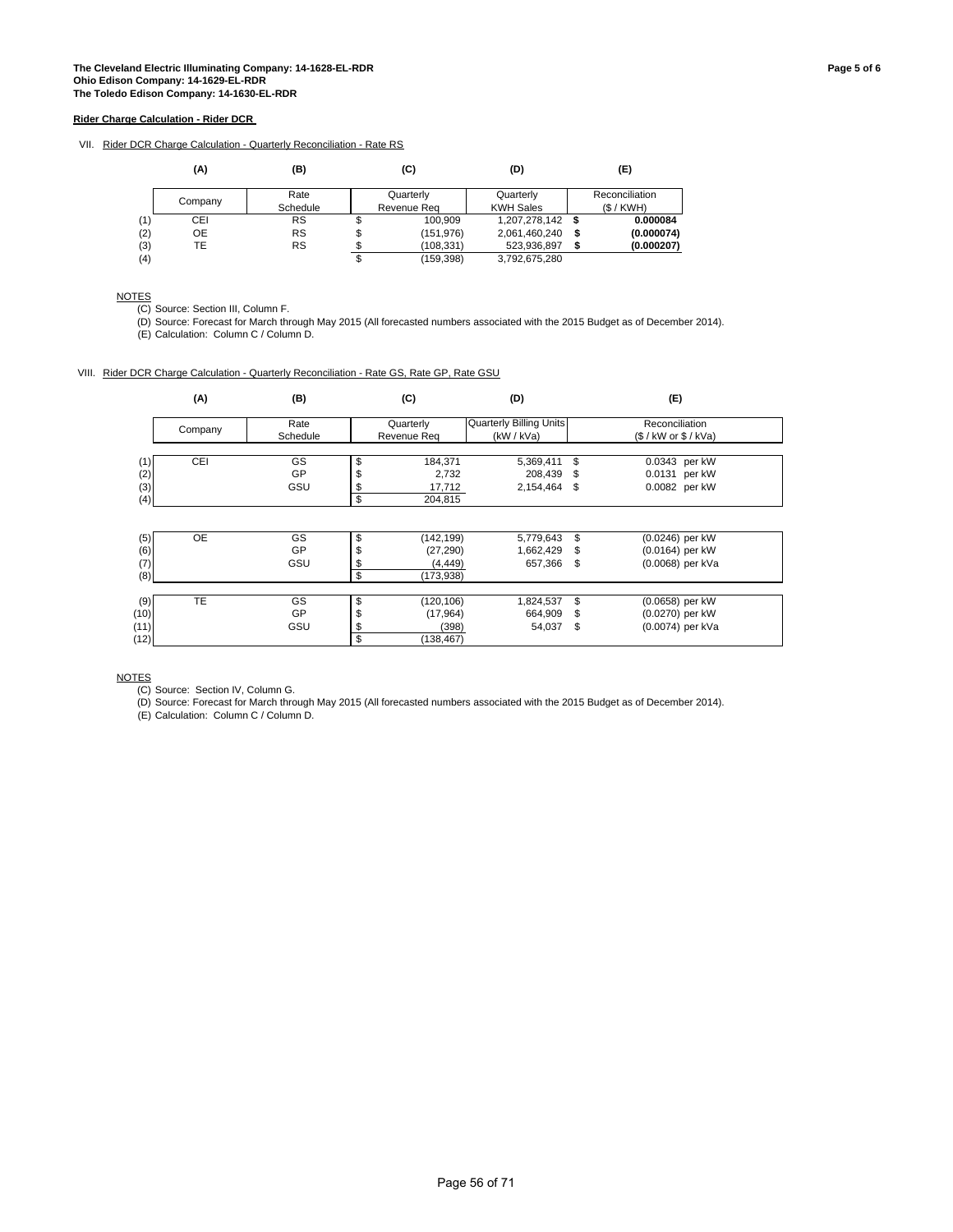IX. Rider DCR Charge Calculation

|                                      | (A)        | (B)                          |    | (C)                                                                  |          | (D)                                                                          | (E)                                                                  |  |
|--------------------------------------|------------|------------------------------|----|----------------------------------------------------------------------|----------|------------------------------------------------------------------------------|----------------------------------------------------------------------|--|
|                                      | Company    | Rate<br>Schedule             |    | Annual Rev Reg Charge                                                |          | <b>Quarterly Reconciliation</b>                                              | Proposed DCR Charge<br>For March - May 2015                          |  |
| (2)<br>(3)<br>(4)<br>(5)             | <b>CEI</b> | <b>RS</b><br>GS<br>GP<br>GSU | S  | 0.006448 per kWh<br>2.8808 per kW<br>1.0815 per kW<br>0.6975 per kW  | \$<br>S  | 0.000084 per kWh<br>0.0343 per kW<br>0.0131 per kW<br>0.0082 per kW          | 0.006531 per kWh<br>2.9152 per kW<br>1.0946 per kW<br>0.7057 per kW  |  |
| (6)<br>(7)<br>(8)<br>(9)<br>(10)     | <b>OE</b>  | <b>RS</b><br>GS<br>GP<br>GSU | \$ | 0.005388 per kWh<br>1.9264 per kW<br>1.2771 per kW<br>0.5299 per kVa | \$<br>\$ | (0.000074) per kWh<br>(0.0246) per kW<br>(0.0164) per kW<br>(0.0068) per kVa | 0.005315 per kWh<br>1.9018 per kW<br>1.2607 per kW<br>0.5231 per kVa |  |
| (11)<br>(12)<br>(13)<br>(14)<br>(15) | TE         | <b>RS</b><br>GS<br>GP<br>GSU | S  | 0.005102 per kWh<br>1.8584 per kW<br>0.7634 per kW<br>0.2090 per kVa | \$<br>\$ | (0.000207) per kWh<br>(0.0658) per kW<br>(0.0270) per kW<br>(0.0074) per kVa | 0.004895 per kWh<br>1.7925 per kW<br>0.7364 per kW<br>0.2016 per kVa |  |

**NOTES** 

(C) Source: Sections V and VI, Column E

(D) Source: Sections VII and VIII, Column E

(E) Calculation: Column C + Column D.

#### **Annual Rider DCR Revenue To-Date and Rider DCR Revenue Cap**

X. Annual Rider DCR Revenue Through November 30, 2014

| (A)       | (B)             | (C)             | (D)                | (E)               | (F)               |
|-----------|-----------------|-----------------|--------------------|-------------------|-------------------|
| Company   | Annual Revenue  | 2013 Revenue    | 2014               | Actual 2014       | Under (Over) 2014 |
|           | Thru 11/30/2014 | vs. Revenue Cap | Revenue Cap        | Revenue Cap       | Revenue Cap       |
| CEI       | 84,034,399<br>จ |                 |                    | \$<br>132,651,274 | 48,616,875        |
| <b>OE</b> | 67,352,639<br>S |                 |                    | \$<br>94,750,910  | 27,398,271        |
| TE        | 23,180,409<br>Φ |                 |                    | 56,850,546        | 33,670,137        |
| Total     | 174,567,447     | 751,820         | 188,750,000<br>1 S | 189,501,820       | 14.934.373        |

**NOTES** 

(C) The actual annual 2013 Rider DCR revenue cap was equal to \$186,383,747. Actual annual 2013 Rider DCR revenue billed was equal to \$185,631,927. Pursuant to the Stipulation in Case No. 10-388-EL-SSO (page 15): "For any year the revenue collected under the Companies' Rider DCR is less than the annual cap allowance, as established above, then the difference between the revenue collected and the cap shall be applied to increase the level of the subsequent period's cap."

(D) Source: Case No. 10-388-EL-SSO Stipulation (page 14) and Case No. 12-1230-EL-SSO Stipulation (page 20). Note that the 2014 revenue cap is calculated as the January - May 2014 cap of \$75M plus the equivalent of 7 months of the June 2014 - May 2015 cap of \$195M.

(E) Calculation: Column C + Column D. The sum of the individual company caps does not equal the total company cap. Each individual company has a cap of 50%, 70% and 30% for OE, CEI, and TE, respectively, of the total aggregate cap. Source: Case No. 10-388-EL-SSO Stipulation (page 14) and Case No. 12-1230-EL-SSO Stipulation (page 20).

(F) Calculation: Column E - Column B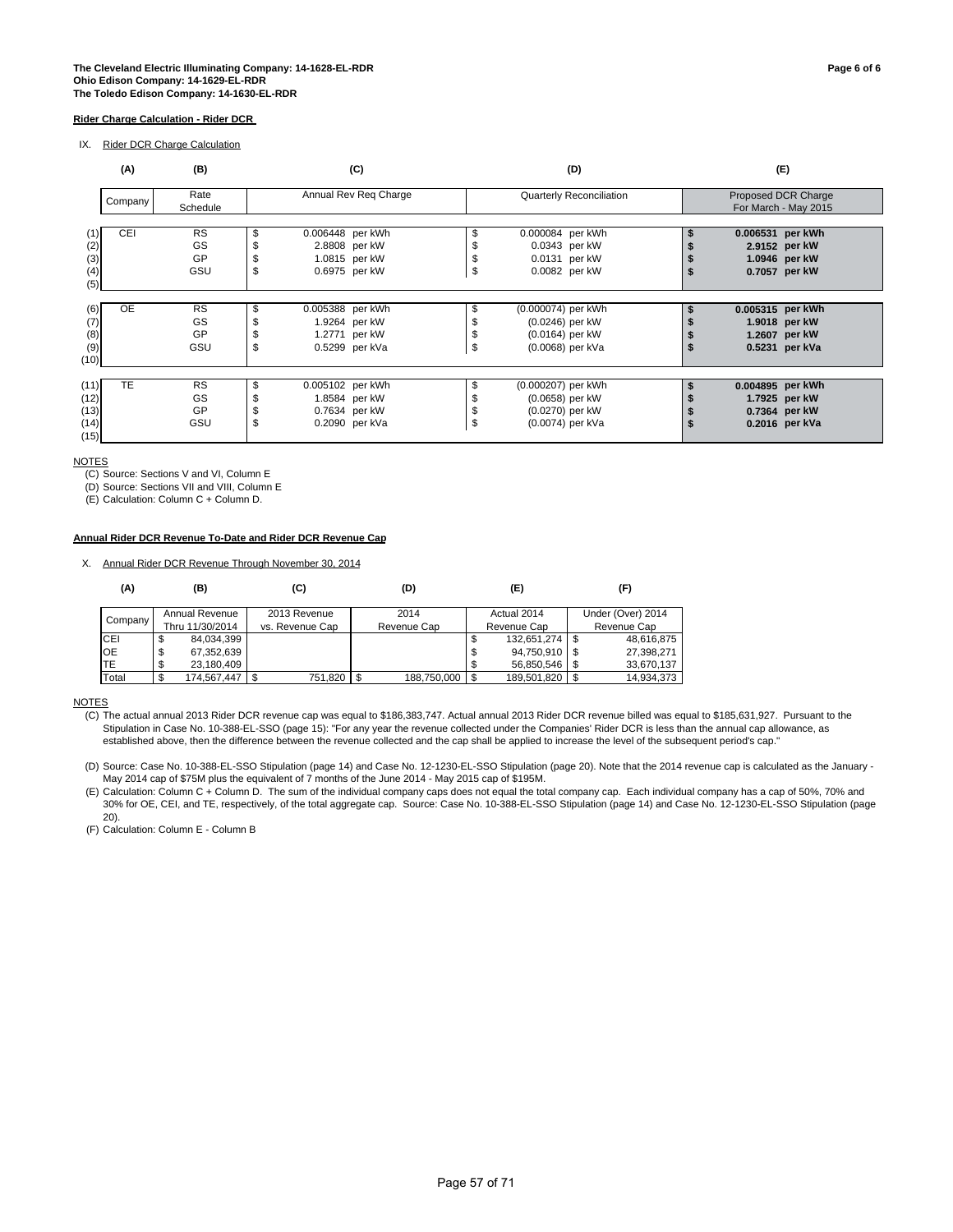#### **The Cleveland Electric Illuminating Company: 14-1628-EL-RDR Page 1 of 3 Ohio Edison Company: 14-1629-EL-RDR The Toledo Edison Company: 14-1630-EL-RDR**

#### **Quarterly Revenue Requirement Additions: Calculation of December 2014 - February 2015 Reconciliation Amount Adjusted for March - May 2015**

#### **I. Rider DCR December 2014 - February 2015 Rates Based on Estimated 11/30/14 Rate Base**

| (A)          | (B)       | (C)        | (E)<br>(D)               |                             | (F)              |          | (G)        | (H)                             | (1)                |     | (J)                                |
|--------------|-----------|------------|--------------------------|-----------------------------|------------------|----------|------------|---------------------------------|--------------------|-----|------------------------------------|
| Company      | Rate      | Allocation |                          | Annual Revenue Requirements |                  |          |            | <b>Quarterly Reconciliation</b> |                    |     | December 2014 - February 2015 Rate |
|              | Schedule  |            | Rev. Reg                 | <b>Billing Units</b>        | Rate             |          | Rev. Reg   | <b>Billing Units</b>            | Rate               |     | <b>Estimated Rate Base</b>         |
|              |           |            |                          |                             |                  |          |            |                                 |                    |     |                                    |
| CEI          | <b>RS</b> | 33.27%     | \$<br>32,262,080         | 5,491,061,650 \$            | 0.005875 per kWh | l \$     | (162, 312) | 1,547,339,605 \$                | (0.000105) per kWh | \$  | 0.005770 per kWh                   |
|              | GS        | 60.07%     | <b>S</b><br>58,237,155   | 22,152,879<br>- \$          | 2.6289 per kW    | l \$     | (292, 994) | 5,253,258 \$                    | (0.0558) per kW    |     | 2.5731 per kW                      |
|              | GP        | 0.89%      | \$<br>862,993            | 879,975 \$                  | 0.9807 per kW    | <b>S</b> | (4, 342)   | 213,892 \$                      | (0.0203) per kW    |     | 0.9604 per kW                      |
|              | GSU       | 5.77%      | l \$<br>5,594,576        | 8,234,817 \$                | 0.6794 per kW    |          | (28, 147)  | 1,984,479 \$                    | (0.0142) per kW    | -\$ | 0.6652 per kW                      |
|              |           | 100.00%    | \$<br>96,956,804         |                             |                  |          | (487, 795) |                                 |                    |     |                                    |
|              |           |            |                          |                             |                  |          |            |                                 |                    |     |                                    |
| <b>OE</b>    | <b>RS</b> | 46.73%     | $\sqrt{3}$<br>47,098,980 | 9,218,442,814 \$            | 0.005109 per kWh | l \$     | 199,745    | 2,682,714,612 \$                | 0.000074 per kWh   | \$  | 0.005184 per kWh                   |
|              | GS        | 43.55%     | <b>S</b><br>43,887,768   | 24,210,567 \$               | 1.8128 per kW    | l \$     | 186,127    | 5,689,788 \$                    | 0.0327 per kW      |     | 1.8455 per kW                      |
|              | GP        | 8.36%      | - \$<br>8,422,567        | 6,877,677 \$                | 1.2246 per kW    |          | 35,720     | 1,589,876 \$                    | 0.0225 per kW      |     | 1.2471 per kW                      |
|              | GSU       | 1.36%      | \$<br>1,373,063          | 2,684,900 \$                | $0.5114$ per kVa | -\$      | 5,823      | 641,517 \$                      | 0.0091 per kVa     | -\$ | 0.5205 per kVa                     |
|              |           | 100.00%    | \$<br>100,782,377        |                             |                  | - \$     | 427,415    |                                 |                    |     |                                    |
|              |           |            |                          |                             |                  |          |            |                                 |                    |     |                                    |
| <b>TE</b>    | <b>RS</b> | 44.33%     | $\sqrt{3}$<br>12,276,917 | 2,494,281,305 \$            | 0.004922 per kWh | l \$     | (45, 276)  | 702,027,912 \$                  | (0.000064) per kWh | \$  | 0.004858 per kWh                   |
|              | GS        | 48.29%     | <b>S</b><br>13,372,469   | 7,422,546 \$                | 1.8016 per kW    | l \$     | (49, 316)  | 1,762,983 \$                    | (0.0280) per kW    |     | 1.7736 per kW                      |
|              | GP        | 7.22%      | \$<br>2,000,035          | 2,723,487 \$                | 0.7344 per kW    | l \$     | (7, 376)   | 625,257 \$                      | (0.0118) per kW    | -\$ | 0.7226 per kW                      |
|              | GSU       | 0.16%      | <b>S</b><br>44,266       | 225,488 \$                  | 0.1963 per kVa   | l \$     | (163)      | 51,465 \$                       | (0.0032) per kVa   | \$  | 0.1931 per kVa                     |
|              |           | 100.00%    | l \$<br>27,693,688       |                             |                  | -9       | (102, 132) |                                 |                    |     |                                    |
|              |           |            |                          |                             |                  |          |            |                                 |                    |     |                                    |
| <b>TOTAL</b> |           |            | 225,432,869              |                             |                  |          | (162, 511) |                                 |                    |     |                                    |
|              |           |            |                          |                             |                  |          |            |                                 |                    |     |                                    |

#### **Notes:**

Source: See "Rider Charge Calculation - Rider DCR" workpaper from Rider DCR filing October 2, 2014.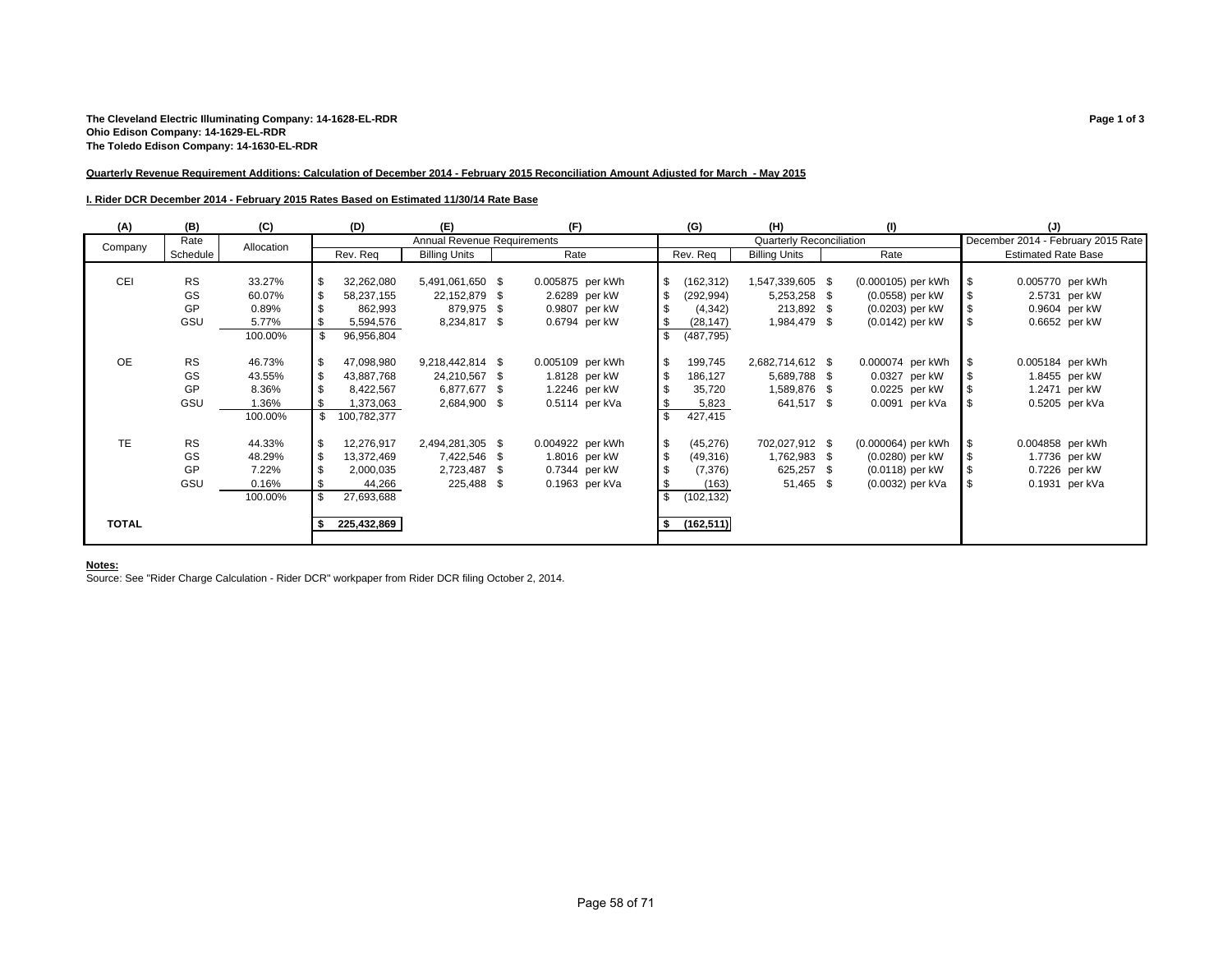#### **The Cleveland Electric Illuminating Company: 14-1628-EL-RDR Page 2 of 3 Ohio Edison Company: 14-1629-EL-RDR The Toledo Edison Company: 14-1630-EL-RDR**

#### **Quarterly Revenue Requirement Additions: Calculation of December 2014 - February 2015 Reconciliation Amount Adjusted for March - May 2015**

#### **II. Rider DCR December 2014 - February 2015 Rates Based on Actual 11/30/14 Rate Base**

| (A)          | (B)       | (C)        | (D)<br>(E)   |             |                                    | (F)  |                  | (G)<br>(H) |           | (1)        |                                 | (J) |                    |      |                                    |
|--------------|-----------|------------|--------------|-------------|------------------------------------|------|------------------|------------|-----------|------------|---------------------------------|-----|--------------------|------|------------------------------------|
| Company      | Rate      | Allocation |              |             | <b>Annual Revenue Requirements</b> |      |                  |            |           |            | <b>Quarterly Reconciliation</b> |     |                    |      | December 2014 - February 2015 Rate |
|              | Schedule  |            |              | Rev. Req    | <b>Billing Units</b>               |      | Rate             |            |           | Rev. Req   | <b>Billing Units</b>            |     | Rate               |      | <b>Actual Rate Base</b>            |
|              |           |            |              |             |                                    |      |                  |            |           |            |                                 |     |                    |      |                                    |
| <b>CEI</b>   | <b>RS</b> | 33.27%     | \$           | 32,665,332  | 5,491,061,650 \$                   |      | 0.005949 per kWh |            | \$        | (162, 312) | 1,547,339,605 \$                |     | (0.000105) per kWh | - \$ | 0.005844 per kWh                   |
|              | GS        | 60.07%     | $\sqrt{3}$   | 58,965,075  | 22,152,879                         | \$   | 2.6617 per kW    |            | l \$      | (292, 994) | 5,253,258 \$                    |     | (0.0558) per kW    |      | 2.6060 per kW                      |
|              | GP        | 0.89%      | - \$         | 873,780     | 879,975 \$                         |      | 0.9930 per kW    |            | l \$      | (4, 342)   | 213,892 \$                      |     | (0.0203) per kW    |      | 0.9727 per kW                      |
|              | GSU       | 5.77%      | <b>S</b>     | 5,664,504   | 8,234,817                          | - \$ | 0.6879 per kW    |            | l \$      | (28, 147)  | 1,984,479 \$                    |     | (0.0142) per kW    | - \$ | 0.6737 per kW                      |
|              |           | 100.00%    | \$           | 98,168,691  |                                    |      |                  |            |           | (487, 795) |                                 |     |                    |      |                                    |
|              |           |            |              |             |                                    |      |                  |            |           |            |                                 |     |                    |      |                                    |
| <b>OE</b>    | <b>RS</b> | 46.73%     | $\sqrt{3}$   | 46,360,740  | 9,218,442,814 \$                   |      | 0.005029 per kWh |            | <b>\$</b> | 199,745    | 2,682,714,612 \$                |     | 0.000074 per kWh   | \$   | 0.005104 per kWh                   |
|              | GS        | 43.55%     | l \$         | 43,199,862  | 24,210,567 \$                      |      | 1.7843 per kW    |            | l \$      | 186,127    | 5,689,788 \$                    |     | 0.0327 per kW      |      | 1.8171 per kW                      |
|              | GP        | 8.36%      | \$           | 8,290,550   | 6,877,677 \$                       |      | 1.2054 per kW    |            | \$        | 35,720     | 1,589,876 \$                    |     | 0.0225 per kW      |      | 1.2279 per kW                      |
|              | GSU       | 1.36%      | <b>S</b>     | 1,351,541   | 2,684,900 \$                       |      | 0.5034 per kVa   |            | \$        | 5,823      | 641,517 \$                      |     | 0.0091 per kVa     | l \$ | 0.5125 per kVa                     |
|              |           | 100.00%    | \$           | 99,202,692  |                                    |      |                  |            | -9        | 427,415    |                                 |     |                    |      |                                    |
|              |           |            |              |             |                                    |      |                  |            |           |            |                                 |     |                    |      |                                    |
| <b>TE</b>    | <b>RS</b> | 44.33%     | <b>S</b>     | 11,850,220  | 2,494,281,305 \$                   |      | 0.004751 per kWh |            | <b>\$</b> | (45, 276)  | 702,027,912 \$                  |     | (0.000064) per kWh | l \$ | 0.004686 per kWh                   |
|              | GS        | 48.29%     | l \$         | 12,907,695  | 7,422,546 \$                       |      | 1.7390 per kW    |            | l \$      | (49,316)   | 1,762,983 \$                    |     | (0.0280) per kW    |      | 1.7110 per kW                      |
|              | GP        | 7.22%      | \$           | 1,930,522   | 2,723,487                          | -\$  | 0.7088 per kW    |            | \$        | (7, 376)   | 625,257 \$                      |     | (0.0118) per kW    |      | 0.6970 per kW                      |
|              | GSU       | 0.16%      | l \$         | 42,728      | 225,488 \$                         |      | 0.1895 per kVa   |            | -\$       | (163)      | 51,465 \$                       |     | (0.0032) per kVa   | -S   | 0.1863 per kVa                     |
|              |           | 100.00%    | $\mathbf{s}$ | 26,731,165  |                                    |      |                  |            | -9        | (102, 132) |                                 |     |                    |      |                                    |
|              |           |            |              |             |                                    |      |                  |            |           |            |                                 |     |                    |      |                                    |
| <b>TOTAL</b> |           |            |              | 224,102,548 |                                    |      |                  |            |           | (162, 511) |                                 |     |                    |      |                                    |
|              |           |            |              |             |                                    |      |                  |            |           |            |                                 |     |                    |      |                                    |

**(C)** Source: Rider DCR filing October 2, 2014 **(D)** Calculation: Annual DCR Revenue Requirement based on actual 11/30/14 Rate Base x Column C

**(E)** Estimated billing units for December 2014 - November 2015. Source: Rider DCR filing October 2, 2014.

**(F)** Calculation: Column D / Column E<br>**(G)** Source: Rider DCR filing October 2 Source: Rider DCR filing October 2, 2014

**(H)** Estimated billing units for December 2014 - February 2015. Source: Rider DCR filing October 2, 2014.

(I) Calculation: Column G / Column H<br>
(J) Calculation: Column F + Column I

**(J)** Calculation: Column F + Column I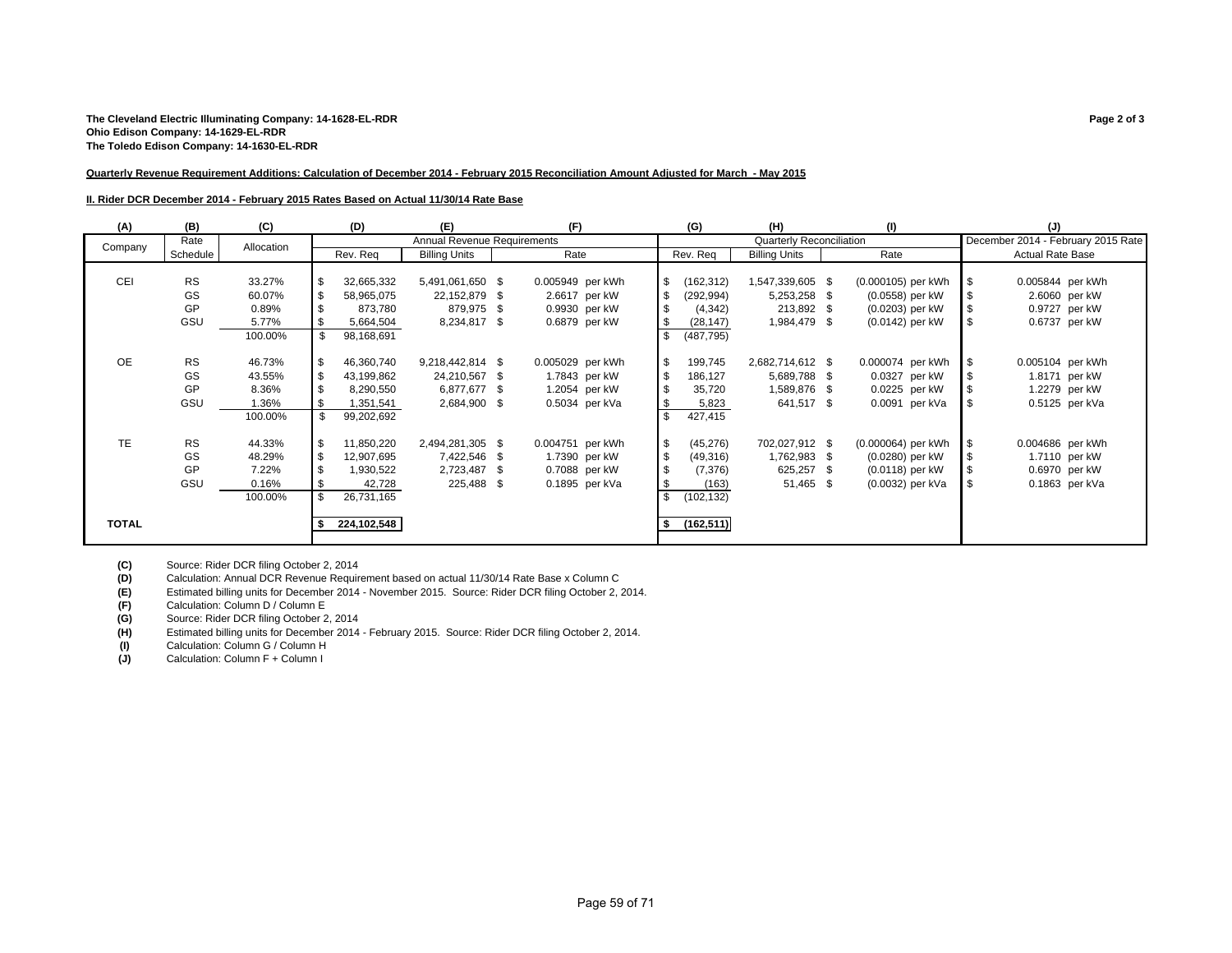#### **The Cleveland Electric Illuminating Company: 14-1628-EL-RDR Page 3 of 3 Ohio Edison Company: 14-1629-EL-RDR The Toledo Edison Company: 14-1630-EL-RDR**

#### **Quarterly Revenue Requirement Additions: Calculation of December 2014 - February 2015 Reconciliation Amount Adjusted for March - May 2015**

#### **III. Estimated Rider DCR Reconciliation Amount for March - May 2015**

| (A)          | (B)       | (C)                        | (D)                                                                   |                          | (E)              | (F)                  |      | (G)            |
|--------------|-----------|----------------------------|-----------------------------------------------------------------------|--------------------------|------------------|----------------------|------|----------------|
| Company      | Rate      |                            | December 2014 - February 2015 Rate December 2014 - February 2015 Rate |                          |                  |                      |      | Reconciliation |
|              | Schedule  | <b>Estimated Rate Base</b> | <b>Actual Rate Base</b>                                               |                          | Difference       | <b>Billing Units</b> |      | Amount         |
|              |           |                            |                                                                       |                          |                  |                      |      |                |
| CEI          | <b>RS</b> | 0.005770 per kWh           | \$<br>0.005844 per kWh                                                | \$<br>0.000073 per kWh   |                  | 1,547,339,605 \$     |      | 113,633        |
|              | GS        | 2.5731 per kW              | \$<br>2.6060 per kW                                                   | \$                       | 0.0329 per kW    | 5,253,258            | - \$ | 172,617        |
|              | GP        | 0.9604 per kW              | \$<br>0.9727 per kW                                                   | \$                       | 0.0123 per kW    | 213,892 \$           |      | 2,622          |
|              | GSU       | \$<br>0.6652 per kW        | \$<br>0.6737 per kW                                                   | \$                       | 0.0085 per kW    | 1,984,479            | S.   | 16,852         |
|              |           |                            |                                                                       |                          |                  |                      |      | 305,723        |
|              |           |                            |                                                                       |                          |                  |                      |      |                |
| OE           | <b>RS</b> | \$<br>0.004099 per kWh     | \$<br>0.004036 per kWh                                                | \$<br>(0.000063) per kWh |                  | 2,682,714,612 \$     |      | (169, 881)     |
|              | GS        | 1.4593 per kW              | \$<br>1.4368 per kW                                                   | \$<br>$(0.0225)$ per kW  |                  | 5,689,788            | -S   | (127, 835)     |
|              | GP        | 0.9861 per kW              | 0.9709 per kW                                                         | \$<br>(0.0152) per kW    |                  | 1,589,876            | - \$ | (24, 131)      |
|              | GSU       | 0.4116 per kVa             | \$<br>0.4052 per kVa                                                  | \$                       | (0.0063) per kVa | 641,517              | - \$ | (4,066)        |
|              |           |                            |                                                                       |                          |                  |                      |      | (325, 914)     |
|              |           |                            |                                                                       |                          |                  |                      |      |                |
| TE           | <b>RS</b> | \$<br>0.004858 per kWh     | \$<br>0.004686 per kWh                                                | \$<br>(0.000171) per kWh |                  | 702,027,912 \$       |      | (120, 096)     |
|              | GS        | 1.7736 per kW              | \$<br>1.7110 per kW                                                   | \$<br>(0.0626) per kW    |                  | 1,762,983            | -S   | (110, 392)     |
|              | GP        | 0.7226 per kW              | \$<br>0.6970 per kW                                                   | \$<br>(0.0255) per kW    |                  | 625,257              | - \$ | (15,959)       |
|              | GSU       | \$<br>0.1931 per kVa       | \$<br>0.1863 per kVa                                                  | \$                       | (0.0068) per kVa | 51,465               | - \$ | (351)          |
|              |           |                            |                                                                       |                          |                  |                      |      | (246, 798)     |
|              |           |                            |                                                                       |                          |                  |                      |      |                |
| <b>TOTAL</b> |           |                            |                                                                       |                          |                  |                      |      | (266, 988)     |
|              |           |                            |                                                                       |                          |                  |                      |      |                |

**(C)** Source: Section I, Column J. OE rates are as filed in the October 2, 2014 DCR filing, which include an adjustment such that the estimated aggregate 2014 DCR revenue does not exceed the annual aggregate cap.

**(D)** Source: Section II, Column J. OE rates are calculated as follows: (Column C / Section I, Column J) x Section II, Column J

**(E)** Calculation: Column D - Column C **(F)** Estimated billing units for December 2014 - February 2015. Source: Rider DCR filing October 2, 2014.

**(G)** Calculation: Column E x Column F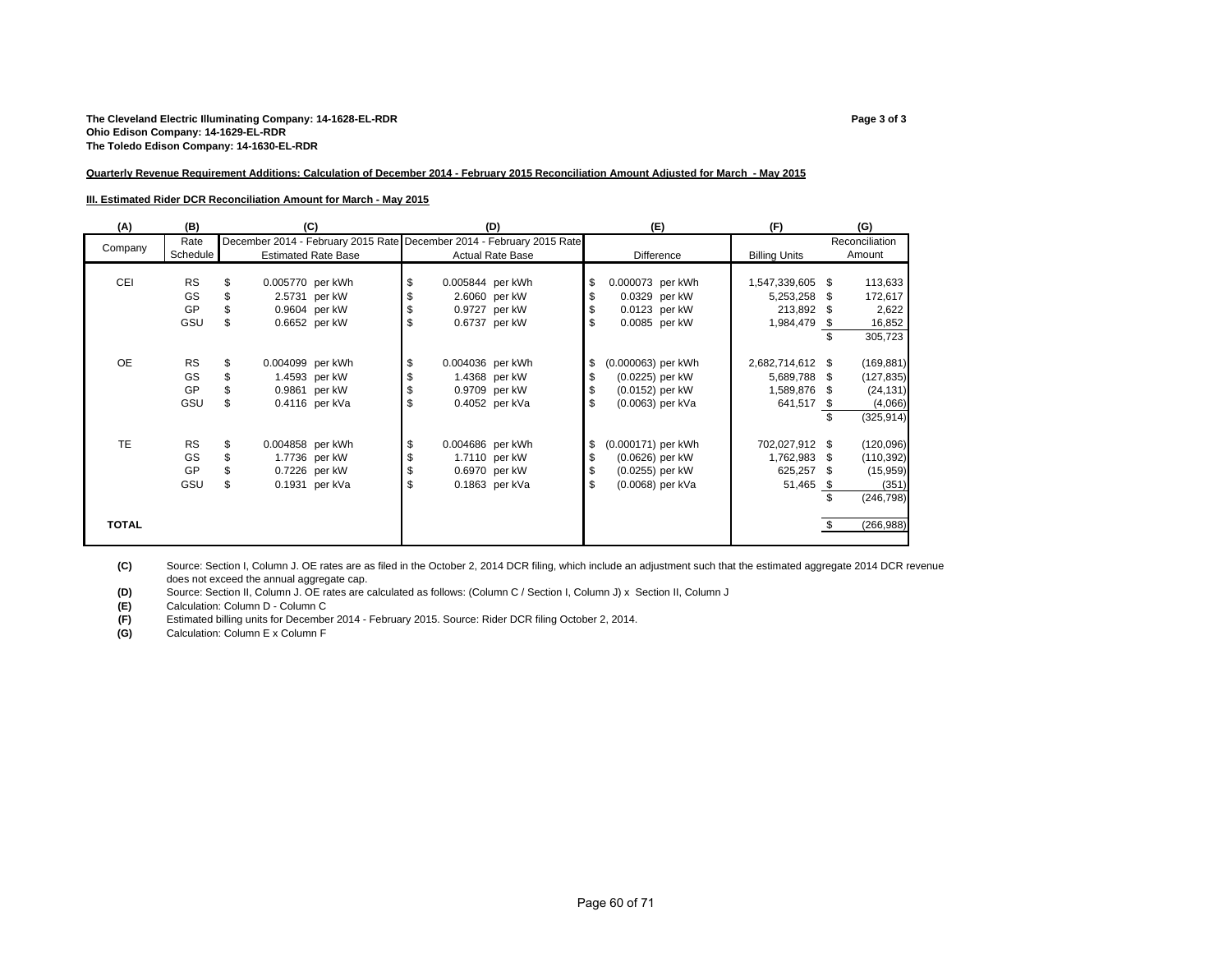The Cleveland Electric Illuminating Company: 14-1628-EL-RDR Ohio Edison Company: 14-1629-EL-RDR The Toledo Edison Company: 14-1630-EL-RDR

# Energy and Demand Forecast

Source: All forecasted numbers associated with the 2015 Budget as of December 2014.

# *Annual Energy (March 2015 - February 2016) :*

Source: 2015 Budget as of December 2014.

|           |     | <u>CEI</u>     | <u>OE</u>      | <u>ТЕ</u>     | Total          |
|-----------|-----|----------------|----------------|---------------|----------------|
| <b>RS</b> | kWh | 5,426,789,915  | 9,159,845,157  | 2,496,653,172 | 17,083,288,245 |
| GS        | kWh | 6,614,294,970  | 6,514,394,030  | 2,029,458,108 | 15,158,147,108 |
| GP        | kWh | 442.263.814    | 2,892,846,985  | 1,048,127,761 | 4,383,238,560  |
| GSU       | kWh | 3,958,207,520  | 1,076,234,719  | 113,610,013   | 5,148,052,252  |
| Total     |     | 16,441,556,219 | 19,643,320,891 | 5,687,849,054 | 41,772,726,165 |

### *Annual Demand (March 2015 - February 2016) :*

Source: 2015 Budget as of December 2014.

|     |        | CEI        | <u>OE</u>  | TЕ        |
|-----|--------|------------|------------|-----------|
| GS  | kW     | 22,191,537 | 23,973,208 | 7,598,795 |
| GP  | kW     | 875.946    | 6,939,842  | 2,766,488 |
| GSU | kW/kVA | 8,804,978  | 2,726,779  | 223,672   |

## *March - May 2015 Energy:*

Source: 2015 Budget as of December 2014.

|           |      | <u>CEI</u>    | <u>OE</u>     | TЕ            | Total         |
|-----------|------|---------------|---------------|---------------|---------------|
| <b>RS</b> | kWh. | 1,207,278,142 | 2,061,460,240 | 523,936,897   | 3,792,675,280 |
| GS        | kWh  | 1,613,339,623 | 1,573,880,416 | 487,494,435   | 3,674,714,474 |
| <b>GP</b> | kWh  | 107,695,365   | 715,847,428   | 258,825,844   | 1,082,368,637 |
| GSU       | kWh  | 980,760,032   | 267, 151, 418 | 28,802,169    | 1,276,713,619 |
| Total     |      | 3,909,073,161 | 4,618,339,502 | 1,299,059,345 | 9,826,472,009 |

### *March - May 2015 Demand:*

Source: 2015 Budget as of December 2014.

|     |        | CEI       | <u>ОЕ</u> | TЕ        |
|-----|--------|-----------|-----------|-----------|
| GS  | kW     | 5,369,411 | 5,779,643 | 1,824,537 |
| GP  | kW     | 208.439   | 1,662,429 | 664.909   |
| GSU | kW/kVA | 2,154,464 | 657,366   | 54.037    |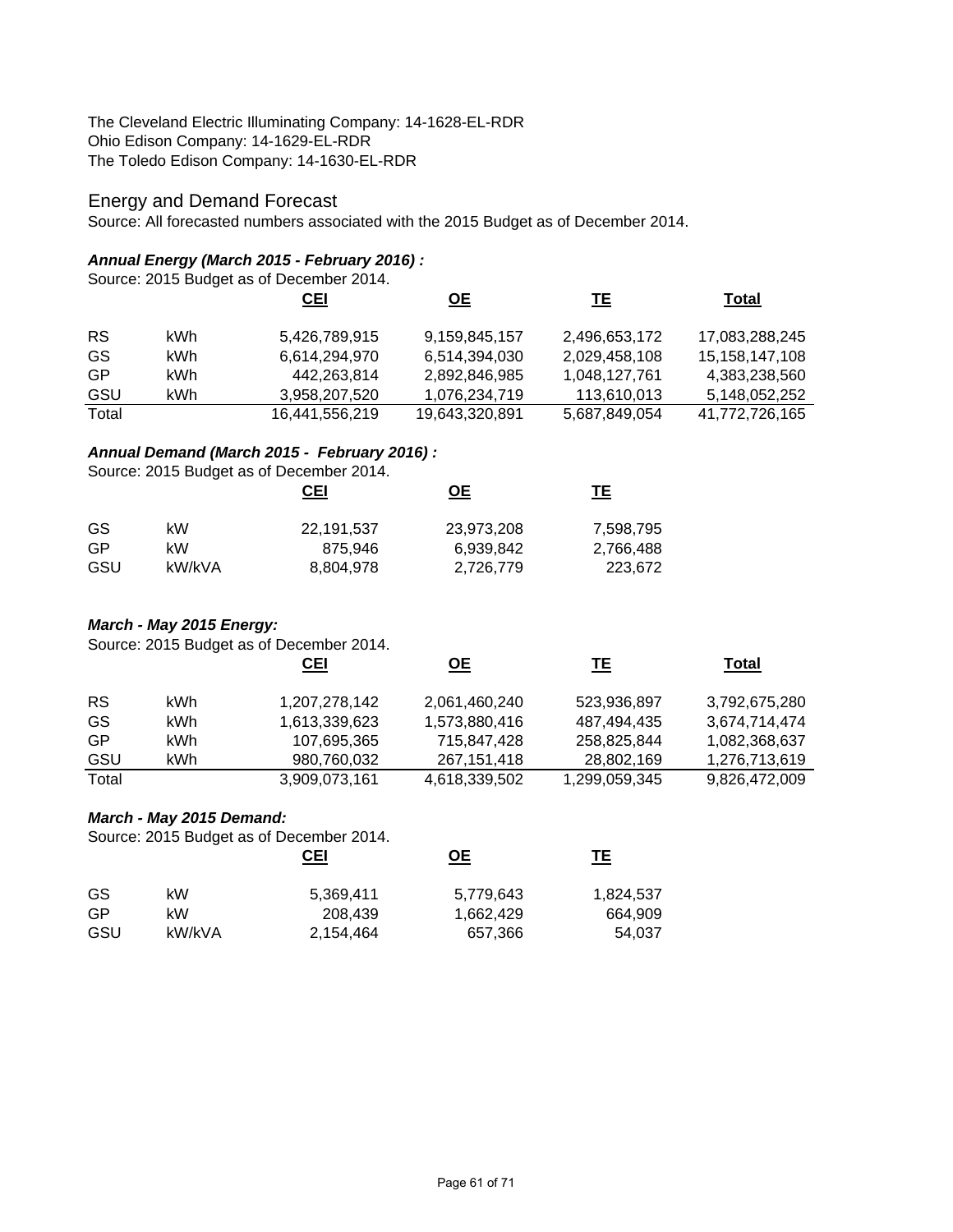|                                          |                |          |          | <b>Bill Data</b>   |    |                  |    |               |          |
|------------------------------------------|----------------|----------|----------|--------------------|----|------------------|----|---------------|----------|
|                                          | Level of       | Level of |          | <b>Bill with</b>   |    | <b>Bill with</b> |    | <b>Dollar</b> | Percent  |
| Line                                     | Demand         | Usage    |          | <b>Current DCR</b> |    | Proposed DCR     |    | Increase      | Increase |
| No.                                      | (kW)           | (kWH)    |          | (3)                |    | (3)              |    | $(D)-(C)$     | (E)/(C)  |
|                                          | (A)            | (B)      |          | (C)                |    | (D)              |    | (E)           | (F)      |
| Residential Service - Standard (Rate RS) |                |          |          |                    |    |                  |    |               |          |
| 1                                        | 0              | 250      | \$       | 35.84              | \$ | 35.85            | \$ | 0.01          | 0.0%     |
| $\overline{c}$                           | 0              | 500      | \$       | 67.45              | \$ | 67.47            | \$ | 0.02          | 0.0%     |
| 3                                        | $\overline{0}$ | 750      | \$       | 99.07              | \$ | 99.10            | \$ | 0.03          | 0.0%     |
| 4                                        | 0              | 1,000    | \$       | 130.71             | \$ | 130.75           | \$ | 0.04          | 0.0%     |
| 5                                        | 0              | 1,250    | \$       | 162.31             | \$ | 162.36           | \$ | 0.05          | 0.0%     |
| 6                                        | 0              | 1,500    | \$       | 193.92             | \$ | 193.97           | \$ | 0.06          | 0.0%     |
| $\overline{7}$                           | 0              | 2,000    | \$       | 257.14             | \$ | 257.22           | \$ | 0.07          | 0.0%     |
| 8                                        | 0              | 2,500    | \$       | 320.17             | \$ | 320.26           | \$ | 0.09          | 0.0%     |
| 9                                        | 0              | 3,000    |          | 383.16             | \$ | 383.28           | \$ | 0.11          | 0.0%     |
| 10                                       | 0              | 3,500    | \$<br>\$ | 446.14             | \$ | 446.27           | \$ | 0.13          | 0.0%     |
| 11                                       | 0              | 4,000    | \$       | 509.16             | \$ | 509.30           | \$ | 0.15          | 0.0%     |
| 12                                       | 0              | 4,500    | \$       | 572.15             | \$ | 572.32           | \$ | 0.17          | 0.0%     |
| 13                                       | 0              | 5,000    | \$       | 635.19             | \$ | 635.37           | \$ | 0.19          | 0.0%     |
| 14                                       | 0              | 5,500    | \$       | 698.16             | \$ | 698.37           | \$ | 0.20          | 0.0%     |
| 15                                       | 0              | 6,000    |          | 761.16             | \$ | 761.38           | \$ | 0.22          | 0.0%     |
| 16                                       | 0              | 6,500    | \$\$     | 824.17             | \$ | 824.41           | \$ | 0.24          | 0.0%     |
| 17                                       | 0              | 7,000    |          | 887.16             | \$ | 887.42           | \$ | 0.26          | 0.0%     |
| 18                                       | 0              | 7,500    | \$       | 950.17             | \$ | 950.45           | \$ | 0.28          | 0.0%     |
| 19                                       | 0              | 8,000    | \$       | 1,013.15           | \$ | 1,013.45         | \$ | 0.30          | 0.0%     |
| 20                                       | 0              | 8,500    | \$       | 1,076.17           | \$ | 1,076.49         | \$ | 0.31          | 0.0%     |
| 21                                       | 0              | 9,000    | \$       | 1,139.14           | \$ | 1,139.47         | \$ | 0.33          | 0.0%     |
| 22                                       | $\mathbf 0$    | 9,500    | \$       | 1,202.19           | \$ | 1,202.54         | \$ | 0.35          | 0.0%     |
| 23                                       | 0              | 10,000   | \$       | 1,265.15           | \$ | 1,265.52         | \$ | 0.37          | 0.0%     |
| 24                                       | 0              | 10,500   | \$       | 1,328.16           | \$ | 1,328.55         | \$ | 0.39          | 0.0%     |
| 25                                       | $\mathbf 0$    | 11,000   | \$       | 1,391.18           | \$ | 1,391.59         | \$ | 0.41          | 0.0%     |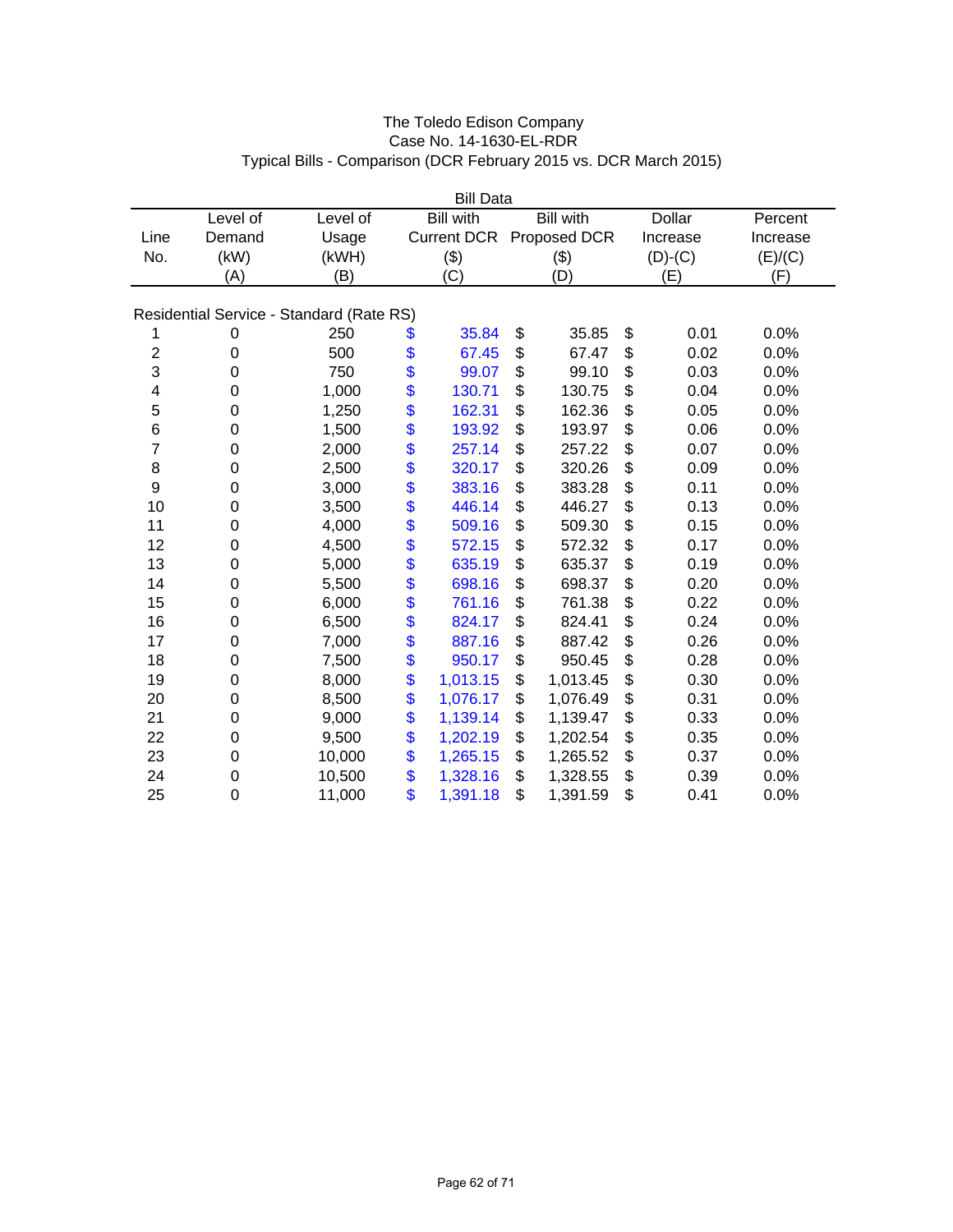|                |             |                                              | <b>Bill Data</b>   |                  |               |          |
|----------------|-------------|----------------------------------------------|--------------------|------------------|---------------|----------|
|                | Level of    | Level of                                     | <b>Bill with</b>   | <b>Bill</b> with | <b>Dollar</b> | Percent  |
| Line           | Demand      | Usage                                        | <b>Current DCR</b> | Proposed DCR     | Increase      | Increase |
| No.            | (kW)        | (kWH)                                        | (3)                | (3)              | $(D)-(C)$     | (E)/(C)  |
|                | (A)         | (B)                                          | (C)                | (D)              | (E)           | (F)      |
|                |             | Residential Service - All-Electric (Rate RS) |                    |                  |               |          |
| 1              | 0           | 250                                          | \$<br>35.84        | \$<br>35.85      | \$<br>0.01    | 0.0%     |
| $\overline{c}$ | $\mathbf 0$ | 500                                          | \$<br>67.45        | \$<br>67.47      | \$<br>0.02    | 0.0%     |
| 3              | $\mathbf 0$ | 750                                          | \$<br>89.92        | \$<br>89.95      | \$<br>0.03    | 0.0%     |
| 4              | 0           | 1,000                                        | \$<br>112.41       | \$<br>112.45     | \$<br>0.04    | 0.0%     |
| 5              | 0           | 1,250                                        | \$<br>134.86       | \$<br>134.91     | \$<br>0.05    | 0.0%     |
| 6              | $\mathbf 0$ | 1,500                                        | \$<br>157.32       | \$<br>157.37     | \$<br>0.06    | 0.0%     |
| $\overline{7}$ | $\mathbf 0$ | 2,000                                        | \$<br>202.24       | \$<br>202.32     | \$<br>0.07    | 0.0%     |
| 8              | $\mathbf 0$ | 2,500                                        | \$<br>239.92       | \$<br>240.01     | \$<br>0.09    | 0.0%     |
| 9              | $\mathbf 0$ | 3,000                                        | \$<br>277.56       | \$<br>277.68     | \$<br>0.11    | 0.0%     |
| 10             | $\mathbf 0$ | 3,500                                        | \$<br>315.19       | \$<br>315.32     | \$<br>0.13    | 0.0%     |
| 11             | 0           | 4,000                                        | \$<br>352.86       | \$<br>353.00     | \$<br>0.15    | 0.0%     |
| 12             | $\mathbf 0$ | 4,500                                        | \$<br>390.50       | \$<br>390.67     | \$<br>0.17    | 0.0%     |
| 13             | $\mathbf 0$ | 5,000                                        | \$<br>428.19       | \$<br>428.37     | \$<br>0.19    | 0.0%     |
| 14             | $\mathbf 0$ | 5,500                                        | \$<br>465.81       | \$<br>466.02     | \$<br>0.20    | 0.0%     |
| 15             | 0           | 6,000                                        | \$<br>503.46       | \$<br>503.68     | \$<br>0.22    | 0.0%     |
| 16             | 0           | 6,500                                        | \$<br>541.12       | \$<br>541.36     | \$<br>0.24    | 0.0%     |
| 17             | $\mathbf 0$ | 7,000                                        | \$<br>578.76       | \$<br>579.02     | \$<br>0.26    | 0.0%     |
| 18             | $\mathbf 0$ | 7,500                                        | \$<br>616.42       | \$<br>616.70     | \$<br>0.28    | 0.0%     |
| 19             | $\mathbf 0$ | 8,000                                        | \$<br>654.05       | \$<br>654.35     | \$<br>0.30    | 0.0%     |
| 20             | $\mathbf 0$ | 8,500                                        | \$<br>691.72       | \$<br>692.04     | \$<br>0.31    | 0.0%     |
| 21             | $\mathbf 0$ | 9,000                                        | \$<br>729.34       | \$<br>729.67     | \$<br>0.33    | 0.0%     |
| 22             | $\mathbf 0$ | 9,500                                        | \$<br>767.04       | \$<br>767.39     | \$<br>0.35    | 0.0%     |
| 23             | $\mathbf 0$ | 10,000                                       | \$<br>804.65       | \$<br>805.02     | \$<br>0.37    | 0.0%     |
| 24             | 0           | 10,500                                       | \$<br>842.31       | \$<br>842.70     | \$<br>0.39    | 0.0%     |
| 25             | 0           | 11,000                                       | \$<br>879.98       | \$<br>880.39     | \$<br>0.41    | 0.0%     |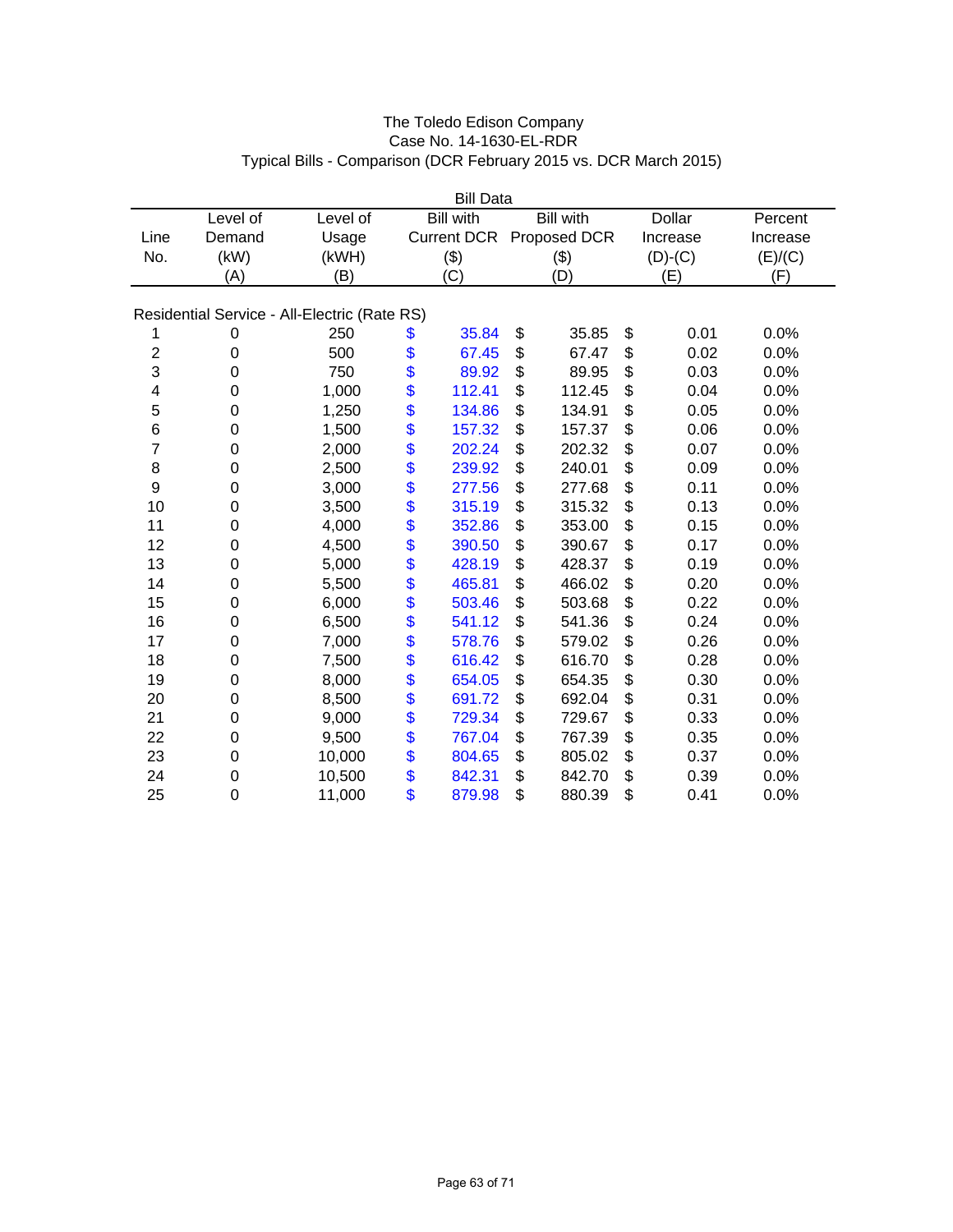|                |          |                                                   |    | <b>Bill Data</b>   |    |                  |    |               |          |  |  |
|----------------|----------|---------------------------------------------------|----|--------------------|----|------------------|----|---------------|----------|--|--|
|                | Level of | Level of                                          |    | <b>Bill with</b>   |    | <b>Bill with</b> |    | <b>Dollar</b> | Percent  |  |  |
| Line           | Demand   | Usage                                             |    | <b>Current DCR</b> |    | Proposed DCR     |    | Increase      | Increase |  |  |
| No.            | (kW)     | (kWH)                                             |    | (3)                |    | (3)              |    | $(D)-(C)$     | (E)/(C)  |  |  |
|                | (A)      | (B)                                               |    | (C)                |    | (D)              |    | (E)           | (F)      |  |  |
|                |          |                                                   |    |                    |    |                  |    |               |          |  |  |
|                |          | Residential Service - All-Electric Apt. (Rate RS) |    |                    |    |                  |    |               |          |  |  |
| 1              | 0        | 250                                               | \$ | 30.26              | \$ | 30.27            | \$ | 0.01          | 0.0%     |  |  |
| $\overline{2}$ | 0        | 500                                               | \$ | 56.30              | \$ | 56.32            | \$ | 0.02          | 0.0%     |  |  |
| 3              | 0        | 750                                               | \$ | 73.19              | \$ | 73.22            | \$ | 0.03          | 0.0%     |  |  |
| 4              | 0        | 1,000                                             | \$ | 90.11              | \$ | 90.15            | \$ | 0.04          | 0.0%     |  |  |
| 5              | 0        | 1,250                                             | \$ | 106.98             | \$ | 107.03           | \$ | 0.05          | 0.0%     |  |  |
| 6              | 0        | 1,500                                             | \$ | 123.87             | \$ | 123.92           | \$ | 0.06          | 0.0%     |  |  |
| $\overline{7}$ | 0        | 2,000                                             | \$ | 157.64             | \$ | 157.72           | \$ | 0.07          | 0.0%     |  |  |
| 8              | 0        | 2,500                                             | \$ | 202.37             | \$ | 202.46           | \$ | 0.09          | 0.0%     |  |  |
| 9              | 0        | 3,000                                             |    | 247.06             | \$ | 247.18           | \$ | 0.11          | 0.0%     |  |  |
| 10             | 0        | 3,500                                             | \$ | 291.74             | \$ | 291.87           | \$ | 0.13          | 0.0%     |  |  |
| 11             | 0        | 4,000                                             | \$ | 336.46             | \$ | 336.60           | \$ | 0.15          | 0.0%     |  |  |
| 12             | 0        | 4,500                                             | \$ | 381.15             | \$ | 381.32           | \$ | 0.17          | 0.0%     |  |  |
| 13             | 0        | 5,000                                             | \$ | 425.89             | \$ | 426.07           | \$ | 0.19          | 0.0%     |  |  |
| 14             | 0        | 5,500                                             | \$ | 470.56             | \$ | 470.77           | \$ | 0.20          | 0.0%     |  |  |
| 15             | 0        | 6,000                                             | \$ | 515.26             | \$ | 515.48           | \$ | 0.22          | 0.0%     |  |  |
| 16             | 0        | 6,500                                             |    | 559.97             | \$ | 560.21           | \$ | 0.24          | 0.0%     |  |  |
| 17             | 0        | 7,000                                             | \$ | 604.66             | \$ | 604.92           | \$ | 0.26          | 0.0%     |  |  |
| 18             | 0        | 7,500                                             | \$ | 649.37             | \$ | 649.65           | \$ | 0.28          | 0.0%     |  |  |
| 19             | 0        | 8,000                                             | \$ | 694.05             | \$ | 694.35           | \$ | 0.30          | 0.0%     |  |  |
| 20             | 0        | 8,500                                             | \$ | 738.77             | \$ | 739.09           | \$ | 0.31          | 0.0%     |  |  |
| 21             | 0        | 9,000                                             | \$ | 783.44             | \$ | 783.77           | \$ | 0.33          | 0.0%     |  |  |
| 22             | 0        | 9,500                                             | \$ | 828.19             | \$ | 828.54           | \$ | 0.35          | 0.0%     |  |  |
| 23             | 0        | 10,000                                            | \$ | 872.85             | \$ | 873.22           | \$ | 0.37          | 0.0%     |  |  |
| 24             | 0        | 10,500                                            | \$ | 917.56             | \$ | 917.95           | \$ | 0.39          | 0.0%     |  |  |
| 25             | 0        | 11,000                                            | \$ | 962.28             | \$ | 962.69           | \$ | 0.41          | 0.0%     |  |  |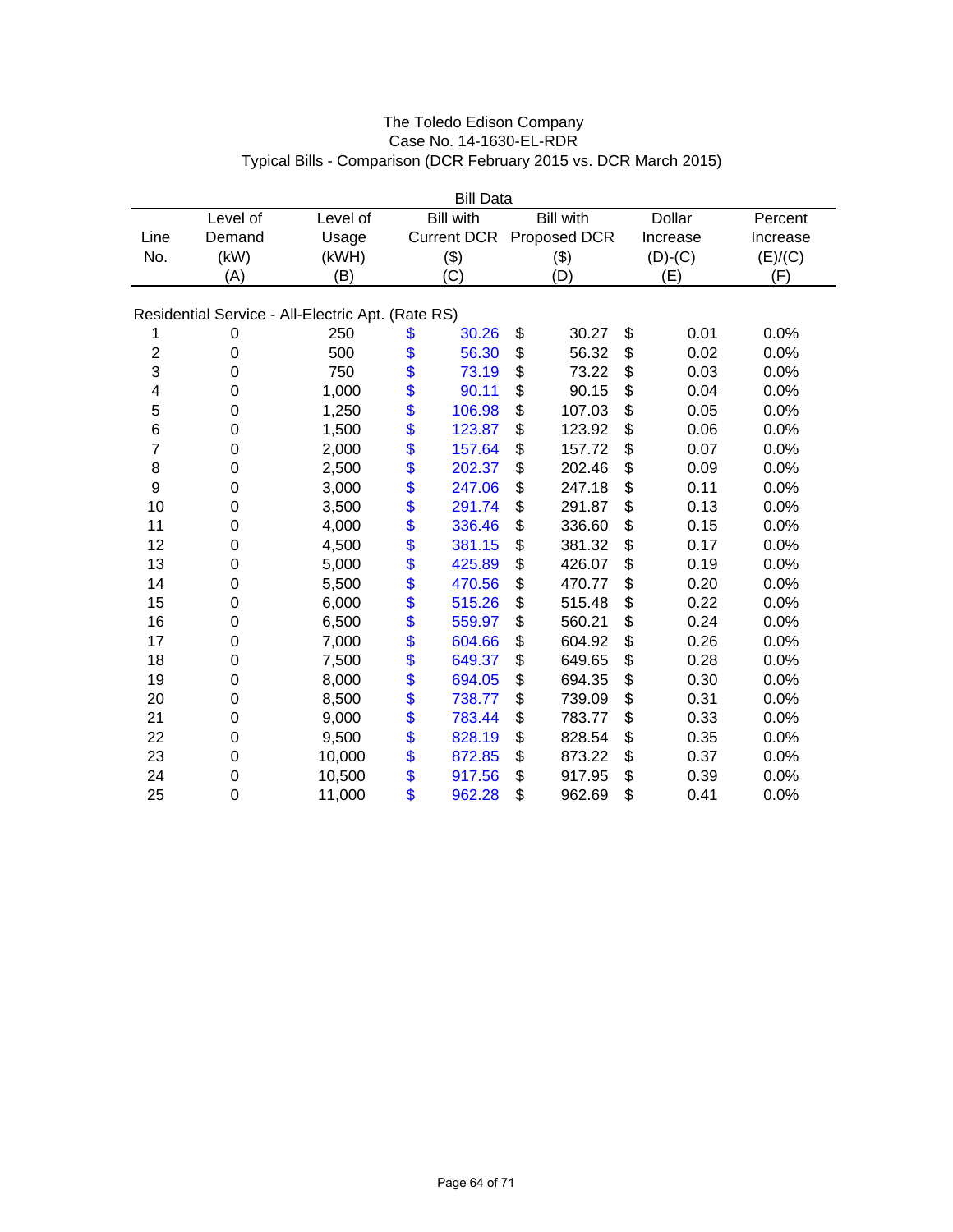|                |          |                                               |               | <b>Bill Data</b> |    |                          |    |               |          |  |
|----------------|----------|-----------------------------------------------|---------------|------------------|----|--------------------------|----|---------------|----------|--|
|                | Level of | Level of                                      |               | <b>Bill with</b> |    | <b>Bill with</b>         |    | <b>Dollar</b> | Percent  |  |
| Line           | Demand   | Usage                                         |               |                  |    | Current DCR Proposed DCR |    | Increase      | Increase |  |
| No.            | (kW)     | (kWH)                                         |               | (3)              |    | (3)                      |    | $(D)-(C)$     | (E)/(C)  |  |
|                | (A)      | (B)                                           |               | (C)              |    | (D)                      |    | (E)           | (F)      |  |
|                |          |                                               |               |                  |    |                          |    |               |          |  |
|                |          | Residential Service - Water Heating (Rate RS) |               |                  |    |                          |    |               |          |  |
| 1              | 0        | 250                                           | \$            | 35.84            | \$ | 35.85                    | \$ | 0.01          | 0.0%     |  |
| $\overline{2}$ | 0        | 500                                           | \$            | 67.45            | \$ | 67.47                    | \$ | 0.02          | 0.0%     |  |
| 3              | 0        | 750                                           | \$            | 93.42            | \$ | 93.45                    | \$ | 0.03          | 0.0%     |  |
| 4              | 0        | 1,000                                         | \$            | 119.41           | \$ | 119.45                   | \$ | 0.04          | 0.0%     |  |
| 5              | 0        | 1,250                                         | \$            | 145.36           | \$ | 145.41                   | \$ | 0.05          | 0.0%     |  |
| 6              | 0        | 1,500                                         | \$            | 171.32           | \$ | 171.37                   | \$ | 0.06          | 0.0%     |  |
| $\overline{7}$ | 0        | 2,000                                         | \$            | 223.24           | \$ | 223.32                   | \$ | 0.07          | 0.0%     |  |
| 8              | 0        | 2,500                                         | \$            | 274.97           | \$ | 275.06                   | \$ | 0.09          | 0.0%     |  |
| 9              | 0        | 3,000                                         |               | 326.66           | \$ | 326.78                   | \$ | 0.11          | 0.0%     |  |
| 10             | 0        | 3,500                                         | \$<br>\$      | 378.34           | \$ | 378.47                   | \$ | 0.13          | 0.0%     |  |
| 11             | 0        | 4,000                                         | \$            | 430.06           | \$ | 430.20                   | \$ | 0.15          | 0.0%     |  |
| 12             | 0        | 4,500                                         | \$            | 481.75           | \$ | 481.92                   | \$ | 0.17          | 0.0%     |  |
| 13             | 0        | 5,000                                         |               | 533.49           | \$ | 533.67                   | \$ | 0.19          | 0.0%     |  |
| 14             | 0        | 5,500                                         | $\frac{6}{3}$ | 585.16           | \$ | 585.37                   | \$ | 0.20          | 0.0%     |  |
| 15             | 0        | 6,000                                         | \$            | 636.86           | \$ | 637.08                   | \$ | 0.22          | 0.0%     |  |
| 16             | 0        | 6,500                                         |               | 688.57           | \$ | 688.81                   | \$ | 0.24          | 0.0%     |  |
| 17             | 0        | 7,000                                         | \$<br>\$      | 740.26           | \$ | 740.52                   | \$ | 0.26          | 0.0%     |  |
| 18             | 0        | 7,500                                         | \$            | 791.97           | \$ | 792.25                   | \$ | 0.28          | 0.0%     |  |
| 19             | 0        | 8,000                                         | \$            | 843.65           | \$ | 843.95                   | \$ | 0.30          | 0.0%     |  |
| 20             | 0        | 8,500                                         | \$            | 895.37           | \$ | 895.69                   | \$ | 0.31          | 0.0%     |  |
| 21             | 0        | 9,000                                         | \$            | 947.04           | \$ | 947.37                   | \$ | 0.33          | 0.0%     |  |
| 22             | 0        | 9,500                                         | \$            | 998.79           | \$ | 999.14                   | \$ | 0.35          | 0.0%     |  |
| 23             | 0        | 10,000                                        | \$            | 1,050.45         | \$ | 1,050.82                 | \$ | 0.37          | 0.0%     |  |
| 24             | 0        | 10,500                                        | \$            | 1,102.16         | \$ | 1,102.55                 | \$ | 0.39          | 0.0%     |  |
| 25             | 0        | 11,000                                        | \$            | 1,153.88         | \$ | 1,154.29                 | \$ | 0.41          | 0.0%     |  |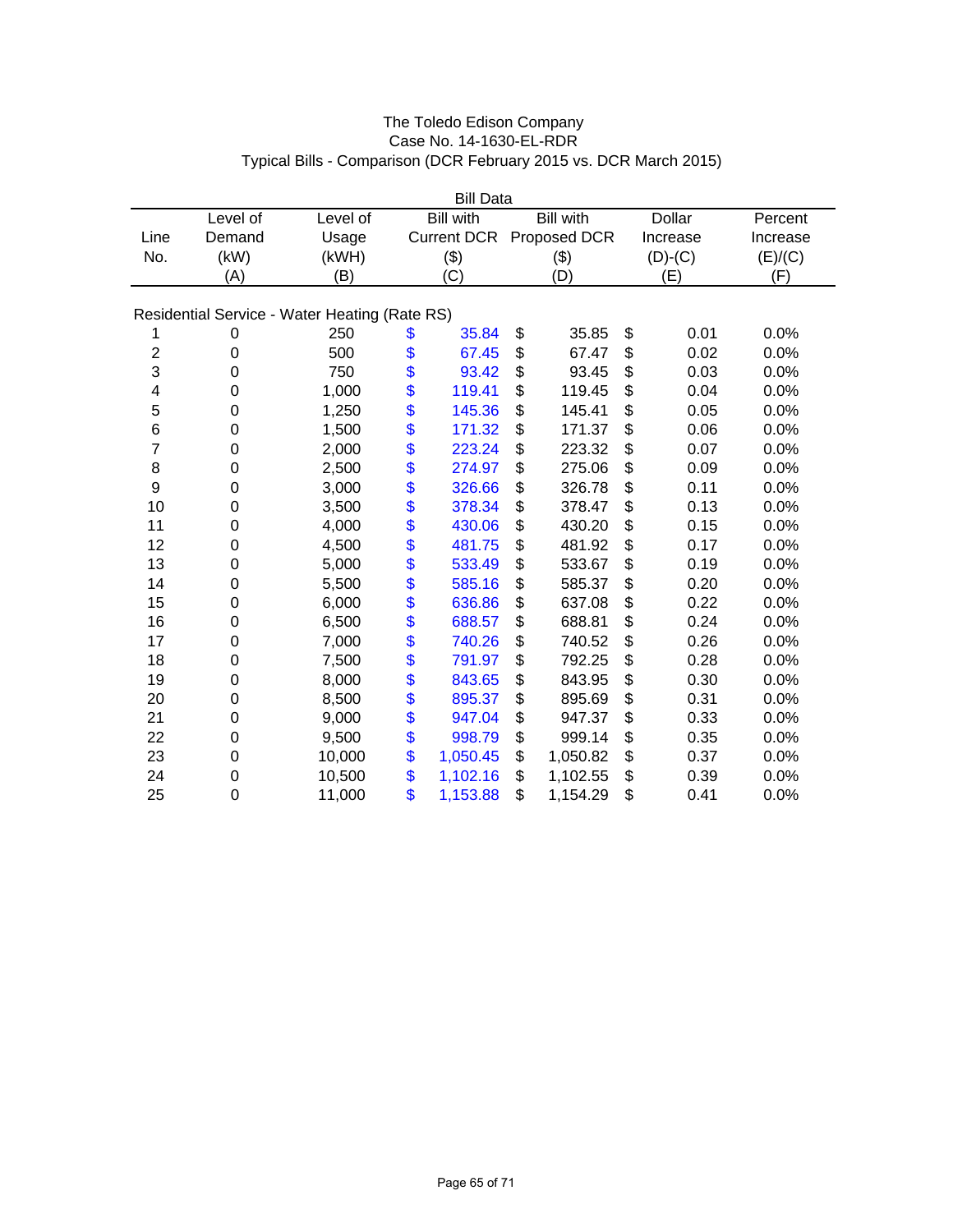|      |          |                                     | <b>Bill Data</b>   |                  |    |           |          |
|------|----------|-------------------------------------|--------------------|------------------|----|-----------|----------|
|      | Level of | Level of                            | <b>Bill with</b>   | <b>Bill with</b> |    | Dollar    | Percent  |
| Line | Demand   | Usage                               | <b>Current DCR</b> | Proposed DCR     |    | Increase  | Increase |
| No.  | (kW)     | (kWH)                               | $(\$)$             | (\$)             |    | $(D)-(C)$ | (E)/(C)  |
|      | (A)      | (B)                                 | (C)                | (D)              |    | (E)       | (F)      |
|      |          |                                     |                    |                  |    |           |          |
|      |          | General Service Secondary (Rate GS) |                    |                  |    |           |          |
|      | 10       | 1,000                               | \$<br>171.23       | \$<br>171.42     | \$ | 0.19      | 0.1%     |
| 2    | 10       | 2,000                               | \$<br>250.91       | \$<br>251.10     | S  | 0.19      | 0.1%     |
| 3    | 10       | 3,000                               | \$<br>330.18       | \$<br>330.37     | \$ | 0.19      | 0.1%     |
| 4    | 10       | 4,000                               | \$<br>409.43       | \$<br>409.62     | \$ | 0.19      | $0.0\%$  |
| 5    | 10       | 5,000                               | \$<br>488.68       | \$<br>488.87     | \$ | 0.19      | $0.0\%$  |
| 6    | 10       | 6,000                               | \$<br>567.88       | \$<br>568.07     | \$ | 0.19      | $0.0\%$  |
| 7    | 1,000    | 100,000                             | \$<br>19,114.24    | \$<br>19,133.14  | \$ | 18.90     | 0.1%     |
| 8    | 1,000    | 200,000                             | \$<br>26,982.11    | \$<br>27,001.01  | \$ | 18.90     | 0.1%     |
| 9    | 1,000    | 300,000                             | \$<br>34,849.97    | \$<br>34,868.87  | \$ | 18.90     | 0.1%     |
| 10   | 1,000    | 400,000                             | \$<br>42,717.84    | \$<br>42,736.74  | \$ | 18.90     | $0.0\%$  |
| 11   | 1,000    | 500,000                             | \$<br>50,585.71    | \$<br>50,604.61  | \$ | 18.90     | $0.0\%$  |
| 12   | 1,000    | 600,000                             | \$<br>58,453.57    | \$<br>58,472.47  | \$ | 18.90     | $0.0\%$  |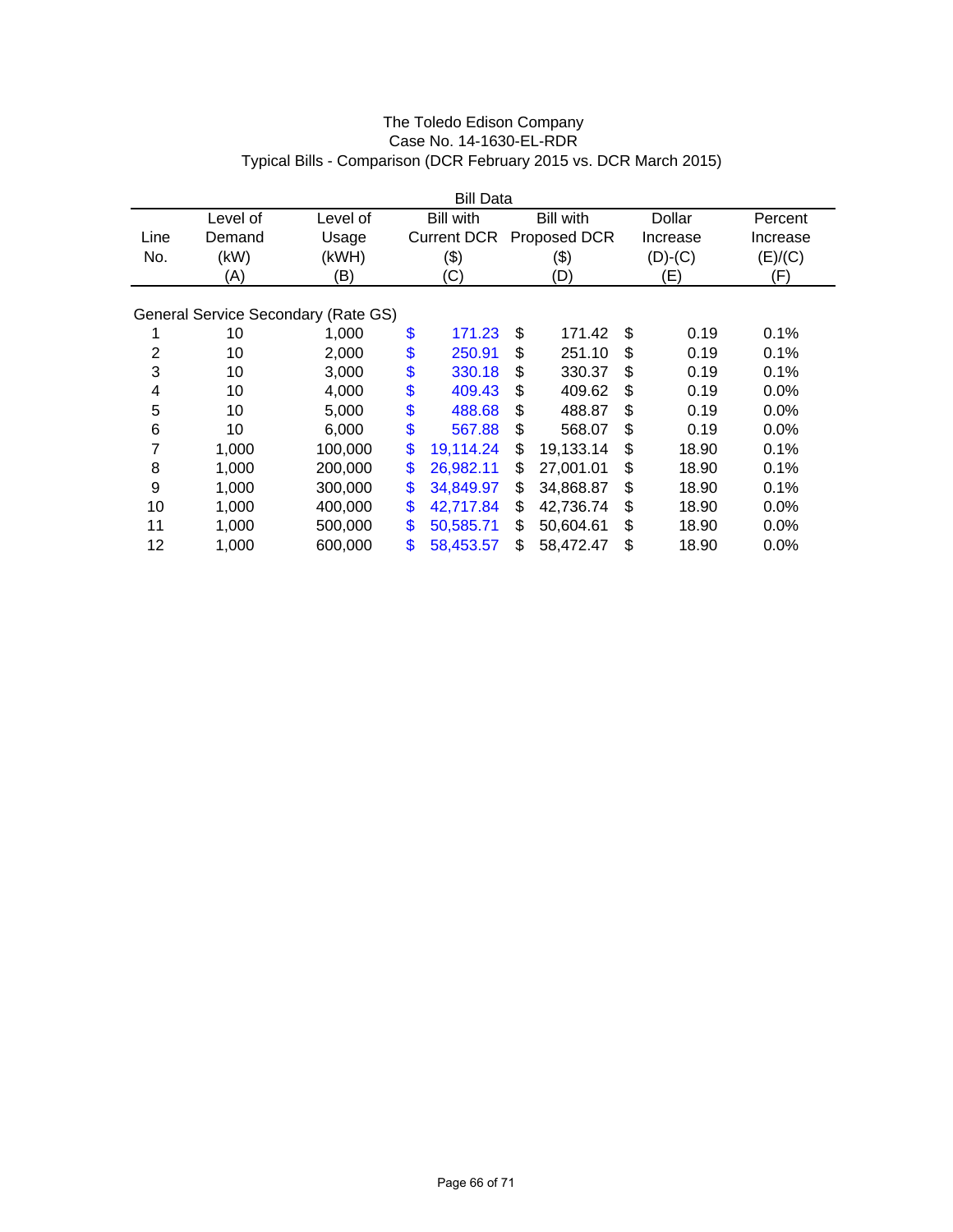|      |                                   |           |    | <b>Bill Data</b>   |     |                  |             |          |  |
|------|-----------------------------------|-----------|----|--------------------|-----|------------------|-------------|----------|--|
|      | Level of                          | Level of  |    | <b>Bill with</b>   |     | <b>Bill with</b> | Dollar      | Percent  |  |
| Line | Demand                            | Usage     |    | <b>Current DCR</b> |     | Proposed DCR     | Increase    | Increase |  |
| No.  | (kW)                              | (kWH)     |    | (\$)               |     | (\$)             | $(D)-(C)$   | (E)/(C)  |  |
|      | (A)                               | (B)       |    | (C)                |     | (D)              | (E)         | (F)      |  |
|      |                                   |           |    |                    |     |                  |             |          |  |
|      | General Service Primary (Rate GP) |           |    |                    |     |                  |             |          |  |
|      | 500                               | 50,000    | \$ | 6,122.02           | \$  | 6,128.92         | \$<br>6.90  | 0.1%     |  |
| 2    | 500                               | 100,000   | \$ | 9,991.35           | \$  | 9,998.25         | \$<br>6.90  | 0.1%     |  |
| 3    | 500                               | 150,000   | \$ | 13,860.68          | \$  | 13,867.58        | \$<br>6.90  | $0.0\%$  |  |
| 4    | 500                               | 200,000   | \$ | 17,730.02          | \$  | 17.736.92        | \$<br>6.90  | $0.0\%$  |  |
| 5    | 500                               | 250,000   | \$ | 21,599.35          | \$  | 21,606.25        | \$<br>6.90  | 0.0%     |  |
| 6    | 500                               | 300,000   | \$ | 25,468.68          | \$  | 25,475.58        | \$<br>6.90  | $0.0\%$  |  |
| 7    | 5,000                             | 500,000   | \$ | 59,642.62          | \$  | 59,711.62        | \$<br>69.00 | 0.1%     |  |
| 8    | 5,000                             | 1,000,000 | \$ | 98,267.78          | \$  | 98,336.78        | \$<br>69.00 | $0.1\%$  |  |
| 9    | 5,000                             | 1,500,000 | \$ | 136,757.01         | \$. | 136,826.01       | \$<br>69.00 | $0.1\%$  |  |
| 10   | 5,000                             | 2,000,000 | S  | 175,246.24         | \$  | 175,315.24       | \$<br>69.00 | $0.0\%$  |  |
| 11   | 5,000                             | 2,500,000 | S. | 213,735.47         |     | \$213,804.47     | \$<br>69.00 | $0.0\%$  |  |
| 12   | 5,000                             | 3,000,000 |    | \$252,224.70       |     | \$252,293.70     | \$<br>69.00 | 0.0%     |  |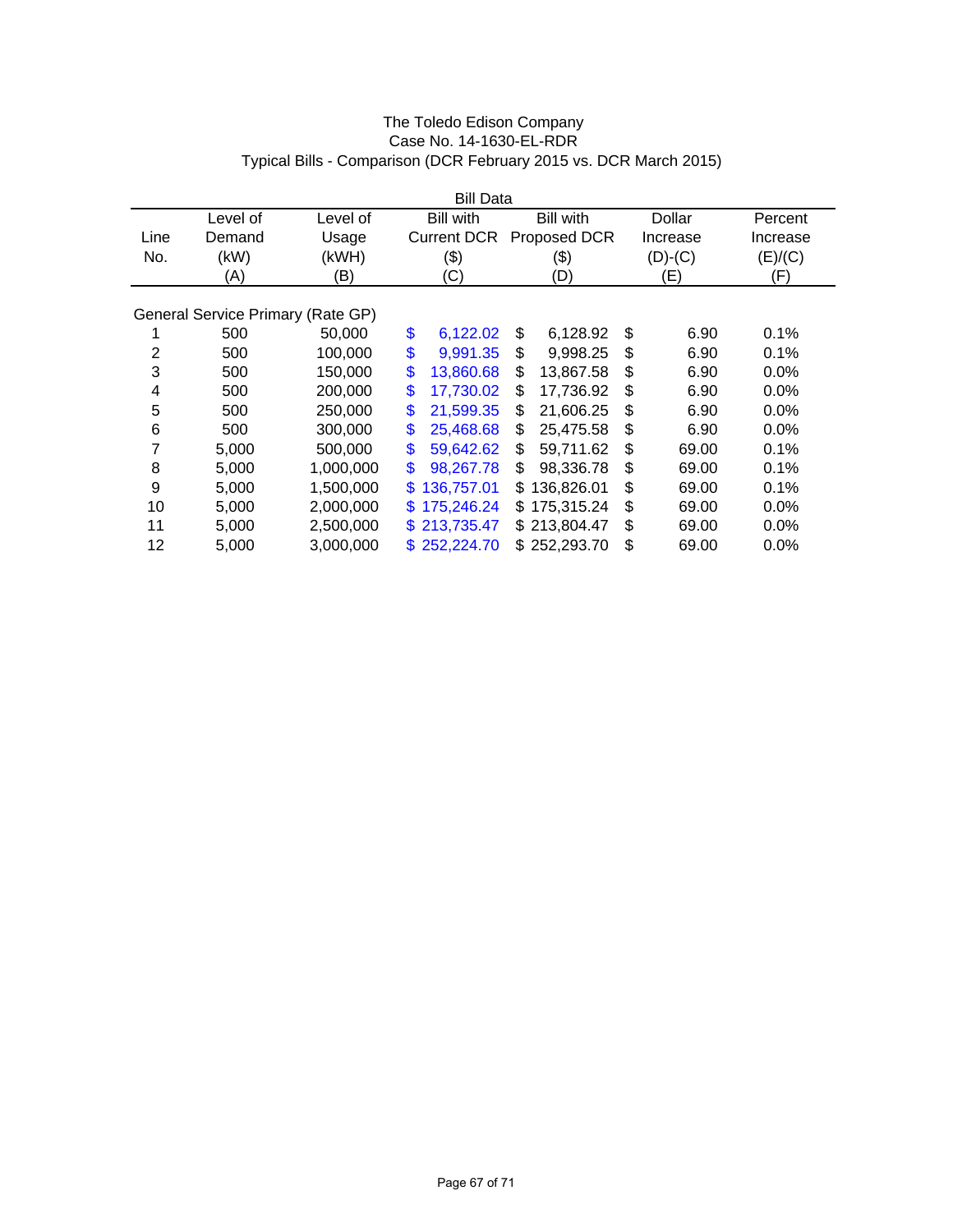|                |          |                                            | <b>Bill Data</b>   |     |                  |             |          |  |
|----------------|----------|--------------------------------------------|--------------------|-----|------------------|-------------|----------|--|
|                | Level of | Level of                                   | <b>Bill with</b>   |     | <b>Bill with</b> | Dollar      | Percent  |  |
| Line           | Demand   | Usage                                      | <b>Current DCR</b> |     | Proposed DCR     | Increase    | Increase |  |
| No.            | (kVa)    | (kWH)                                      | (3)                |     | (\$)             | $(D)-(C)$   | (E)/(C)  |  |
|                | (A)      | (B)                                        | (C)                |     | (D)              | (E)         | (F)      |  |
|                |          |                                            |                    |     |                  |             |          |  |
|                |          | General Service Subtransmission (Rate GSU) |                    |     |                  |             |          |  |
|                | 1,000    | 100,000                                    | \$<br>9,675.69     | \$  | 9,684.19         | \$<br>8.50  | 0.1%     |  |
| $\overline{2}$ | 1,000    | 200,000                                    | \$<br>16.569.16    | S   | 16.577.66        | \$<br>8.50  | 0.1%     |  |
| 3              | 1,000    | 300,000                                    | \$<br>23,462.62    | \$  | 23,471.12        | \$<br>8.50  | $0.0\%$  |  |
| 4              | 1,000    | 400,000                                    | \$<br>30,356.09    | \$  | 30,364.59        | \$<br>8.50  | 0.0%     |  |
| 5              | 1,000    | 500,000                                    | \$<br>37,249.56    | \$  | 37,258.06        | \$<br>8.50  | 0.0%     |  |
| 6              | 1,000    | 600,000                                    | \$<br>44,143.02    | \$  | 44,151.52        | \$<br>8.50  | 0.0%     |  |
| 7              | 10,000   | 1,000,000                                  | \$<br>94,647.32    | \$  | 94,732.32        | \$<br>85.00 | 0.1%     |  |
| 8              | 10,000   | 2,000,000                                  | \$<br>163,173.78   | \$. | 163,258.78       | \$<br>85.00 | 0.1%     |  |
| 9              | 10,000   | 3,000,000                                  | \$<br>231,700.24   |     | \$231,785.24     | \$<br>85.00 | $0.0\%$  |  |
| 10             | 10,000   | 4,000,000                                  | \$<br>300,226.70   |     | \$300,311.70     | \$<br>85.00 | $0.0\%$  |  |
| 11             | 10,000   | 5,000,000                                  | \$<br>368,753.17   |     | \$368,838.17     | \$<br>85.00 | $0.0\%$  |  |
| 12             | 10,000   | 6,000,000                                  | \$437,279.63       |     | \$437,364.63     | \$<br>85.00 | $0.0\%$  |  |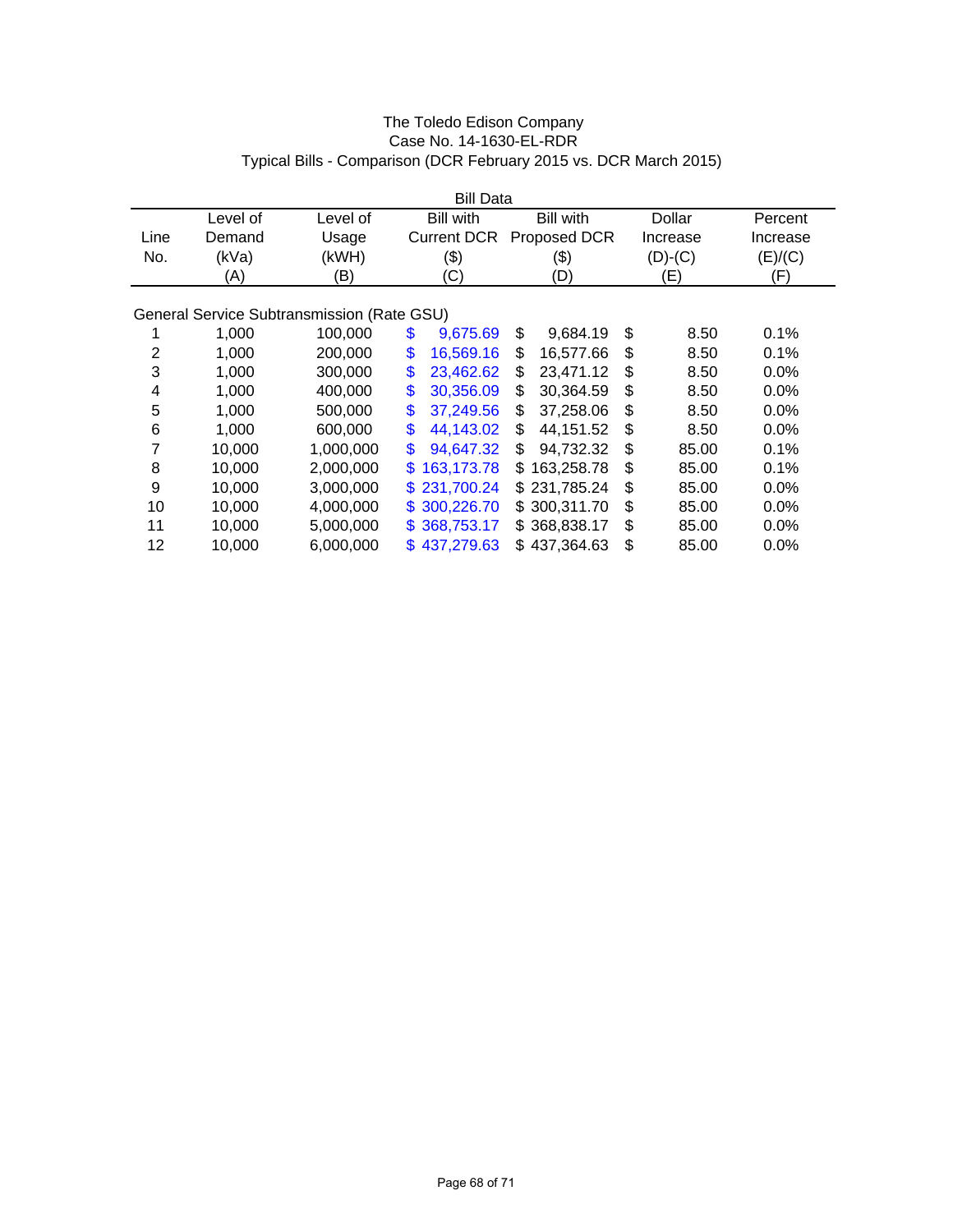# **TABLE OF CONTENTS**

The following rates, rules and regulations for electric service are applicable throughout the Company's service territory except as noted.

|                                                      | <b>Sheet</b> | <b>Effective</b><br><b>Date</b> |
|------------------------------------------------------|--------------|---------------------------------|
| <b>TABLE OF CONTENTS</b>                             | 1            | $03 - 01 - 15$                  |
| <b>DEFINITION OF TERRITORY</b>                       | 3            | 01-23-09                        |
| <b>ELECTRIC SERVICE REGULATIONS</b>                  | 4            | 12-04-09                        |
| <b>ELECTRIC SERVICE SCHEDULES</b>                    |              |                                 |
| Residential Service (Rate "RS")                      | 10           | $01 - 23 - 09$                  |
| General Service - Secondary (Rate "GS")              | 20           | 01-23-09                        |
| General Service - Primary (Rate "GP")                | 21           | 01-23-09                        |
| General Service - Subtransmission (Rate "GSU")       | 22           | 01-23-09                        |
| General Service - Transmission (Rate "GT")           | 23           | 01-23-09                        |
| <b>Street Lighting Provisions</b>                    | 30           | 01-23-09                        |
| Street Lighting (Rate "STL")                         | 31           | 06-01-09                        |
| Traffic Lighting (Rate "TRF")                        | 32           | 01-23-09                        |
| Private Outdoor Lighting (Rate "POL")                | 33           | 06-01-09                        |
| <b>MISCELLANEOUS CHARGES</b>                         | 75           | 07-05-12                        |
| <b>OTHER SERVICE</b>                                 |              |                                 |
| <b>Partial Service</b>                               | 52           | $01 - 01 - 06$                  |
| Residential Renewable Energy Credit Purchase Program | 60           | 10-01-09                        |
| <b>Cogeneration and Small Power Producer</b>         | 70           | $01 - 01 - 03$                  |
| <b>Interconnection Tariff</b>                        | 76           | $01 - 01 - 09$                  |
| <b>PIPP Customer Discount</b>                        | 80           | 06-01-14                        |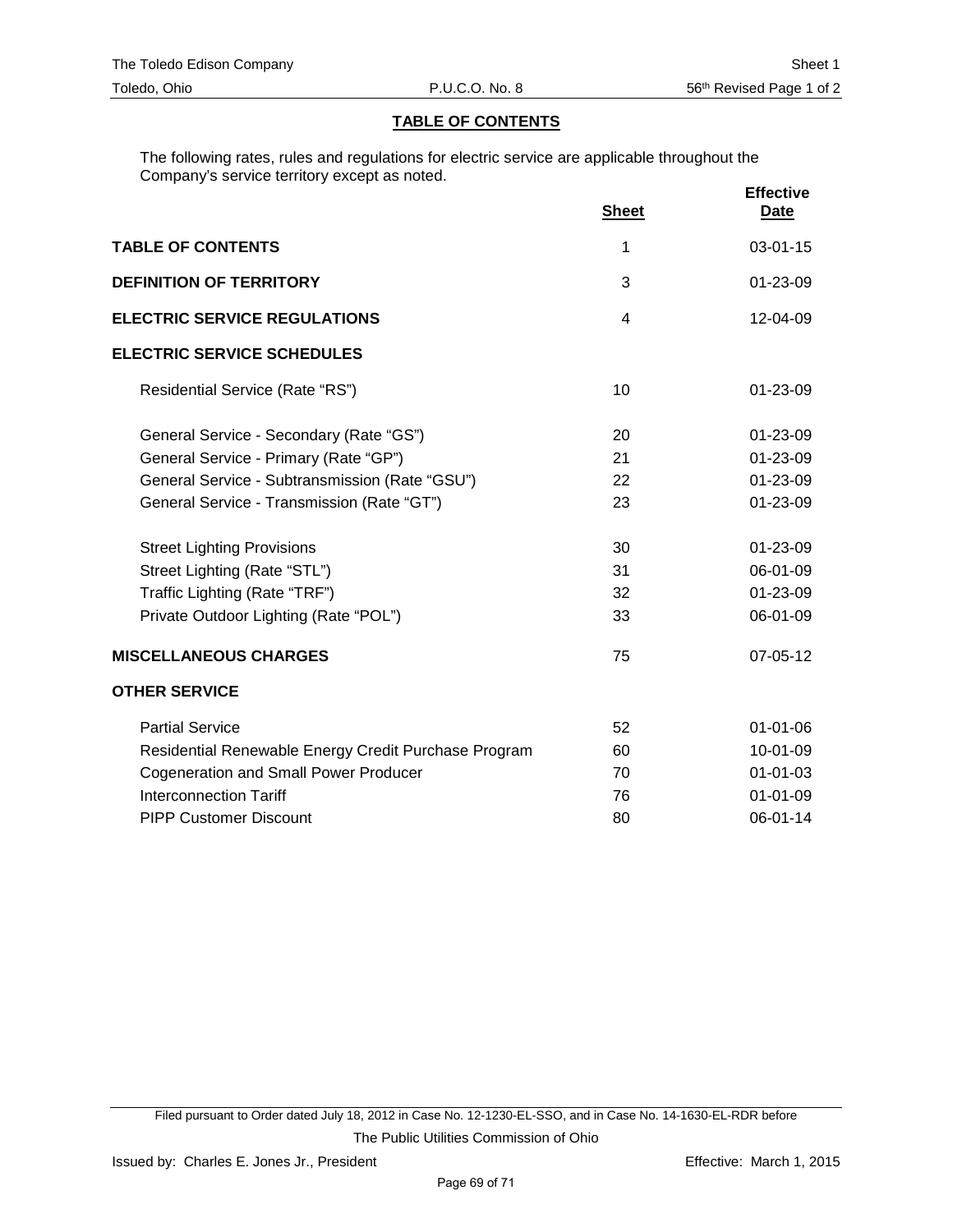# **TABLE OF CONTENTS**

| <b>RIDERS</b>                                          | <b>Sheet</b> | <b>Effective</b><br><b>Date</b> |
|--------------------------------------------------------|--------------|---------------------------------|
| Summary                                                | 80           | 06-01-14                        |
| <b>Residential Distribution Credit</b>                 | 81           | $05 - 21 - 10$                  |
| <b>Transmission and Ancillary Services</b>             | 83           | 09-10-10                        |
| <b>Alternative Energy Resource</b>                     | 84           | $10 - 01 - 14$                  |
| <b>School Distribution Credit</b>                      | 85           | 06-01-09                        |
| <b>Business Distribution Credit</b>                    | 86           | 01-23-09                        |
| <b>Hospital Net Energy Metering</b>                    | 87           | 10-27-09                        |
| Economic Development (4a)                              | 88           | 01-23-09                        |
| <b>Universal Service</b>                               | 90           | 12-19-13                        |
| State kWh Tax                                          | 92           | 01-23-09                        |
| Net Energy Metering                                    | 93           | 10-27-09                        |
| Delta Revenue Recovery                                 | 96           | $10-01-14$                      |
| Demand Side Management                                 | 97           | 07-01-14                        |
| Reasonable Arrangement                                 | 98           | 06-01-09                        |
| <b>Distribution Uncollectible</b>                      | 99           | $10 - 01 - 14$                  |
| Economic Load Response Program                         | 101          | 06-01-14                        |
| Optional Load Response Program                         | 102          | 06-01-14                        |
| <b>Generation Cost Reconciliation</b>                  | 103          | $10 - 01 - 14$                  |
| Fuel                                                   | 105          | 12-14-09                        |
| Advanced Metering Infrastructure / Modern Grid         | 106          | $10 - 01 - 14$                  |
| Line Extension Cost Recovery                           | 107          | $10-01-14$                      |
| <b>Delivery Service Improvement</b>                    | 108          | $01 - 01 - 12$                  |
| <b>PIPP Uncollectible</b>                              | 109          | $10 - 01 - 14$                  |
| Non-Distribution Uncollectible                         | 110          | $10 - 01 - 14$                  |
| <b>Experimental Real Time Pricing</b>                  | 111          | 06-01-14                        |
| <b>Experimental Critical Peak Pricing</b>              | 113          | 06-01-14                        |
| <b>Generation Service</b>                              | 114          | 06-01-14                        |
| Demand Side Management and Energy Efficiency           | 115          | 07-01-14                        |
| <b>Economic Development</b>                            | 116          | $10 - 01 - 14$                  |
| <b>Deferred Generation Cost Recovery</b>               | 117          | 06-01-09                        |
| Deferred Fuel Cost Recovery                            | 118          | 06-21-13                        |
| Non-Market-Based Services                              | 119          | 07-01-14                        |
| <b>Residential Deferred Distribution Cost Recovery</b> | 120          | $01 - 01 - 12$                  |
| Non-Residential Deferred Distribution Cost Recovery    | 121          | $01 - 01 - 12$                  |
| <b>Residential Electric Heating Recovery</b>           | 122          | 07-01-14                        |
| <b>Residential Generation Credit</b>                   | 123          | $10-31-14$                      |
| <b>Delivery Capital Recovery</b>                       | 124          | 03-01-15                        |
| Phase-In Recovery                                      | 125          | 07-01-14                        |

Filed pursuant to Order dated July 18, 2012 in Case No. 12-1230-EL-SSO, and in Case No. 14-1630-EL-RDR before The Public Utilities Commission of Ohio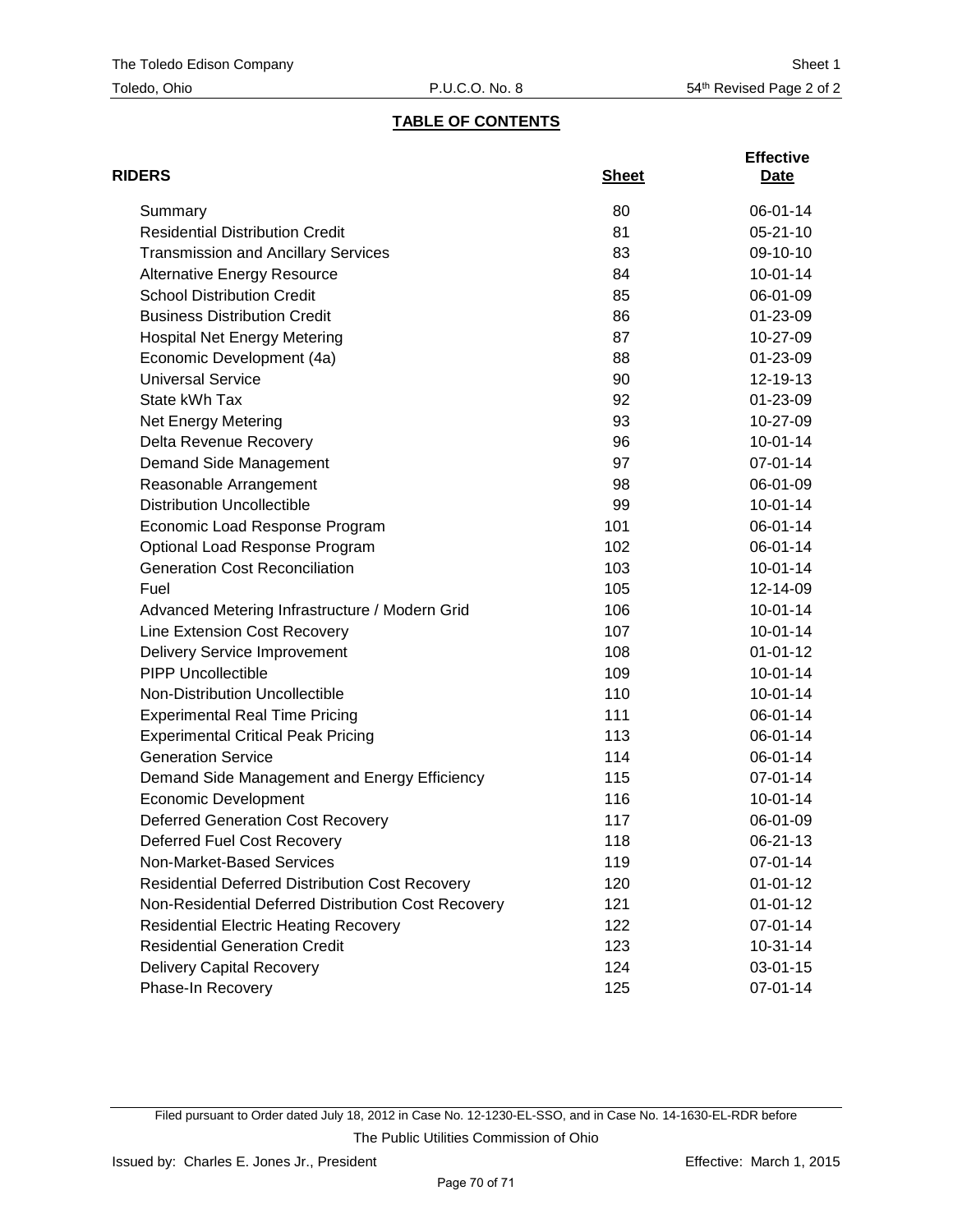## **RIDER DCR Delivery Capital Recovery Rider**

## **APPLICABILITY:**

Applicable to any customer who receives electric service under the Company's rate schedules set forth below. The Delivery Capital Recovery Rider (DCR) charges will apply, by rate schedule, effective for bills rendered beginning March 1, 2015. This Rider is not avoidable for customers who take electric generation service from a certified supplier.

## **RATE:**

| RS (all kWhs, per kWh)          | 0.4895c  |
|---------------------------------|----------|
| GS (per kW of Billing Demand)   | \$1.7925 |
| GP (per kW of Billing Demand)   | \$0.7364 |
| GSU (per kVa of Billing Demand) | \$0.2016 |

## **PROVISIONS:**

The charges set forth in this Rider recover costs associated with delivery plant investments made since the date certain in Case No. 07-551-EL-AIR, exclusive of any delivery plant investments being recovered elsewhere.

## **RIDER UPDATES:**

The charges contained in this Rider shall be updated on a quarterly basis. Effective with the filing made on or about April 20, 2014, the Company will file a request for approval of the Rider charges on or about March 31st, June 30th, September 30th and December 31st of each year. Charges, unless otherwise ordered by the PUCO, shall become effective on a bills rendered basis on June 1st, September 1st, December 1st and March 1st of each year.